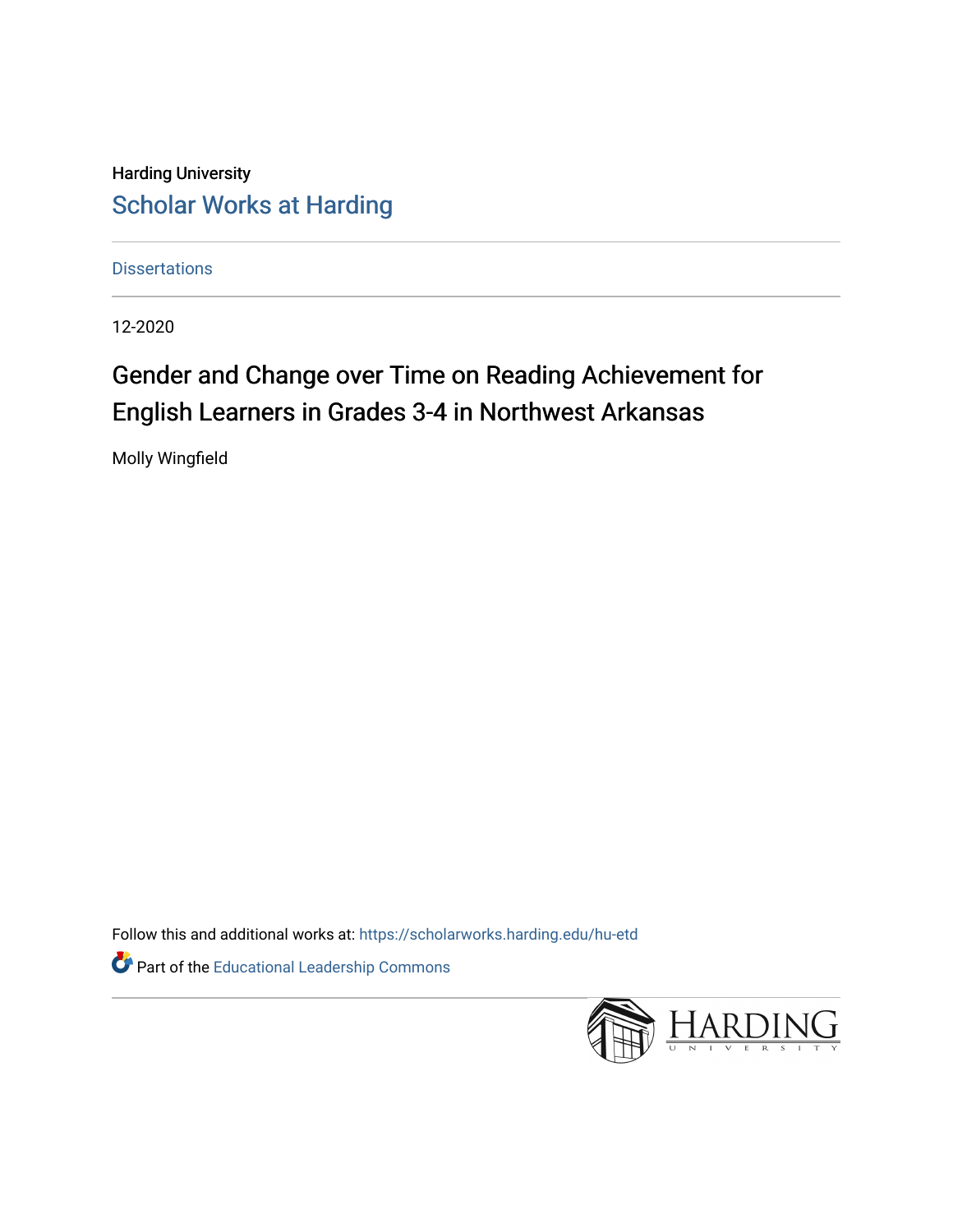# GENDER AND CHANGE OVER TIME ON READING ACHIEVEMENT FOR ENGLISH LEARNERS IN GRADES 3-4 IN NORTHWEST ARKANSAS

by

Molly Wingfield

Dissertation

Submitted to the Faculty of

Harding University

Cannon-Clary College of Education

in Partial Fulfillment of the Requirements for

the Degree of

Doctor of Education

in

Educational Leadership

December 2020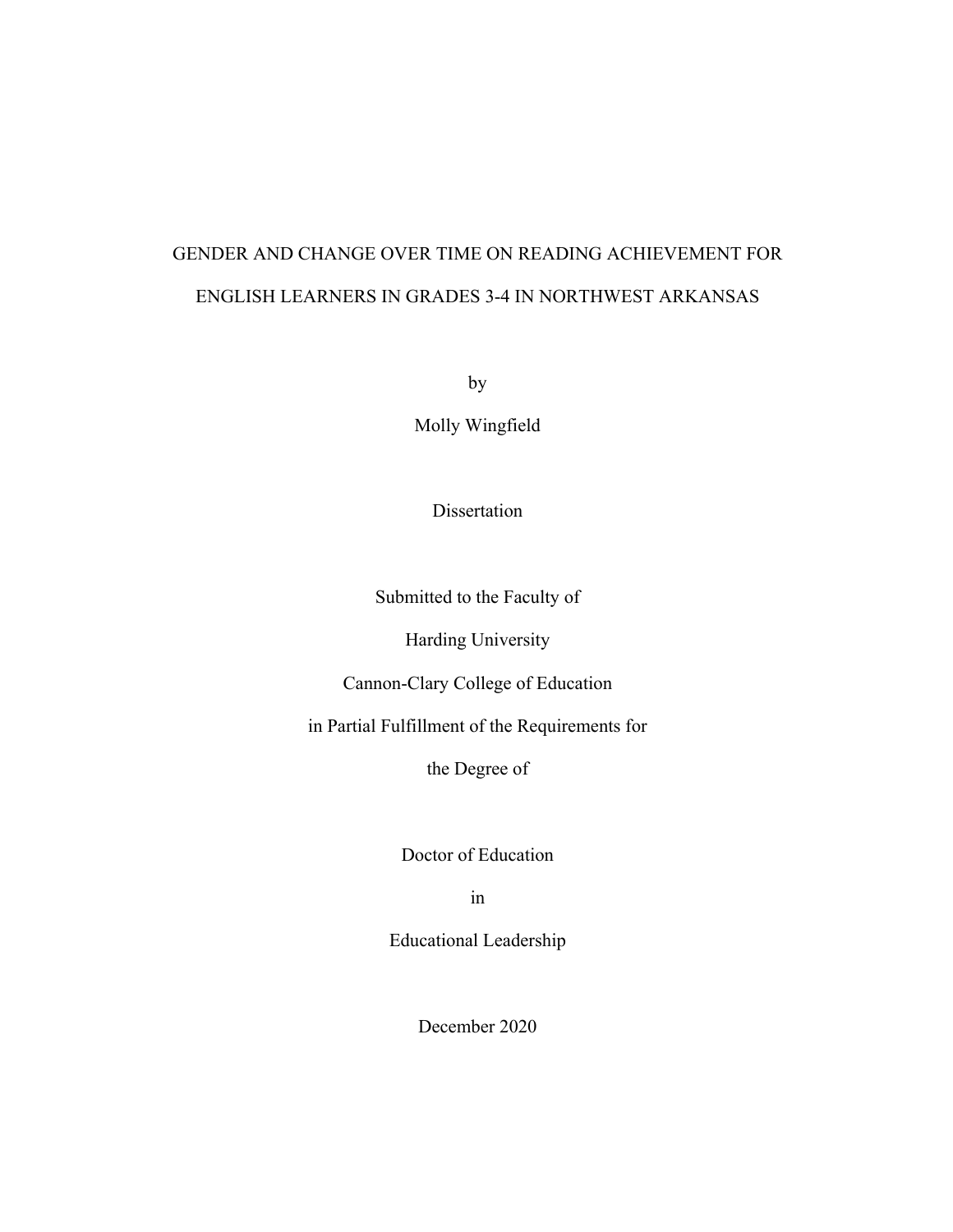# GENDER AND CHANGE OVER TIME ON READING ACHIEVEMENT FOR ENGLISH LEARNERS IN GRADES 3-4 IN NORTHWEST ARKANSAS

by

Molly Wingfield

Dissertation

 $\mathcal{L}_\text{max}$  , and the set of the set of the set of the set of the set of the set of the set of the set of the set of

Dissertation Advisor Date

Dissertation Reader Date

Dissertation Reader Date

Dean of the Cannon-Clary College of Education Date

Provost Date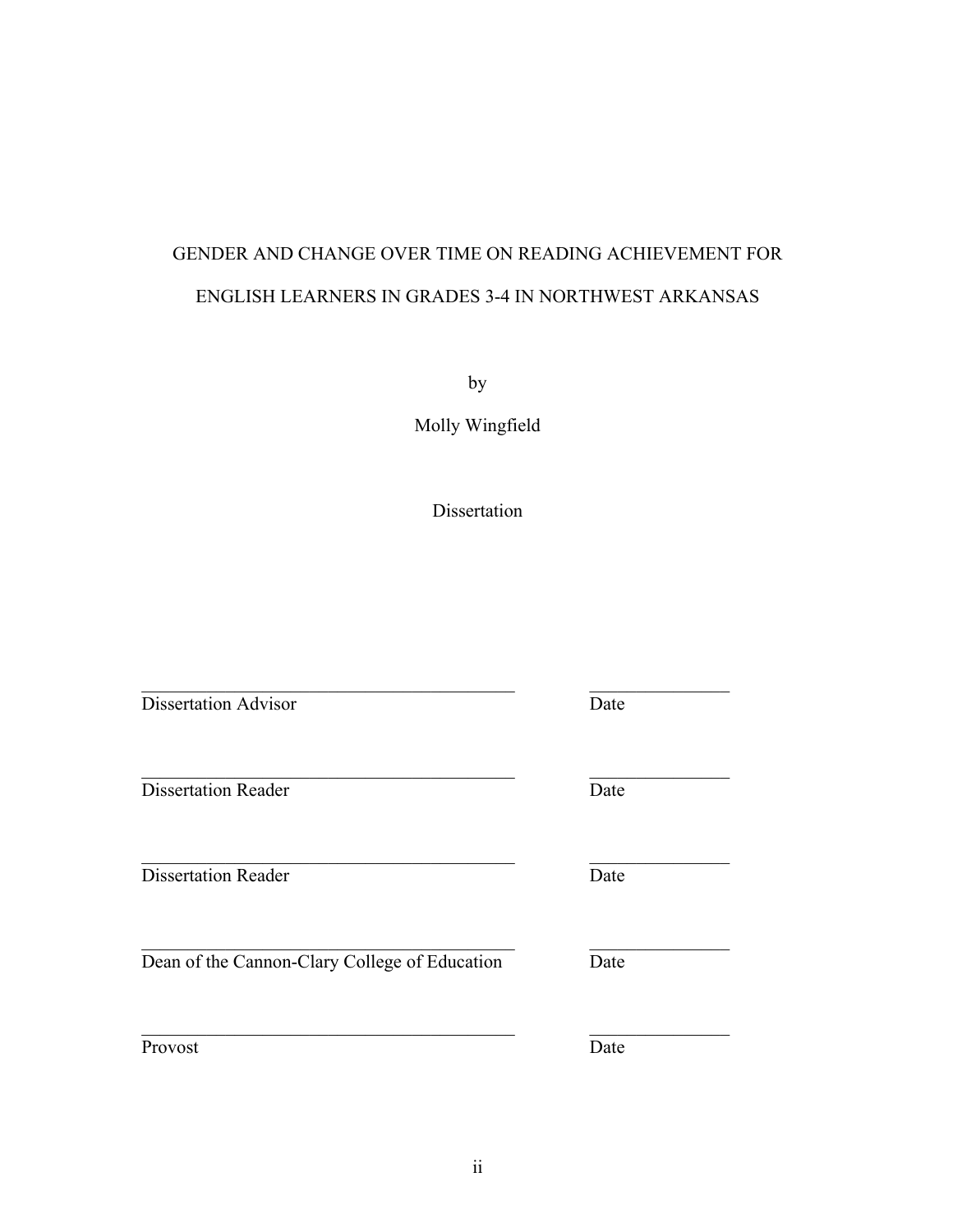©2020

# Molly Wingfield

All Rights Reserved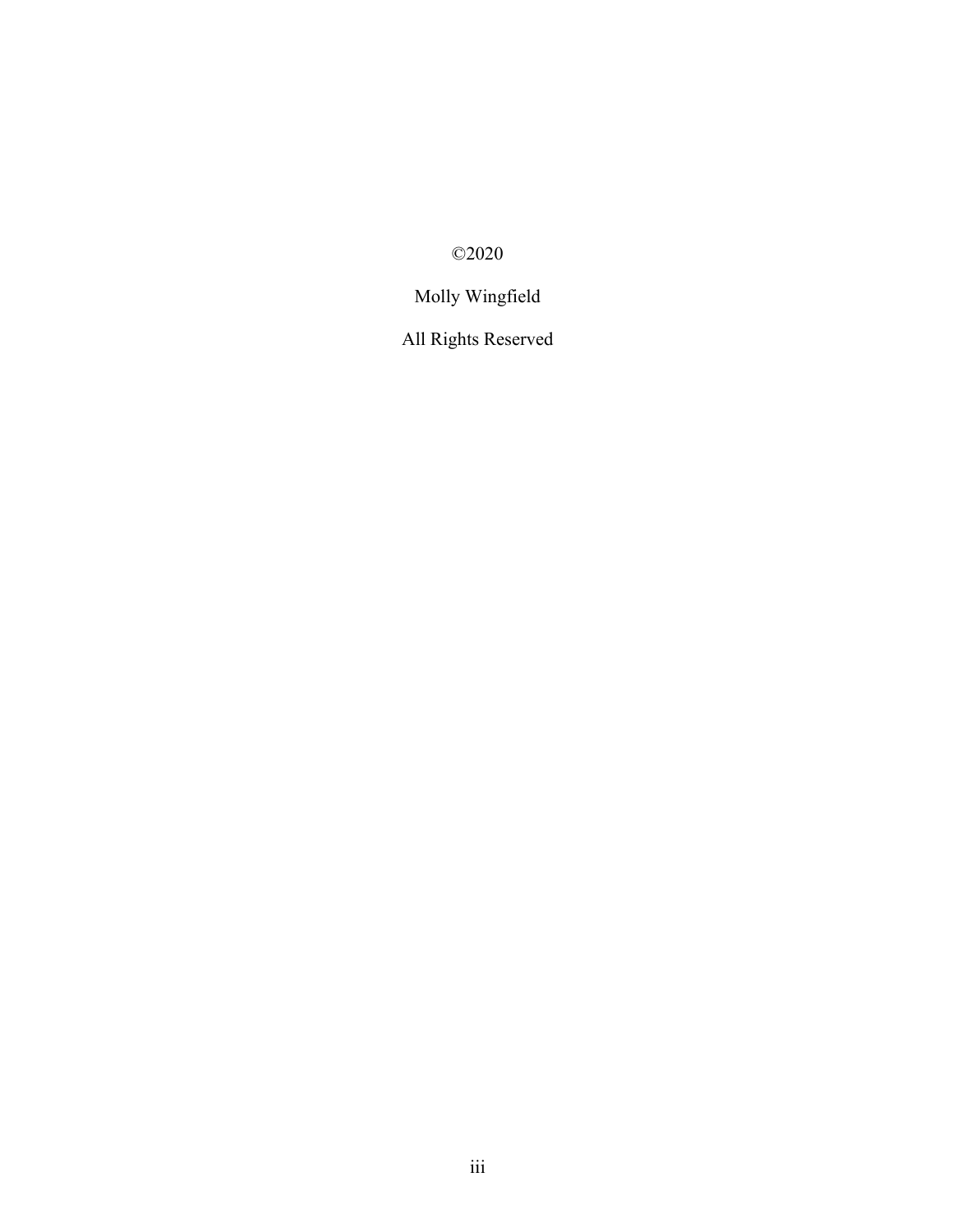#### **ACKNOWLEDGMENTS**

Many people contributed to the completion of this dissertation. Primarily, I am eternally grateful for my Lord and Savior Jesus Christ who died on the cross for the forgiveness of all sins. A sincere expression of gratitude is extended to my husband for his unwavering belief in me and constant encouragement. I would like to also express how blessed and grateful I am to have a daughter who has brought such unending joy and unbounding love into my life. My best teachers in life have been my parents; I am forever thankful for my mom and dad as they introduced me to God and have continued to provide love and support for me throughout this time on earth. I express my thankfulness to my sister for always challenging me and teaching me persistence in achieving goals. I am so grateful for all my friends and extended family as they have also provided prayers, encouragement, and lightheartedness. For all my teachers who have provided mentoring and inspiration over the years, I am greatly appreciative. In addition, I would like to thank my wonderful teachers from Harding for being such great role models and leaders. A special acknowledgment of appreciation is extended to my dissertation team including Drs. Michael Brooks, Kimberly Flowers, and Diana Julian because they have spent many hours reading and editing this document and diligently praying on my behalf.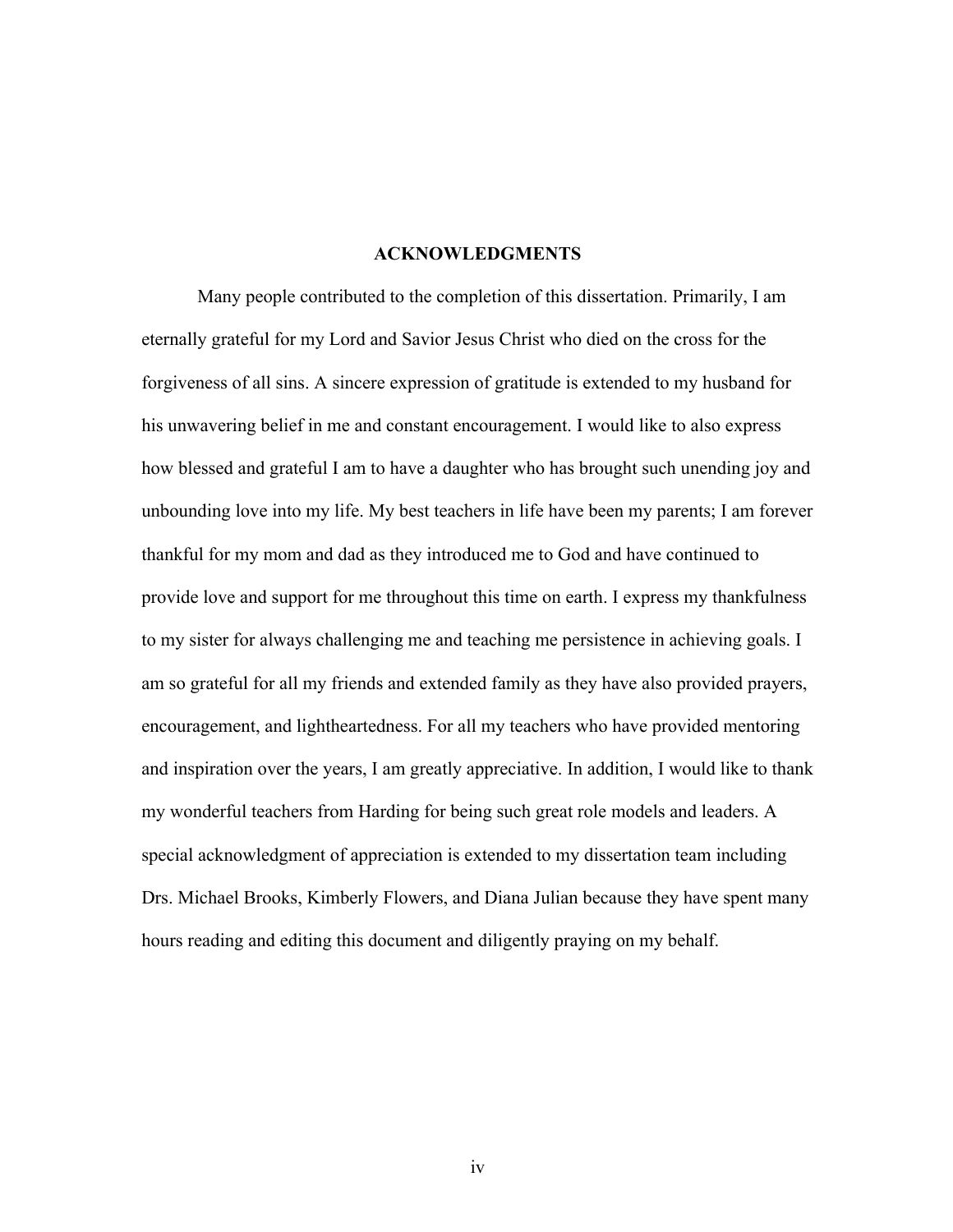#### **ABSTRACT**

by Molly Wingfield Harding University December 2020

Title: Gender and Change over Time on Reading Achievement for English Learners in Grades 3-4 in Northwest Arkansas (Under the direction of Dr. Michael Brooks)

The purpose of this dissertation was to determine the effects by change over time between males versus females on reading achievement measured by the NWEA MAP Growth Reading 2-5 AR 2016 for ELPA21 Beginning and ELPA21 Intermediate levels for third- and fourth-grade students from a school district in Northwest Arkansas. This study is important because serving English learners, which is the fastest growing population of students, will help close the achievement gap and eliminate gender bias. This study is rooted in the five main hypotheses of Krashen's theory of second language acquisition (Krashen, 1981, 1982, 2002). To address each of the four hypotheses, a 2 x 3 mixed factorial analysis of variance was conducted with a repeated measures on the last factor. An alpha level of .05 was set to test each null hypothesis. The results indicated that change over time was significant for all hypotheses. Therefore, regardless of grade level, ELPA21 level, or gender, students significantly increased reading achievement scores. In the third-grade ELPA21 Beginning level, females scored significantly higher than males, regardless of change over time. However, the results for Hypotheses 2-4 supported the notion that instructional strategies did not favor one gender. The results

v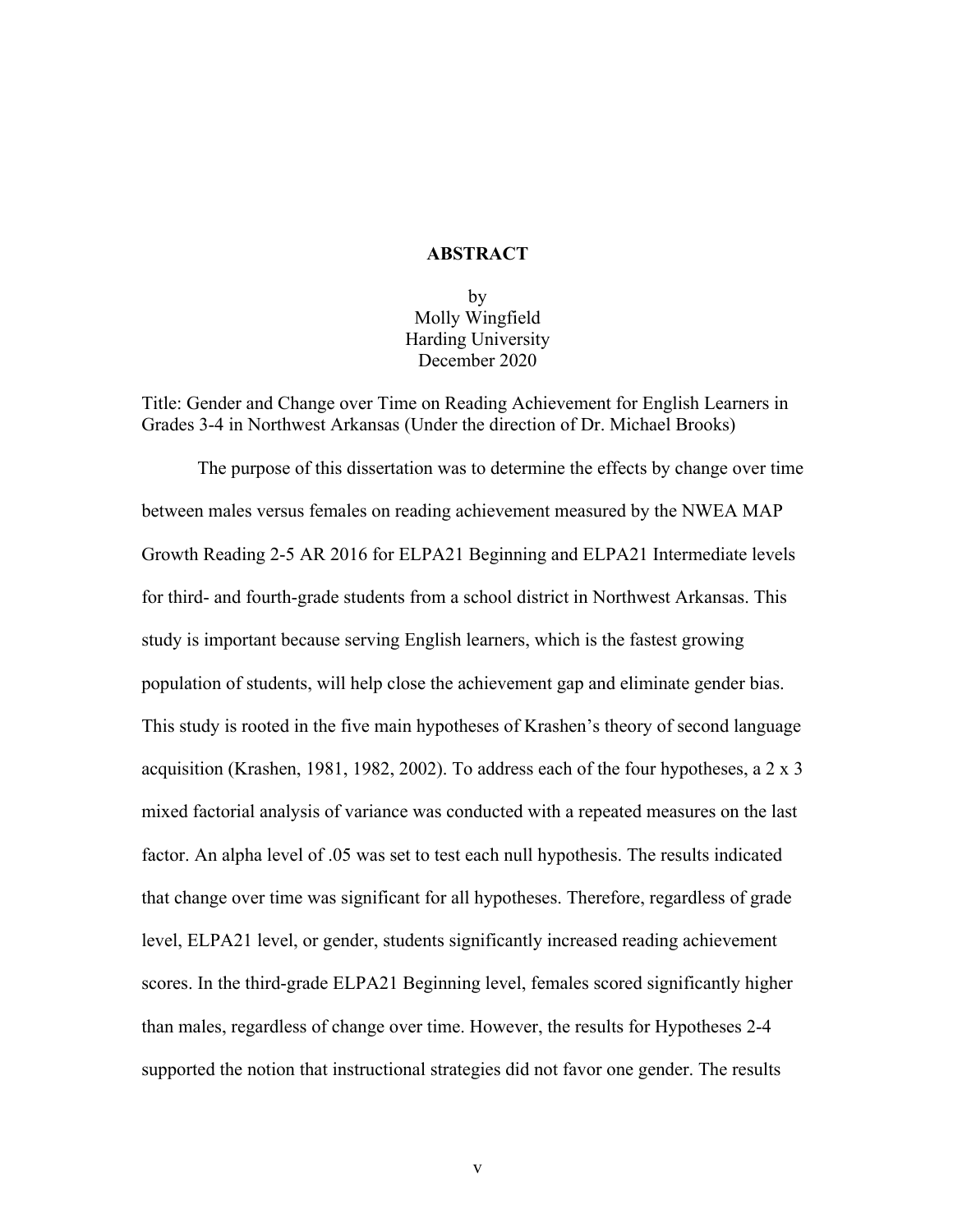from this study are meaningful to educators and administrators who are concerned about providing effective supports and instructional strategies for English learners. Educators and policymakers need to be informed of the benefits of instructional methods and professional development available to best serve English learners.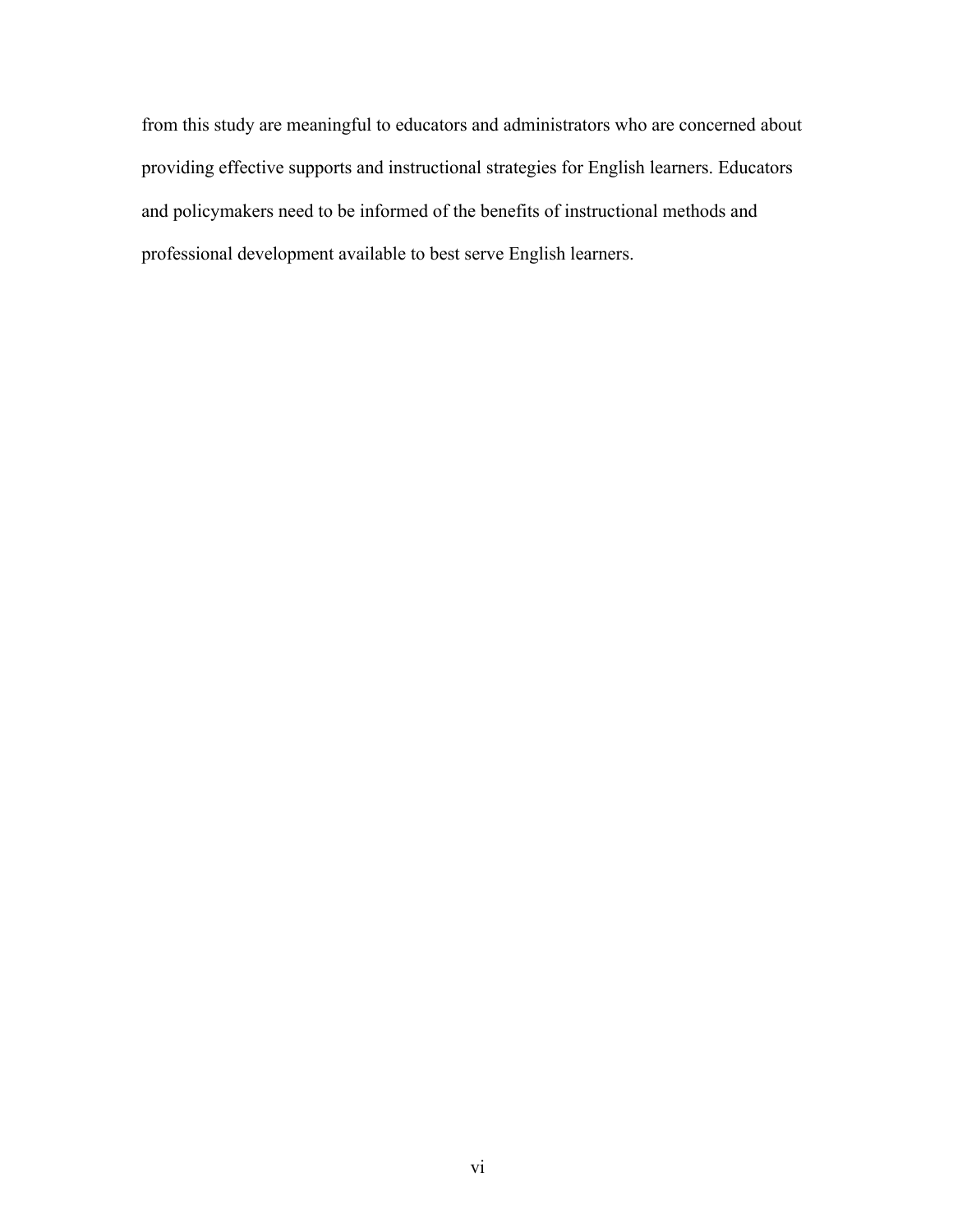# **TABLE OF CONTENTS**

| $\mathbf{1}$   |
|----------------|
| $\overline{2}$ |
| $\overline{3}$ |
| 10             |
| 11             |
| 13             |
| 15             |
| 17             |
| 17             |
| 19             |
| 21             |
| 24             |
| 29             |
| 40             |
| 52             |
| 54             |
| 55             |
| 56             |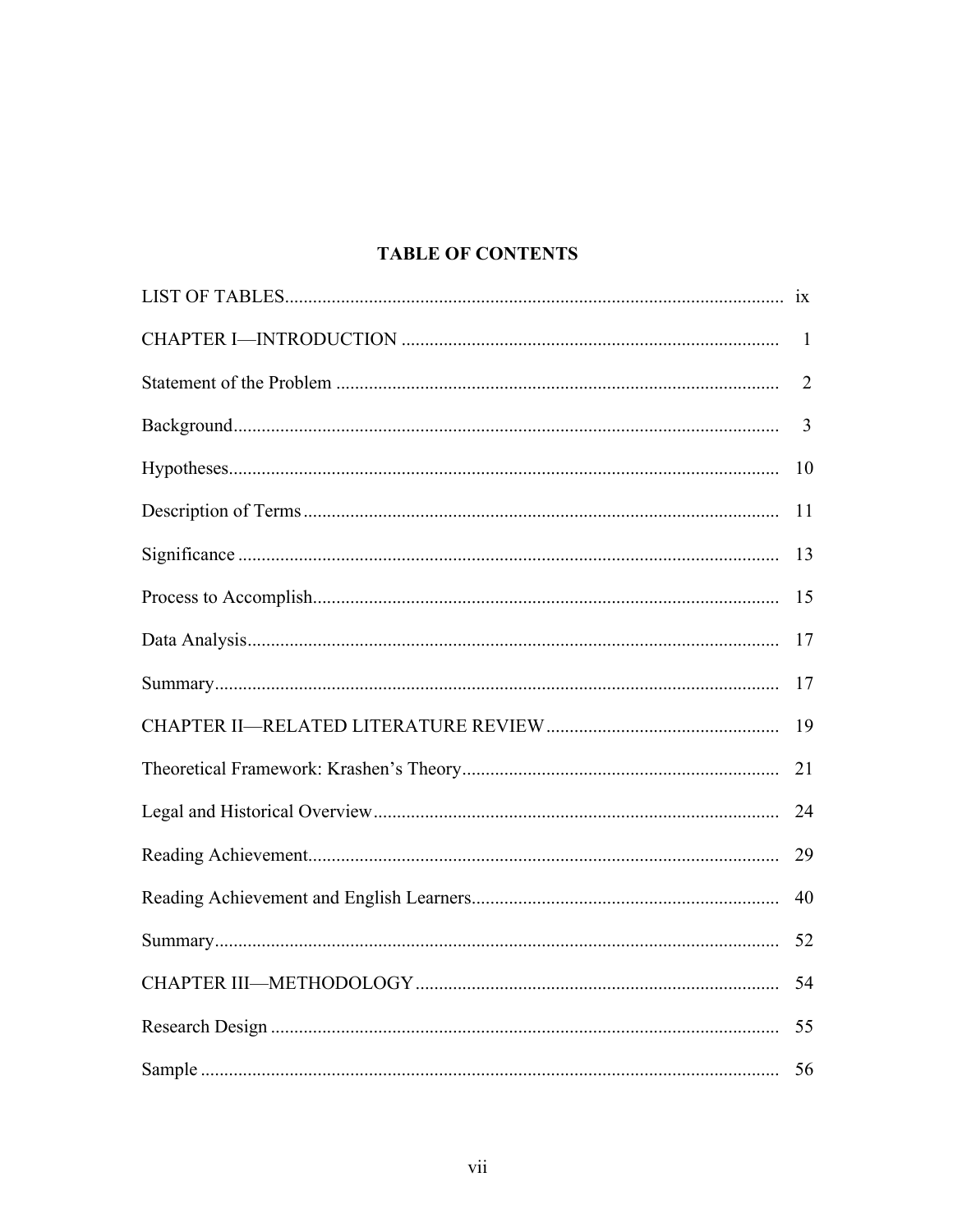| 61 |
|----|
| 62 |
| 63 |
| 64 |
| 65 |
| 65 |
| 70 |
| 75 |
| 80 |
| 85 |
| 87 |
| 88 |
| 97 |
|    |
|    |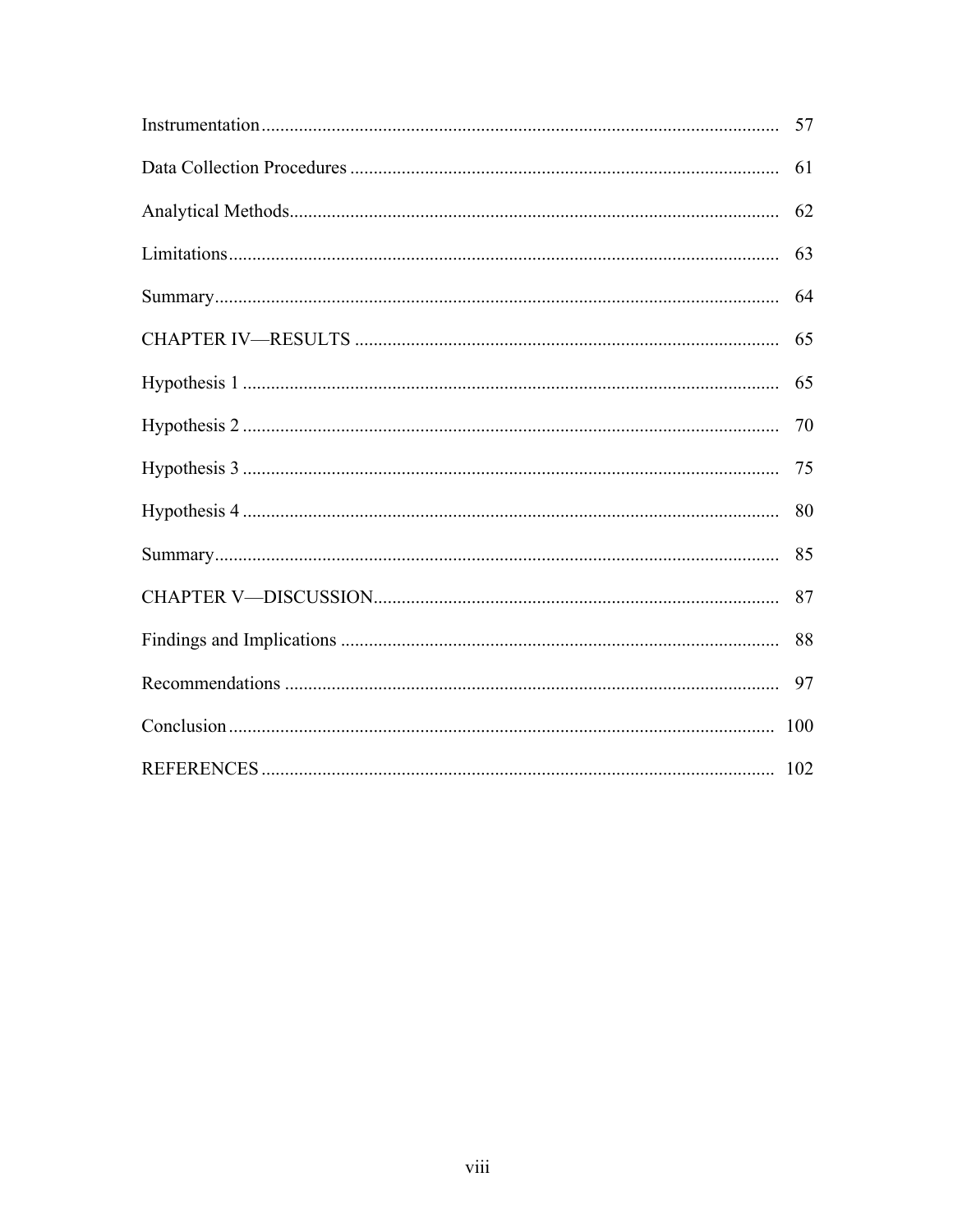# **LIST OF TABLES**

|    | 1. Means, Standard Deviations, and <i>n</i> for ELPA21 Beginning Third-Grade |  |
|----|------------------------------------------------------------------------------|--|
|    | Students' Reading Achievement on the NWEA MAP Growth Reading 2-5             |  |
|    |                                                                              |  |
| 2. | Mixed Factorial ANOVA Results for ELPA21 Beginning Third-Grade               |  |
|    | Students' Reading Achievement on the NWEA MAP Growth Reading 2-5             |  |
|    |                                                                              |  |
| 3. | Means, Standard Deviations, and <i>n</i> for ELPA21 Intermediate Third-Grade |  |
|    | Students' Reading Achievement on the NWEA MAP Growth Reading 2-5             |  |
|    |                                                                              |  |
| 4. | Mixed Factorial ANOVA Results for ELPA21 Intermediate Third-Grade            |  |
|    | Students' Reading Achievement on the NWEA MAP Growth Reading 2-5             |  |
|    |                                                                              |  |
| 5. | Means, Standard Deviations, and <i>n</i> for ELPA21 Beginning Fourth-Grade   |  |
|    | Students' Reading Achievement on the NWEA MAP Growth Reading 2-5             |  |
|    |                                                                              |  |
| 6. | Mixed Factorial ANOVA Results for ELPA21 Beginning Fourth-Grade              |  |
|    | Students' Reading Achievement on the NWEA MAP Growth Reading 2-5             |  |
|    |                                                                              |  |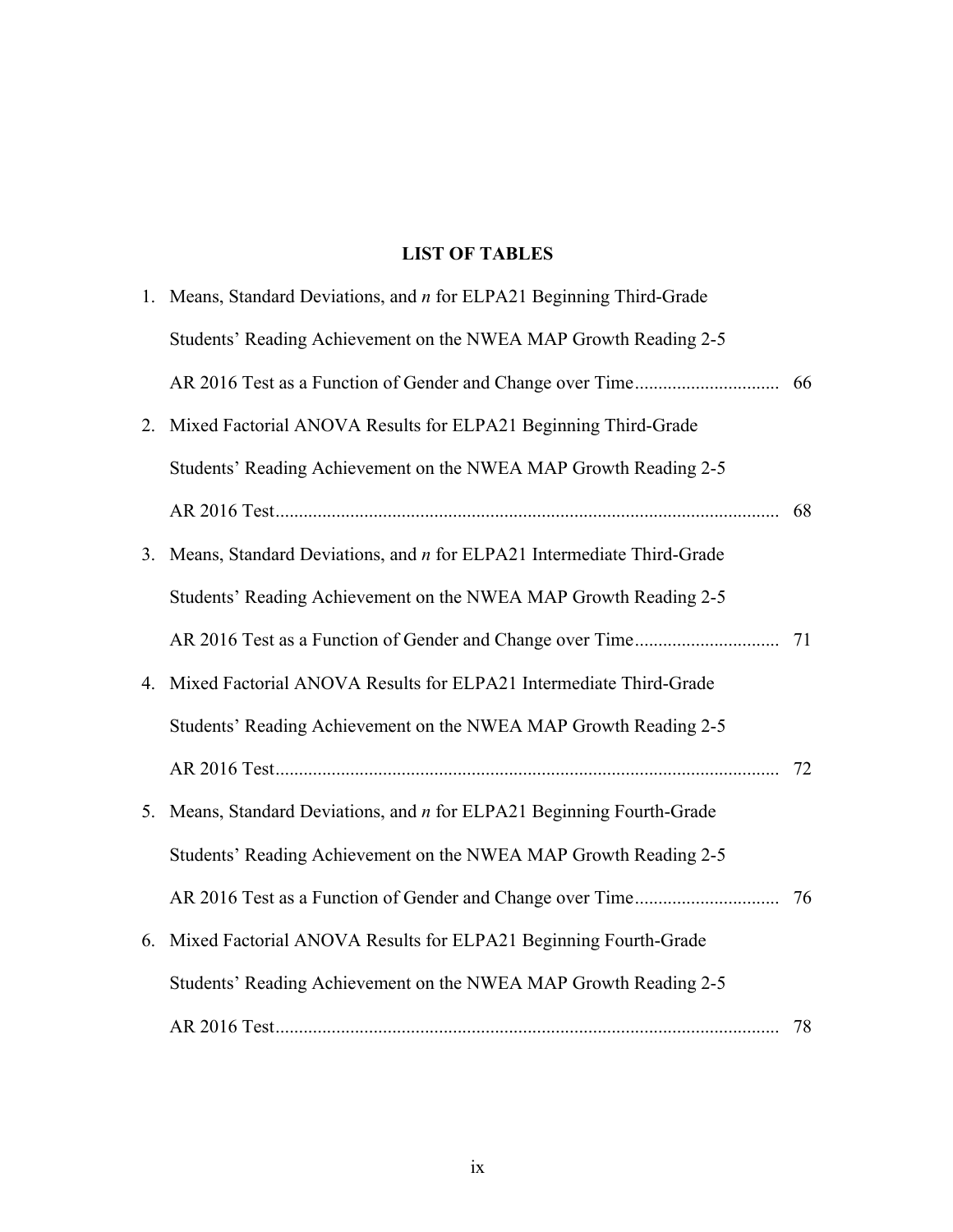| 7. Means, Standard Deviations, and <i>n</i> for ELPA21 Intermediate Fourth-Grade |  |
|----------------------------------------------------------------------------------|--|
| Students' Reading Achievement on the NWEA MAP Growth Reading 2-5                 |  |
|                                                                                  |  |
| 8. Mixed Factorial ANOVA Results for ELPA21 Intermediate Fourth-Grade            |  |
| Students' Reading Achievement on the NWEA MAP Growth Reading 2-5                 |  |
|                                                                                  |  |
|                                                                                  |  |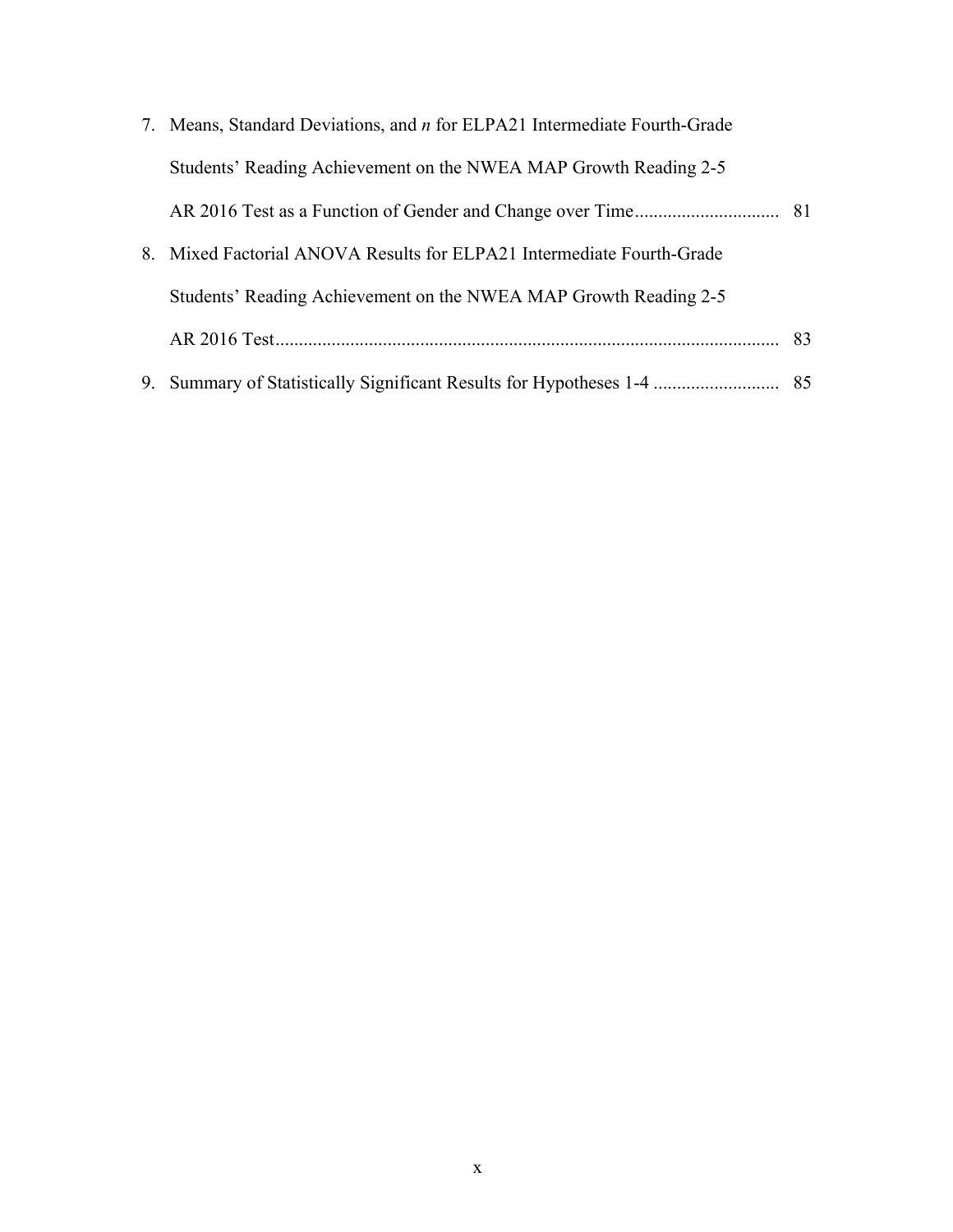#### **CHAPTER I**

#### **INTRODUCTION**

Elementary years provide students with an essential foundation for acquiring reading skills. Particularly in kindergarten through second grade, students work closely with phonics and learning how to read (Egan, 2014). By focusing on third- and fourthgrade students, educators can focus on the transformation that occurs between learning to read and reading to learn by planning, accommodating, and individualizing learning to meet the needs of students in the classroom (Chall & Jacobs, 2003; Hernandez, 2011; Musen, 2010; National School Boards Association, 2015; Sibanda & Baxen, 2018). When students have not maintained reading proficiency at the kindergarten through second-grade levels, intensive instruction in phonics and reading skills needs to continue to close the achievement gap. Therefore, students in third grade and fourth grade need reading instruction to obtain reading proficiency levels and strengthen foundational skills.

Certain groups of students in third grade and fourth grade seem to be more susceptible to being low in reading achievement. According to the University of Arkansas-Office for Education Policy (2018), low achieving readers in third grade typically consisted of students with free or reduced lunch status, African American and Hispanic students, and males. Specifically, graduation rates of African American and Hispanic students who were not proficient readers in third grade were significantly lower in comparison to the graduation rates for Caucasian students with the same reading skills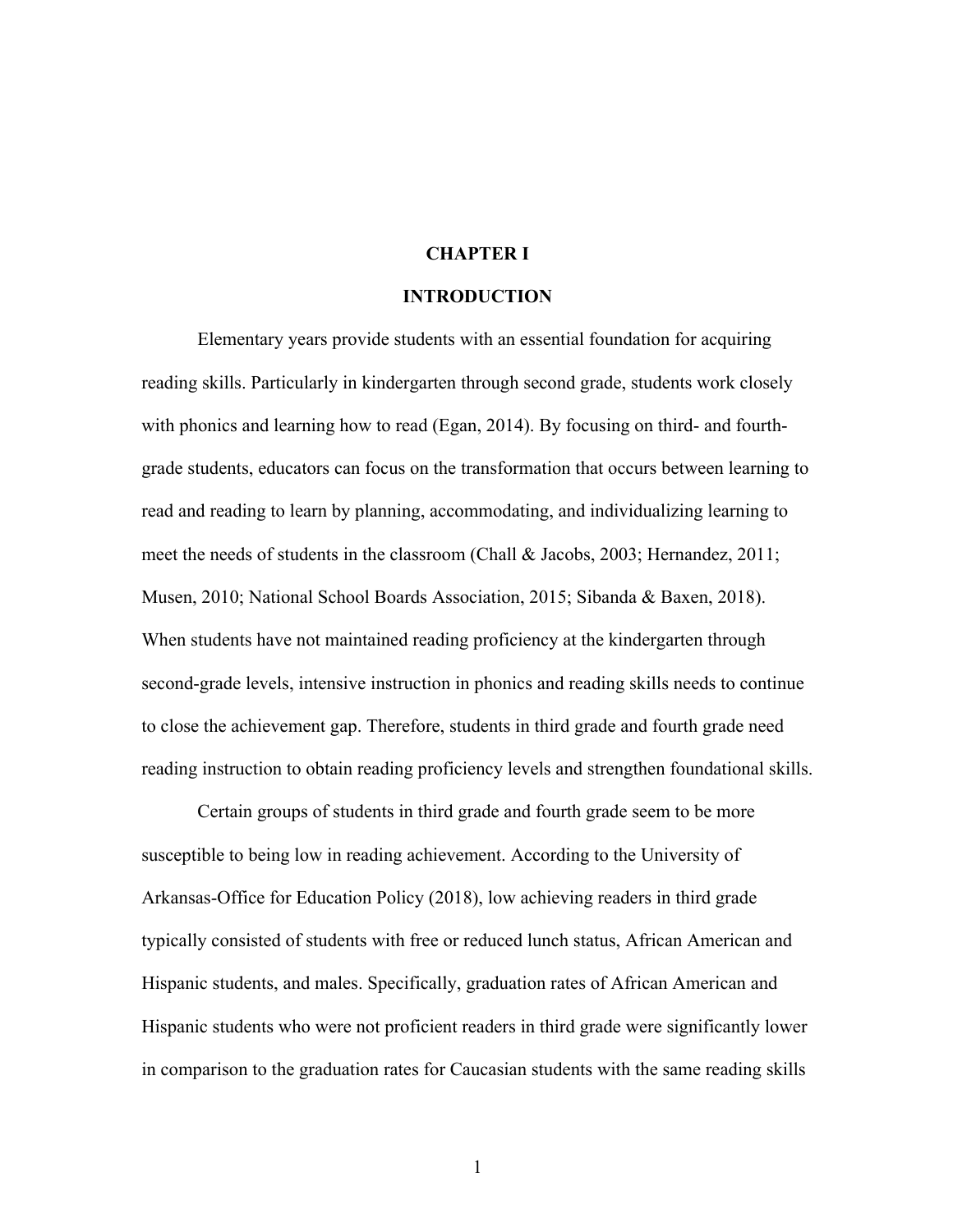(Hernandez, 2011). To close the achievement gap, teachers must be able to identify struggling readers in early elementary grades in order to serve students and guide them toward success.

To reach most students, teachers need to use best teaching practices, implement productive professional development training and strategies, and include effective learning resources. Because reading is an essential skill for academic and career success, teachers should engage learners and encourage students to be successful in academic achievements (Tomlinson, 1999). Educators also need to know what techniques work in training native, as well as non-native, English speakers to learn English effectively and evaluate how all their students are progressing through the process of learning (McKeachie, 1995; Tomlinson & Dockterman, 2002). An educational term known as English learners (ELs) is used throughout several school districts to refer to students who are non-native English speakers but working toward English proficiency and fluency. The present study attempted to determine if differences existed for students in Grades 3 and 4 who were categorized into two levels (Beginning and Intermediate) according to scores on the English Language Proficiency Assessment for the 21st Century (ELPA21) Reading Test used for sampling purposes only. Gender and change over time were factors in this study.

# **Statement of the Problem**

Four purposes existed for this study. First, the purpose of this study was to determine the effects by change over time between males versus females on reading achievement measured by the NWEA MAP Growth Reading 2-5 AR 2016 for ELPA21 Beginning third-grade students from a school district in Northwest Arkansas. Second, the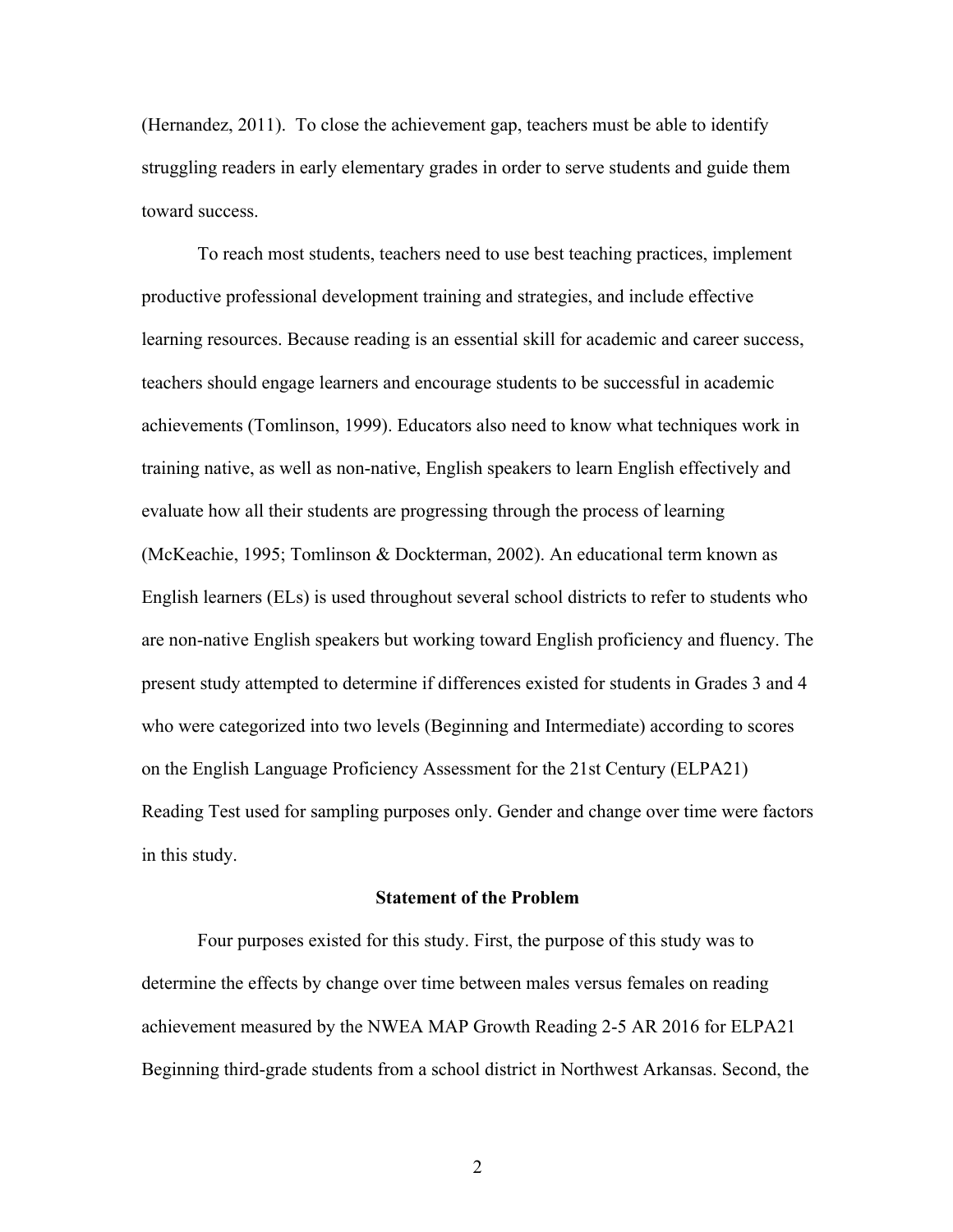purpose of this study was to determine the effects by change over time between males versus females on reading achievement measured by the NWEA MAP Growth Reading 2-5 AR 2016 Test for ELPA21 Intermediate third-grade students from a school district in Northwest Arkansas. Third, the purpose of this study was to determine the effects by change over time between males versus females on reading achievement measured by NWEA MAP Growth Reading 2-5 AR 2016 Test for ELPA21 Beginning fourth-grade students from a school district in Northwest Arkansas. Fourth, the purpose of this study was to determine the effects by change over time between males versus females on reading achievement measured by the NWEA MAP Growth Reading 2-5 AR 2016 Test for ELPA21 Intermediate fourth-grade students from a school district in Northwest Arkansas.

#### **Background**

#### **Theoretical Framework: Krashen's Theory**

One theory that addresses how a second language is learned is Stephen Krashen's theory of second language acquisition, which will henceforth be referred to as Krashen's theory. When individuals learn a non-native language, a different type of brain activity and learning occurs. Krashen's theory describes the reasoning and rationale the brain must undergo for second language acquisition to occur (Krashen, 1981, 1982, 2002). Widely accepted since the 1980s, Krashen's theory identifies five main hypotheses regarding the successful acquisition of a second language (Krashen, 2002). Acquisitionlearning, monitor, natural order, input, and affective filter are the five main hypotheses of Krashen's theory that provide insight on the process as to how individuals successfully learn a new language with the later addition of another sub-hypothesis called the *reading*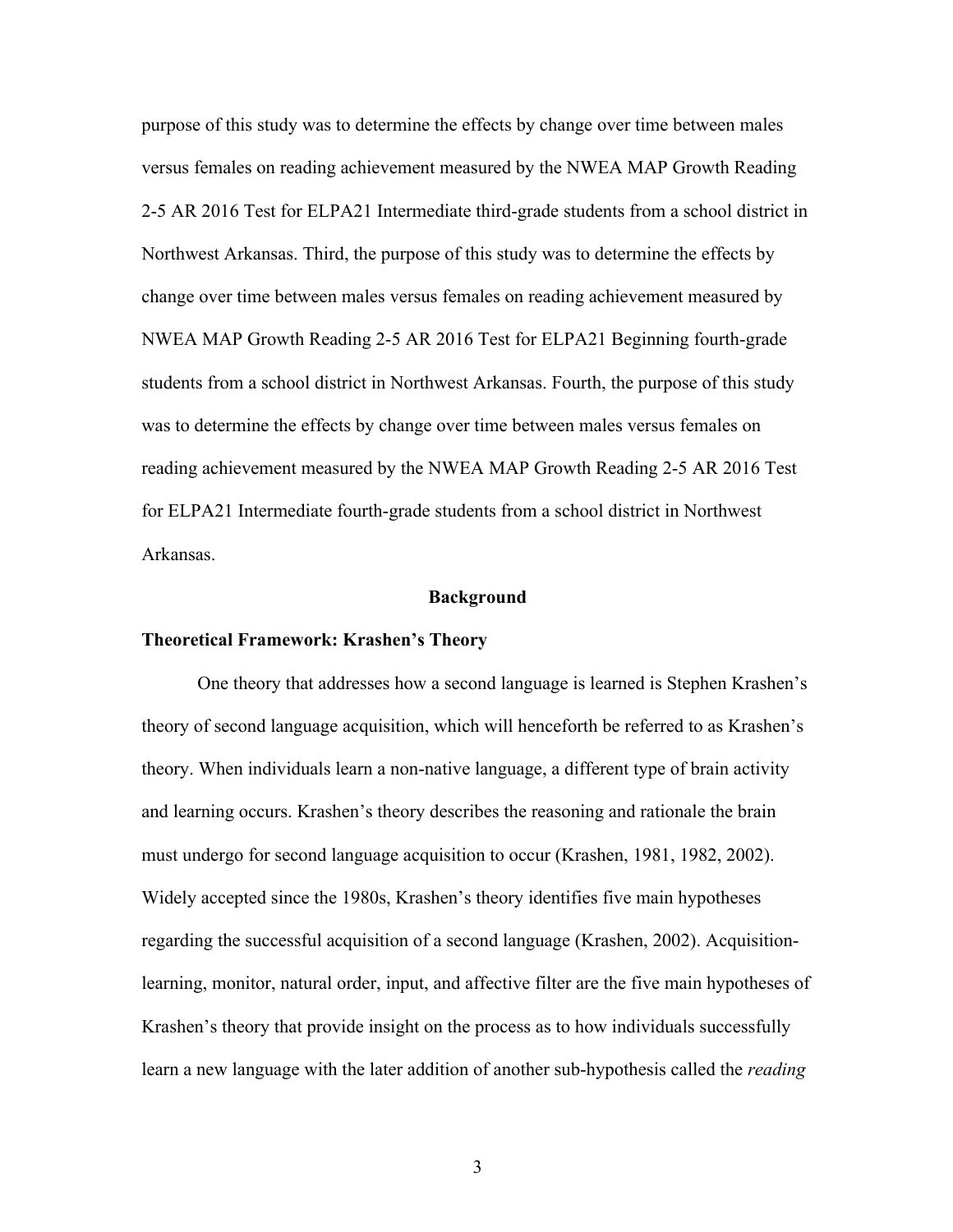*hypothesis* (Bilash, 2009; Krashen, 2002, 2018). By understanding the processes and conditions students undergo while learning English, teachers can provide meaningful instruction to cater to students' needs. When Krashen's theory is combined with best practices and professional development, educators are equipped with the necessary skills to accommodate ELs with various learning styles.

#### **Legal and Historical Overview**

Historically, the United States has been composed of people who emigrated from many countries and spoke many languages. However, over the years, Congress determined that basic laws should be enacted to protect people's fundamental rights established in the United States Constitution. For programs receiving federal funds, Congress passed Title VI of the Civil Rights Act of 1964, which prohibited discrimination based on race, color, or national origin (United States Department of Justice, 2018). In the following years, other acts aided students in learning English as well. The Elementary and Secondary Education Act of 1965 allotted money for disadvantaged schools (Hakuta, 2015). The money for disadvantaged students indirectly included many ELs who lived in poverty. In 1968, the Bilingual Education Act, also known as Title VII of the Elementary and Secondary Education Amendments of 1967, directly added more opportunities for protecting ELs. The Bilingual Education Act promoted the development of academic programs that would help students with limited English-speaking abilities. Additionally, there was a necessity for teachers who could speak different languages to help teach students English.

Further, the *Lau v. Nichols* ruling in 1974 shaped the model for protecting ELs and their rights in education. The Court stated that school district administrators were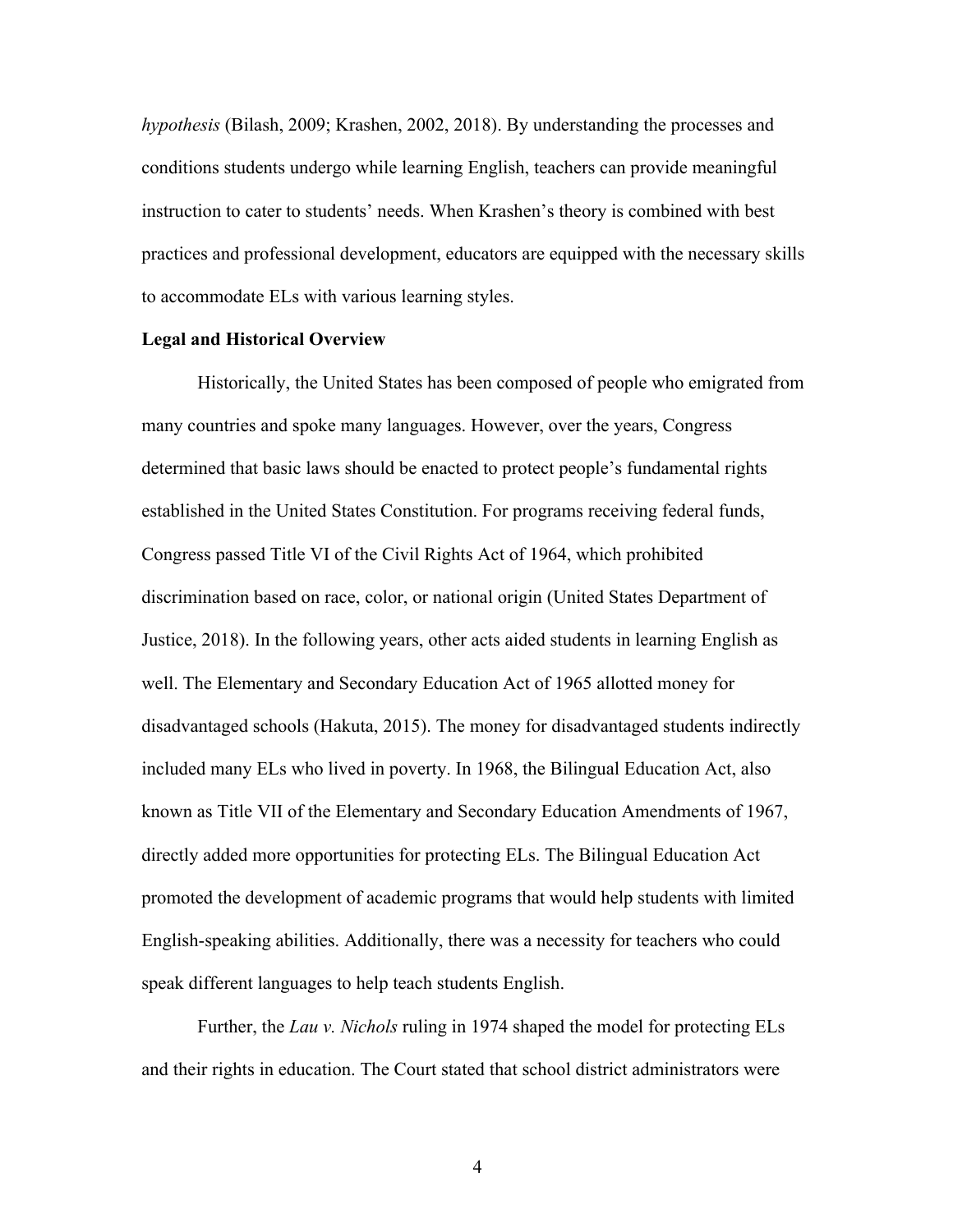responsible for taking steps to help limited English proficiency students overcome language barriers and participate in educational programs (*Lau v. Nichols*, 1974). By promoting academic achievement and using federal funding to correct linguistic deficits, equal educational opportunities were provided for students. Because of the *Lau v. Nichols* (1974) ruling, teachers and administrators were able to apply the interpretation to school policies to service ELs toward equitable academic achievement. Collectively, acts and rulings between the mid-1960s and mid-1970s affected schools across the United States and initiated a change regarding the outlook of education.

Political shifts and policy changes continued affecting the United States over the following decades. Ronald Reagan encouraged an English-only education (Jost, 2009). Both Ronald Reagan and George Herbert Walker Bush supported standards-based education in the 1980s, which provided a benchmark for ELs to progress toward grade level while decreasing the achievement gap (Kuehl, 2012). Later, Bill Clinton signed the Improving America's Schools Act of 1994 to continue standards-based education. Another political change in the early 2000s was the No Child Left Behind Act of 2001 which was signed into law by George W. Bush, son of George Herbert Walker Bush, and designated funds to ELs that tracked adequate yearly progress in reading and mathematics (Dee, Jacob, Hoxby, & Ladd, 2010; Hakuta, 2015). In the 2000s, Barack Obama signed the Every Student Succeeds Act to lessen the emphasis on student test scores and required states to have entrance and exit procedures established for ELs (Colorin Colorado, 2019; Turner, 2015). With political advances and shifts in education, ELs have obtained more protected rights and funding to ensure equitable educational opportunities. Politicians have helped shape students' rights in education for years.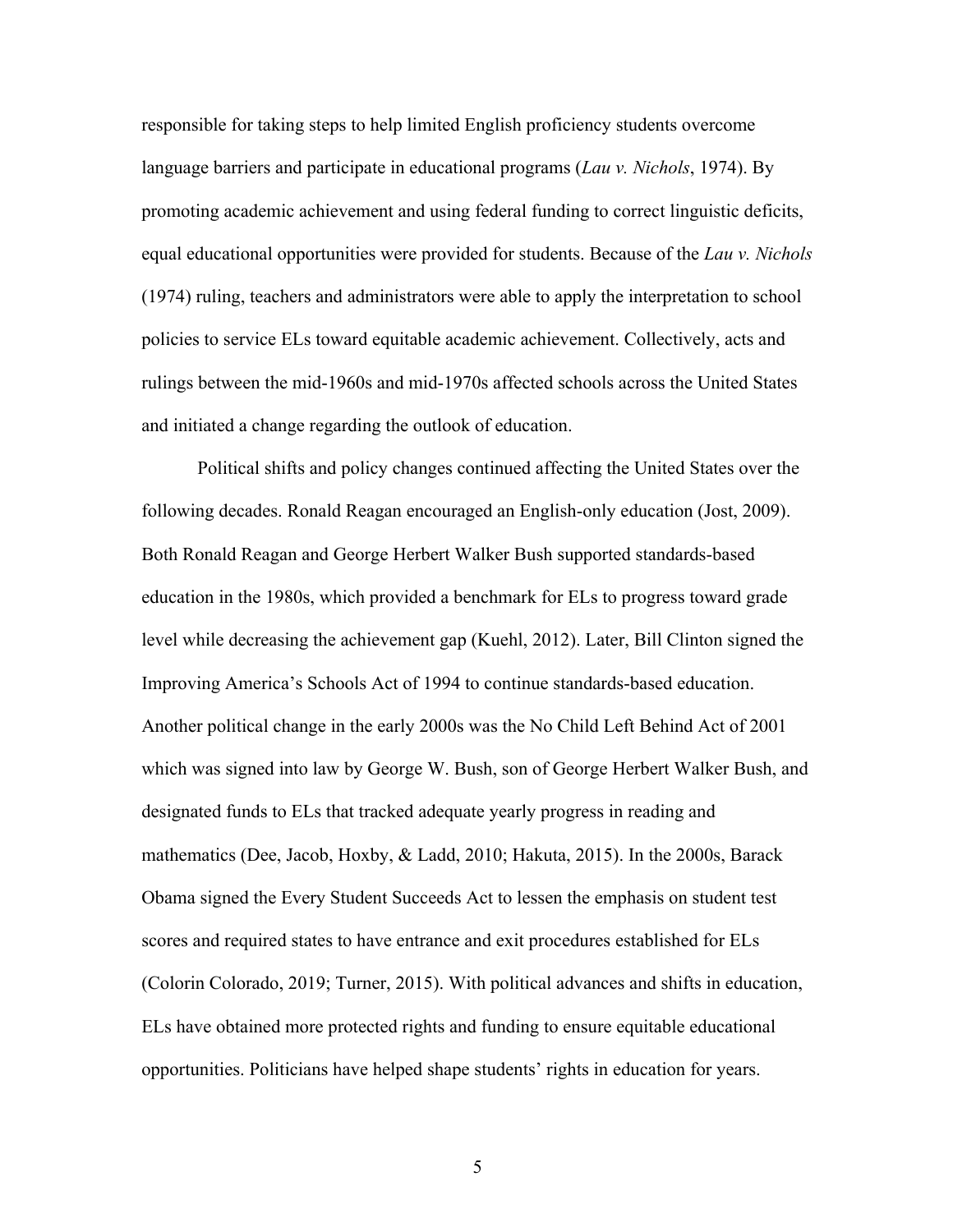## **Reading Achievement**

An abundance of skills contributes to reading achievement. Constrained skills, such as alphabetical and phonological awareness, usually develop within a narrow period (Lennox, 2013). Unconstrained skills, like comprehension and vocabulary, tend to develop through life and experiences (Lennox, 2013). For example, the foundation of literacy skills lies within first understanding what components compose the language, such as the alphabet letters and sounds. The knowledge, comprehension, and application of print concepts and phonological awareness begin the cognitive process, which develops into more complex domains over extended periods of time to include higher thinking levels of expanded vocabulary and inferential thinking. Therefore, the process of developing skills toward reading achievement moves from learning to read to reading to learn.

Reading achievement gaps could exist between certain demographic groups of students. The United States Department of Education (2017) reported that ELs were the fastest-growing population in the nation. In the state of Arkansas, the University of Arkansas-Office for Education Policy (2018) reported that low achieving third graders consisted of students with free or reduced lunch status, African American and Hispanic students, and males. Across the state of Arkansas and the nation, third- and fourth-grade students have struggled with reaching proficiency levels in reading. Graduation rates of Hispanic EL students who were not proficient readers in third grade were significantly lower in comparison to the graduation rates for Caucasian students with the same reading skills (Hernandez, 2011). Researchers agreed that reading achievement gaps exist between ELs and native English speakers (Ardasheva, 2010; King, 2017; Schleeter,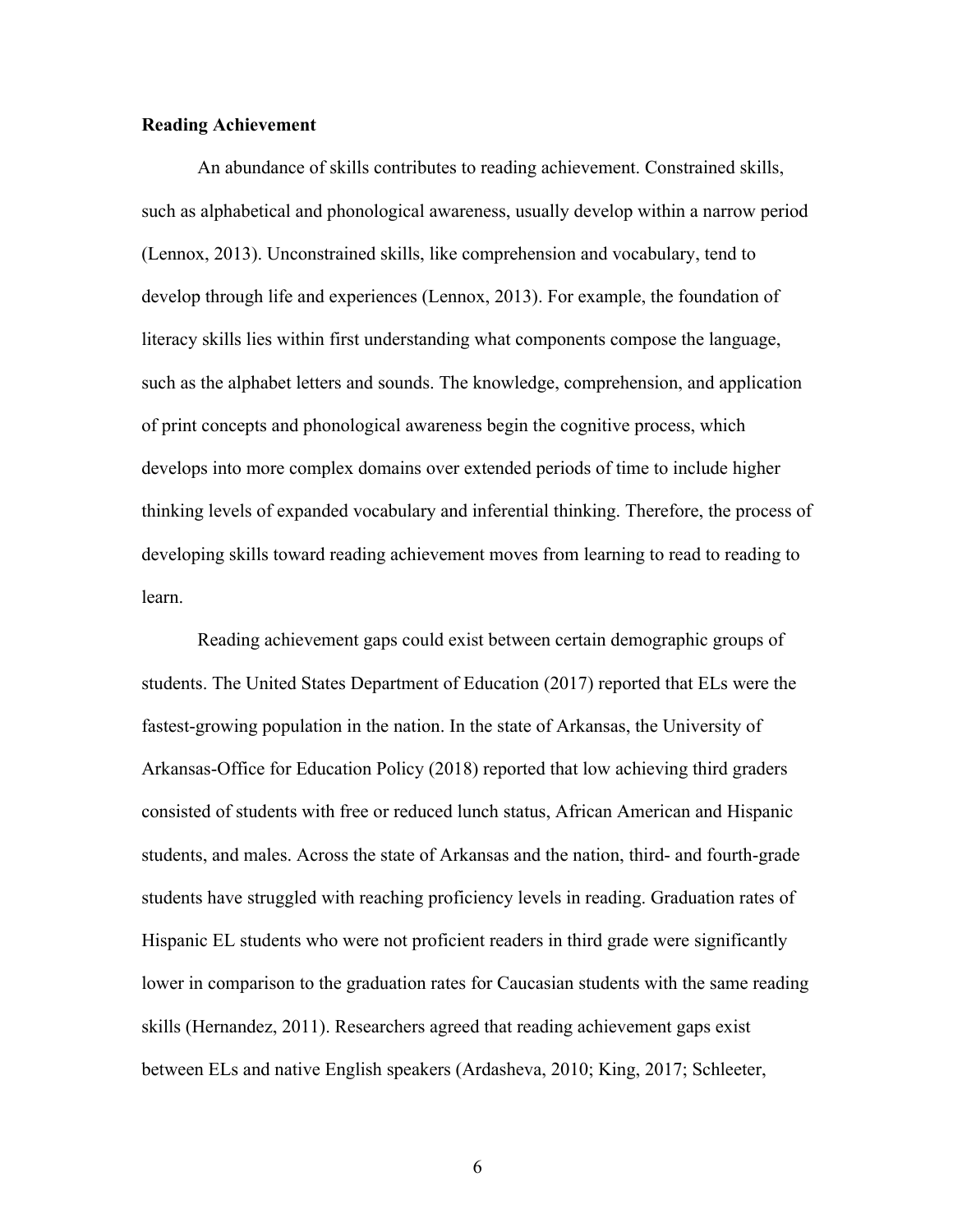2017). When students struggle with reading achievement, the path to graduation is affected. Only about 11% of the low achieving readers in third grade reached proficiency reading levels by high school (University of Arkansas-Office for Education Policy, 2018). Buchsbaum (2013) studied the trajectory rate of fifth-grade EL students and determined students would not read on grade level by high school graduation. Therefore, upper elementary grade levels are foundational and pivotal years for students in determining success factors later in students' lives. Because ELs are susceptible to lower reading performance, teachers need to implement best practices and instructional strategies to address the differentiated needs of ELs to help students obtain reading achievement at proficiency levels.

In response to the reading dilemma in the state of Arkansas, Governor Hutchinson allotted funds to provide struggling students with equitable resources. According to the Arkansas Department of Education (2018), the reading initiative focused on new instruction to increase reading achievement in the state. Three goals of the reading initiative included strengthening instruction, collaborating with the community, and building a culture of reading (Arkansas Department of Education, 2018). Educators can be supported by community members while providing coherent instructional strategies to students in need. Consequently, a culture of reading can be built when community members, educators, and students work together.

# **Reading Achievement and English Learners**

Students learning English as a non-native language are commonly referred to as English learners or ELs. E.L. Achieve (2019) defined three levels during fluently learning English. The beginning level is when students acquire vocabulary to make meaning of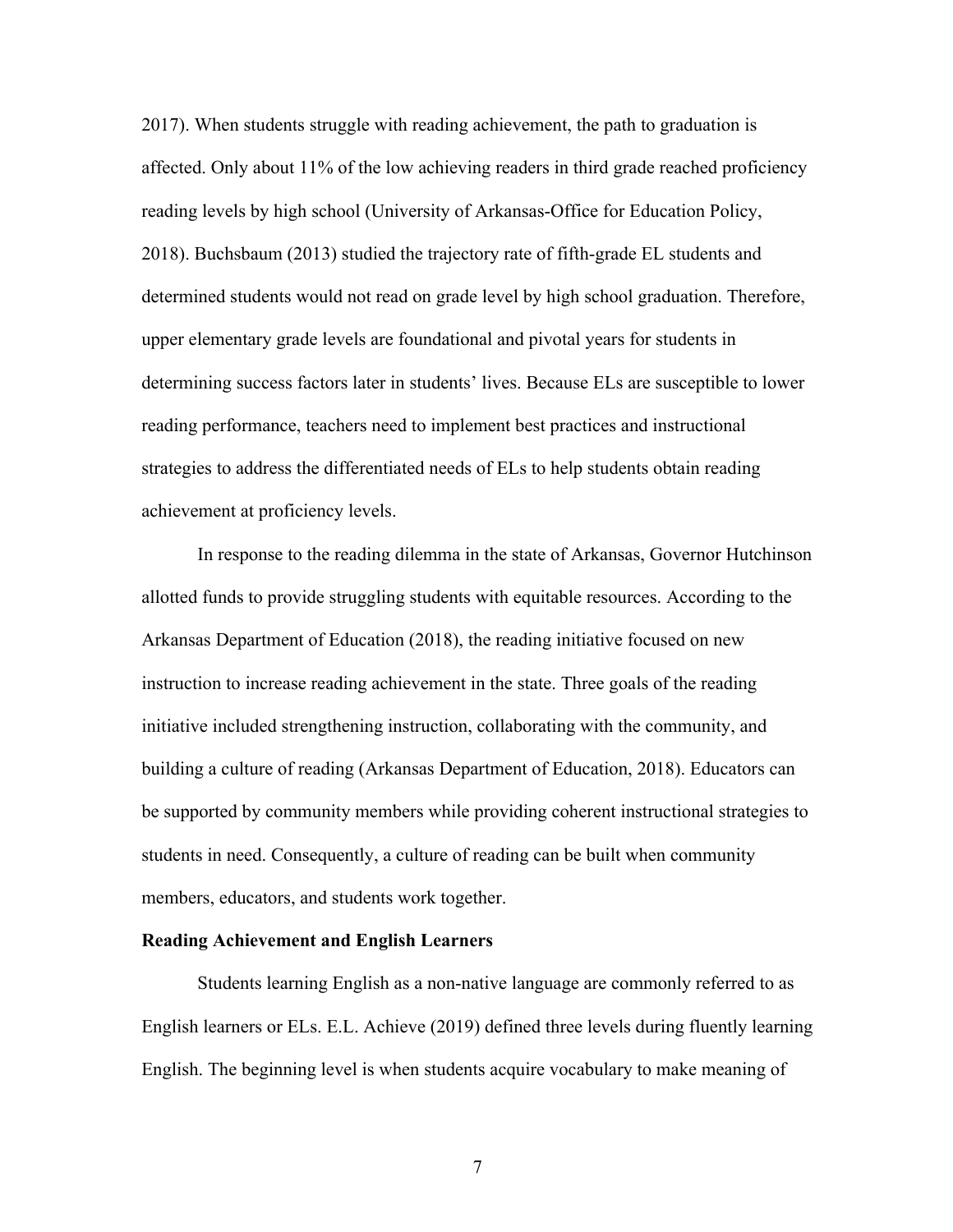words and form simple sentences. The intermediate level is when students acquire verb conjugations and descriptive adjectives to combine elaborative sentences. The advanced level is obtained when students can use complex sentences with precise vocabulary (E.L. Achieve, 2019; Peregoy & Boyle, 2008). Assessment data may be interpreted more accurately when ELs are correctly identified and grouped by level. Once the level of the student is determined, educators can apply the best teaching methods to instruct students.

Two effective learning strategies for instructing ELs to increase reading achievement are integrated English language development and designated English language development. While integrated English language instruction focuses on incorporating English into every classroom environment, the designated English language instruction focuses on direct, explicit instruction of the English language (Carter, 2017). However, Thomas and Collier (1997) contended that to have successful programs, these types of instructional approaches must be founded on effective educator collaboration. Students' language acquisition processes may also be enhanced through classroom tasks, extended teacher planning time, and focused staff development (Thomas & Collier, 1997). Both instructional strategies require careful planning and can provide the foundation for a successful language acquisition program. Thus, both types of instruction seem to be essential for ELs to master the English language in an academic environment.

Students need interventions to target and address necessary language acquisition skills, such as in reading. King (2017) claimed that students with an EL instructional pullout intervention that supported reading instruction had significantly higher reading achievement levels. However, Hernandez (2011) warned that interventions were not as effective after the third grade. Because students can be supported with additional pull-out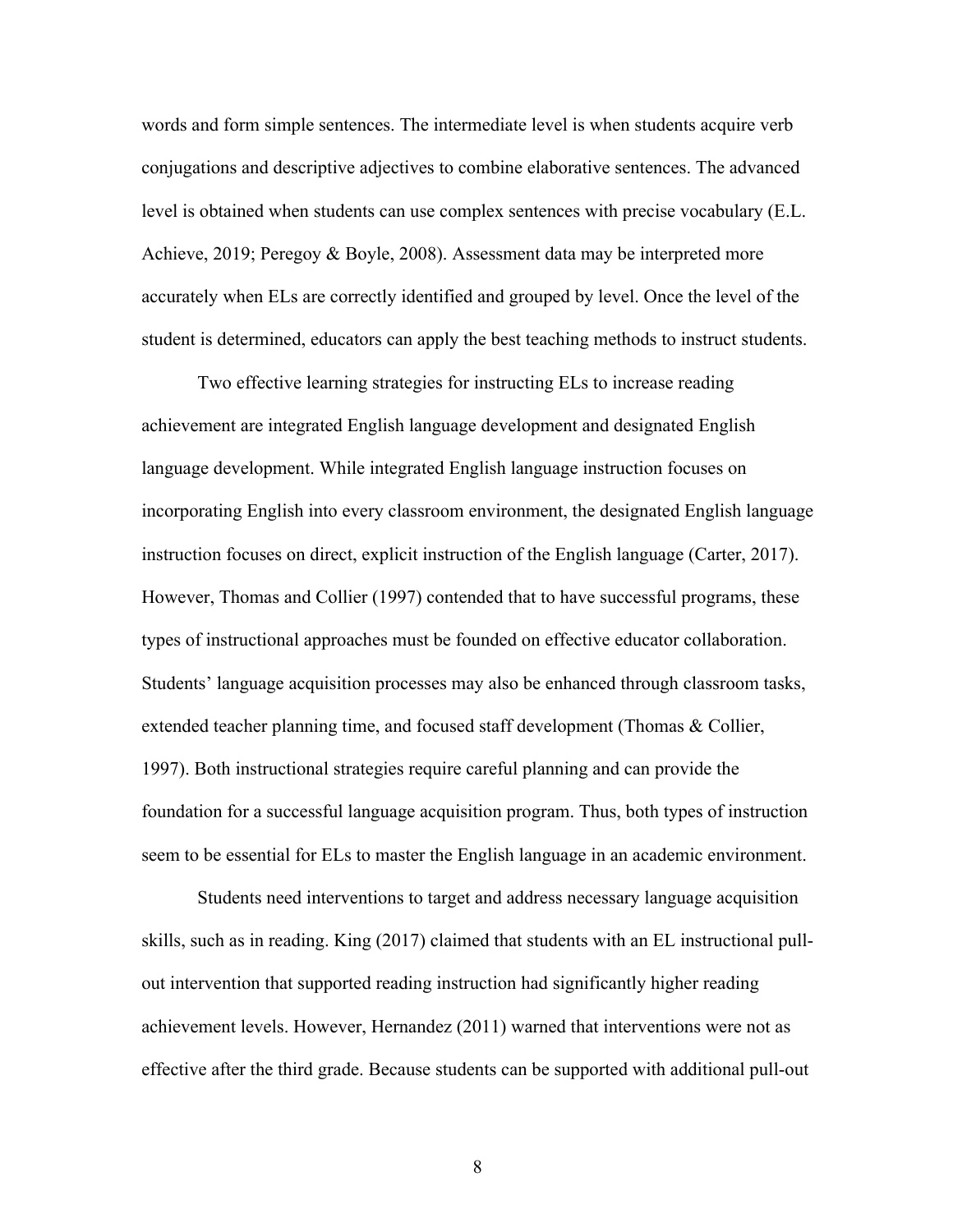interventions, reading achievement scores might reveal higher growth and proficiency by third grade. Researchers conducted studies on best practices and instructional techniques to determine how to teach reading strategies to ELs (Ardasheva, 2010; Egan, 2014; Goldenberg, 2008; King, 2017; Loney, 2016). When educators are supported through research, strategies can be applied during instruction to help students progress through developmental levels of learning English. Through training and collaboration, effective integrated English programs support ELs to close achievement gaps.

#### **Reading Achievement of English Learners by Gender**

Students learn differently through various learning strategies to progress toward reading achievement. In their research, Callan, Marchant, Finch, and German (2016) defined learning strategies broadly to include cognitive and control strategies such as memorization, elaboration, understanding, remembering, and summarizing, which all contribute to learning and organizing new information when obtained. Using this definition, Callan et al. found that EL females were significantly more likely to use learning strategies in comparison to EL males. In the United States, Bembenutty (2006) and Tang and Neber (2008) also concluded that females tended to use more learning strategies and use these more often than males. Because learning strategies are strongly correlated to reading achievement, underachieving EL males could potentially benefit from additional training and practice using and applying learning strategies. To successfully achieve, various learning strategies must be accessed and applied by males and females.

Males and females use learning strategies in different ways. Catalán (2003) contended that the two genders perceived information differently and concluded that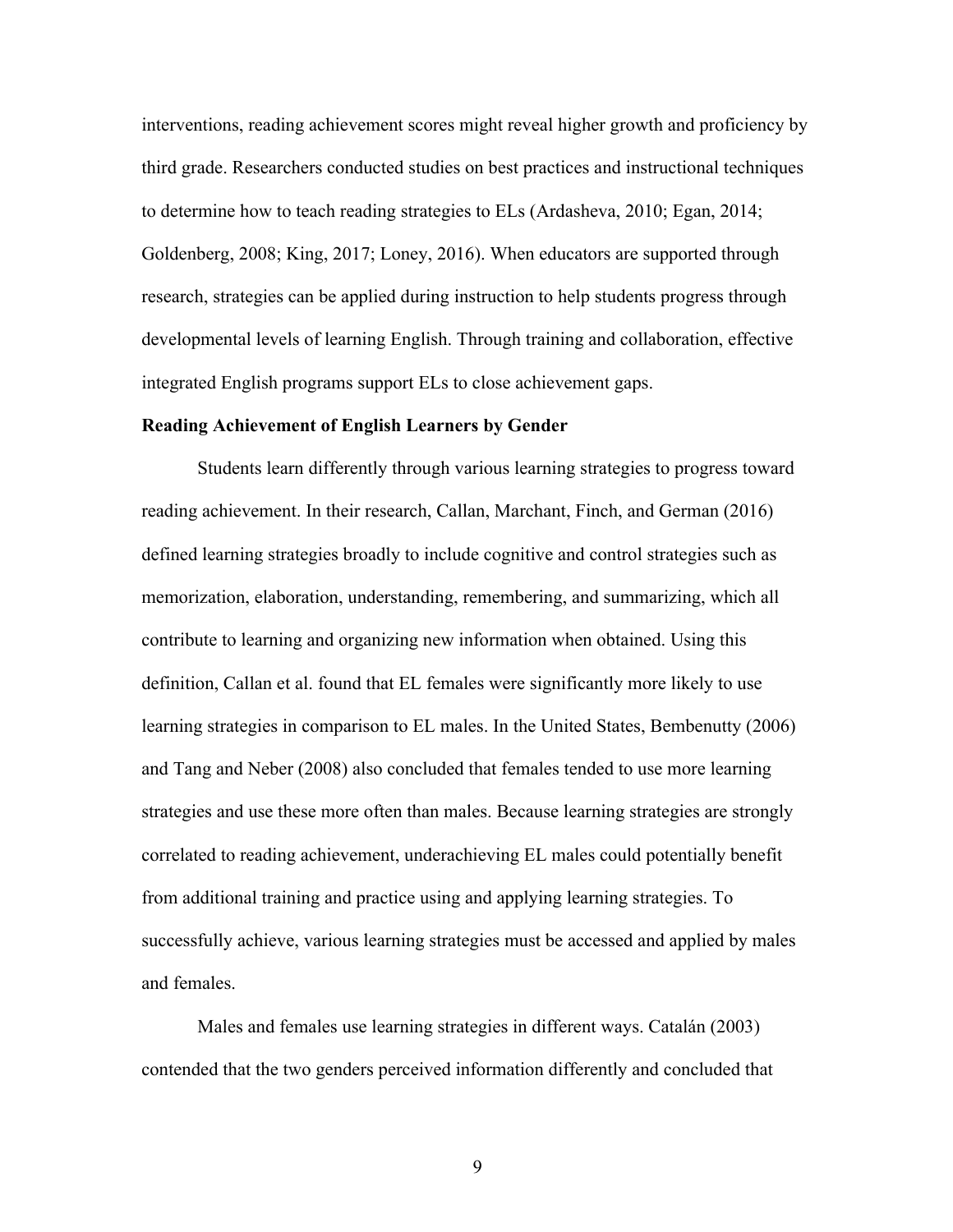males and females learn and use strategies differently. In particular, Catalán found a significant difference between males and females and how they used learning strategies, noting that females used a significantly higher amount of vocabulary strategies. Because vocabulary contributes to reading achievement, an achievement gap could occur between males and females. Therefore, males could benefit from more attention from educators in learning strategies with vocabulary and when applying new knowledge to reading.

#### **Hypotheses**

- 1. No significant difference will exist by change over time between males versus females on reading achievement measured by the NWEA MAP Growth Reading 2-5 AR 2016 Test for ELPA21 Beginning third-grade students from a school district in Northwest Arkansas.
- 2. No significant difference will exist by change over time between males versus females on reading achievement measured by the NWEA MAP Growth Reading 2-5 AR 2016 Test for ELPA21 Intermediate third-grade students from a school district in Northwest Arkansas.
- 3. No significant difference will exist by change over time between males versus females on reading achievement measured by the NWEA MAP Growth Reading 2-5 AR 2016 Test for ELPA21 Beginning fourth-grade students from a school district in Northwest Arkansas.
- 4. No significant difference will exist by change over time between males versus females on reading achievement measured by NWEA MAP Growth Reading 2-5 AR 2016 Test for ELPA21 Intermediate fourth-grade students from a school district in Northwest Arkansas.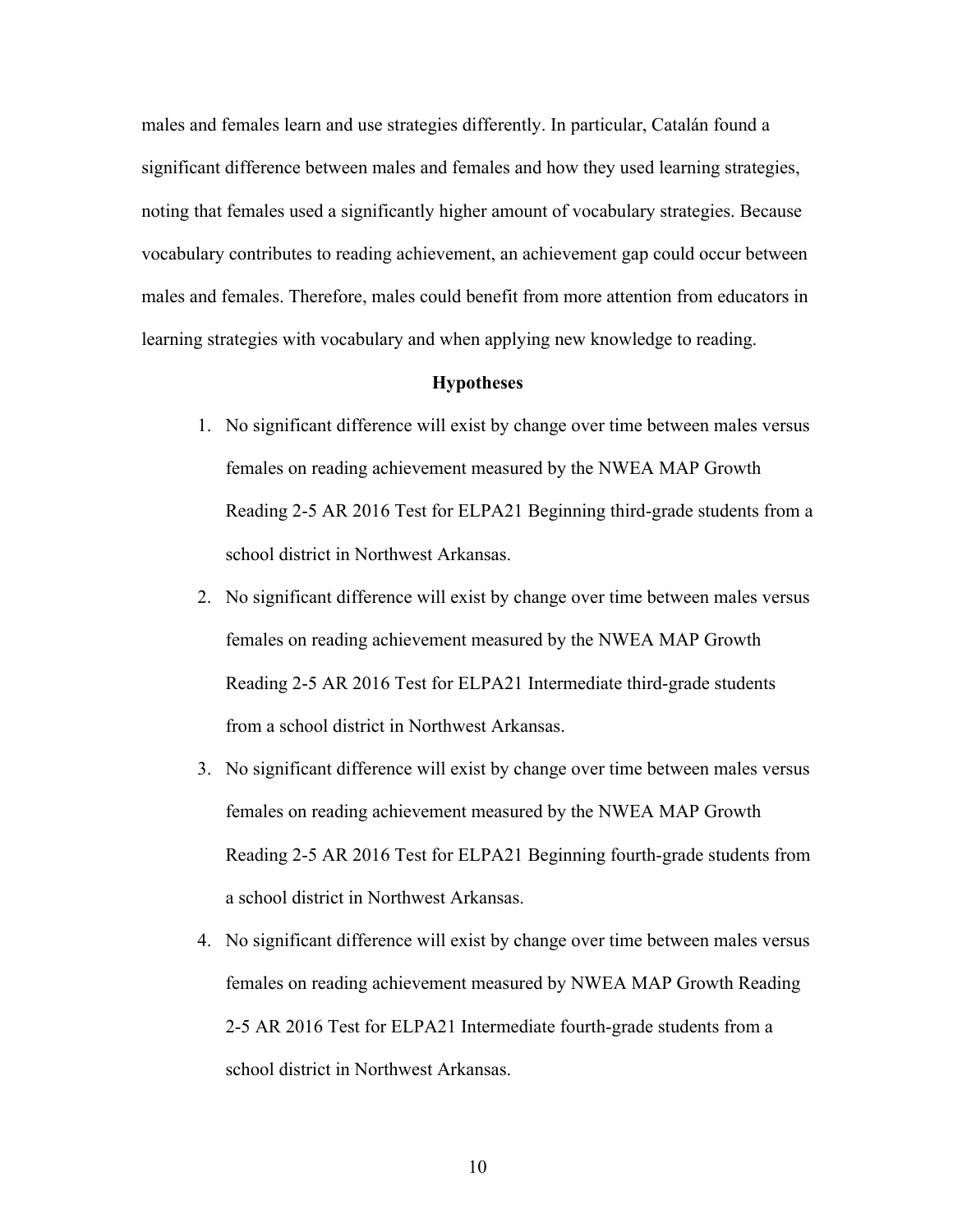### **Description of Terms**

**Achievement gap.** An achievement gap is a significant difference in academic performance between different groups of students, such as English learners and native English speakers (Ansell, 2011).

**Arkansas Department of Education (ADE).** The Arkansas Department of Education added a division, which is referred to as the Division of Elementary and Secondary Education (DESE), in the fall of 2019 (Division of Elementary and Secondary Education, 2019). Therefore, citations from this agency before the fall of 2019 will be designated as the Arkansas Department of Education and after the fall of 2019 denoted as DESE.

**Designated English Language Development.** A protected block of time set aside each day solely for language instruction based upon the individual language level of ELs (Carter, 2017).

**English Language Development Levels.** English Language Development is a type of curriculum and instructional program that takes a systematic approach to English instruction to grow non-native speakers' proficiency in English as the language is progressively taught by instructors and learned by students (E.L. Achieve, 2019). E.L. Achieve (2019) defined three different levels in the process of learning English before learners become fluent. In the beginning level, students can form simple sentences. At the intermediate level, students can combine elaborative sentences. Students at the advanced level use complex sentences with precise vocabulary.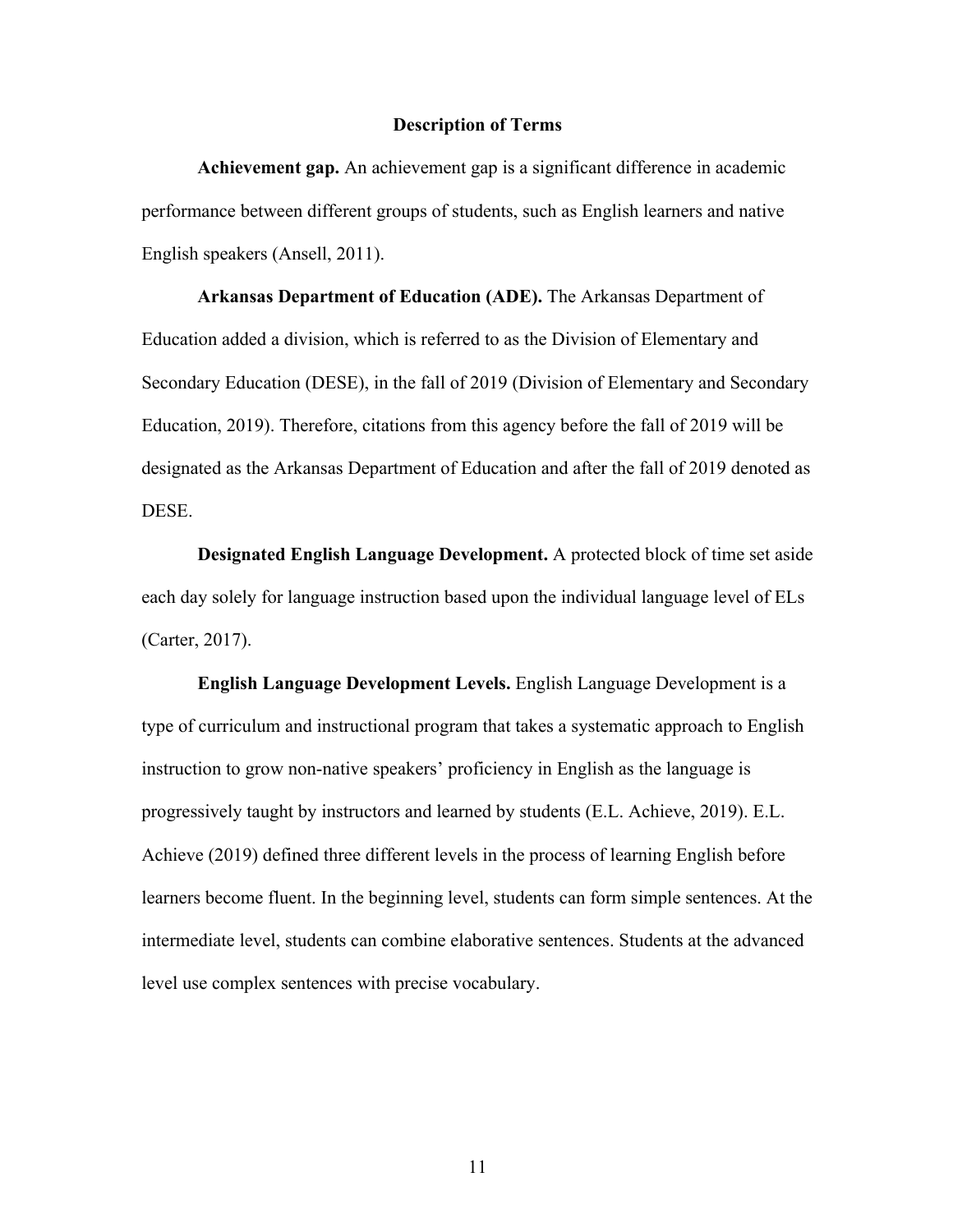**English Language Proficiency Standards.** Measurable goals in language skills used to assess progress toward grade-level or developmental benchmarks (Arkansas ELPA21 Scoring Interpretation Guide, 2017).

**English language learner (ELL).** ELLs are students who have a native background or family who speaks any language besides English in the home (Arkansas ELPA21 Scoring Interpretation Guide, 2017).

**English learner (EL).** Commonly referred to as ELLs, ELs are students who have a native background or family who speaks any language besides English in the home (United States Department of Education, 2017). The sample for this study was designated as ELs.

**English Language Proficiency Assessment for the 21st Century (ELPA21).**  This assessment was designed using English proficiency standards to assess English learners' abilities to meet or exceed grade level expectations of the English language in academic content areas (Arkansas ELPA21 Scoring Interpretation Guide, 2017). For this study, ELPA21 levels were used for sampling purposes only and not as the dependent variable. In the sample, students were stratified by ELPA21 levels (Beginning or Intermediate).

**Integrated English Language Development.** Language instruction takes place in core content classes to support comprehension of the material for ELs (Carter, 2017).

**NWEA MAP Growth Reading 2-5 AR 2016 Test.** Standardized testing is used to evaluate students' academic success or learning of a set of skills. The NWEA MAP Growth Reading 2-5 AR 2016 Test has about 40 questions and uses a Rasch Interval Unit score to predict students' ability to answer 50% of the questions correct at the benchmark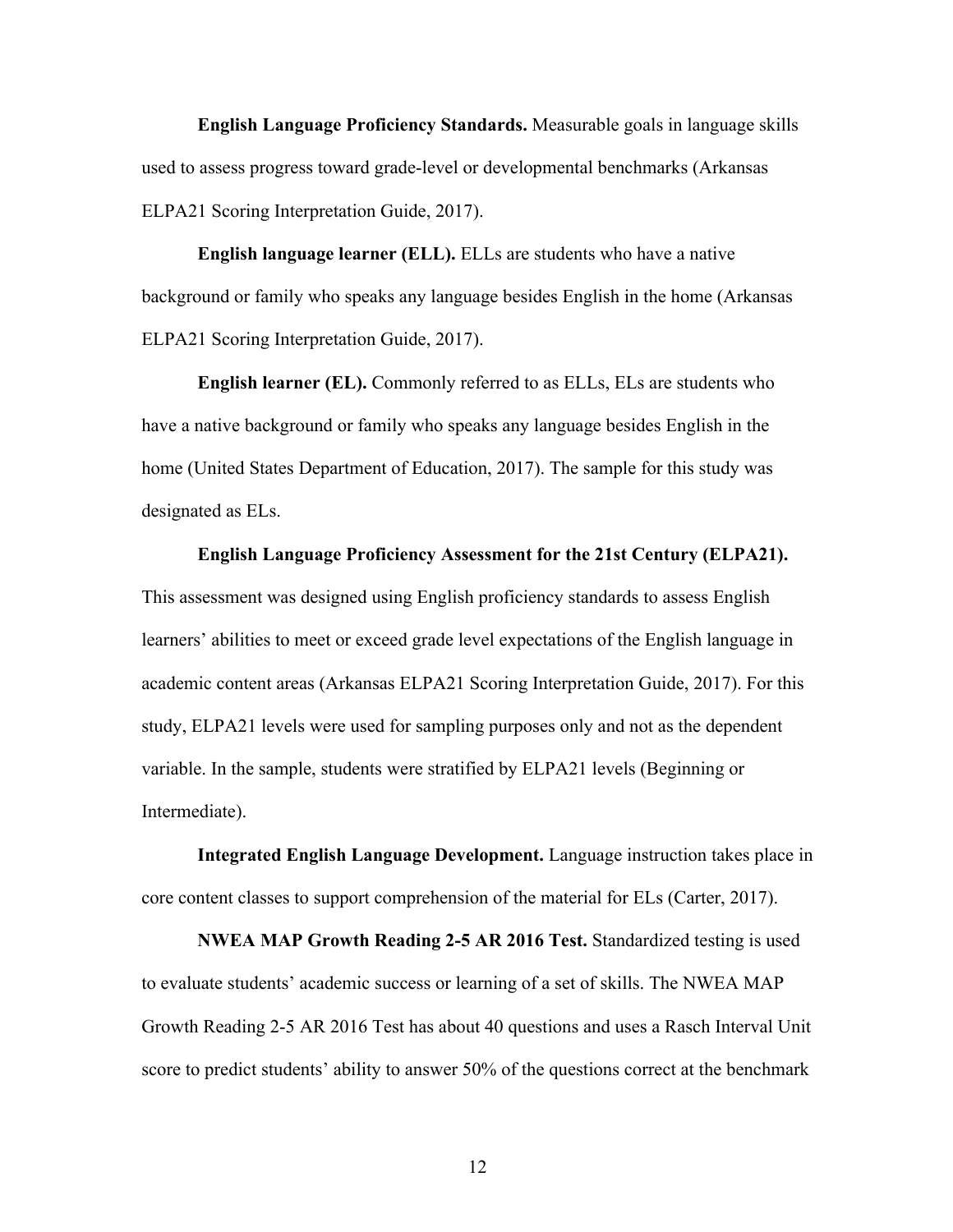level (NWEA, 2018). The interim tests are administered three times per year to record growth in reading for each student in the district examined. In the exam name, 2-5 refers to students in second through fifth grade who take the test. In the exam name, 2016 refers to the year the test was last modified. For this study, data were used from the 2018-2019 school year, and the NWEA MAP Growth Reading 2-5 AR 2016 Test was the only dependent variable for this study.

**Pull-out interventions.** Pull-out interventions involve supplemental instruction outside of the classroom to target the specific skills needed for students to fulfill deficit areas (King, 2017).

**Reading achievement level indicators.** According to the ELPA21 standardized assessment, indicators categorize students into one of five groups (Beginning, Early Intermediate, Intermediate, Early Advanced, or Advanced) according to a range of reading scores. The score ranges are based on acquired skills and standards as assessed in each grade level (Arkansas Department of Education, 2017). For this study, ELPA21 levels of Beginning or Intermediate were used for sampling.

# **Significance**

## **Research Gaps**

Over the years, the United States has experienced rapid growth in the EL population. Therefore, studies have been conducted to research achievement gaps between ELs and native English speakers (Ellet, 2014; King, 2017; Steffan, 2018). Ardasheva (2010), King (2017), and Schleeter (2017) conducted studies to identify achievement gaps in reading between ELs and students who were native English speakers. King (2017) suggested that academic success was linked to reading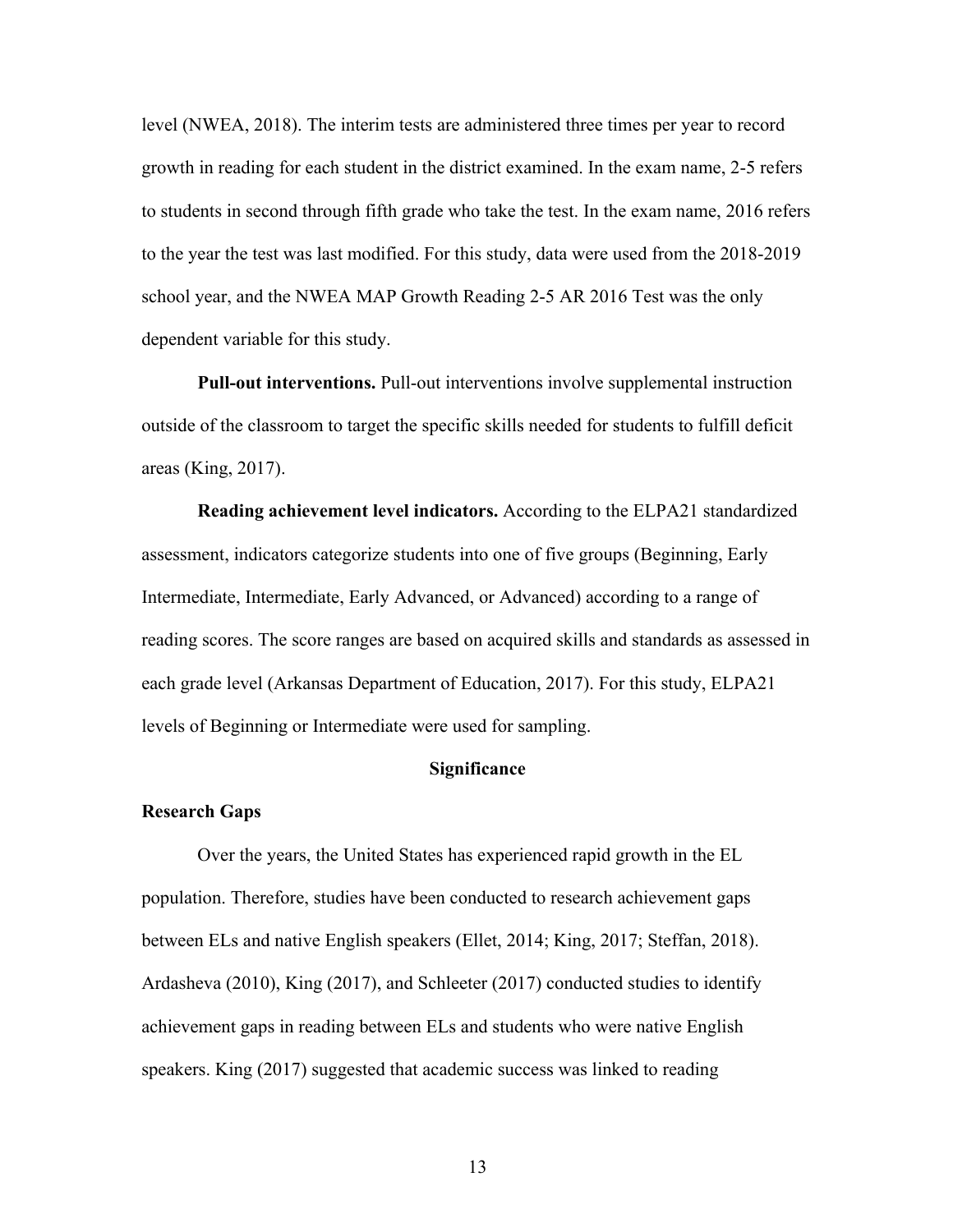achievement and grade-level proficiency because reading is a foundational skill for learning. Other studies have been conducted to report best practices and instructional techniques for teaching reading strategies to ELs (Ardasheva, 2010; Egan, 2014; Goldenberg, 2008; King, 2017; Loney, 2016). Additionally, researchers have performed examinations at kindergarten, first grade, and second grade when reading and phonics are heavily taught (Egan, 2014). However, few studies have addressed differences between males and females at the various levels of ELs and change over time in reading achievement for students in the third grade and fourth grade. Regardless, the rapid influx of ELs has contributed to the achievement gap in reading.

### **Possible Implications for Practice**

Schools across the United States have had high enrollments of ELs since the 17th century due to immigration from other countries. ELs are the fastest growing population in public schools in the United States (United States Department of Education, 2017). To keep up with the rapid influx, administrators and teachers in school districts should closely monitor the rising population to ensure that students are developing and learning at average or above average rates. Upon completion of this study, students may benefit from stakeholder support and research-based practices. Learning supports could be applied with training for teachers of male and female EL students to ensure that the achievement gap is not widening between them and their native language peers. Administrators may be able to implement professional development training for teachers of male and female EL students who learn in different ways and at various speeds when learning a new language. Likewise, parents and guardians of EL students would benefit from knowing that their male and female children are succeeding in learning a new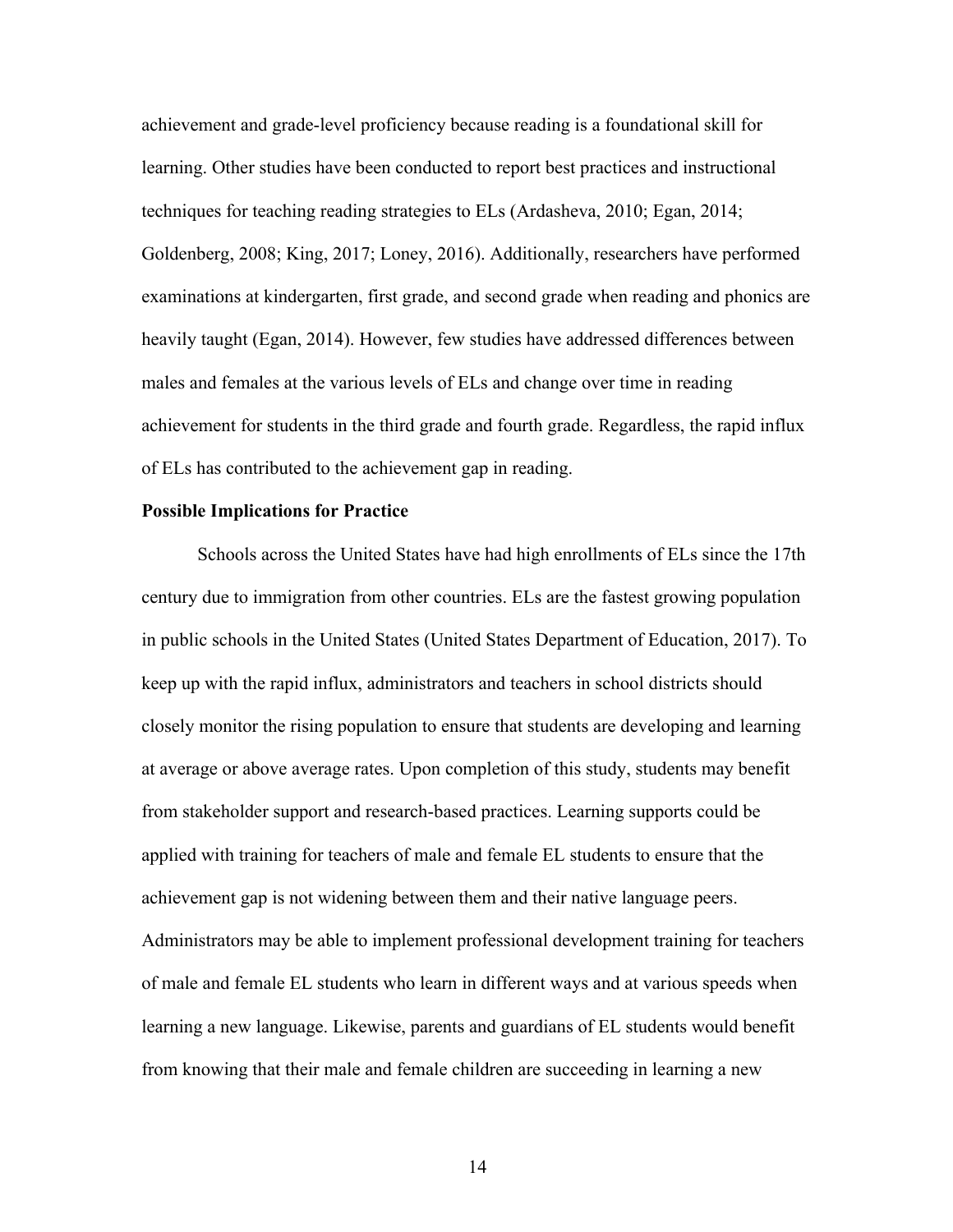language and applying that knowledge to academic learning. The community may benefit when EL students graduate on or above grade level and use proficient bilingual skills in jobs and careers. With collaborative learning and by working together, all can benefit.

#### **Process to Accomplish**

# **Design**

For this study, a quantitative, causal-comparative strategy was used. For Hypotheses 1 through 4, I used four 2 x 3 mixed factorial designs with a repeated measures on the last factor. The between-groups independent variable was gender, and the within-subjects independent variable was change over time with each student tested three times within a school year. The only dependent variable for Hypotheses 1 through 4 was reading achievement measured by students' scores on the NWEA MAP Growth Reading 2-5 AR 2016 Test. Students' scores for data were used from the 2018-2019 school year.

## **Sample**

The sample included scores from third- and fourth-grade EL students in a Northwest Arkansas school district. The students' scores were selected from two accessible populations, ELPA21 Beginning and ELPA21 Intermediate, and then stratified by gender. Regarding race, the school district had a student population that consisted of Caucasian, African American, Hispanic, Pacific Islander, and Asian American students. The school district had grade-level configurations in the elementary schools consisting of kindergarten through fifth grade with comparable population sizes. In each school, the teacher to student ratio was 1:14. The third grade ELPA21 Beginning group consisted of 100 scores from students: 50 were female (50%), and 50 were male (50%). Additionally,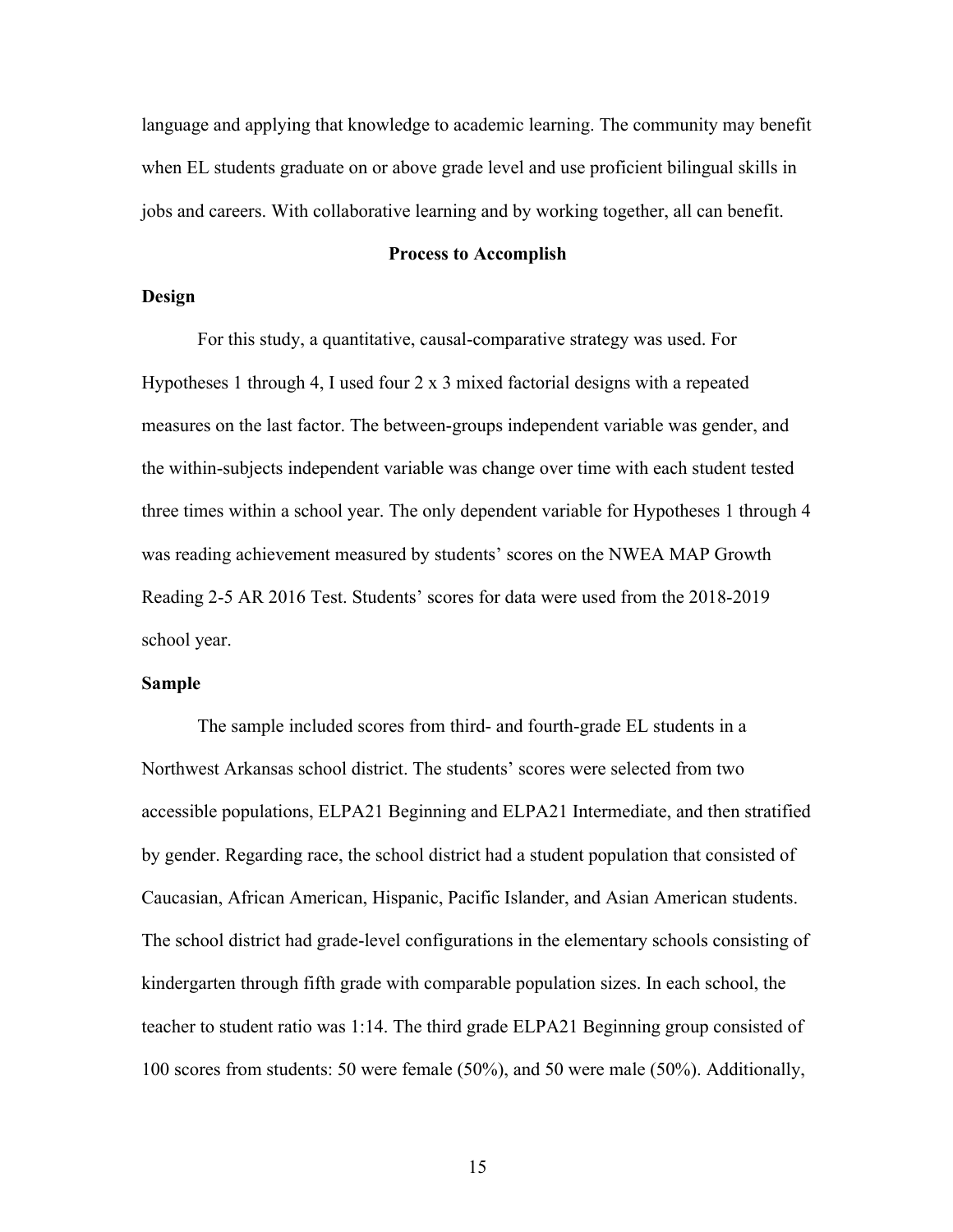the third grade ELPA21 Intermediate group consisted of 100 scores from students: 50 were female (50%), and 50 were male (50%). The fourth grade ELPA21 Beginning group consisted of 89 scores from students: 44 were female (49%), and 45 were male (51%). The fourth grade ELPA21 Intermediate group consisted of 100 scores from students: 50 were female (50%), and 50 were male (50%).

### **Instrumentation**

To determine reading achievement and proficiency, a nationally-recognized standardized assessment was used as the dependent variable. Students' scores were used to determine reading achievement based on norms for proficiency levels. The NWEA MAP Growth Reading 2-5 AR 2016 Test consisted of multiple-choice questions (NWEA, 2013, 2019). The NWEA MAP Growth Reading 2-5 AR 2016 Test items ranged in difficulty, and the test was norm-referenced. Widely recognized across the nation to measure reading achievement over the years, the NWEA MAP Growth Reading 2-5 AR 2016 Test used only multiple-choice questions (NWEA, 2013, 2019). Questions are scored according to the Rasch Interval Unit (RIT) scale to determine scores with previous MAP tests. The RIT score predicted the student's likelihood of getting approximately half of the questions correct at a benchmark level (NWEA, 2018). The interim NWEA MAP Growth Reading 2-5 AR 2016 Test was used to measure reading achievement for the students. Teachers and administrators can view students' scores from the three interim tests administered throughout the school year to evaluate and analyze growth and trends.

Students at each school were administered the interim NWEA MAP Growth Reading 2-5 AR 2016 Test three times per year in their classrooms. The teachers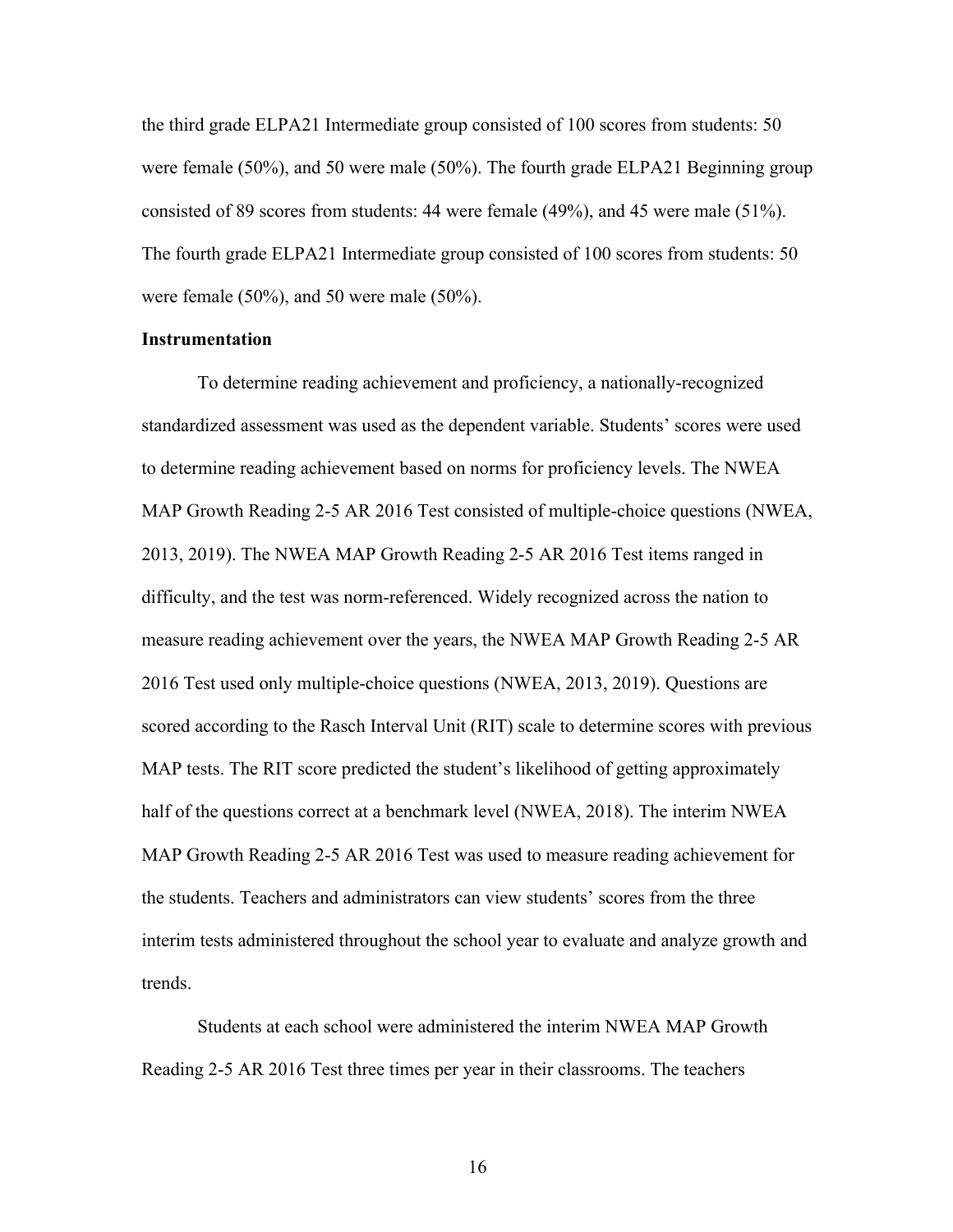collected the scores and input the data into an Excel spreadsheet. The RIT score was then used to compare by gender and change over time for the two ELPA21 Beginning or Intermediate levels and the two grade levels. The authors of the assessment noted that the scores of the instrument had been calculated using a marginal reliability coefficient (NWEA, 2004). For Arkansas schools, the internal consistency reliability coefficient for third-grade reading growth was .936, and fourth-grade reading growth was .942 (NWEA, 2011). Interim assessments may reveal analyzed data of students and their progress over time. By using correlation charts, identified students could be targeted earlier in the school year using fall and winter NWEA MAP Growth Reading 2-5 AR 2016 Test scores to predict performance on the end-of-year NWEA MAP Growth Reading 2-5 AR 2016 Test.

#### **Data Analysis**

To address each of the four hypotheses, a 2 x 3 mixed factorial analysis of variance (ANOVA) was conducted with a repeated measures on the last factor. Gender was used as the between-groups independent variable, and change over time was used as the within-subjects independent variable. The only dependent variable was reading achievement measured by scores from the 2018-2019 school year from the NWEA MAP Growth Reading 2-5 AR 2016 Test for sampling ELPA21 Beginning or Intermediate levels in third and fourth grades, respectively. An alpha level of .05 was set to test each null hypothesis.

#### **Summary**

Closing an achievement gap between groups of learners is a common goal among many educators and administrators. By supporting the fastest growing population of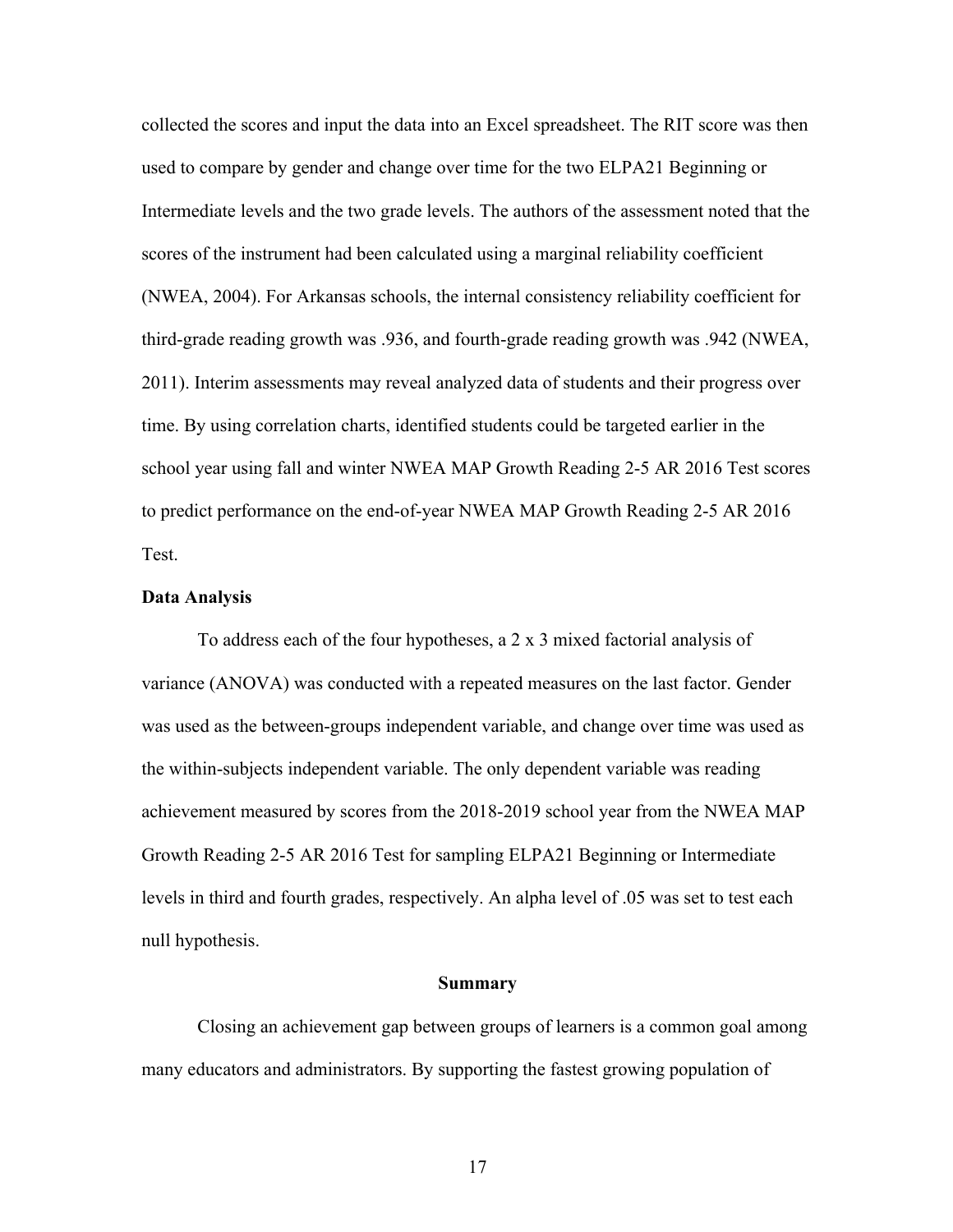learners, teachers can implement best practices to support ELs (United States Department of Education, 2017). Through designated and integrated English language instructional methods, teachers using best practices can develop successful readers (Ardasheva, 2010; Egan, 2014; Goldenberg, 2008; King, 2017; Loney, 2016). A focus on third-grade and fourth-grade learners will help students through the transition of learning to read to reading to learn (Chall & Jacobs, 2003; Hernandez, 2011; Musen, 2010; National School Boards Association, 2015; Sibanda & Baxen, 2018). In this study, the NWEA MAP Growth Reading 2-5 AR 2016 Test was used as instrumentation to determine reading achievement and gain a better understanding of the interaction between gender and change over time for ELs in third grade and fourth grade. In Chapter II, I included a review of the related literature with conclusions other researchers have drawn.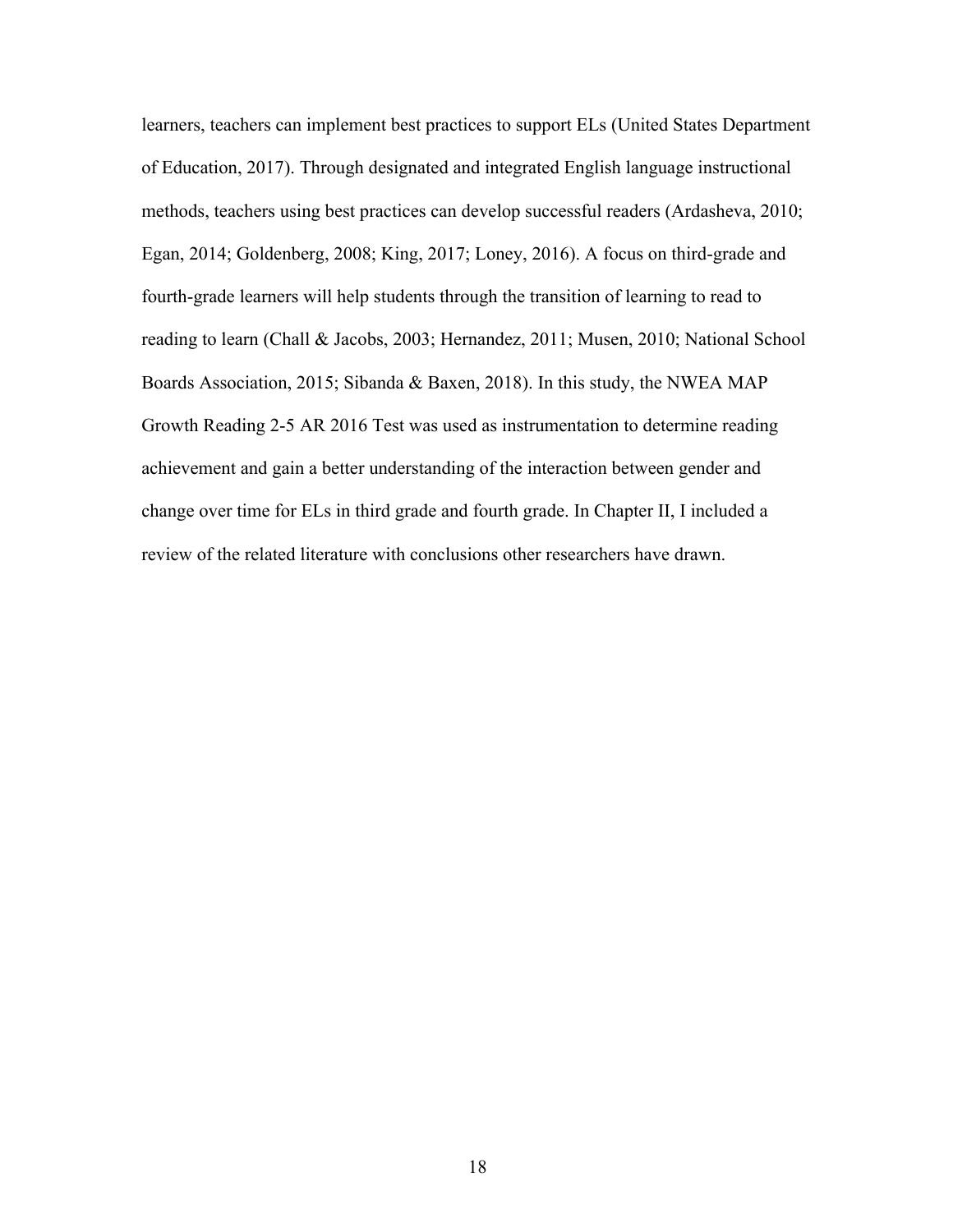### **CHAPTER II**

#### **RELATED LITERATURE REVIEW**

Educators and administrators strive to provide optimal learning experiences for every student through personalized instructional opportunities. According to the United States Department of Education (2017), ELs are the fastest-growing population in the nation. Therefore, to reach most students, teachers need to use best teaching practices, implement professional development training and strategies, and include a variety of learning resources. Teachers can engage learners to encourage students to be successful in academic achievements.

One theoretical framework describing the acquisition of a second language is Krashen's theory of second language acquisition, which will be referred to as Krashen's theory. Krashen (2002) determined and defined five main hypotheses to provide insight on successfully learning a new language. Acquisition-learning, monitor, natural order, input, and affective filter are the five main hypotheses in Krashen's theory with a subhypothesis of reading (Bilash, 2009; Krashen, 2002, 2018). All five main hypotheses explain the reasoning and rationale for incidences or processes during second language acquisition.

While ELs are educated in every grade level, upper elementary students are of specific importance for developmental reasons. Chall and Jacobs (2003), Hernandez (2011), Musen (2010), the National School Boards Association (2015), and Sibanda and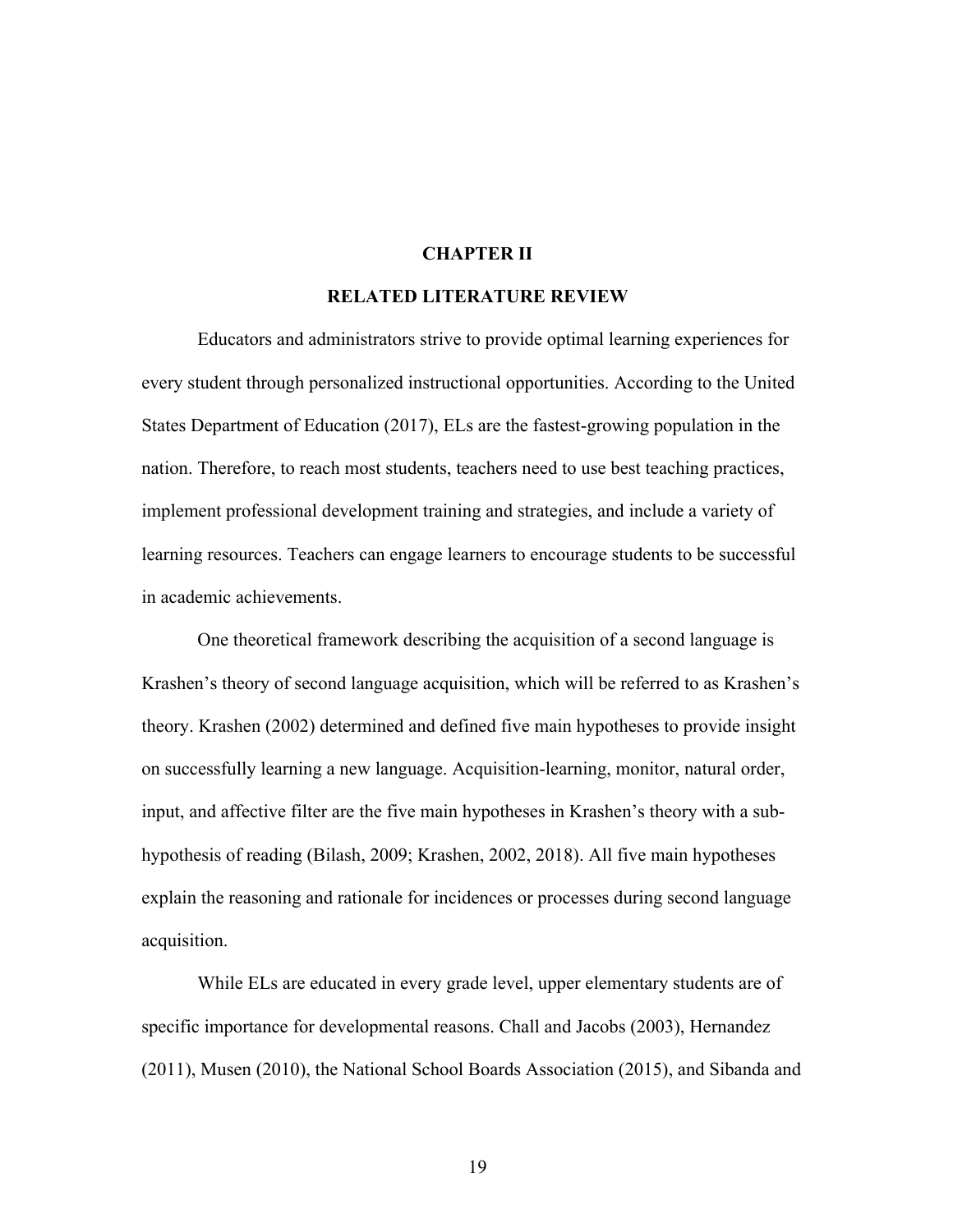Baxen (2018) remarked that third grade was when students transition from learning to read to reading to learn. Second, according to the University of Arkansas-Office for Education Policy (2018), the low achieving readers in third grade typically consisted of students with free or reduced lunch status, Black and Hispanic students, and males. On the contrary, King (2017) noted that students who read on grade level by the end of third grade experienced more academic success later in education. Additionally, Buchsbaum (2013) determined that at-risk, fifth-grade EL students would not reach on-grade level reading skills by high school graduation based on their trajectory rates. Therefore, thirdand fourth-grade students need teachers with instructional strategies and best practices in place to combat low reading achievement.

By focusing on ELs, particularly in third and fourth grades, most students can be served and supported with equity. Ardasheva (2010) focused on the academic achievement of ELs and found two positive contributors to reading achievement consisted of metacognitive strategies and motivation by suggesting that motivation was linked to strategy use and higher reading proficiency. The affective filter hypothesis in Krashen's theory suggested that language acquisition was influenced by factors such as anxiety, motivation, and fear (Krashen, 1981, 1982, 2002). Therefore, a lack of motivation leads to lower reading achievement because of the adverse effects on selfesteem and academics. Ardasheva (2010) and Krashen (1981, 1982, 2002) supported the notion that external factors involving cognitive, social, and emotional influences attributed to reading success.

In addition to external factors, students also need interventions to target and address necessary language acquisition skills. King (2017) claimed that students with an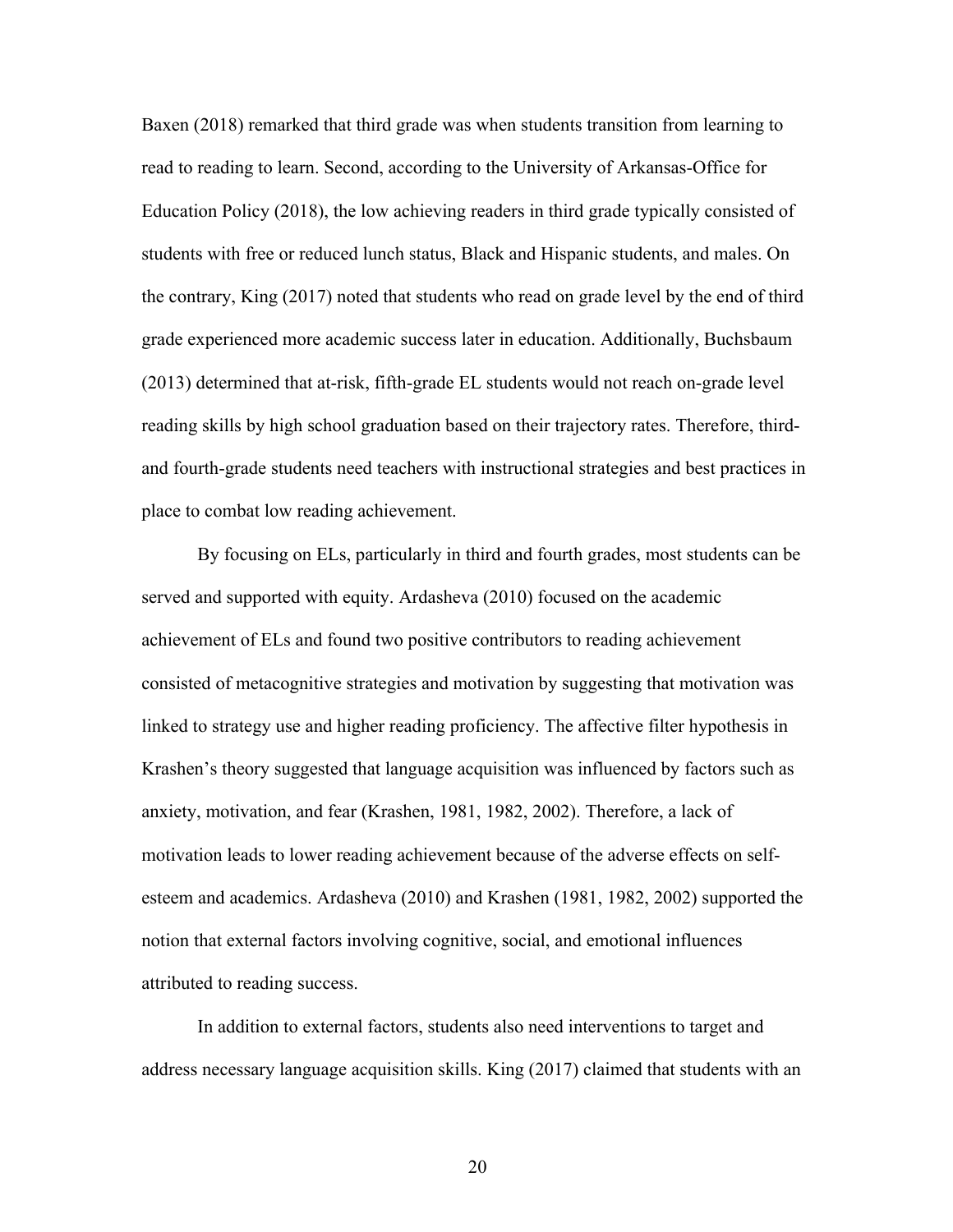EL instructional pull-out intervention that supported reading instruction had significantly higher reading achievement levels. However, Hernandez (2011) warned that interventions were not as effective after third grade. When students can be supported with additional pull-out interventions, reading achievement scores might reveal higher growth and proficiency by third grade. With the right target areas identified, implemented interventions addressing language acquisition skills could help increase reading achievement levels.

In this chapter, I provided a review of the literature on second language acquisition as outlined by Krashen's theory. Additionally, I included a legal and historical overview of second language acquisition. Next, a review of the literature regarding reading achievement is addressed to understand the learning process, styles, external influences, grade level development, gender influences, and a comparison of native and EL learners. Finally, the review of the literature contains research about professional development for EL teachers, such as setting up the learning environment and strategies for interventions, and describes the use of standardized assessment scores reviewed to determine discrepancies between ELPA21 Beginning and ELPA21 Intermediate students in third and fourth grades.

### **Theoretical Framework: Krashen's Theory**

Theoretical frameworks support research studies by explaining or predicting occurrences. One theoretical framework describing the acquisition of a second language is Krashen's theory (Krashen, 1981, 1982, 2002). Krashen's theory of second language acquisition involves five main hypotheses with a sub-hypothesis and has been widely accepted since the 1980s (Krashen, 2002, 2018). The main hypotheses of the Krashen's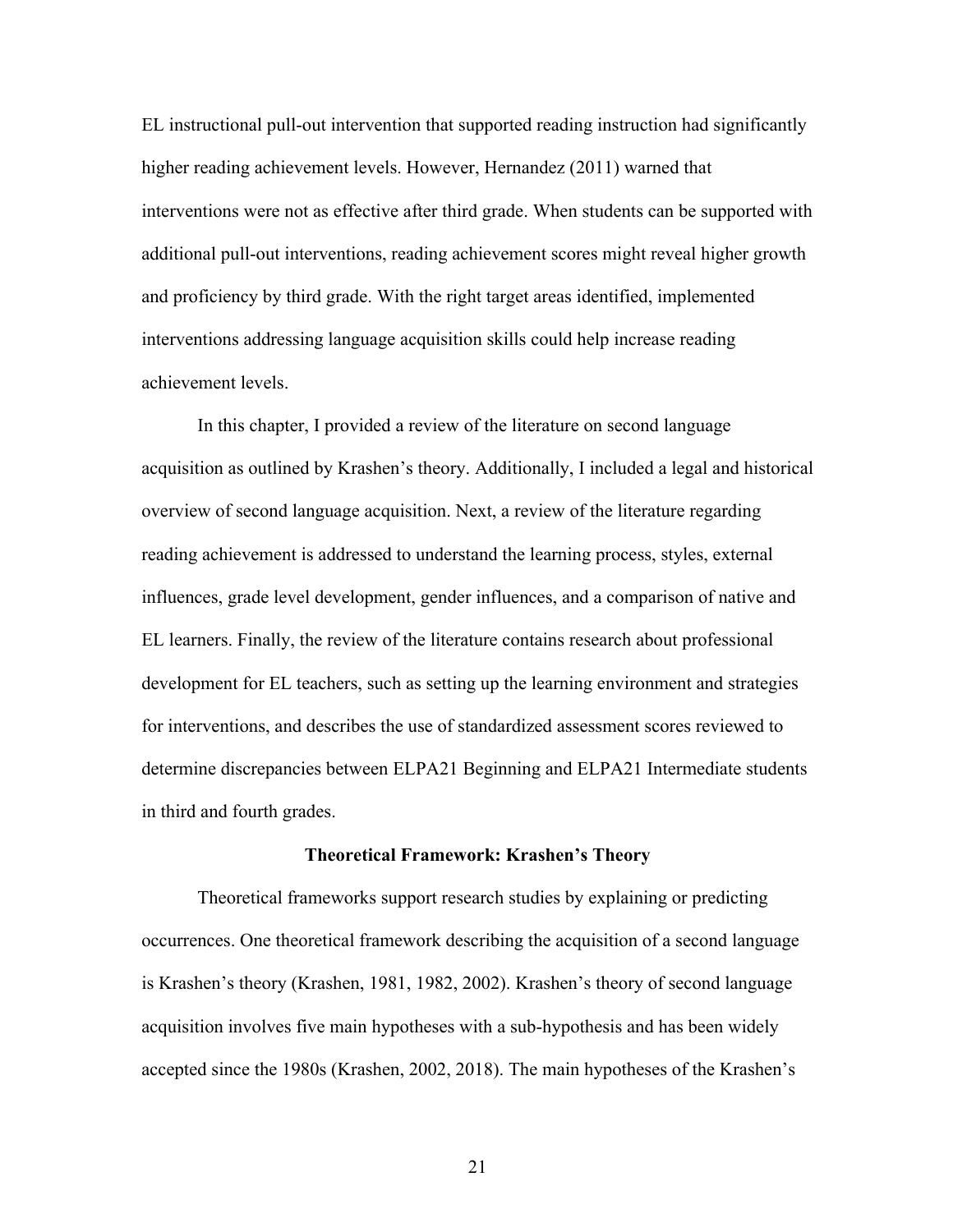theory provide insight into meaningful opportunities for students to learn a new language successfully. The hypotheses contribute to the theory and explain the reasoning and rationale for incidences or processes during second language acquisition.

Krashen's theory is comprised of five main hypotheses and one sub-hypothesis that support the processes of second language acquisition. According to Krashen (1981, 1982, 2002, 2018), all hypotheses in Krashen's theory do not have an order of importance. One hypothesis is termed the *acquisition-learning hypothesis* because of the combination of two separate systems necessary for learning a second language. The first system includes the acquisition component which requires the subconscious and more subjective process of engaging in meaningful interactions and communication with other individuals. The other system focuses on the learning component which is the conscious and objective knowledge of the mechanics of formal language. Second, the monitor hypothesis describes the influence of learning on the acquisition of the second language. In a school setting, the learning is monitored by a teacher through planning, editing, and correcting the language. Next, the natural order hypothesis suggests that a natural and predictable order exists for acquiring a new language and could be different compared to the sequence of learning the first language. Because all learners of a second language tend to learn in the same predictable way, teachers can focus on specific steps in helping their students learn the new language (Krashen, 1981, 1982, 2002).

Additionally, the input hypothesis describes how learners acquire a second language by reaching one step beyond the learners' current linguistic capability. If messages are received, understood, and comprehended, the learner would then demonstrate language acquisition by speaking in the comprehensible manner. Although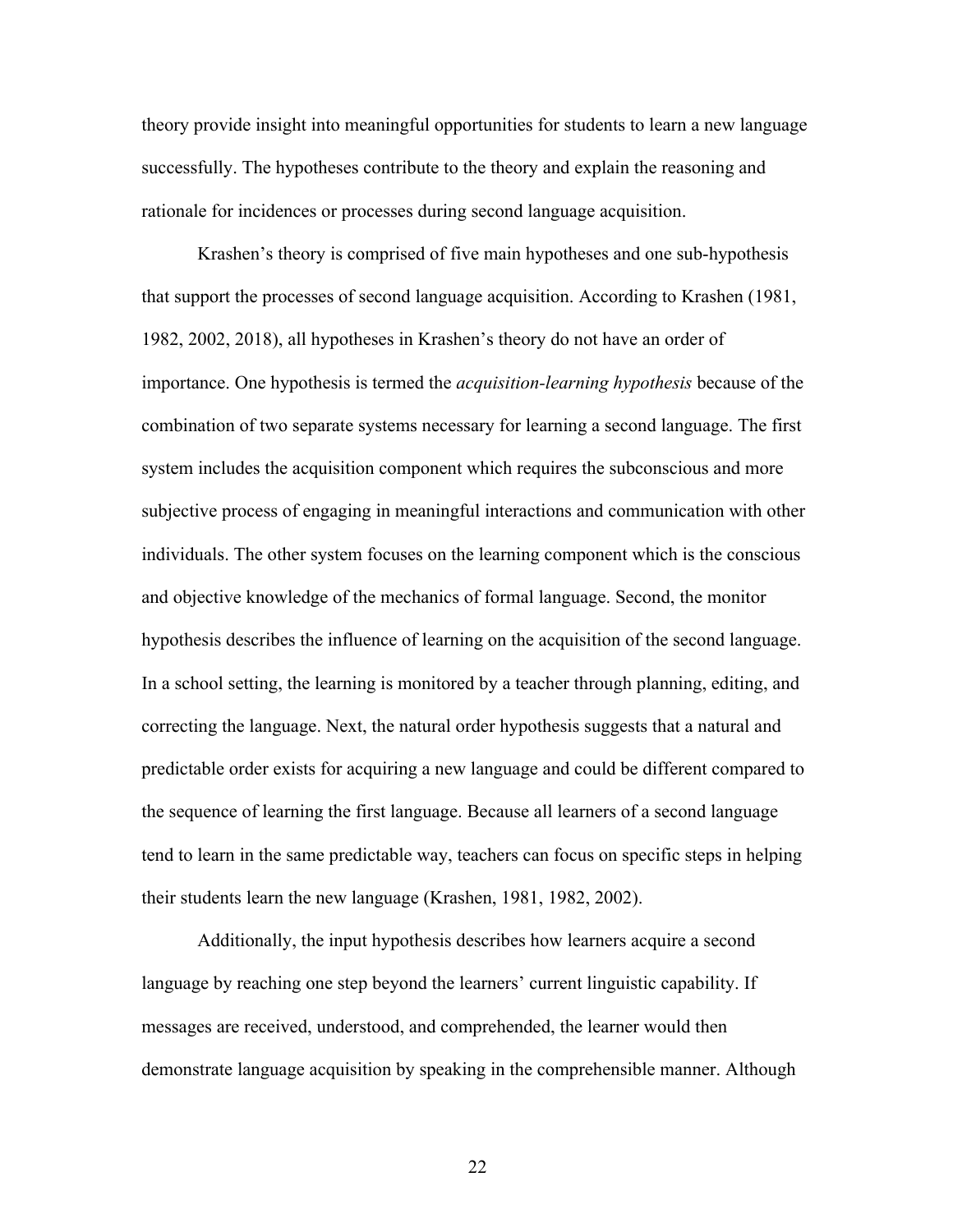the input hypothesis was a single part of the theory, this hypothesis has come to represent the whole of the theory. The input hypothesis has also been called the *comprehensible input hypothesis* and the *comprehension hypothesis*. The next hypothesis, called the *affective filter,* indicates that variables such as motivation, self-confidence, and anxiety play a role in either preventing or allowing comprehensible language acquisition (Krashen, 1981, 1982, 2002). For example, for Krashen (2002), anxiety or boredom could contribute negatively to the acquisition of a second language. The *reading hypothesis* is a sub-hypothesis of the input or comprehension hypothesis (Krashen, 2018). The subhypothesis focuses on reading because, as Bilash (2009) noted, the more students read, the higher vocabulary they will acquire, which in turn will lead to a more advanced academic language proficiency. Krashen (1982) suggested that students gain vocabulary simultaneously with comprehensible input, and one of the ways this input is achieved is through reading. Therefore, teachers can involve reading opportunities in the classroom by providing real-life experiences, positive learning environments, direct and explicit instruction, and meaningful teacher-student, student-teacher, and student-student interactions. These main hypotheses offer one perspective of the learning processes involved in second language acquisition to support ELs.

Krashen's theory includes five main hypotheses and one sub-hypothesis that play essential roles in second language acquisition. During instructional time, educators teach using explicit language skills using four components: listening, speaking, reading, and writing. Reading is a foundational skill that students may use to learn all subjects and to grow as lifelong learners. The purpose of this study was to determine the reading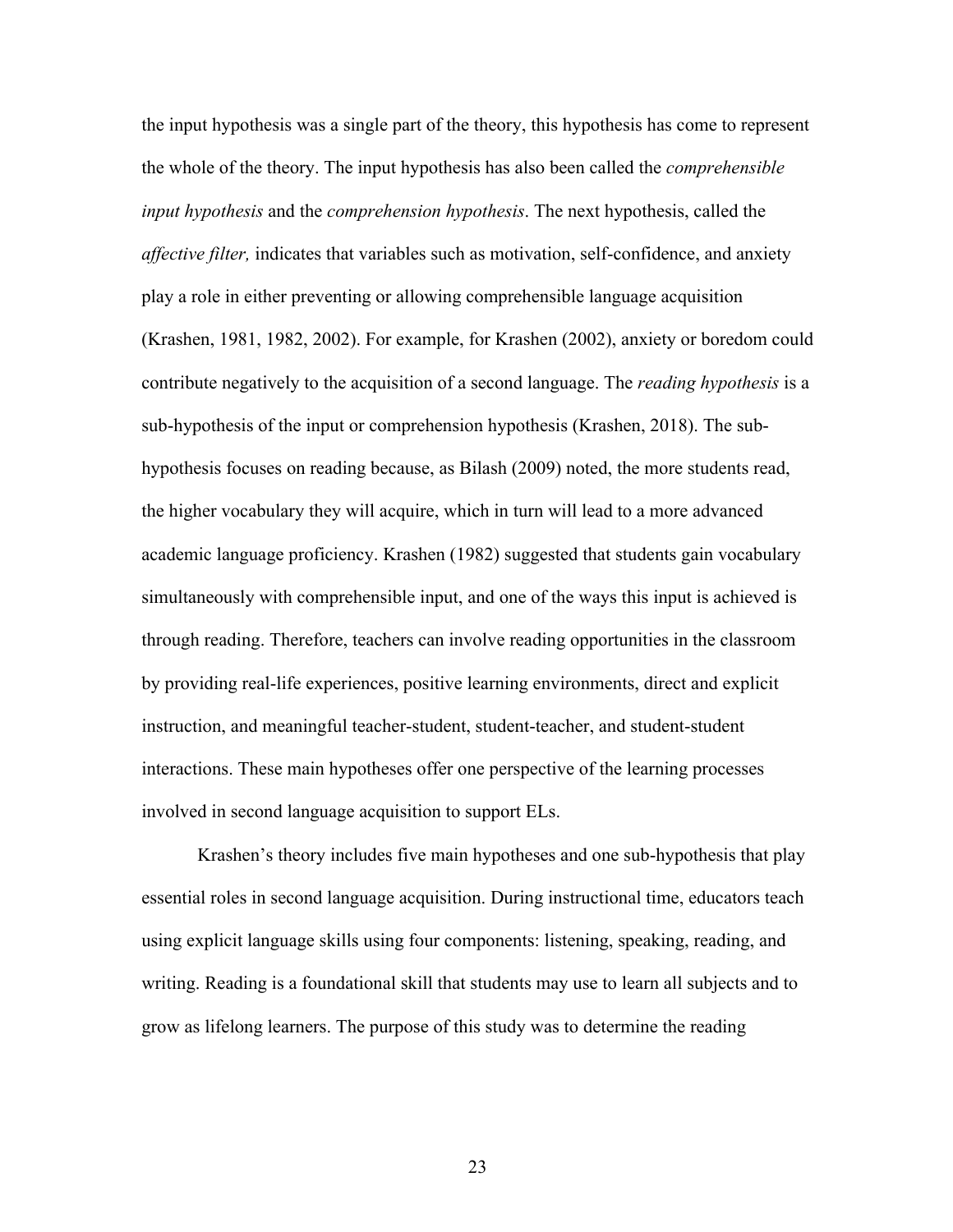achievement of male and female EL students by ELPA21 beginning or intermediate level and grade level in a school district in Northwest Arkansas.

### **Legal and Historical Overview**

Over the past century, congressional leaders determined that basic laws should be enacted to protect people's fundamental rights established in the United States Constitution. For programs receiving federal funds, members of Congress passed Title VI of the Civil Rights Act of 1964 that prohibited discrimination based on race, color, or national origin (United States Department of Justice, 2018). Although the original focus of the law was to aid in race relations promoted by advocates of the civil rights movement such as Martin Luther King, Jr., the ramifications of the civil rights law reached further into the educational opportunities of many ethnic groups. President Lyndon Johnson signed the Act of 1964 (Hakuta, 2015). In March of 1965, President Lyndon Johnson stated, "Of course people cannot contribute to the nation if they cannot read or write …. So we want to open the gates to opportunity" (Johnson, 1966, p. 286). The Civil Rights Act of 1964 was written to protect students' rights against discrimination. However, the effects of the Act would be influential in developing the educational rights of students learning English in the United States.

In the following years, other Acts aided students in learning English as well. The Elementary and Secondary Education Act of 1965 allotted money for disadvantaged schools, which indirectly included many ELs who lived in poverty (Hakuta, 2015). In 1968, the Bilingual Education Act, also known as Title VII of the Elementary and Secondary Education Amendments of 1967, directly added more opportunities for protecting ELs. The Bilingual Education Act renamed *limited English proficiency*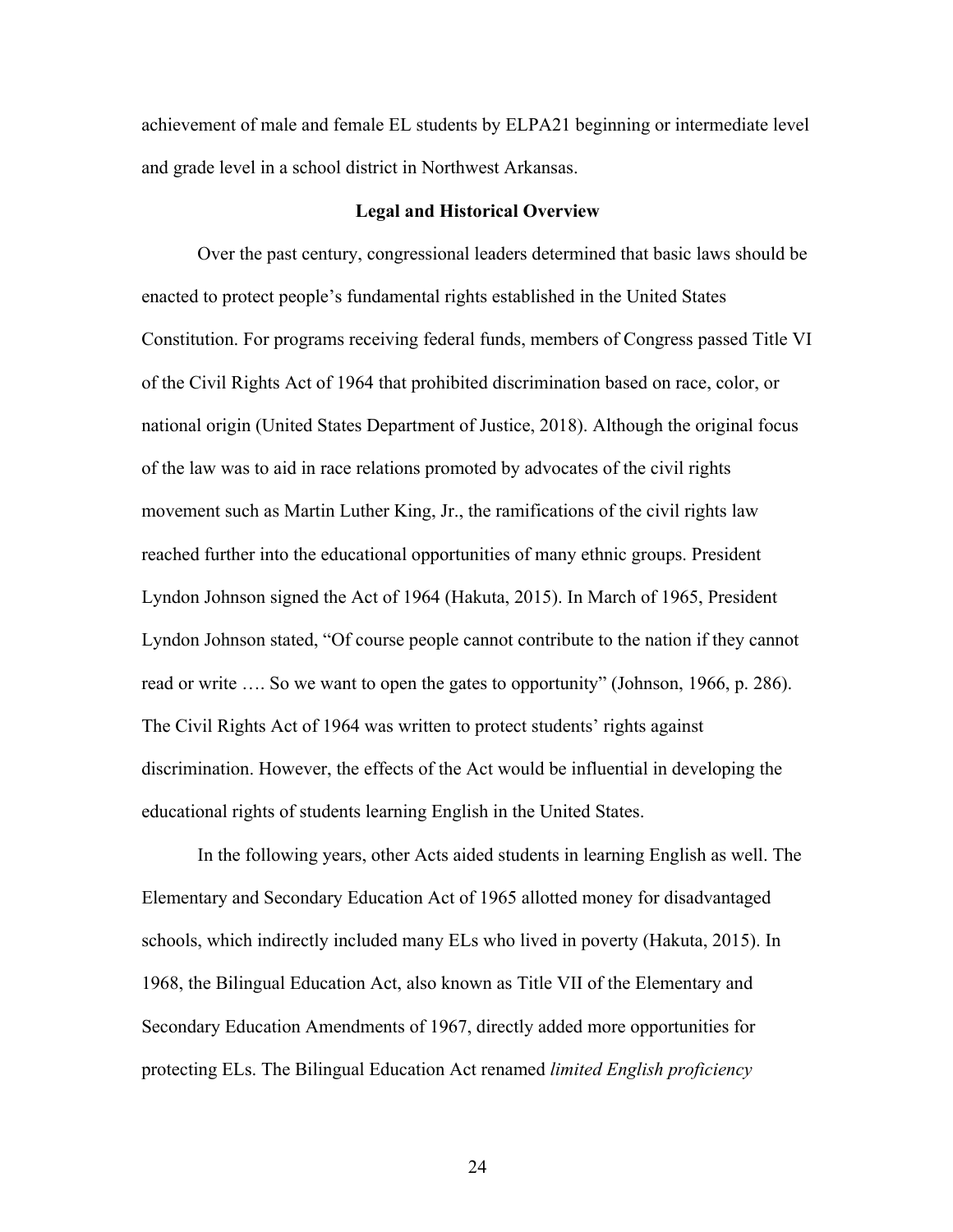*students* to *English learners* or *ELs*. Additionally, The Bilingual Education Act promoted the development of academic programs that would help students with limited Englishspeaking abilities and expanded the need for multilingual teachers to help teach students learn English. The Bilingual Education Act prompted governing officials to regulate federal funding and ensure the money was spent on students to supplement and not supplant local money (Hakuta, 2015). The Bilingual Education Act ensured that ELs and their education were valued and that resources were not used in other school needs. Because of these Acts, the government continued to define what fair and equitable educational opportunities looked like for all students.

By 1974, the *Kinny Lau v. Nichols* ruling shaped the model for protecting ELs and their rights in education. Bon (2019) described how the United States Supreme Court ruling affirmed the Department of Education memorandum from 1970. The Court stated that school district administrators were responsible for taking steps to help limited English proficiency students overcome language barriers and participate in educational programs. By promoting academic achievement and using federal funding to correct linguistic deficits, equal educational opportunities were provided for students. To guide educators in complying with the new federal ruling, the Court established the Lau Remedies. Cardenas (1976) explained the importance of these remedies. Four phases of the compliance plan included identification, student language assessment, data analysis regarding achievement, and educational programs offered at the elementary and secondary levels (Cardenas, 1976). Through clarification and explanation of the *Lau v. Nichols* ruling accompanied by the Lau Remedies, teachers and administrators were able to apply the interpretation to school policies to service ELs toward equitable academic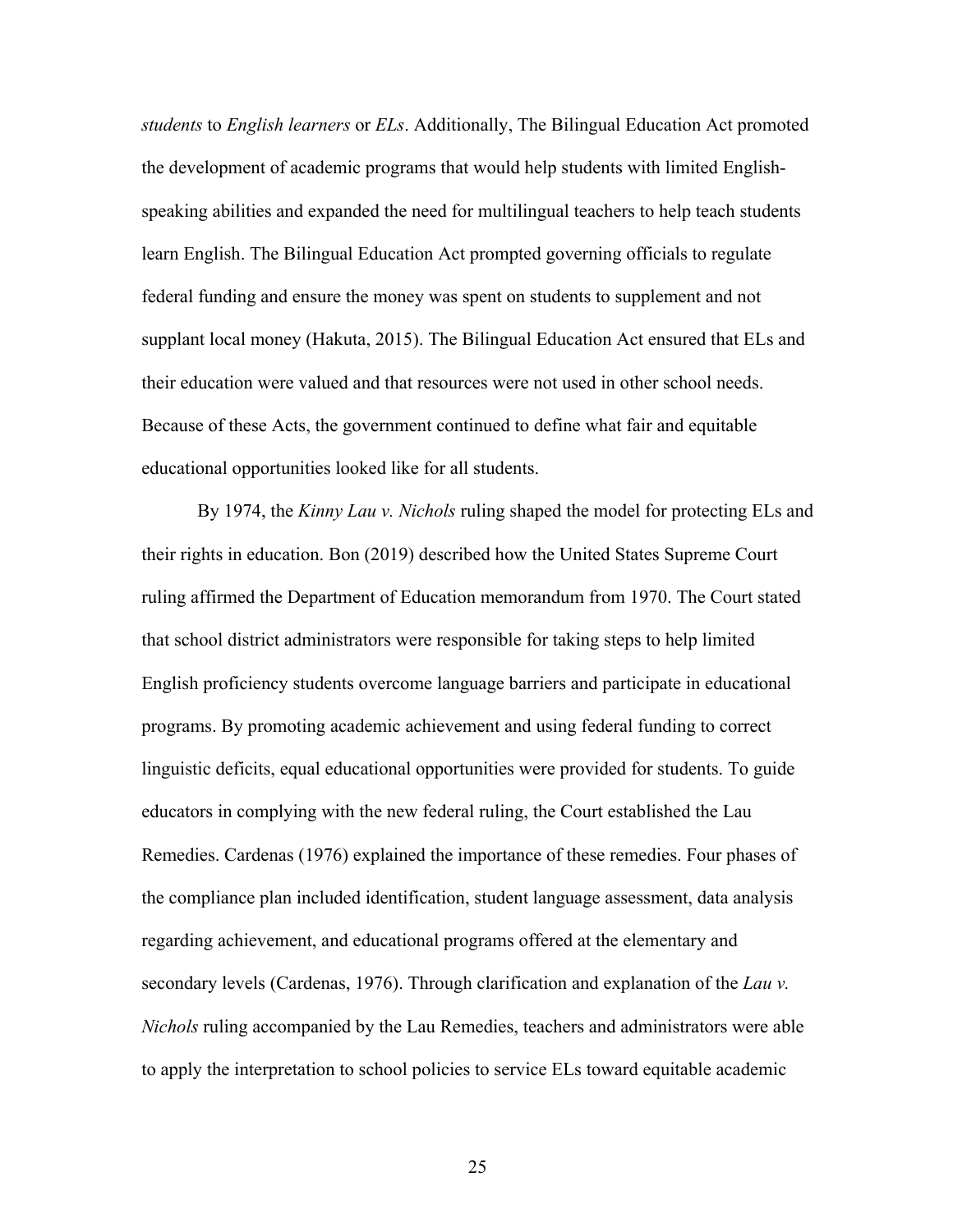achievement. Collectively, acts and rulings from the mid-1960s to the mid-1970s affected schools across the United States and changed the outlook of education for all.

With historical developments and political shifts, policies also changed in the United States. In the 1980s, President Ronald Reagan encouraged an English-only education in schools and opposed bilingual education. The decision to withdraw the bilingual-education regulations from former President Jimmy Carter's administration led to the declaration of English as the official language in several states (Jost, 2009). The decision to educate in English and not bilingually affected various schools with large populations of ELs. Although the 1960s and 1970s were influential in the shaping of EL education, the 1980s shifted with politicians and different viewpoints.

Considering political shifts, progress toward academic achievement for ELs was taking place. Both President Ronald Reagan and President George Herbert Walker Bush pushed for standards-based education in the 1980s (Kuehl, 2012) while Arkansas Governor Bill Clinton was Chair of the Educational Committee of the National Governors' Association. In the 1990s, President Bill Clinton then continued the educational endeavors by signing the Improving America's Schools Act of 1994 to persist in standards-based education. With the mantra, *all students can learn*, students with underprivileged backgrounds were integrated into classrooms of smaller sizes and mixed ethnic groups to develop their academic potentials (Hakuta, 2015). Because President Bill Clinton worked on addressing educational issues as governor and president, consistency in educational standards for ELs supported nondiscriminatory acts and policies. Therefore, progress toward equitable education for all students continued to persist throughout the 1980s and 1990s.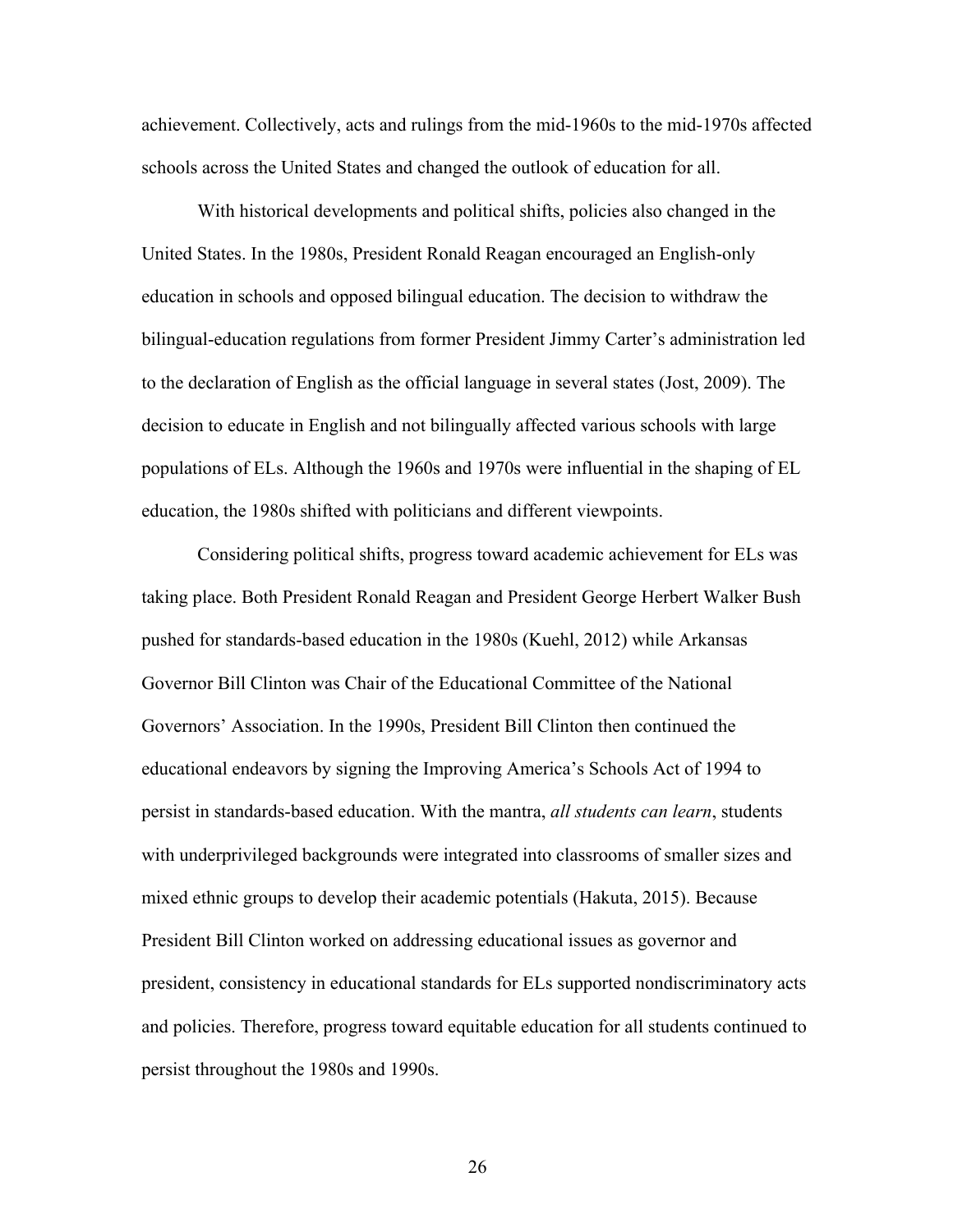Another political shift took place in the early 2000s, which affected education. President George W. Bush, son of President George Herbert Walker Bush, was elected as president in 2001. Dee et al. (2010) stated that one of the first actions President George W. Bush performed as president was to sign the No Child Left Behind Act of 2001 to designate Title III funds to students with limited English proficiency. The No Child Left Behind Act included tracking adequate yearly progress in reading and mathematics. Also, Title I funds supported the inclusion of limited English proficiency students. Limited English proficiency students were also assessed and provided reasonable accommodations. Title III funds were used to create standards and objectives in speaking, reading, writing, and listening to align with student academic achievement. While funding came from Title I and Title III, both addressed student achievement for limited English proficiency students (Dee et al., 2010; Hakuta, 2015). With funding from two sources and policies enforcing regulations, students' rights were highlighted, ensuring inclusion and English language proficiency standards. Progress in protecting EL student achievement rights continued throughout the early 2000s as well.

As the 2000s continued, changes to the laws protecting ELs occurred as well. According to the United States Department of Education (2016), President Barack Obama signed into effect the Every Student Succeeds Act on December 10, 2015. The United States Department of Education noted that the Every Student Succeeds Act or ESSA was active after the 2016-2017 school year and would replace the No Child Left Behind Act as well as the supplement not supplant provision. Funds from Title II could be used to help ELs through ESSA. Funding could also be used to help subgroups such as new arrivals, long-term ELs, and ELs with special needs (United States Department of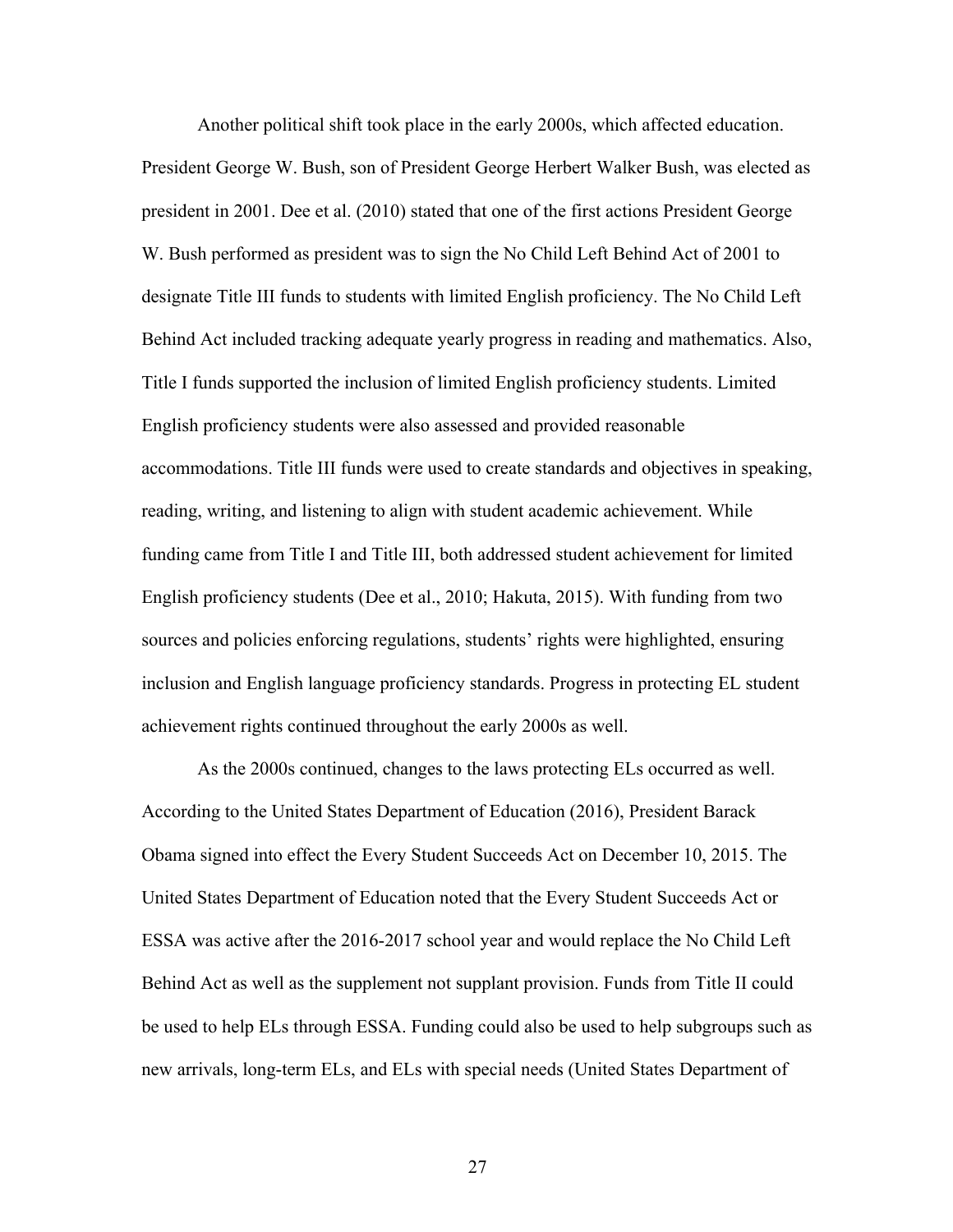Education, 2016). President Donald Trump amended some of the ESSA rules and regulations and in 2019 changed a year-to-year comparison of the subgroup of ELs to a trend analysis of 3 years (United States Department of Education, 2019). The change was made to stabilize the compound rate despite assessment changes that might occur within state authority. By equalizing state compound rates over 3 years, ELs benefit because of the English language levels and progress over time.

Historically, in the state of Arkansas, migrant students new to a school district were assessed to appropriately place and serve students in areas of need. The EL population in Arkansas doubled from 2005 to 2019, with a majority of those ELs living in Northwest Arkansas (University of Arkansas-Office for Education Policy, 2019). The University of Arkansas-Office for Education Policy (2019) indicated that students who were new to a school district in Arkansas must complete a home language survey. The survey asks the language the student first spoke, the language currently spoken, and the languages spoken in the child's home. If any answer given is other than English, an initial English proficiency assessment is administered to the student. Services for English language development are given to students who do not score at the proficiency level. However, parents do have the right to refuse services. Regardless, all identified students are assessed in reading, writing, speaking, and listening using the standardized ELPA21 test. Once students meet or exceed the proficiency levels in all four domains of the assessment, they exit the program and are monitored for 2 years (University of Arkansas-Office for Education Policy, 2019). Because every school district in Arkansas assesses incoming students, accurate and up-to-date records are kept. Administrators and teachers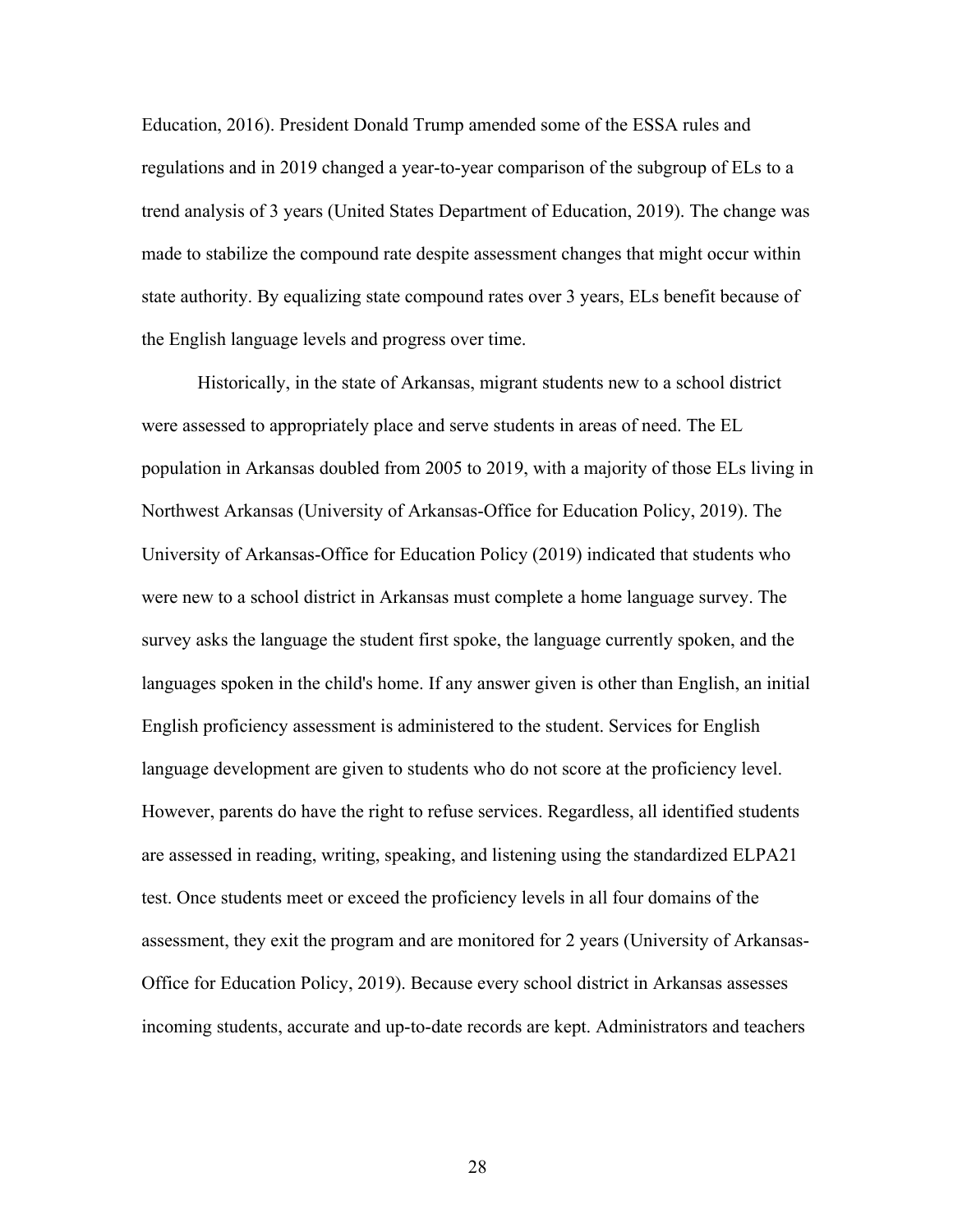place and service students according to individual needs to ensure that English language development services, as well as required standardized testing, are provided.

In 2017, Governor Asa Hutchinson and Commissioner Johnny Key worked with the Arkansas Department of Education and educators to encourage growth in reading achievement. The Reading Initiative for Student Excellence (R.I.S.E.) established a culture of reading, promoted collaboration with community partners as well as higher learning institutes, and provided teachers with professional development at schools using Title I funds (Arkansas Department of Education, 2017). The R.I.S.E. Initiative helps ELs with language supports in class and on assessments as well as provides meaningful differentiation in instruction. Teachers are also supported through continued professional development.

#### **Reading Achievement**

## **Historical Overview in Arkansas**

Some groups of students have consistently struggled in reading achievement, including students who struggle to learn English as a second or non-native language. For example, the University of Arkansas-Office for Education Policy (2018) noted that Hispanic and other ethnic groups are among the low achieving readers in third grade. Chall and Jacobs (2003), Hernandez (2011), Musen (2010), the National School Boards Association (2015), and Sibanda and Baxen (2018) agreed that graduation rates were affected negatively by low reading scores from third grade. Graduation rates for ELs who were not proficient readers in third grade lagged far behind those for native language students with the same reading skills (Hernandez, 2011). Only about 11% of the low achieving readers in third grade reached a proficient reading level by high school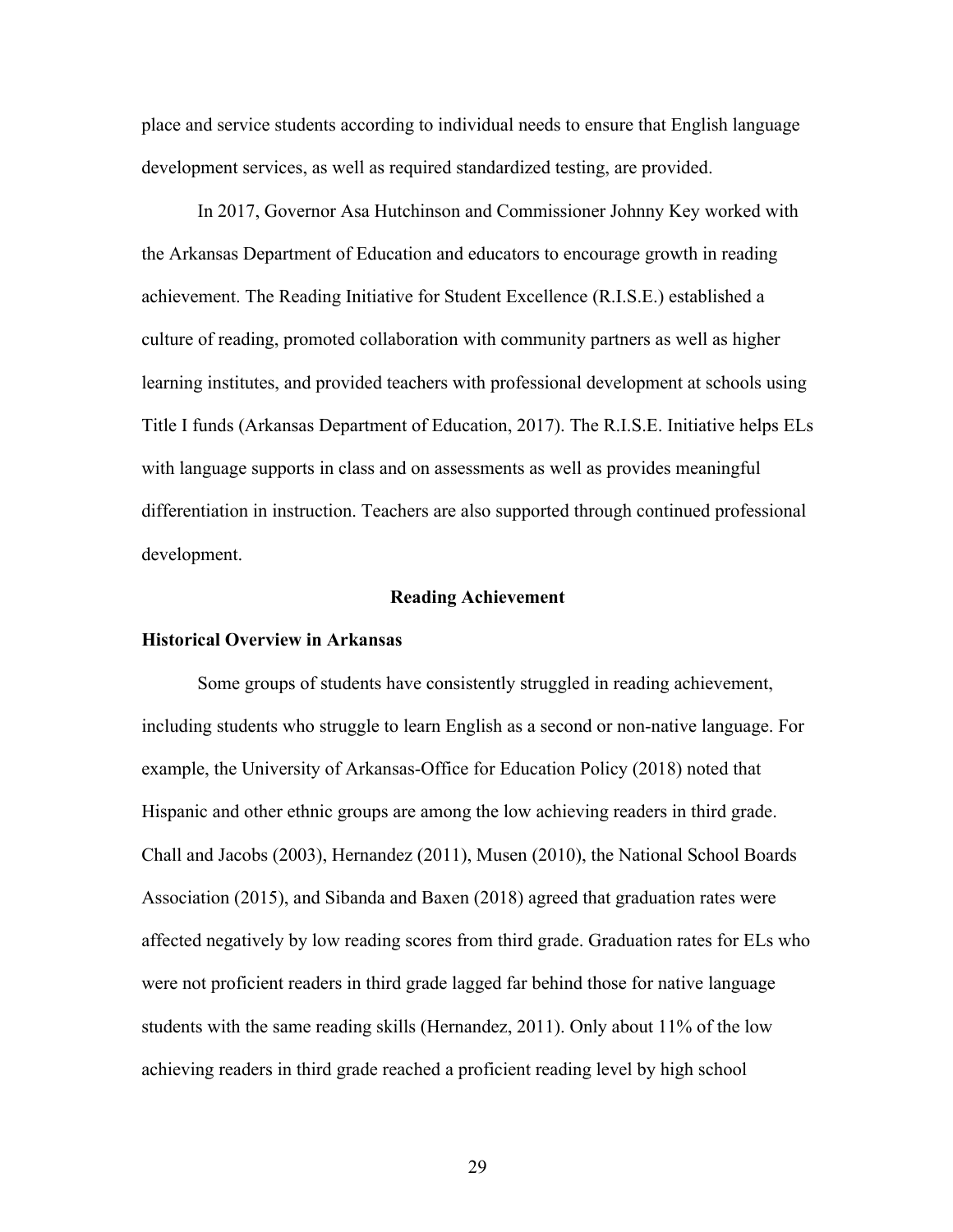(University of Arkansas-Office for Education Policy, 2018). Likewise, Buchsbaum (2013) studied the trajectory rate of non-native language fifth-grade EL students and determined that the students would not reach on-grade level reading skills by high school graduation. Therefore, struggling in reading achievement in Grades 3-5 affects the rest of students' academic years in all subject areas. By identifying ELs as struggling readers, teachers and administrators can plan interventions according to best practices to assist in closing the achievement gap between non-native and native language students.

Historically, in the state of Arkansas, funding has been allotted to professional development to train teachers in areas of need. To combat external influences such as the effects of poverty and learning English as a second language, state programs targeted low achieving third-grade readers to equip them with a literacy foundation necessary for future success in academics (University of Arkansas-Office for Education Policy, 2018). Because such a small percentage of struggling students reach proficient reading levels by high school, low achieving third-grade students are targeted so that students may make significant academic gains from highly qualified and trained teachers. By identifying struggling students in reading achievement, teachers and administrators in school districts across the state can benefit from understanding the reading data collected from ELs to effectively respond to these students' needs.

Currently, funds have been allotted to develop teachers in the science of reading professionally. The state administrators aligned professional development for teachers to update certification to include Science of Reading. According to the Arkansas Department of Education (2018), the reading initiative focused on new instruction with the intent to increase reading achievement in the state. Three goals of the reading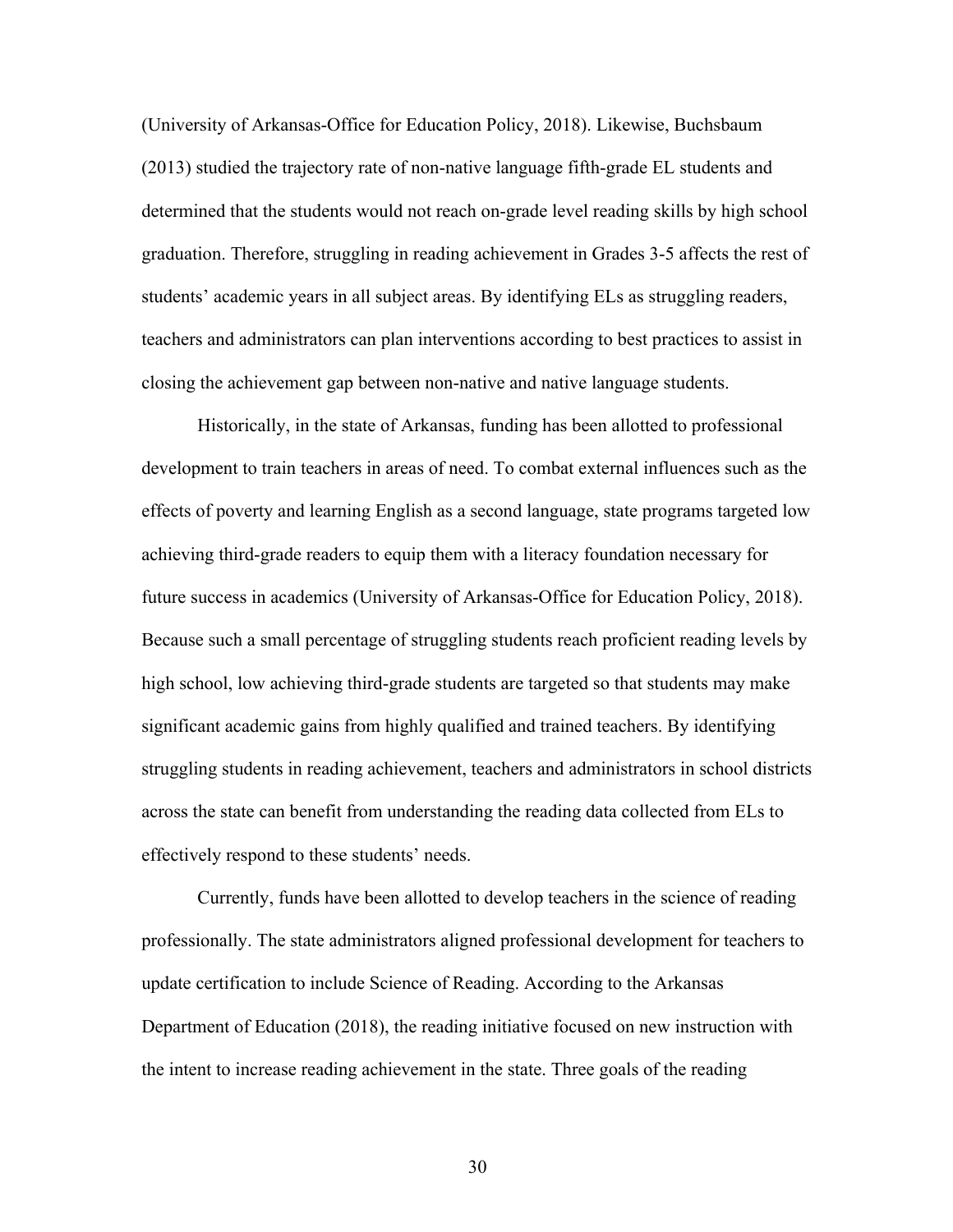initiative included strengthening instruction, collaborating with the community, and building a culture of reading (Arkansas Department of Education, 2018). All teachers were trained through this reading initiative because every educator teaches some form of reading across all curricula. Because reading is a foundational skill, teachers continue to learn about the science of reading throughout the state to grow and understand how students developmentally learn to read.

## **Learner Process**

Read-aloud strategies are associated with improved reading skills and academic achievement. Besides being an enjoyable and positive experience, read-alouds enhance oral language through vocabulary exposure and grammatical structures (Lennox, 2013). Correlated to Krashen's acquisition-learning hypothesis, students engaged in read-alouds are exposed to vocabulary terms embedded in the literature through the author's use of grammatical structures formally written in multiple ways (Krashen, 2002). Krashen (2018) added that read-alouds are the basis for the first stage in the conduit hypothesis, which is a hypothesis for both first and second language acquisition and not one of the main hypotheses in Krashen's theory of second language acquisition. Read-alouds provide academic literacy competence and knowledge for the next steps. Linguistic competence is developed through hearing stories read aloud and includes vocabulary, grammar, and text structure (Hirsch, 2003; Krashen, 2018). Read-alouds stir up interests in books leading to the second step of the conduit hypothesis which is *self-selected recreational reading*. Read-alouds also provide a basis for academic linguistic competence and background information needed in the third step called *narrow academic reading* (Krashen, 2018). The read-aloud experience promotes engaging conversations,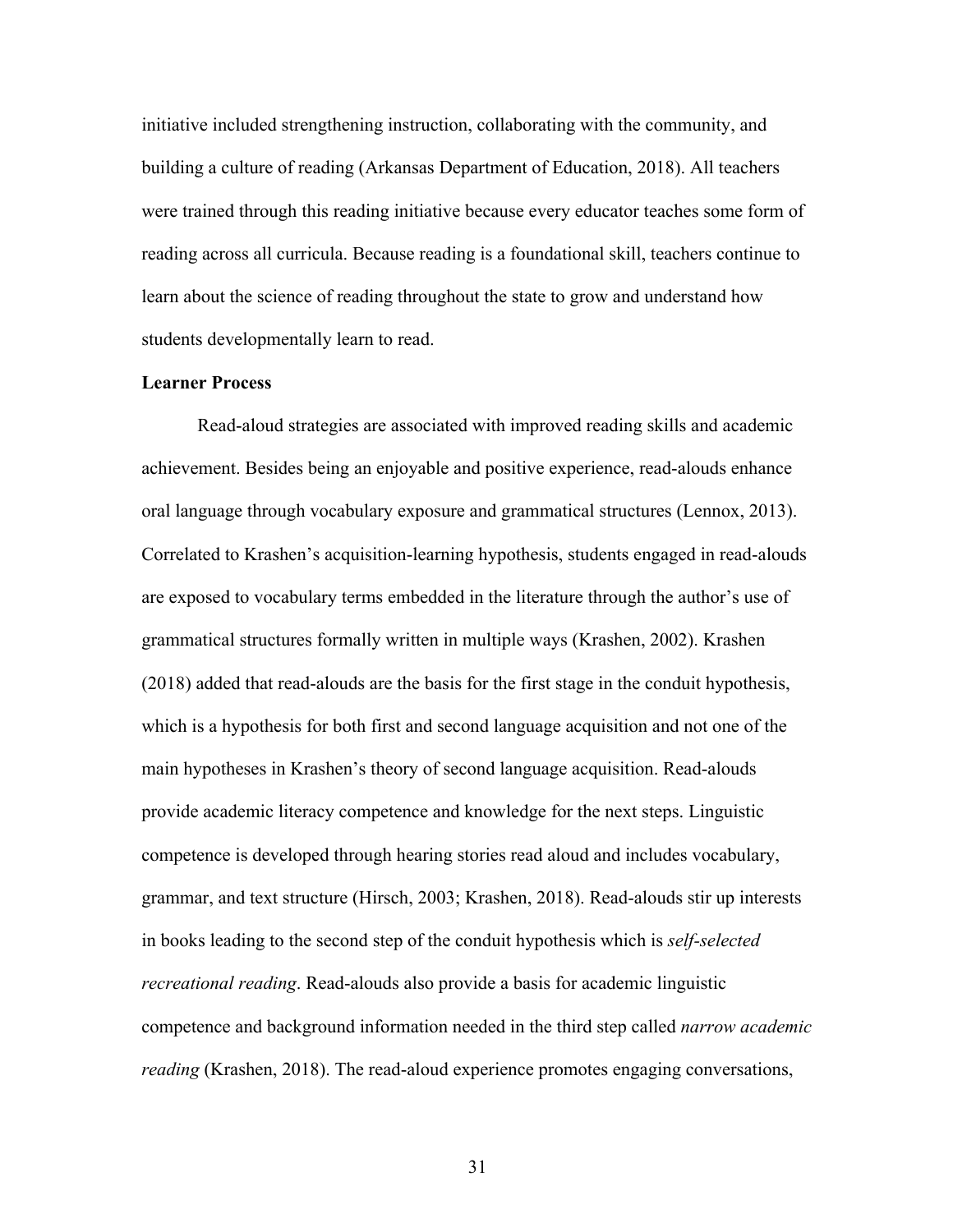language expansion, and the growth of concept knowledge. One important foundation and instructional strategy to foster reading achievement includes read-alouds.

Interactive read-alouds provide meaningful instruction to promote reading achievement. Lennox (2013) stated that interactive read-alouds improve students' understanding of vocabulary and word meanings. Furthermore, interactive read-alouds also increase the volume of words in students' vocabularies by encouraging participation (Lennox, 2013). As quality vocabulary is added and incorporated into students' understanding, students can include and use new vocabulary words in their repertoires, which aligns with the sub-hypothesis called the reading hypothesis (Krashen, 2002, 2018). When highly qualified teachers use effective strategies during interactive readalouds, students are encouraged to search for meanings of words to increase the depth of understanding. By increasing vocabulary, interactive read-alouds promote reading achievement.

# **Learning Styles**

Learning occurs using a variety of styles of instruction and strategies. Through differentiated instruction, McKeachie (1995), along with Tomlinson and Dockterman (2002), suggested that teachers can accommodate the needs of students with unique learning styles (auditory, visual, and kinesthetic) by making alterations to the learning environment. Teachers could also modify lessons to include moving, writing, drawing, singing, listening, and speaking to differentiate instruction and meet the needs of various students with different learning styles (Tomlinson, 1999). These techniques align well with the planning component of the monitor hypothesis of Krashen's theory as teachers plan and edit instruction to provide feedback as they correct the language (Krashen, 1981,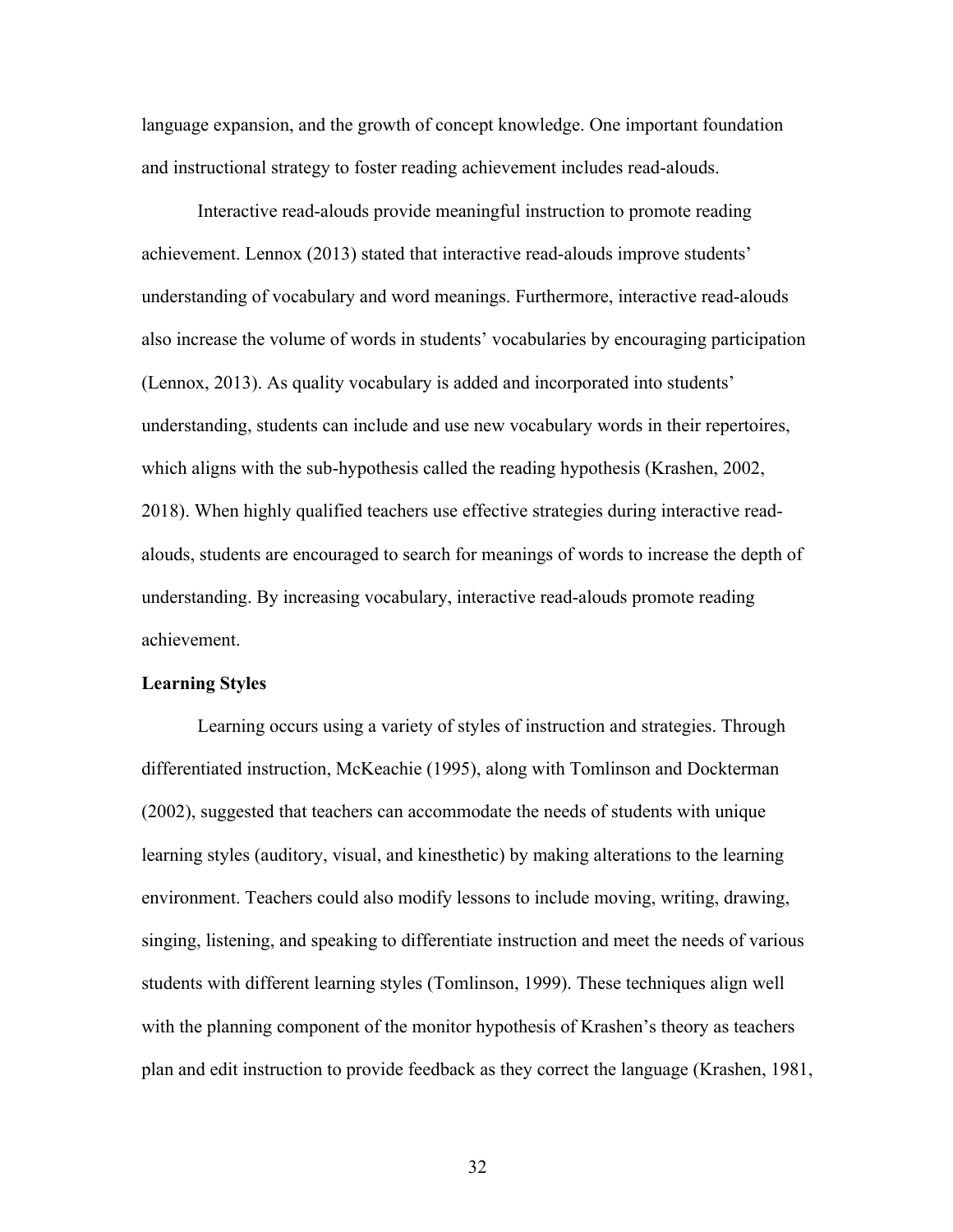1982, 2002). By connecting learning styles, intelligence, and interests to classroom lessons or topics, students more readily adapt to the learning process, which promotes academic achievement (McKeachie, 1995; Tomlinson, 2005). After examining instructional methods used by teachers in reading, a comparison could be drawn to the scores of elementary students to discover best practices (Gilbert, 2011). Therefore, successful methods promote academic achievement, and one way to demonstrate academic performance is through students' test scores. When teachers respond to the individual needs of students by manipulation of instruction and strategies, optimal learning can promote academic achievement.

# **Cognitive, Social, and Emotional Influences**

Language and literacy skills develop before children learn to read. Rosewater and Meyers (2016) reported that both the regulation of emotions and the controlling of behaviors are skills that develop as cognitive abilities of children mature. Therefore, a powerful connection between social and emotional development combined with cognitive skills in literacy are crucial components to promote success in reading proficiency in the early grades. As social and emotional skills develop through interactions, cognitive abilities also increase. However, social and emotional interactions that are negative can affect children's cognitive and language acquisition in a negative way. If the interactions are positive, a more favorable outcome will occur (Rosewater & Meyers, 2016). Krashen (1981, 1982, 2002) addressed these types of negative and positive influences in the affective filter hypothesis of Krashen's theory as students develop their motivations, selfconfidence, and anxieties about learning from their social environments. When students come to school with negative social and emotional experiences, educators can sometimes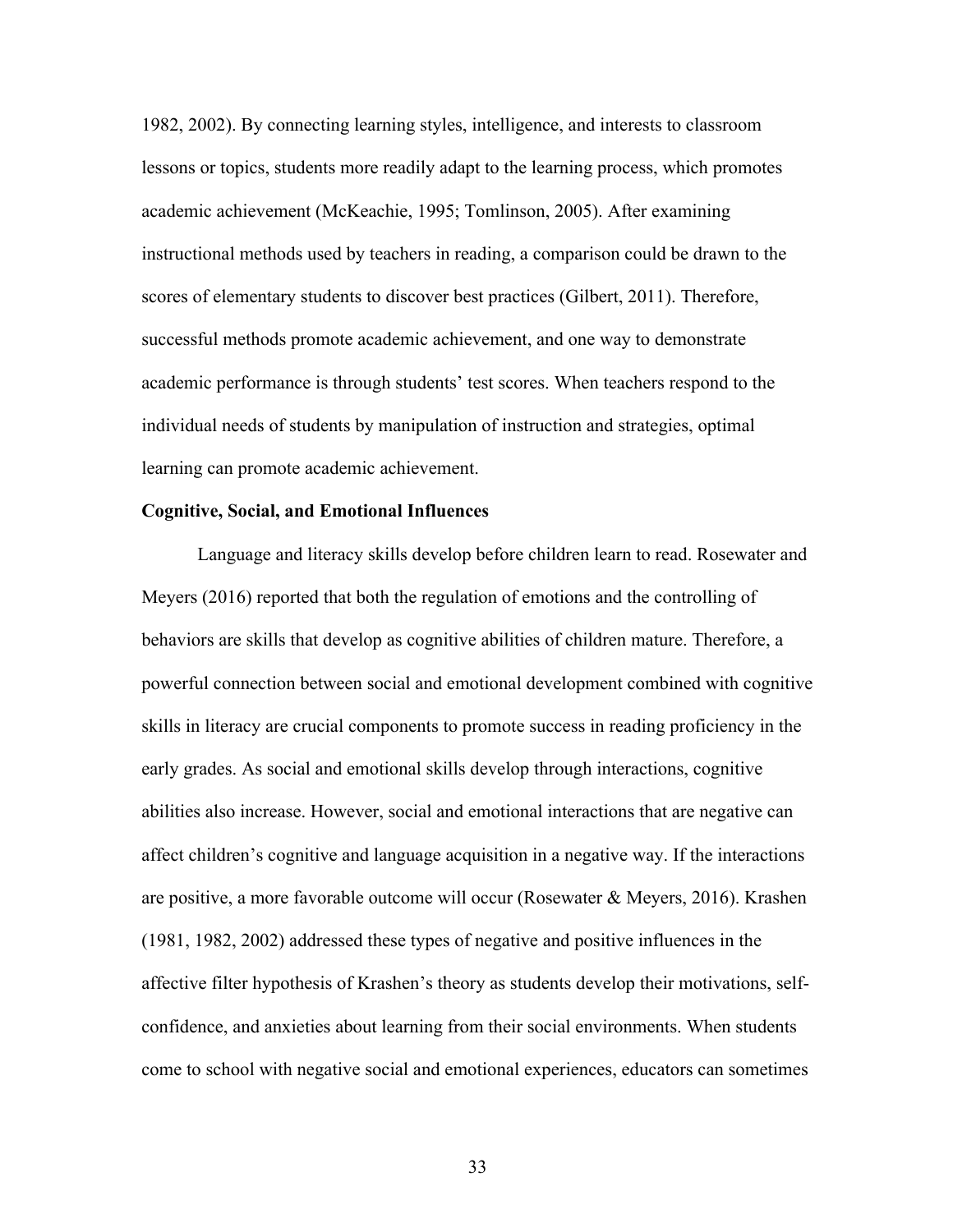counteract these negative experiences by providing enriching environments to teach necessary skills before cognitively engaging students. The three influences of cognitive, social, and emotional development all work together in children from a young age to provide a foundational basis for communication leading to the academic skills necessary for reading and achievements in school.

A link exists between cognitive, social, and emotional influences and affects students' learning. McLanahan (2017) suggested that poor students and students from different ethnic backgrounds benefited the most from social-emotional learning interventions because of the lower levels of skills attained, particularly in the skills associated with reading. Ethnicity, backgrounds, ages, and experiences affect and guide social emotional learning. One essential social emotional skill for ethnic students is bicultural competence. By attaining social and emotional skill sets, ethnic minorities, whose language skills in English are low, may cognitively improve in their abilities to code-switch between cultural styles for optimal communication (McLanahan, 2017). Social-emotional learning aligns well with the affective filter hypothesis of Krashen's theory as encouraging feedback from teachers creates optimistic learning environments and consequently allows students to have positive attitudes towards reading (Krashen, 1981, 1982, 2002). Social-emotional learning increases students' abilities to integrate thinking, emotions, and behavior as students thrive in a safe and positive environment promoting successful outcomes in school and life. When students have positive social and emotional experiences in school, they can flourish cognitively to attain achievements and successes.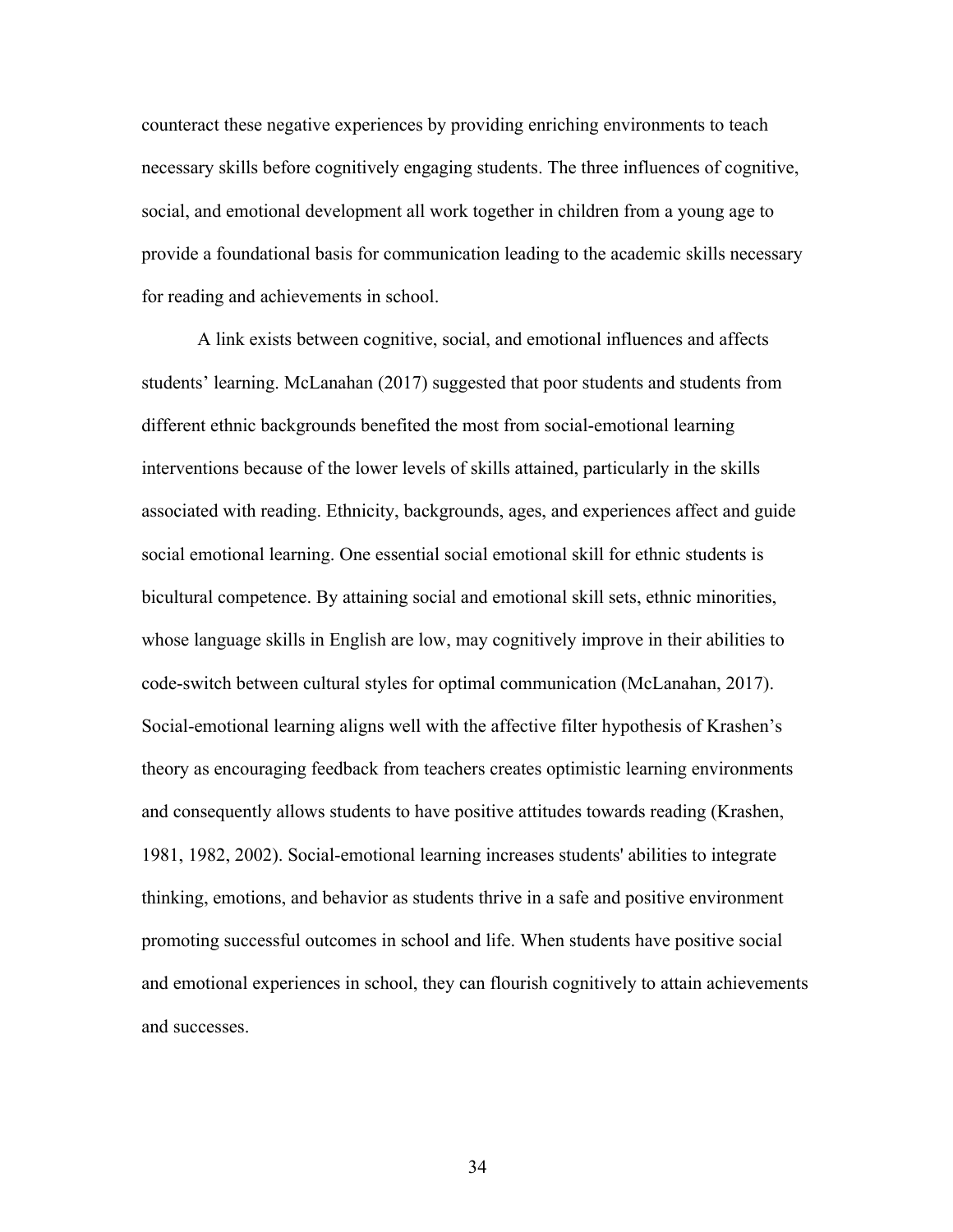# **Grade Level**

Students learn to read, which in turn allows for the refinement and extension of learning academic content. The complex process of learning to read requires a meticulous integration of various sub-skills (Dickinson, Golinkoff, & Hirsh-Pasek, 2010). The set of sub-skills is developed before school age. Infants understand that language and speech have a pattern of sounds (Best & Tyler, 2007; Dickinson et al., 2010; Kuhl, 2004). Until around 6 to 12 months of age, infants can hear all sounds from all languages regardless of their mother's native language. Afterward, infants begin only to hear the phonemes or sounds within their mother's native language (Kuhl, 2004). The infant's perception and production of sounds can be predictors of future reading abilities (Dickinson et al., 2010). While sub-skills are developed before school age, they are crucially essential to learning how to read in kindergarten or upon entering school. Kindergarten is the first grade for formal reading instruction; however, reading skills begin in the womb and continue as infants hear and distinguish different phonemes.

In the next few years of life and before kindergarten, children begin to learn skills that will eventually contribute to reading. Upon language acquisition, emergent literacy skills begin the developmental process that produces competencies in literacy prior to formal reading instruction (Whitehurst & Lonigan, 1998). Researchers Sénéchal, LeFevre, Smith-Chant, and Colton (2001) have defined emergent literacy skills as knowledge of letters and sounds, phonological awareness, print concepts, and vocabulary. Pinto, Bigozzi, and Tarchi (2016) agreed that emergent literacy skills are highly influential in the reading process. When students first enter kindergarten with emergent literacy skills, they will most likely learn to read sooner, better, and with more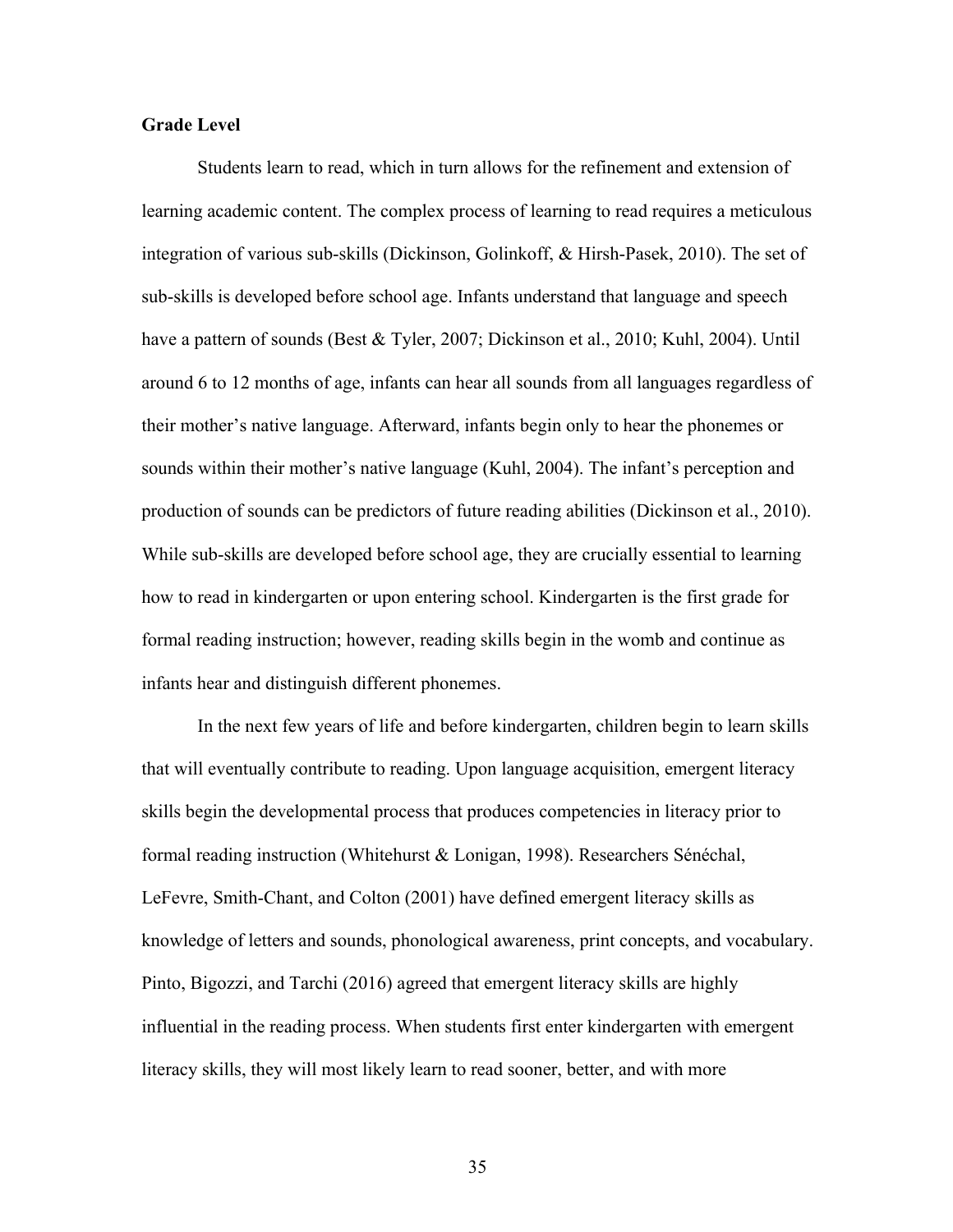understanding in comparison to others (Lonigan, Burgess, & Anthony, 2000; Storch & Whitehurst, 2002; Whitehurst & Lonigan, 1998). Hence, the emergent literacy skills present at the beginning of kindergarten are, therefore, the strongest predictor of students' reading abilities at the end of kindergarten (Burgess, 2011; Puranik, Lonigan, & Kim, 2011; Wapole, Chow, & Justice, 2004). While the research around emergent literacy skills is typical for most students entering kindergarten, some students who are new to the country will possibly begin schooling at different grade levels according to age. Therefore, upon the first year of entering school, students with emergent literacy skills will begin to develop formal reading abilities.

Other sub-skills in reading develop in the early stages of learning to read. After emergent literacy skills are strongly present, decoding is the next level of development in reading (National Reading Panel, 2000). When translating the printed language into a phonetic code, readers use the decoding strategy when less-familiar words are encountered (National Reading Panel, 2000). Once the decoding stage is mastered, students strive towards fluency as speed and accuracy develop (National Reading Panel, 2000; Pikulski & Chard, 2005). Decoding and fluency typically develop in the first three years of formal reading instruction (Chall & Jacobs, 2003). Usually, the first 3 years of formal reading instruction occur in kindergarten, first grade, and second grade for students. Regardless of grade level, all students must still acquire and master emergent literacy skills, decoding, and fluency for about 3 years before transitioning to higher reading skills.

A pivotal year in reading occurs in third grade. After the first 3 years of formal reading instruction, a shift to inferring and comprehension occurs in which students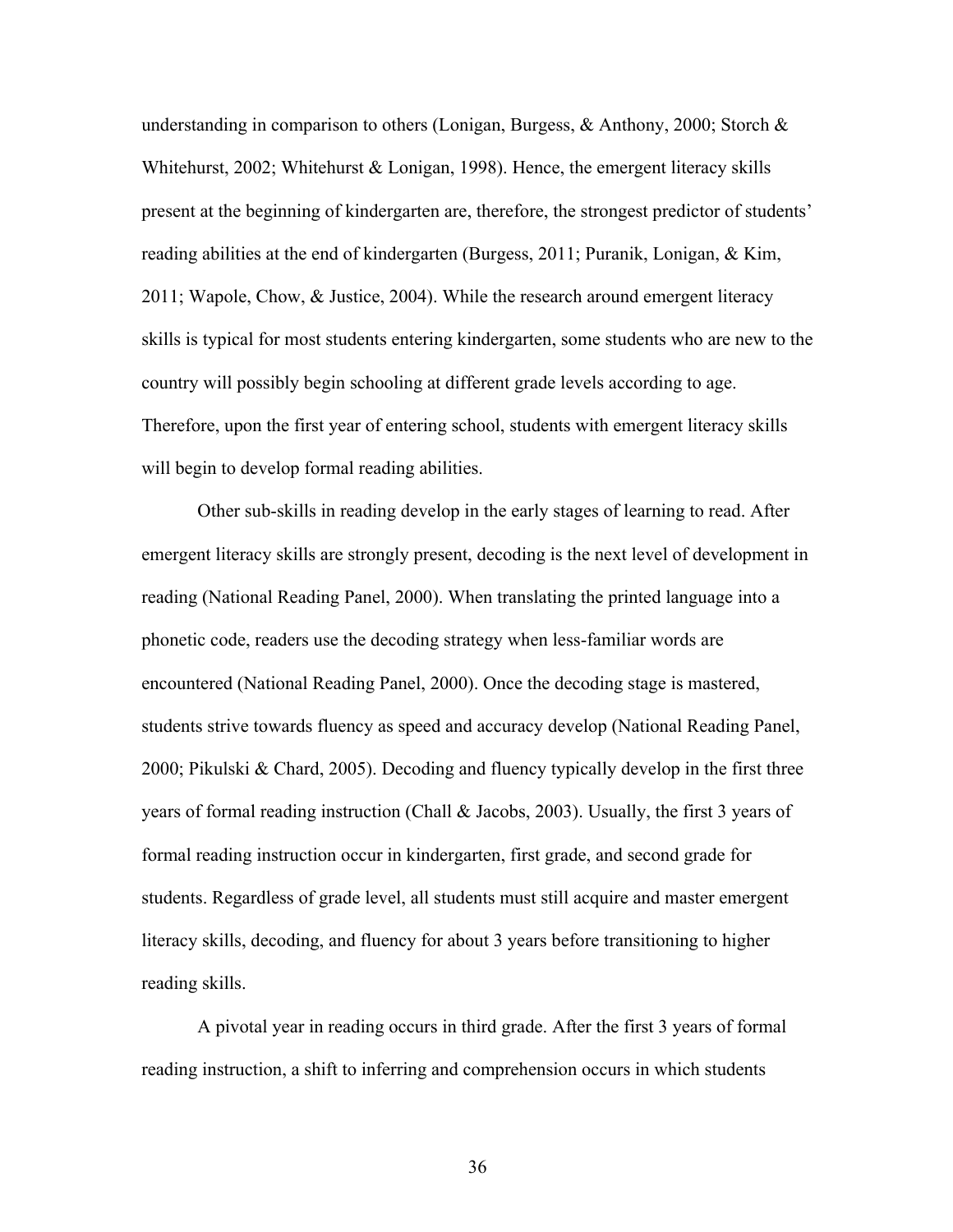understand and think about what is being read (Chall & Jacobs, 2003; National Reading Panel, 2000). Chall and Jacobs (2003), Hernandez (2011), Musen (2010), the National School Boards Association (2015), and Sibanda and Baxen (2018) commented that third grade was when students transition from learning to read and reading to learn. Consequently, Hernandez (2011), and Snow, Burns, and Griffin (1998) found that about one-fourth of low or below basic achieving third-grade readers dropped out or failed to graduate high school on time. Robb (2011) adds that learning to read and reading to learn happen simultaneously and build continually from preschool throughout middle school. Bast and Reitsma (1998) along with Foster and Miller (2007) agreed that reading delays in early elementary school compound into more significant problems in secondary school. Musen (2010) stated that reading instruction in the early years is essential to establish a foundation for continual success in later years. Students generally learn finite skills before third grade such as print concepts, phonemic awareness, and phonics. However, comprehension skills keep developing over a lifetime (Stahl, 2011). Musen (2010) suggested that by third grade, if students have not mastered reading, then the shift from learning to read to reading to learn will be difficult as texts become more complicated. Hirsch (2003) added that there is a "fourth grade slump" that occurs between third and fourth grade when students struggle with reading comprehension, which is also during the transition into reading to learn. If students are struggling with reading in third grade, they will continually struggle with reading in all subjects for years to come. By focusing heavily on learning to read in the first 3 years of school and then transitioning to reading to learn around third grade, students have a higher chance of success in upper grades.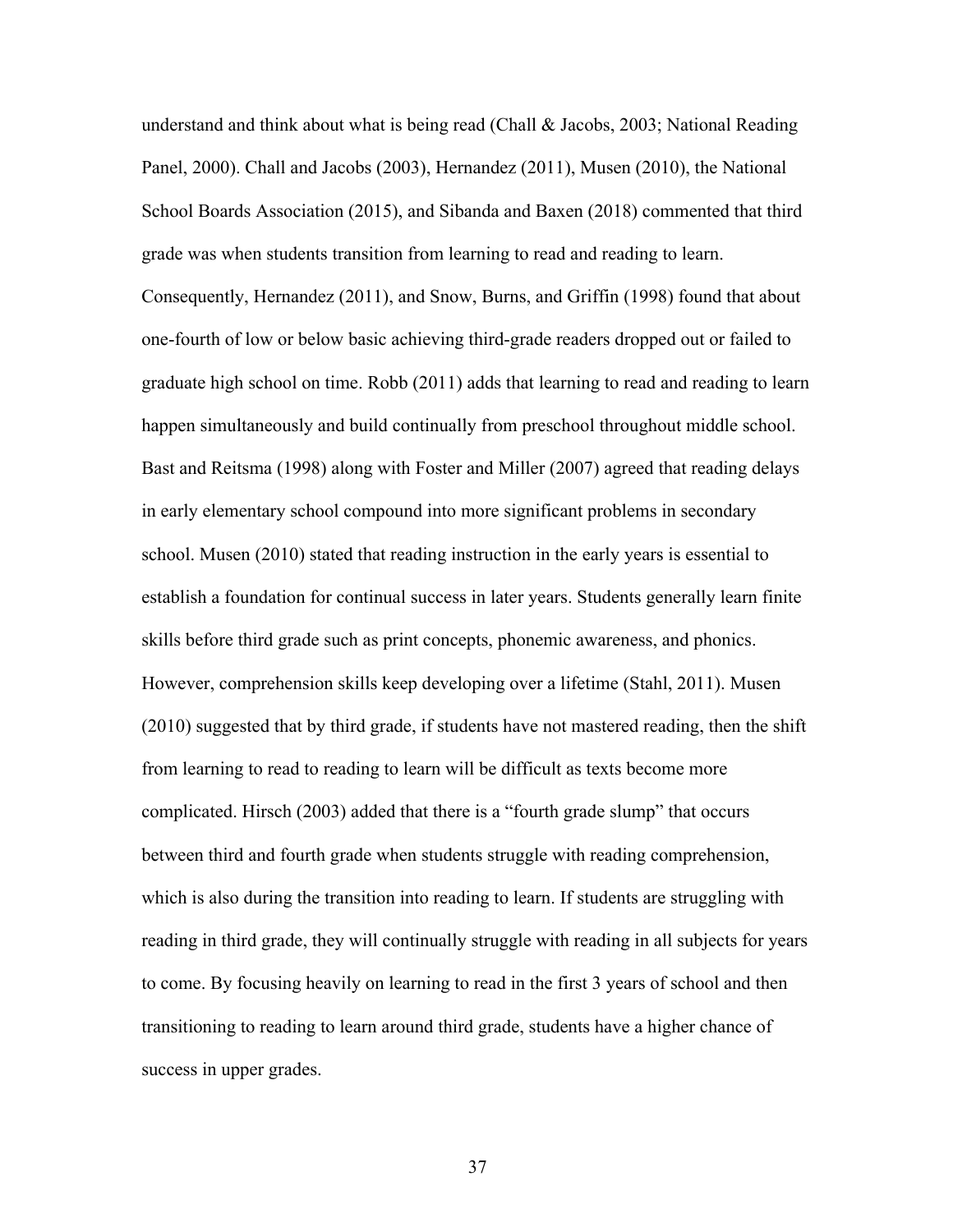# **Gender**

Students use different learning strategies and inevitably learn differently from one another. Callan et al. (2016) defined learning strategies as cognitive and control strategies such as memorization, elaboration, understanding, remembering, and summarizing. All learning strategies contribute to the organizational process of new information in the brain. Catalán (2003) contended that genders perceived information differently and concluded that males and females learn and use strategies differently. Genders organize new information differently from one another in the brain. Because information is organized differently for males and females, learning strategies are accessed and used in various ways as well.

Males and females access related information in their brains in different ways, affecting how each gender uses learning strategies. In the United States, Bembenutty (2006) and Tang and Neber (2008) concluded that females tended to use more of a variety of different learning strategies. Regarding gender and ELs, Callan et al. (2016) also stated that EL females were significantly more likely to use learning strategies in comparison to EL males. Likewise, females use learning strategies more often than males (Bembenuttey, 2006; Tang & Neber, 2008). Learning strategies are heavily correlated with reading achievement. Therefore, under-achieving EL males could benefit from additional training and practice using and applying a variety of learning strategies.

Teachers may also help close potential achievement gaps between males and females by understanding which strategies genders typically access. Catalán (2003) noted that females used a significantly higher amount of vocabulary strategies, and males use visual strategies. Because vocabulary contributes to reading achievement, an achievement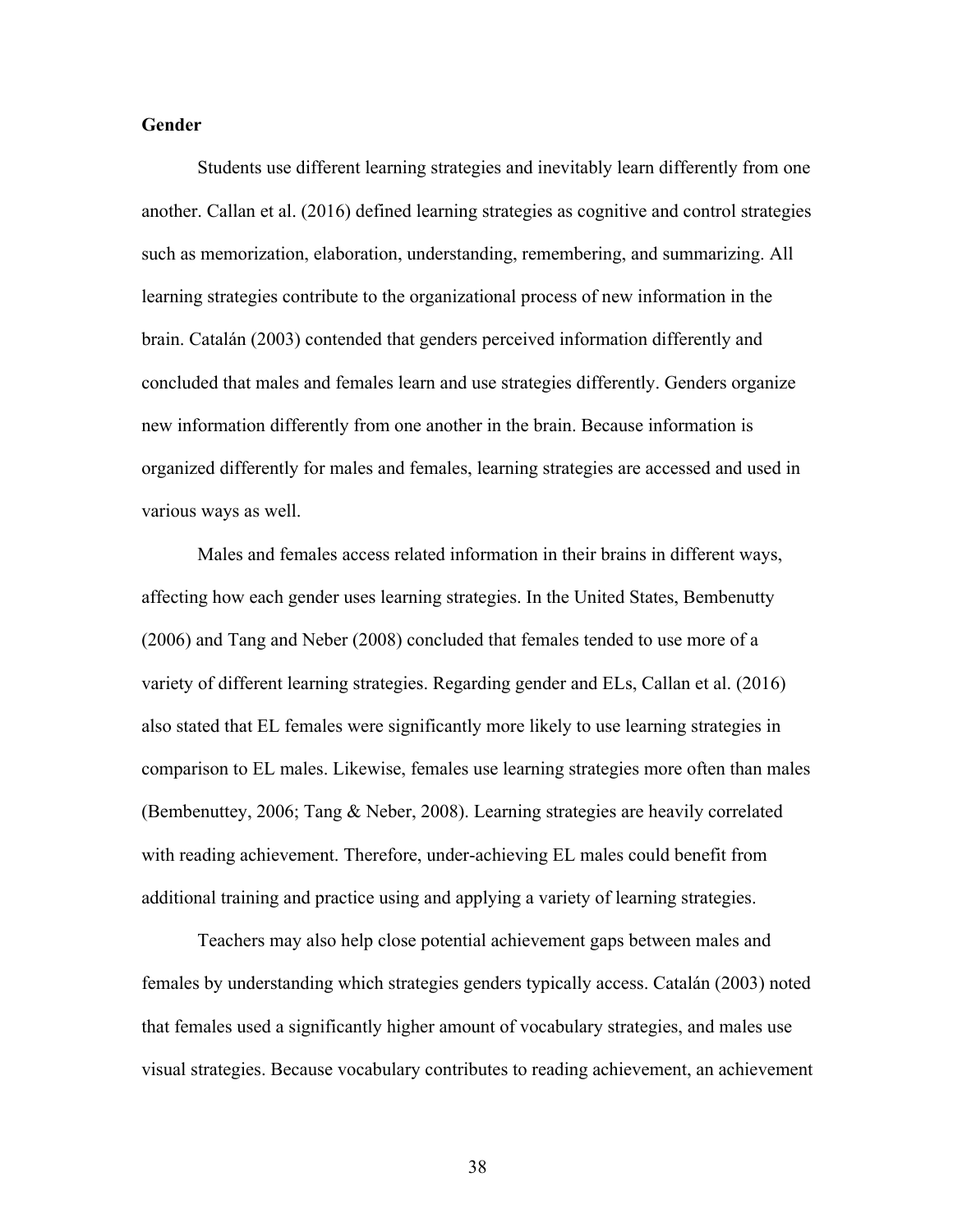gap could occur between males and females. Therefore, males could benefit from more attention from educators in learning strategies with vocabulary. Teachers could also provide more visual representations for male learners. To successfully achieve, various learning strategies must be provided by teachers for both genders to access and apply strategies.

Reading interest between males and females tends to differ from one another. Gambrell and Hunter (2000) suggested that males generally gravitate toward genres, including humor, horror, fantasy, science fiction, or informational texts, and females tend to choose from a wide variety of genres. Gambrell and Hunter, as well as Dutro (2003), admitted that about half of the books chosen by males are about jokes, comics, hobbies, or informational texts. Males are less likely to read books with female protagonists, whereas females are just as likely to choose books with male or female protagonists (Gambrell & Hunter, 2000). As males mature and age, their selection of various genres tends to decrease while females tend to increase genre selections (Dutro, 2003; Gambrell & Hunter, 2000). Gambrell and Hunter (2000) added that males decrease in desire and time spent reading independently as they become adolescents. As genders tend to prefer different genres, teachers may help by introducing and encouraging males to try different types of genres. On the contrary, teachers might want to include more books in classroom libraries in male-preferred genres with male protagonists.

## **Natives Versus English Learners**

When analyzing student growth on reading achievement, a common practice for administrators is to group all students and look at an entire grade level. According to Keller-Margulis, Clemens, Im, Kwok, and Booth (2012), the performance of ELs should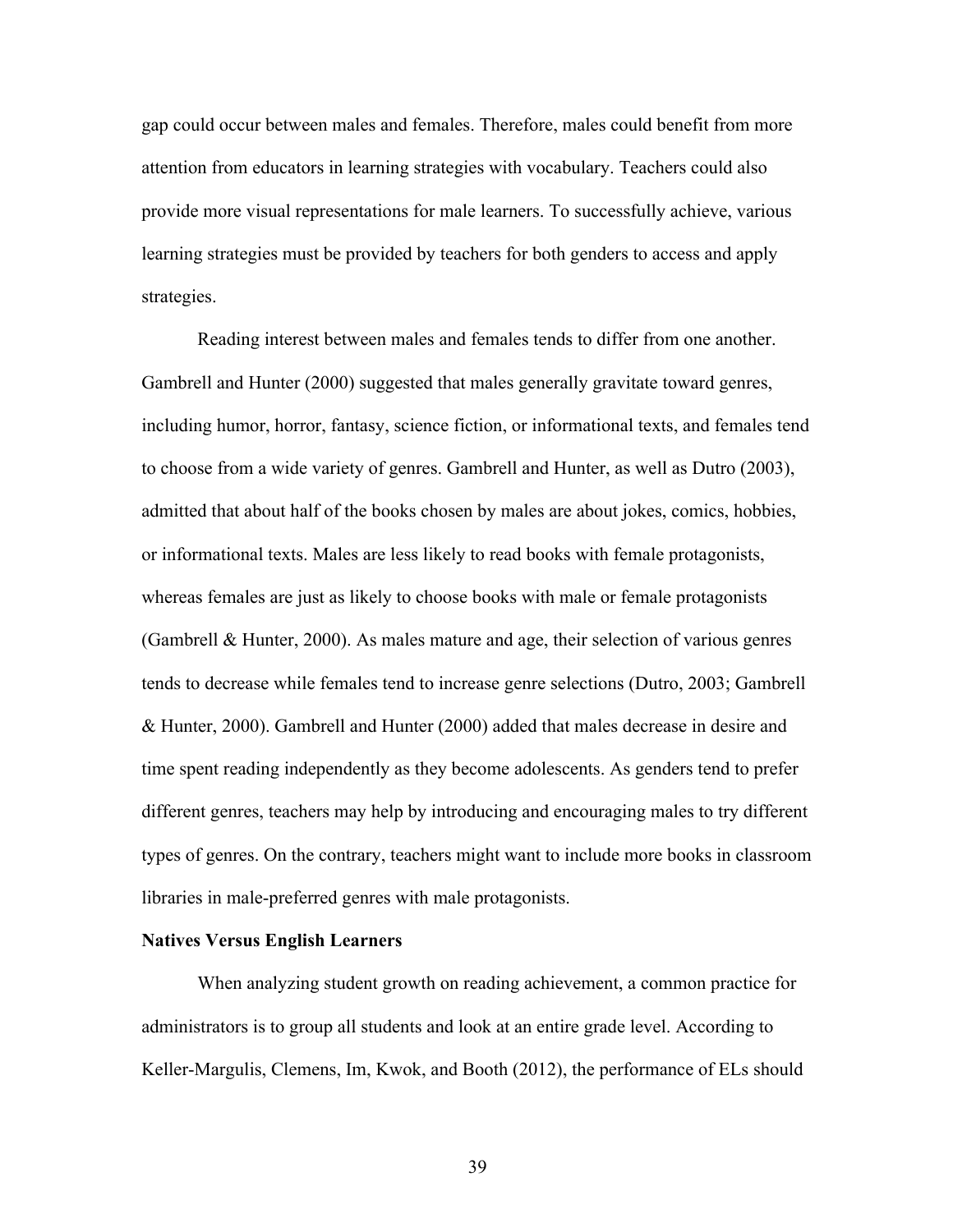not be compared to native speakers in norm-referenced testing. Administrators are inclined to categorize data from ELs and non-ELs into the same category to look at overall growth. By considering groups of students by English proficiency as an alternative to grade-level grouping, educators can compare growth scores more accurately.

Another practice is to focus on small pieces of student achievement data rather than on trends over time. Students with low levels of proficiency in English tend to show fewer differences in growth each semester with higher growth rates across several years (Keller-Margulis et al., 2012). Growth rates from fall to spring testing tended to be higher for Grades 3 and 4, but in Grade 5, the growth rate was not as high (Keller-Margulis et al., 2012). Norm-referenced tests allow teachers and administrators to look at growth over the year or over a selection of years. Therefore, administrators and teachers can have a better understanding of how students are learning and applying English skills in various content areas.

## **Reading Achievement and English Learners**

# **Learning Styles**

Two types of English language development learning styles have been incorporated into ELs' daily schedules to show academic achievement and best practices. Carter (2017) stated that integrated English language development represents the language instruction and takes place in core content classes to support comprehension of the material for ELs. The other type of learning style is designated English language development, which refers to a protected block of time set aside each day solely for language instruction based upon the individual language level of ELs. Even though the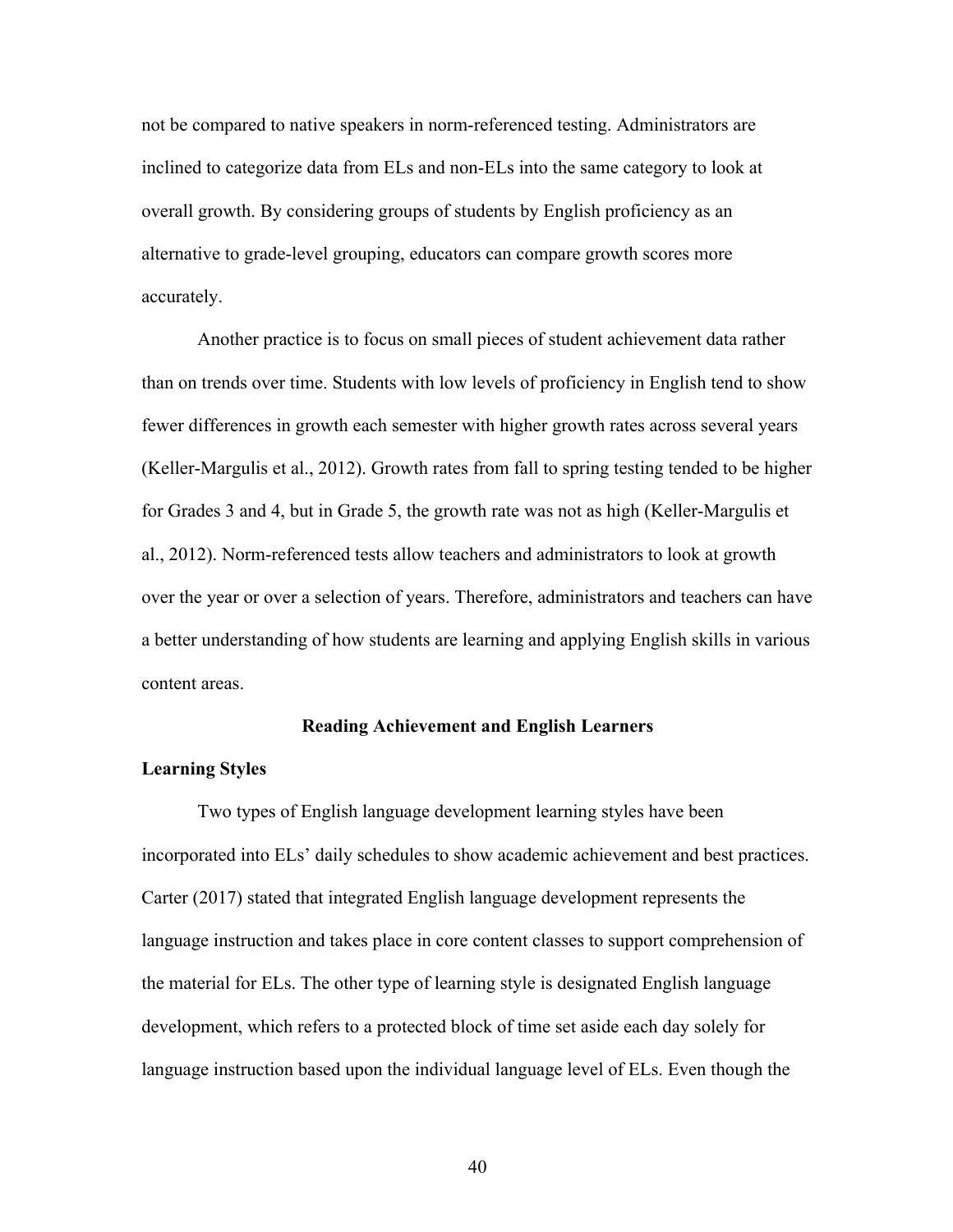two types of learning styles are each a form of language instruction, integrated and designated English language development styles should be implemented daily into instruction for ELs. Because of the explicit instruction, designated English language development is critical to the academic achievement of ELs (Carter, 2017). When the two learning styles are incorporated into a daily schedule for ELs, achievement gaps may lessen. Also, academic support is provided through the integration of core content and direct instruction. Likewise, when both types of instruction are incorporated into EL students' daily schedules, teachers and administrators know and understand how to meet the needs of students while distinguishing between the differences in instruction.

One learning style is known as integrated English language development. According to Thomas and Collier (1997), English language programs integrated with the mainstream instructional program have the potential to be highly effective. Through meaningful interaction with native, English-speaking peers, an integrated supportive environment provides ELs with mainstream access. Academic achievement for ELs stems from integration with peers. Additionally, integrated English language instruction is successful when teachers and administrators collaborate. Thomas and Collier suggested that teachers need to structure class tasks to enhance the language acquisition process. Successful integration of ELs included supportive administrators who provided extensive planning time in the school schedule for team teaching to occur between professional learning communities. Furthermore, continuous staff development aimed to create welltrained teachers has been another essential strategy that supported the sociocultural environment for ELs. With careful planning and implementation by well-trained bilingual or EL school staff, achievement gaps may begin to close (Thomas & Collier, 1997).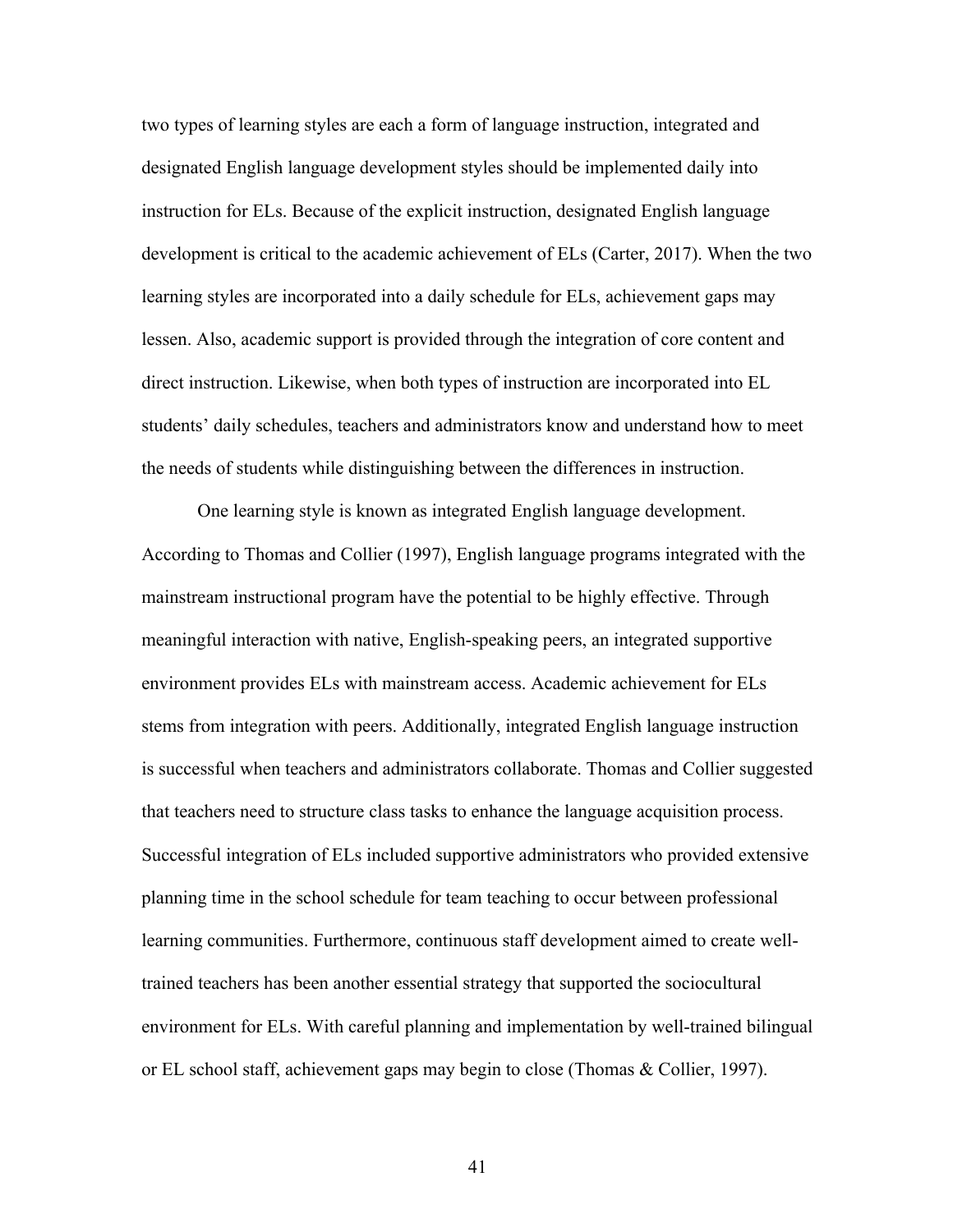Successful programs implemented in schools to support ELs work best when teachers and administrators are prepared to collaborate, make schedule accommodations, and grow through professional development. Through training and collaboration, effective integrated English programs support ELs to close achievement gaps.

Another learning style to support ELs is termed designated English language development. Teams of teachers collaborated about strategies and interventions to support ELs, which promoted English language acquisition while decreasing the achievement gap (Carter, 2017). Designated English language development is a class specifically designed for explicit instruction catering to students' levels and needs. When teachers are provided with training on various components of designated English language development instruction, they can apply effective instructional strategies. Therefore, ELs can be fully supported when direct and explicit instruction is partnered with integrated English strategies.

# **Levels of Learning in English**

Students learning English may obtain skills for communication in and out of the school environment. While students acquire spoken English skills in school and experiences within their communities, several ELs still need to know how the English language works through direct, explicit instruction of academic language (Dutro & Helman, 2009). E.L. Achieve (2014) defined the English Levels as follows: the beginning level for ELs includes learning concrete words, and the intermediate level focuses more on past and future experiences. When educators can accommodate learners through explicit academic instruction, students will be able to combine both informal and formal experiences to enrich language development. By contributing to students' repertoire of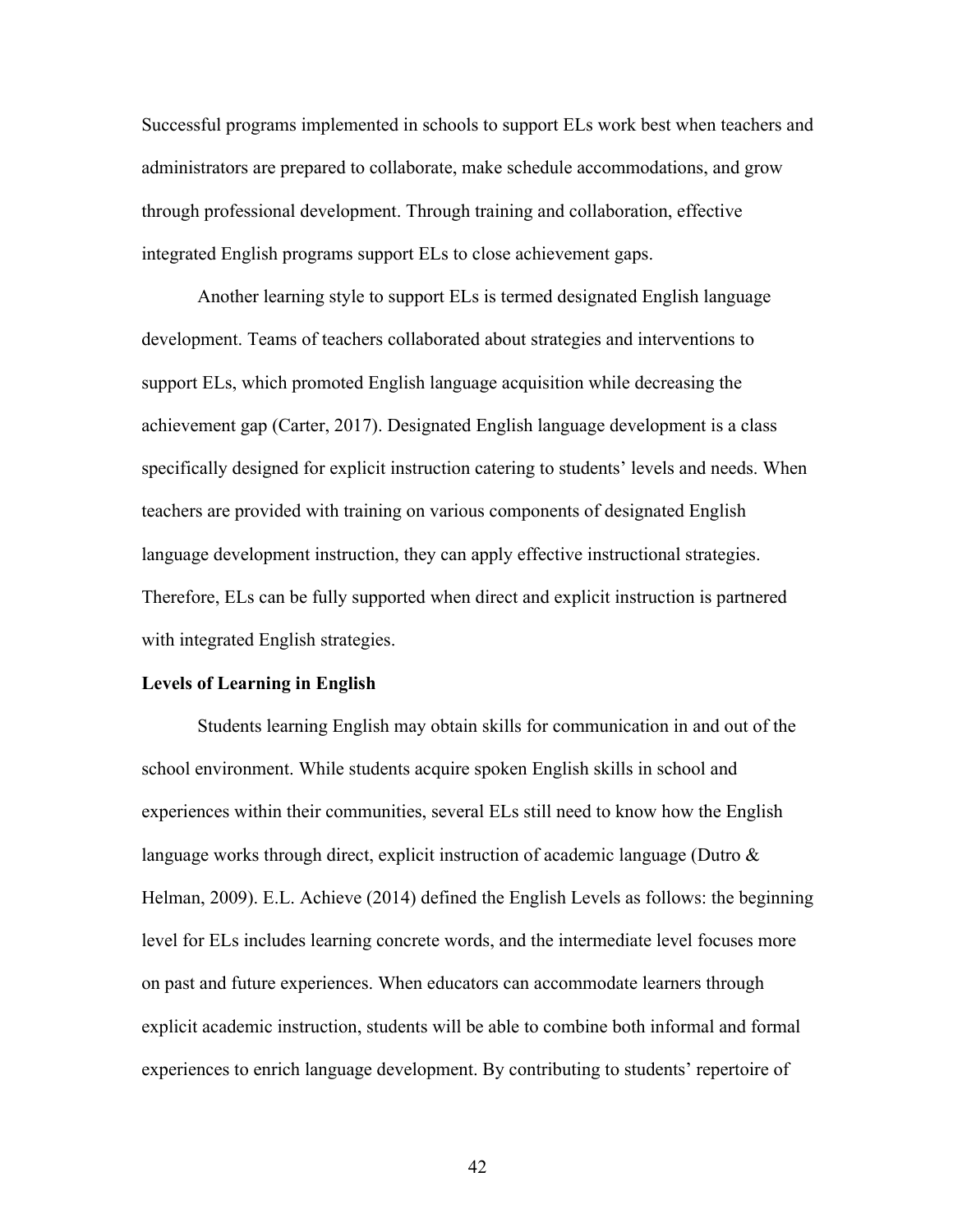language skills, students' communication skills may readily improve throughout the developmental levels of learning English.

The experiences of ELs and background knowledge need to be accessed before educators begin teaching lessons. Herrera, Perez, and Escamilla (2010) suggested teaching vocabulary by tiers and relating new words to the lesson to make meaningful associations. Peregoy and Boyle (2008) agreed that one benefit would be leveling vocabulary according to EL levels. ELPA21 Beginning, which is also known as the beginning level, pairs actions with words to make meaning. ELPA21 Intermediate, which is at the intermediate level, works on verb conjugations and descriptive adjectives to expand vocabularies and understanding of words (Peregoy & Boyle, 2008). Some programs have been developed to assist educators in making accommodations for students at various levels of English development. For example, the Systematic English Language Development Instructional Units were designed for all levels by using backward design, aligned content with grade-level Common Core State Standards, and English Language Proficiency Standards. These language instructional units include grammatical forms, phonology, academic and social functions, rhythm and cadence, cultured contexts, syntax, vocabulary, and formal and informal discourse styles. Communication skills include nonverbal, oral, reading, and writing instruction and practice (E.L. Achieve, 2014). Turkan, Bicknell, and Croft (2012) advised educators that even though the development of vocabulary skills is essential for ELs to make meaning, teachers should continue to reinforce decoding skills, reading comprehension skills, and metalinguistic strategies. Educators can model think-alouds to demonstrate knowledge and understanding of how language works to communicate metalinguistic skills to ELs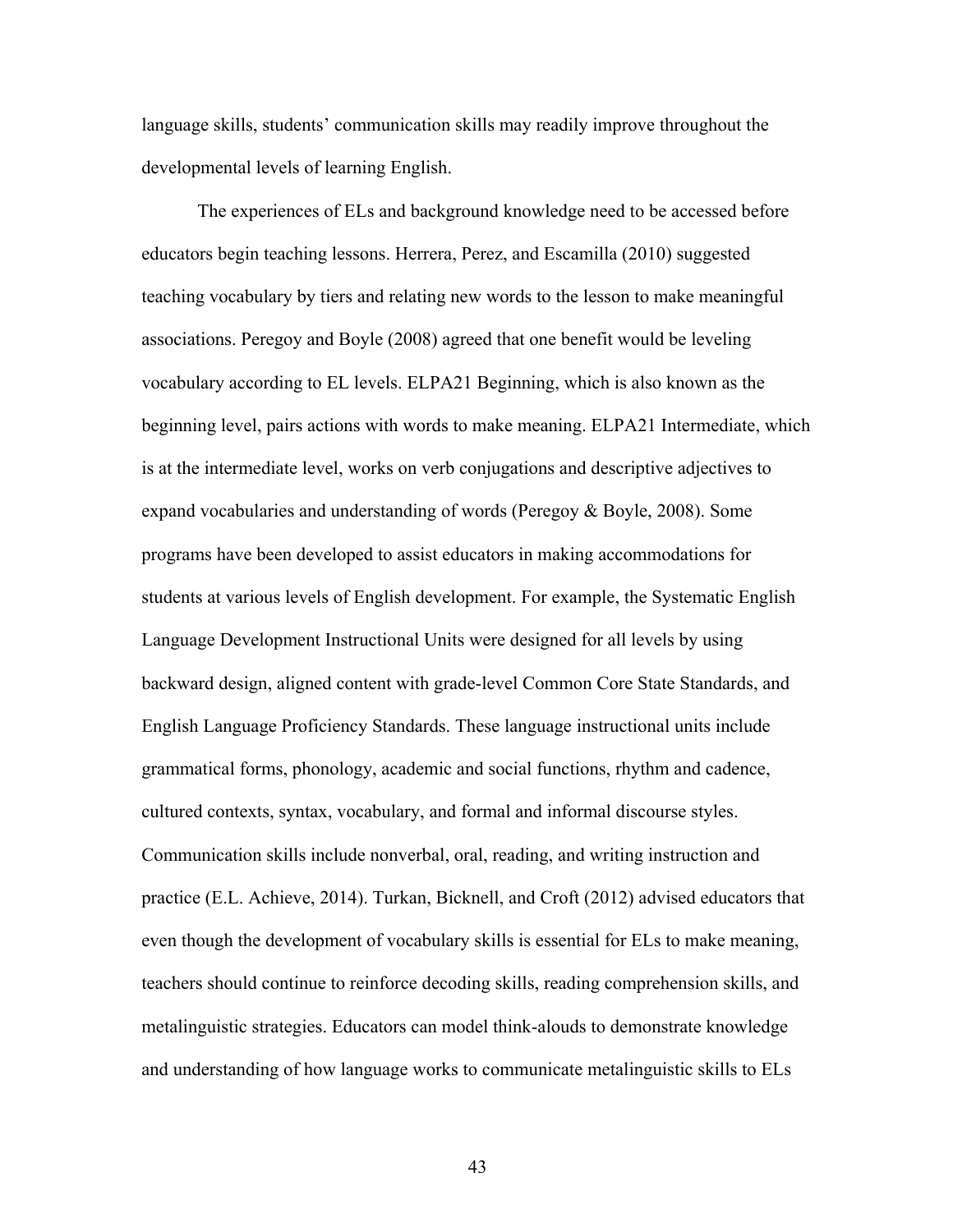(Turkan et al., 2012). While vocabulary acquisition is a primary focus for initial learners, educators can continue teaching a myriad of developmental skills to students regardless of skill level. When a comprehensive, well-rounded curriculum is paired with differentiated instructional strategies, ELs can be fully supported to develop language skills to enhance communication and close the achievement gap.

#### **Cognitive, Social, and Emotional Influences**

Brain development of humans begins in the womb, with the hearing being the first sense that develops. The brain learns to read through processors (Arkansas Department of Education, 2018). From the age of 6 months, babies continued to develop hearing through orthographic mapping of the brain (Best & Tyler, 2007). A brain study of age and perception of the phonological perception of non-native languages was conducted. Best and Tyler (2007) claimed that babies from age 6 to 12 months could hear all sounds from all languages. As children aged, the proficiency of hearing and learning different sounds decreased. The extensive brain research indicated how and when children developmentally learn phonological awareness in non-native languages. Orthographic mapping on the brain also increased phonological awareness (Best & Tyler, 2017). Therefore, as children develop communication skills and are programmed to become more aware of their native languages, the ability to learn a non-native language decreases. Studies on brain development and orthographic mapping have allowed a deeper understanding of EL students and how they learn non-native languages to develop hearing and phonological awareness.

Older learners of non-native languages differ from early childhood learners due to brain development. Best and Strange (1992) studied adult exposure to non-native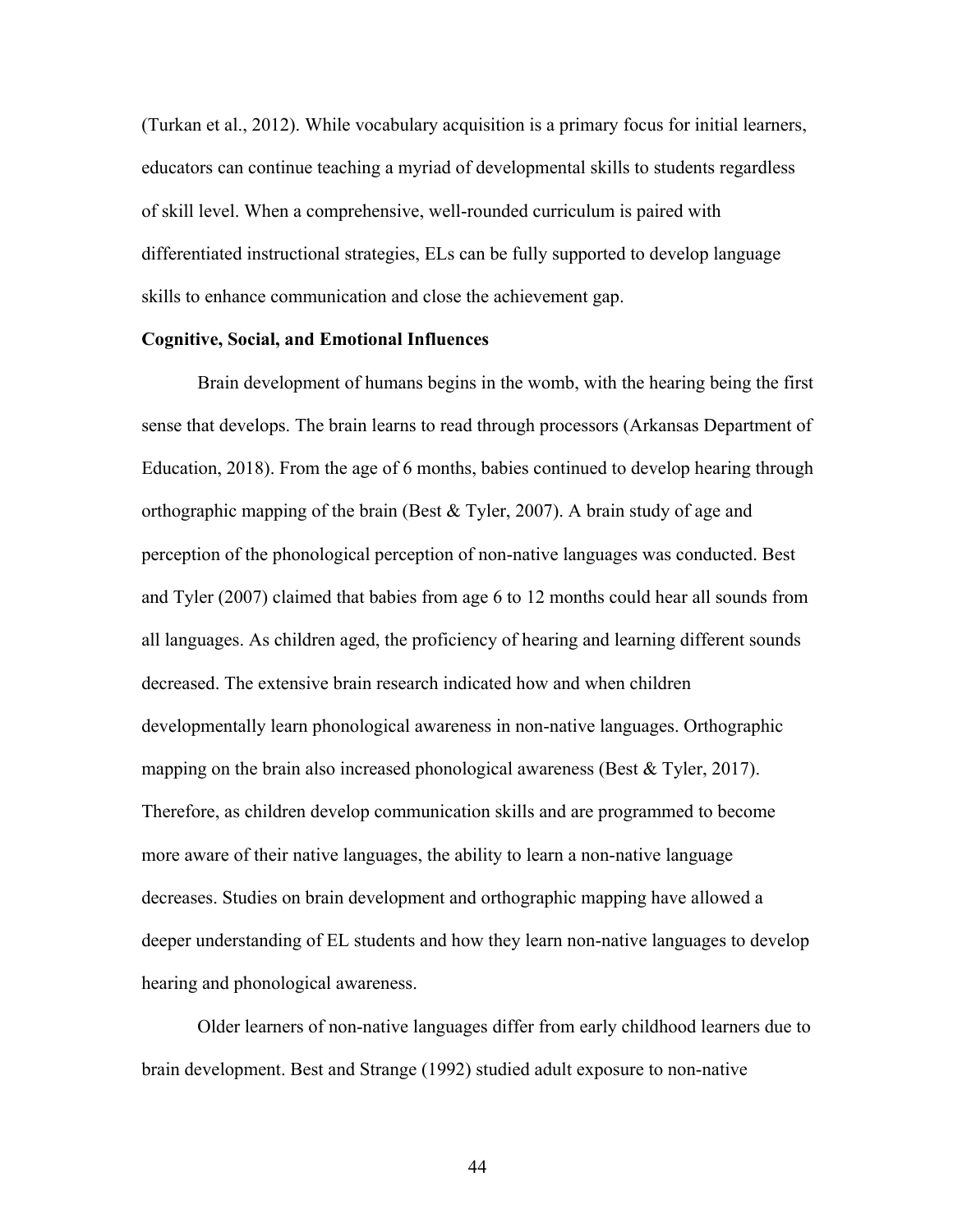language phonemes and addressed the effects of learning a non-native language after the age of 12 and into adulthood. In contrast with childhood learning of a non-native language, the researchers determined that the ability to distinguish between non-native phonemes could be influenced by exposure to another language as a child. Best and Strange concluded that non-native language learners discriminated between phonological sounds. For example, a higher success rate of learning a sound occurred if a similar sound existed in the native language. If no sound or phoneme in the new language was similar to the native language, then the non-native sound might not be heard, let alone distinguished or repeated (Best & Strange, 1992). The process of learning non-native languages seemed to be more successful for people before the age of 12 years. Therefore, adult learners of non-native languages differ from children under the age of 12 in their success of learning a new language due to brain activity.

The academic achievement of students can be affected by additional factors such as cognitive, social, and emotional influences. Ardasheva (2010) focused on the academic performance of ELs. Two contributors to positive outcomes in reading achievement included metacognitive strategies and motivation (Ardasheva, 2010). Both contributors related to two hypotheses in Krashen's theory including the input hypothesis and the affective filter hypothesis. Ardasheva (2010) and Krashen (2002) supported the idea that reading achievement was determined and affected by external factors involving cognitive, social, and emotional influences. While teachers instruct ELs, keeping external influences in mind to improve the reading achievement of students is essential. Negative or positive influences can affect reading depending on the implementation of strategies coupled with motivational approaches used in the learning environment.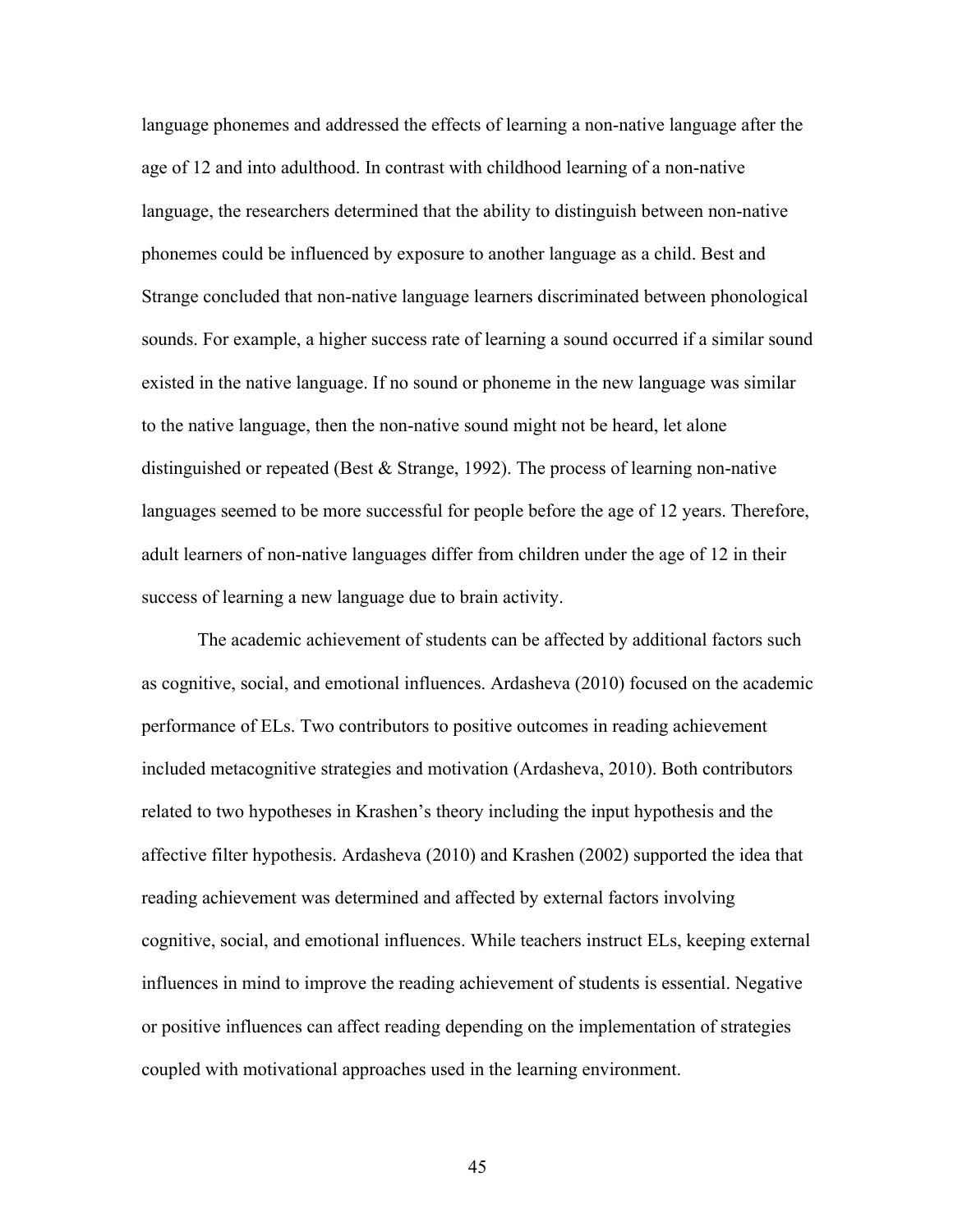One helpful mindset that teachers can use to drive instruction includes metacognitive strategies. When teachers used metacognitive strategies to plan, organize, focus, and monitor the learning of ELs, strong correlations with reading achievement were evident among students (Ardasheva, 2010). After teachers modeled and instructed how to use these strategies, EL students using the strategies scored higher proficiency scores regardless of EL level. When students are aware of techniques, such as planning and organizing, the focus level can increase and cause higher proficiency scores when evaluated. The positive outcome involving metacognitive strategies is just one of the positive results.

Another positive outcome in creating higher proficiency in reading achievement includes motivation. Ardasheva (2010) suggested that motivation was linked to strategy use and higher reading proficiency. The affective filter hypothesis in Krashen's theory indicated that factors such as anxiety, motivation, and fear heavily influenced language acquisition. (Krashen, 2002). A lack of motivation leads to lower reading achievement because of the adverse effects on self-esteem and academics. However, when students have motivating environments, positive outcomes include reading achievement and closing the achievement gaps.

Additional influences on ELs include socioeconomic status, race, and gender. Schleeter (2017) focused on the differences between ELs and the degree reading achievement was affected by socioeconomic status, race, and gender. The author noted that as the poverty level decreased, reading achievement decreased as well, and explained that Hispanic students performed lower than Asian, African American, or Caucasian students who were recognized as ELs. Moreover, girls outperformed boys in reading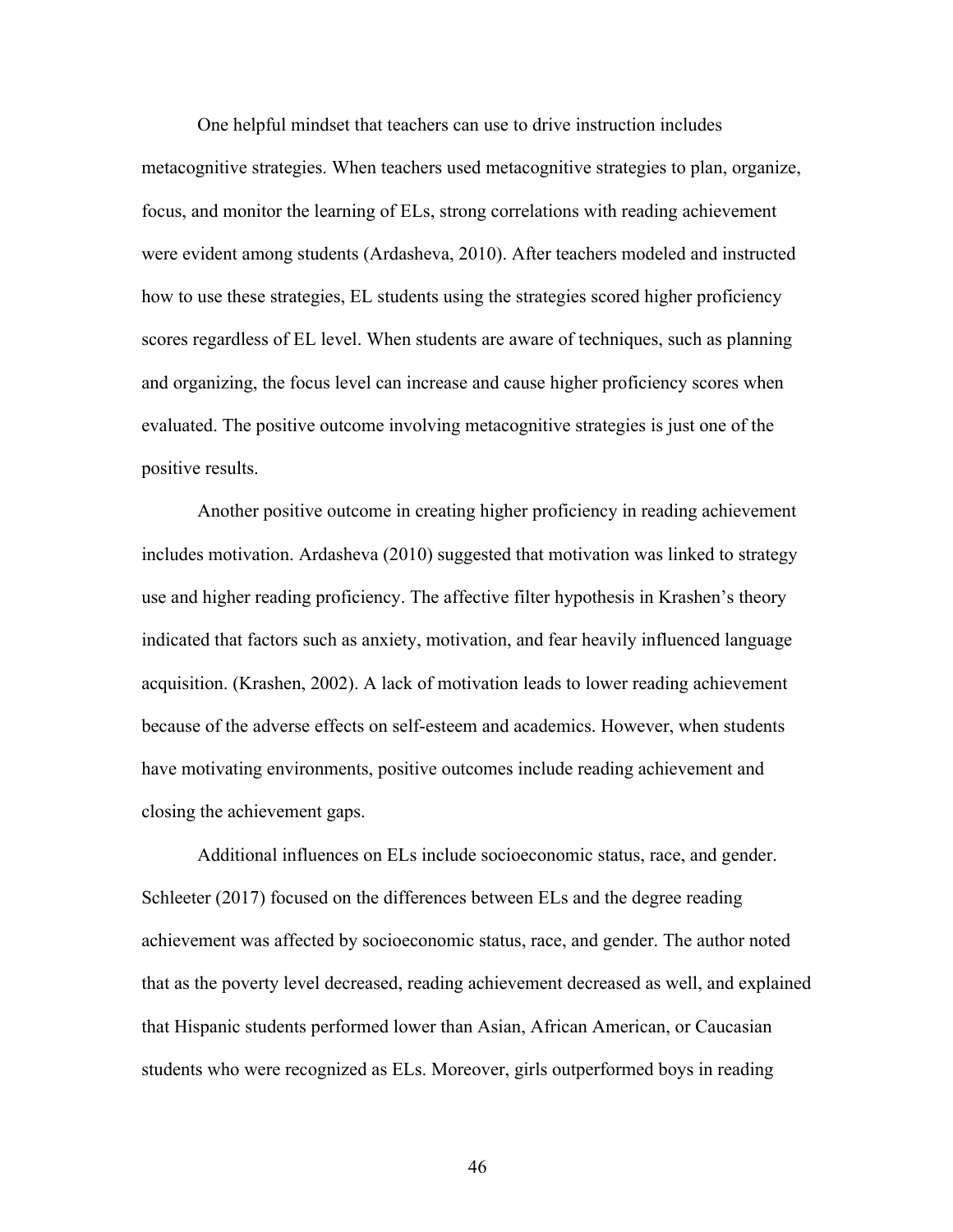achievement in all statistical analyses (Schleeter, 2017). Hernandez (2011) stated that Hispanic students with low achieving reading scores were notably more likely not to graduate high school or on time. Teachers of ELs benefit from this information by focusing on instruction and interventions on groups of students within the EL population to further personalize instruction. By being aware of influential external circumstances that affect reading achievement, instructors can modify and adapt strategies to accommodate students identified in areas of concern such as socioeconomic status, race, and gender.

Regardless of socioeconomic status, reading achievement can still improve for ELs with some implementations in place. D'Angiulli, Siegel, and Maggi (2004) conducted studies on socioeconomic status and EL levels. The researchers found that ELs improved in reading achievement from kindergarten through fifth grade due to contributing factors in a literacy-intensive program noting, "The results suggest that the literacy-intensive program may have reduced the negative influence of SES on worddevelopment" (p. 202). With more literacy-based instruction, trajectories of students seemingly progressed similarly through fifth grade. When instruction time was increased, struggling EL students gained valuable time to make gains in reading achievement. The literacy-intensive program, coupled with additional instruction time, could combat socioeconomic status limitations on reading achievement, which could even change anticipated trajectories.

On the contrary, external factors contribute to reading achievement. According to Schemo (2006), external and societal factors such as family, housing, peers, health, and the quality of the neighborhood contributed to students' achievement stating, "In reading,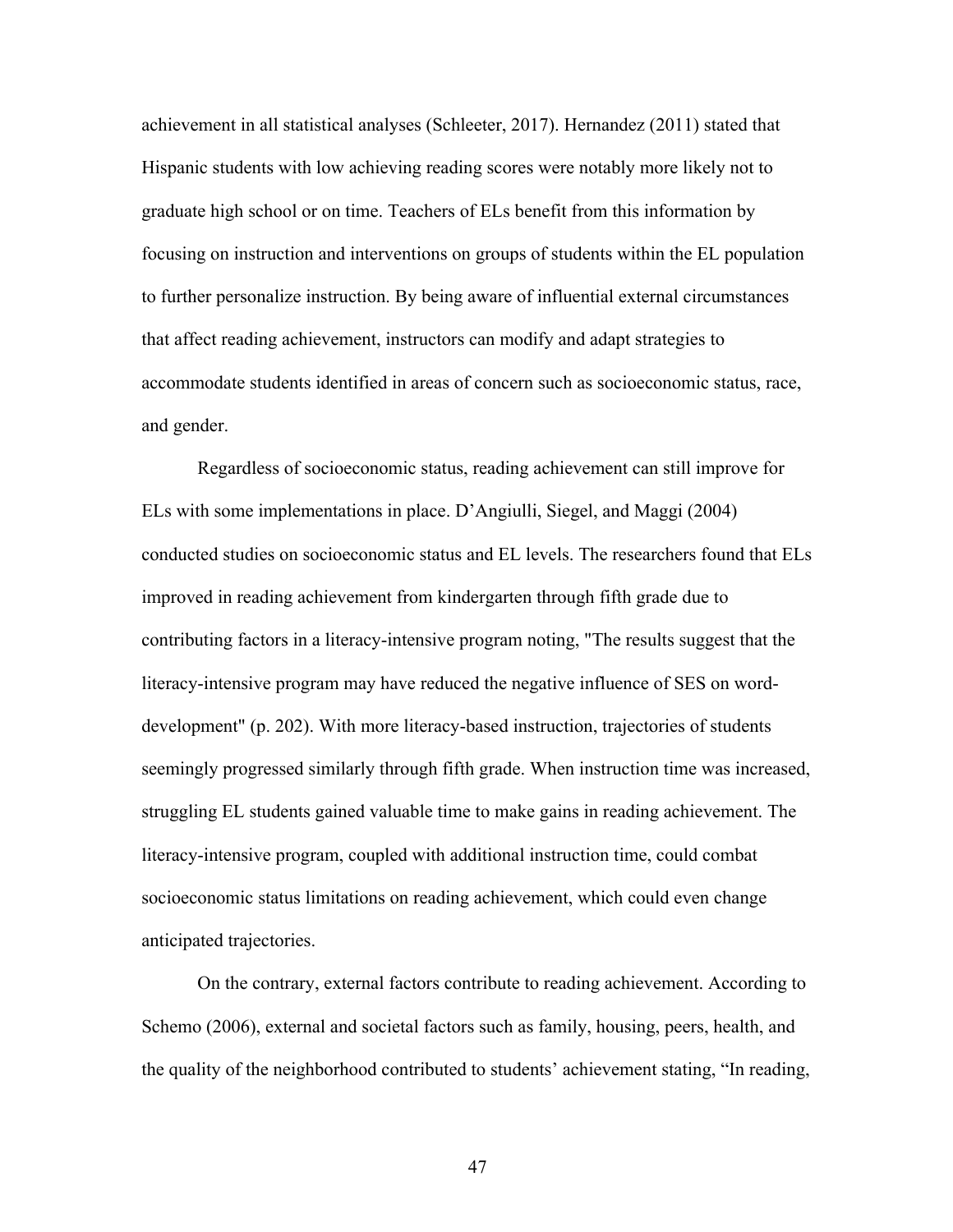which is more influenced by family background, Blacks and Latinos fall 3 years behind Whites" (p. 4). School administrators and teachers needed to accept extra responsibilities to help close the achievement gap when such extreme external factors affected students' learning. Schemo suggested partnering with community members to alleviate the burden on schools. When community members join to support the elimination of educational inequality, all students can benefit. Therefore, school district administrators might be assisted in the combat against external factors to fully support and serve all students' individual needs.

An essential variable when educating the whole child is to observe student growth and gains. Coley (2003) and Schemo (2006) agreed that regardless of observed achievement gaps, little evidence existed between ethnic groups or poverty levels. Instead, students were growing at the same rate as other subpopulations. The main difference was that students entered school with a different and lower skill level (Coley, 2003; Schemo, 2006). Even though students entered school at a disadvantage, the growth rate is about the same rate as other students. With students entering schools at different levels, the achievement gap might not lessen. Additional measures should be taken to provide interventions, use best practices, and provide training for teachers. By reaching out to community members, additional support could be provided to assist in students' achievement and growth.

# **Learning Environment**

Some forms of instruction for ELs can be delivered in bilingual classrooms with teachers instructing in more than one language. Slavin and Cheung (2004) compared bilingual and English-only reading programs, and after conducting a longitudinal study,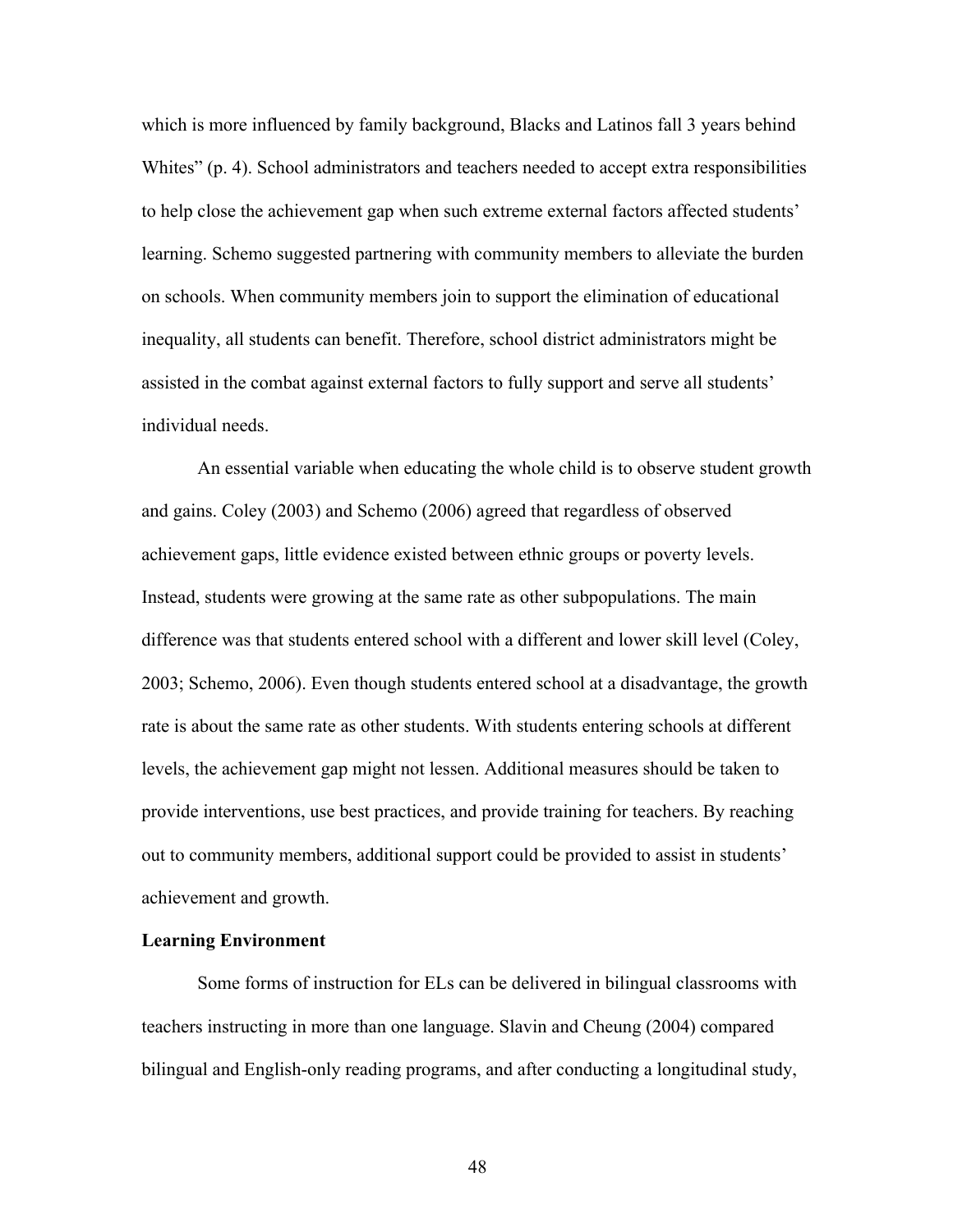claimed that more investigation was needed on the instructional practices of teachers. Potential methods were provided through professional development and included cooperative learning, classroom management, and metacognitive strategies (Slavin & Cheung, 2004). From professional development, teachers implemented instructional strategies to be used with ELs. As a result, learning environments were enhanced for ELs regardless of bilingual or English-only instruction.

The type of instruction used in a classroom can influence students' reading achievement. For example, Cheung and Slavin (2005) researched reading achievement among students ranging from kindergarten through sixth grade who had been in a reading program in comparison to those who had been reading a textbook. Even though the results were inconclusive, some reading programs exhibited academic gains in reading achievement for ELs. The authors urged administrators and reading teachers to focus on best practices and sensible policies. A program called Success for All demonstrated positive outcomes for reading achievement because of the emphasis on systematic phonics, cooperative learning, direct instruction, and work with comprehension skills (Cheung & Slavin, 2005). Similarly, Robinson (2018) observed that ELs responded best to intensive phonics-based programs that included direct instruction from the teachers. Two reading methods, phonics-based instruction and whole language learning, were compared among first-grade EL students. Robinson also examined direct teaching instruction versus indirect instruction. With appropriate teaching methods, ELs can experience achievements in reading despite linguistic backgrounds. Therefore, the type of instruction used when considering various learning styles in reading programs influence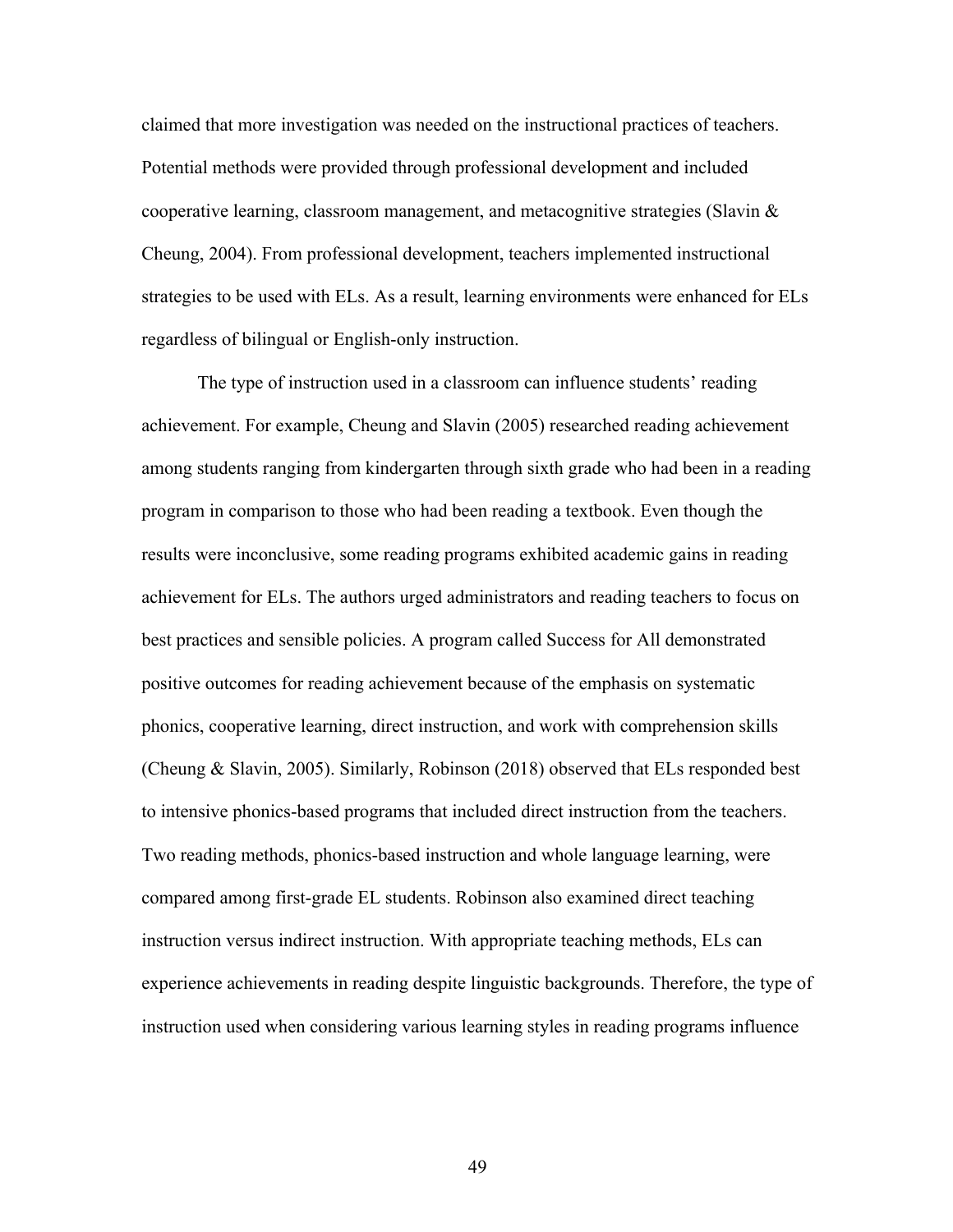reading achievement positively over time. Instructional strategies and practices used by teachers may influence the reading achievement of ELs.

Multiple reading programs were synthesized into one report to further study forms of instruction in bilingual classrooms in comparison to English-only instruction. Cheung and Slavin (2012) additionally included effective teaching approaches. The authors claimed that direct instructional interventions with professional development, coaching, and cooperative learning provided optimal outcomes for ELs. According to Cheung and Slavin, "Quality of instruction is more important than language of instruction" (p. 26). They noted that how teachers instruct is more critical than if the classroom had a bilingual or English-only environment. In conclusion, the learning styles of ELs are further supported by the progress in reading achievement resulting from professional development, coaching, and cooperative learning.

# **Professional Development for Teachers of English Learners**

In schools across the United States, teachers participate in professional development to service the EL population. Loney (2016) focused research on ELs meeting adequate yearly progress in reading. In a Midwestern urban elementary school, ELs had not been meeting adequate yearly progress in reading. By targeting professional development for teachers of ELs in reading to enhance vocabulary, the author claimed that reading proficiency improved. The research conducted by Loney (2016) connected to the sub-hypothesis called the *reading hypothesis* in the theoretical framework in which Krashen's theory suggested that vocabulary increased reading achievement (Krashen, 2018). Therefore, by aligning professional development to train teachers in enhancing vocabulary, reading achievement would improve as well. Through professional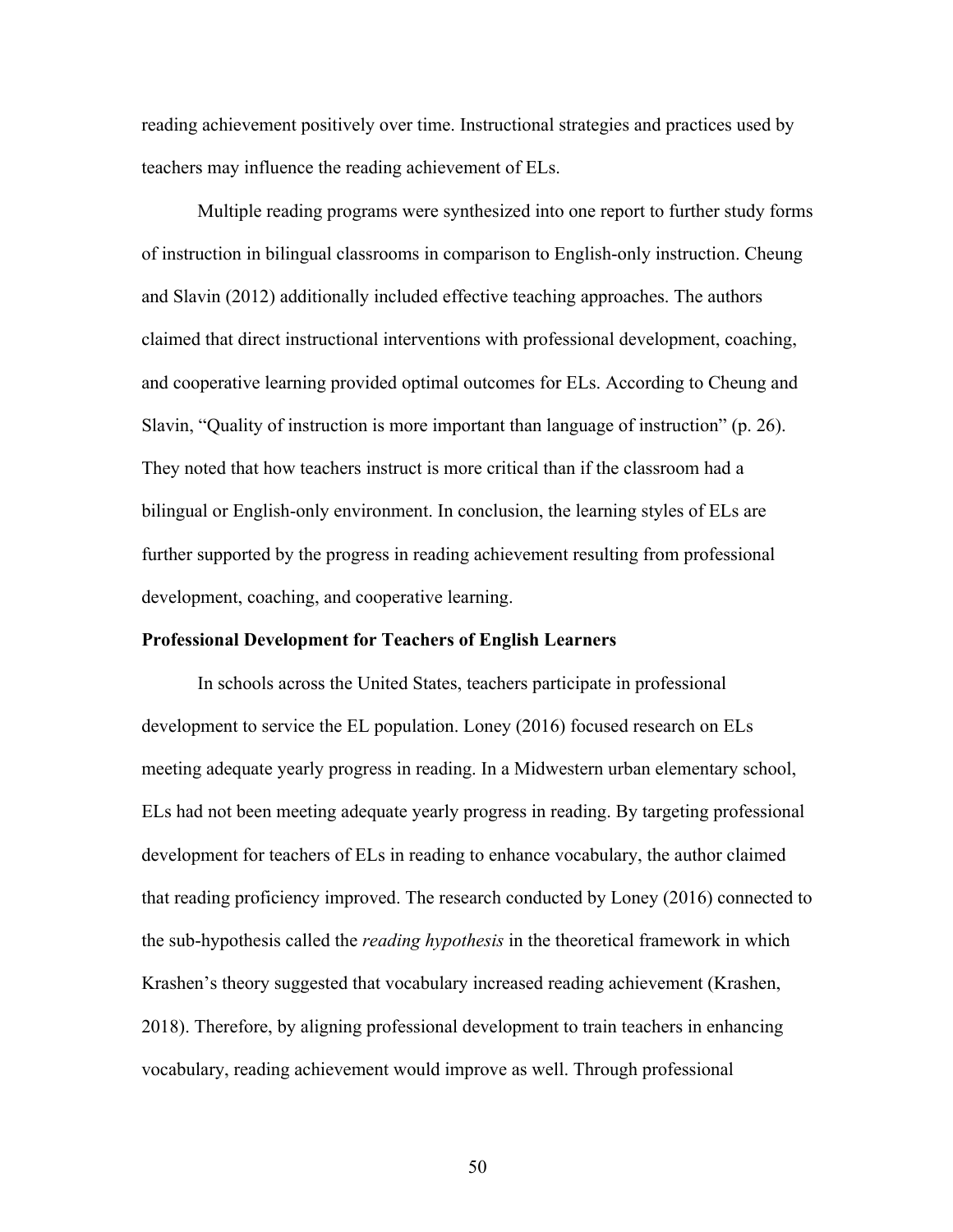development opportunities, teachers have been able to implement strategies to help support and serve ELs.

Teachers and administrators in the state and nation use English Language Proficiency Standards to guide professional development. Initially, the No Child Left Behind Act of 2001 reserved Title III funds to be used to create standards and objectives in speaking, reading, writing, and listening in alignment with ELs' academic achievements (Dee et al., 2010). Arkansas implemented English Language Proficiency Standards in the 2012-2013 school year (Arkansas ELPA21 Scoring Interpretation Guide, 2017). Funding and the English Language Proficiency Standards have both directed professional development for teachers to implement best practices for ELs in classrooms. With the implementation of standards in the 2000s, administrators and teachers collaborated to understand EL students' needs to provide optimal academic achievement with equity.

## **Interventions**

Some students leave the classroom for additional interventions to support learning. These pull-out interventions for ELs have been implemented by teachers to enhance reading achievement. King (2017) claimed that students who had an EL instructional pull-out intervention to support reading instruction further had a significantly higher reading achievement level than students who revoked the intervention. King also noted that students who read on grade level by the end of third grade experienced greater academic success later in education. However, Hernandez (2011) warned that interventions were not as effective after third grade. Because students were supported with additional pull-out interventions, reading achievement scores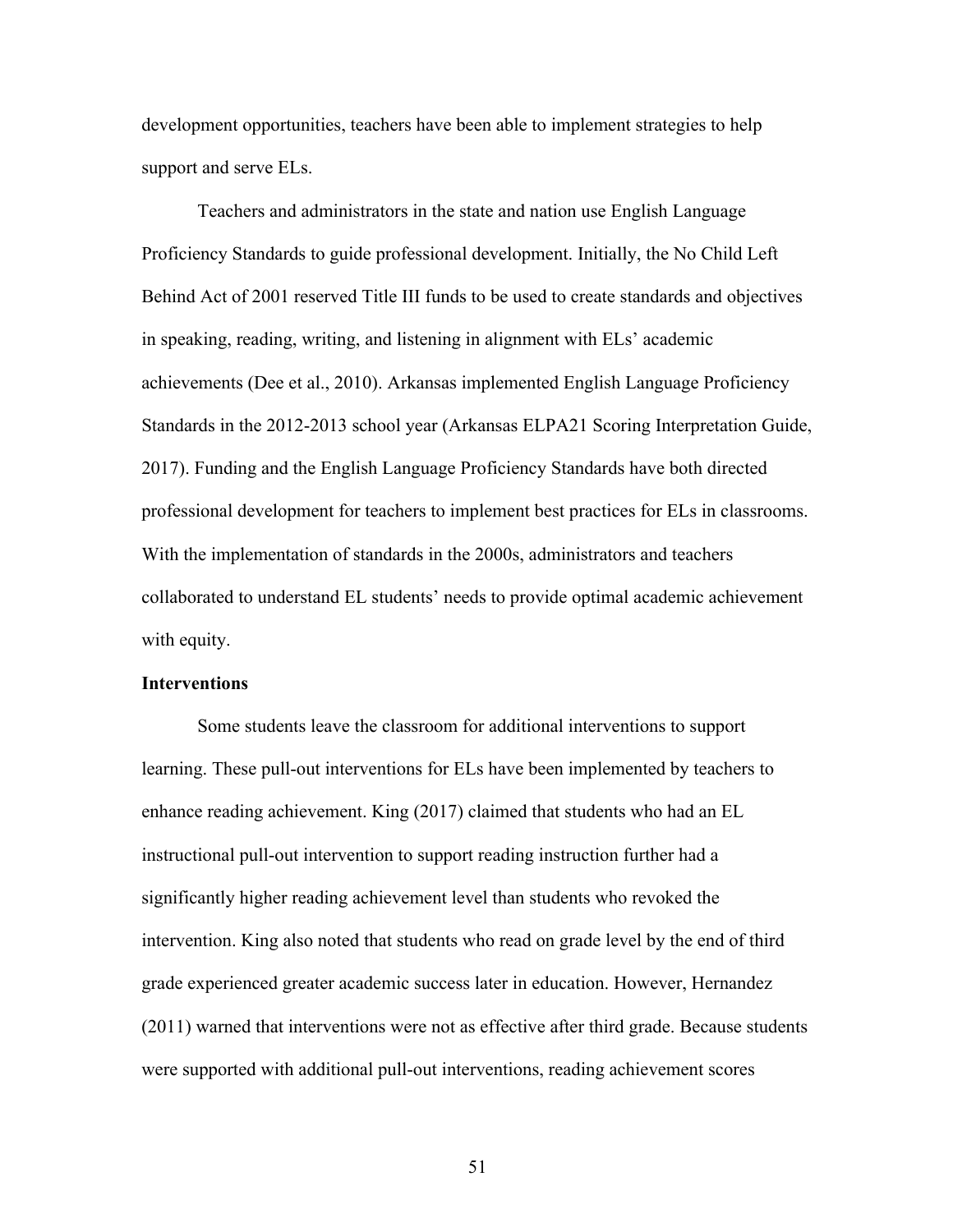revealed higher growth and proficiency by third grade. The instructional pull-out intervention revealed higher reading achievement levels for ELs in comparison to parents who denied the intervention for their students.

Interventions for ELs have been assessed for effectiveness, including a program called Reading Recovery. Egan (2014) concluded that Reading Recovery interventions were more beneficial for ELs. Part of the success for ELs was attributed to the individualized reading plan created for each student that addressed personalized needs (Egan, 2014). When students have individualized reading plans to address personalized needs, interventions can be more productive. By assessing and targeting areas in need of improvement, EL students received beneficial pull-out interventions through the Reading Recovery program.

#### **Summary**

Reading achievement on grade level for all students is an aspiration of nearly every student and educator. A pivotal year in reading occurs in third grade when students transition from learning to read to reading to learn (Chall & Jacobs, 2003; Hernandez, 2011; Musen, 2010; National School Boards Association, 2015; Sibanda & Baxen, 2018). However, about one-fourth of non-proficient third-grade readers dropped out or failed to graduate high school with their classes (Hernandez, 2011; Snow et al., 1998). To combat external factors such as racial minority, Arkansas state program funds are used to target low achieving third-grade readers to promote literacy foundational skills and growth for future successes in academics (University of Arkansas-Office for Education Policy, 2018). Administrators are challenged when determining which interim assessments will meet the students' needs for appropriate validity, reliability, and measurability to best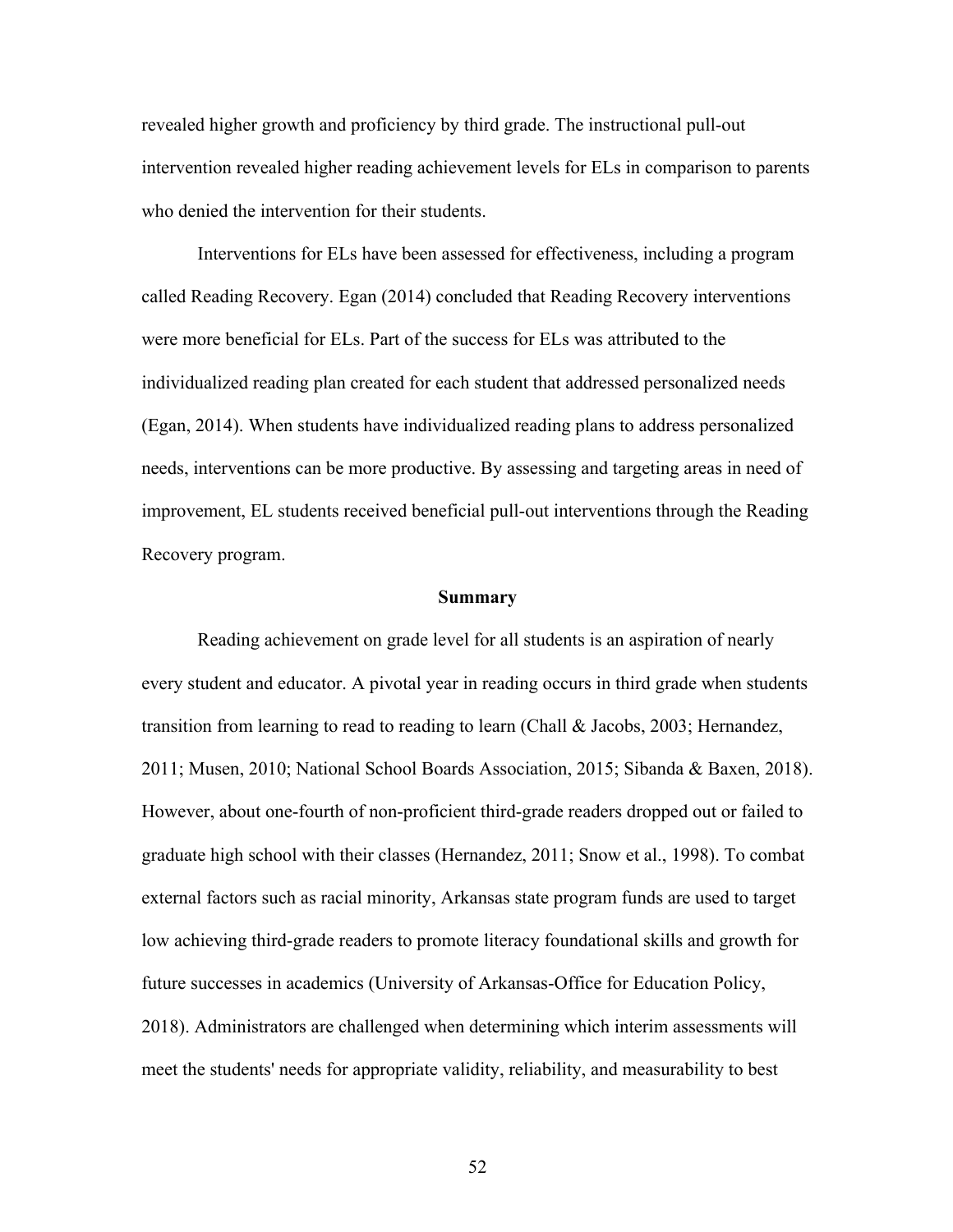align with the curriculum. Unfortunately, little evidence exists to help district and state leaders decide which assessments are best aligned with the curriculum (Li, Marion, Perie, & Gong, 2010). Even though standardized testing measures reading achievement according to student scores, Popham (1999) cautioned educators to carefully evaluate test items to understand what skills are being measured. According to Stevens (2009), interim assessments are usually measured three times per school year. Computer adaptive interim assessments only display one item at a time. Because multiple-choice computer assessments can be electronically scored, results are typically available within a short period, such as 24 hours (Stevens, 2009). Educators and administrators need to know more about the type of assessment chosen because various assessment methods may affect students' scores. With an understanding of standardized test scores, teachers and administrators can best analyze scores to help students grow in areas of need.

As a nation, EL students' reading achievement scores are creating an achievement gap between other subgroups. For this reason, this study examined factors such as ELPA21 Beginning or Intermediate level and grade level to obtain information and discern differences in students' reading achievement scores. In Chapter III, I discussed the research design, sample, instrumentation, data collection procedures, analytical methods, and limitations.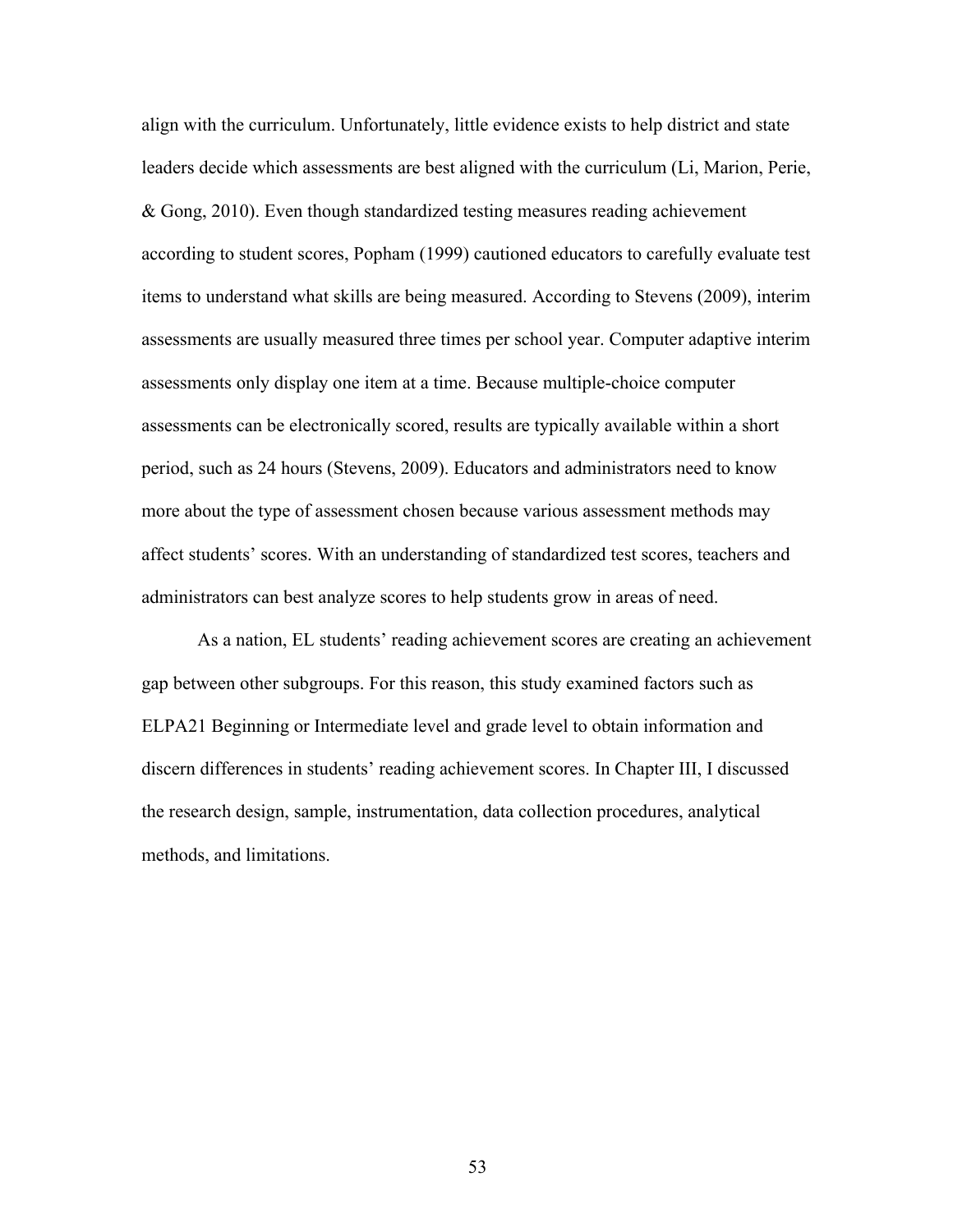## **CHAPTER III**

#### **METHODOLOGY**

The review of literature indicated that language is acquired through a natural order according to Krashen's theory. While reading on grade level is a universal aspiration, a pivotal year in reading occurs typically in third grade from learning to read to reading to learn (Chall & Jacobs, 2003; Hernandez, 2011; Musen, 2010; National School Boards Association, 2015; Sibanda & Baxen, 2018). Unfortunately, one-fourth of below grade level third-grade readers dropped out or failed to graduate high school with their classes (Hernandez, 2011; Snow et al., 1998). As a nation, EL students' reading achievement scores are creating an achievement gap between other subgroups. Therefore, this study examined factors such as ELPA21 Beginning or Intermediate level and thirdand fourth-grade level to obtain information about ELs and discover any potential differences in students' reading achievement scores.

Historically, several laws and policies have been implemented at the nation and state levels to ensure educational equity for ELs. Because of designated funding and policymakers, teachers can develop professionally to understand how to serve ELs best. Likewise, extensive brain research indicating how and when children developmentally learn phonological awareness in non-native languages has also helped teachers understand ELs (Best  $\&$  Tyler, 2017). Teachers use integrated English language development in core content classes to support comprehension of the material for ELs as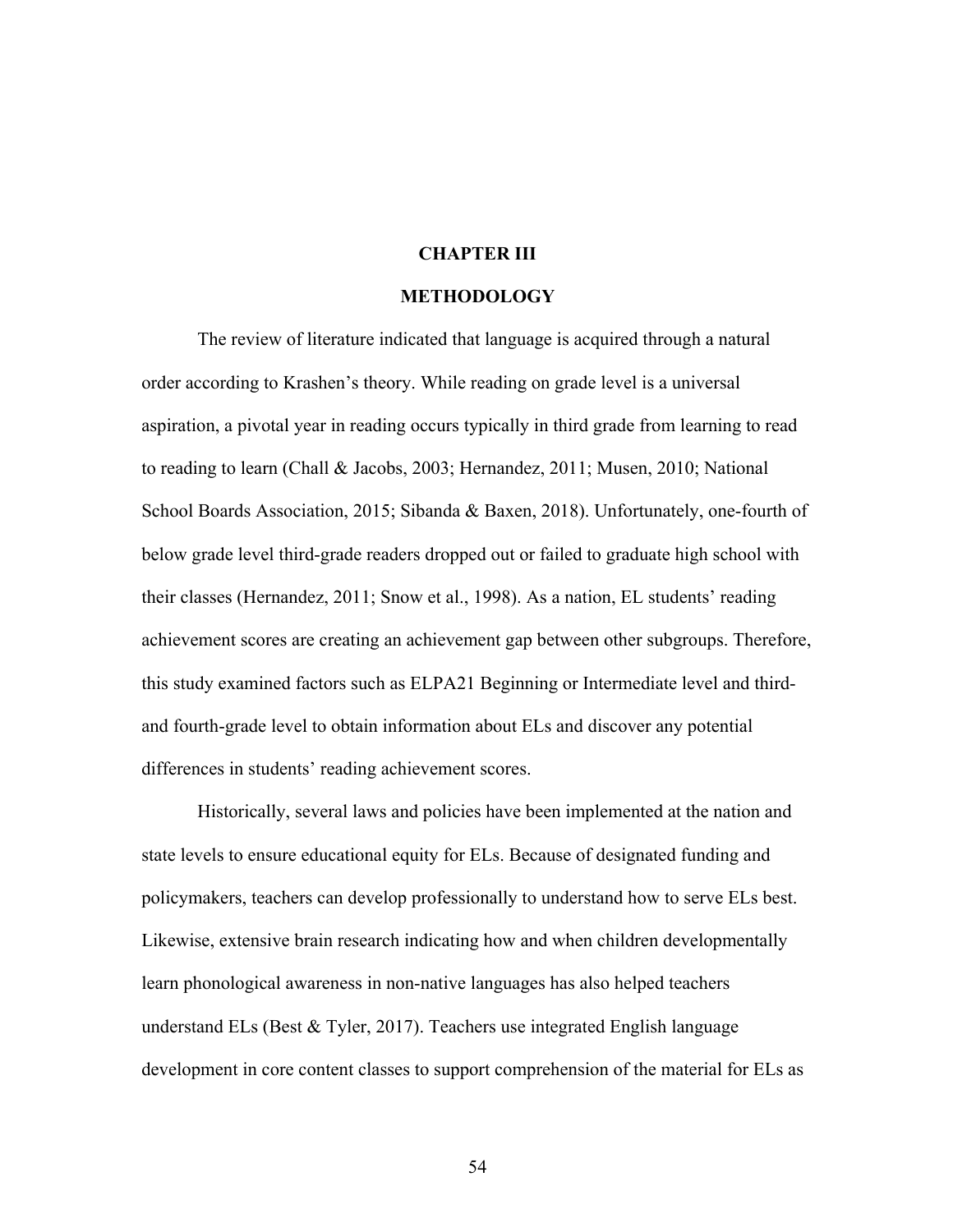well as designated English language development for explicit and direct language instruction for ELs (Carter, 2017). When ELs are supported through social and emotional learning environments, modifications and interventions from teachers, and funding from taxpayers, the achievement gap may close, and ELs can be successful in reading. Even though grade, gender, and ELPA21 level could affect the learning of students and reading achievement, teachers essentially need to understand how to personalize learning for each unique student based upon needs. In this chapter, I discussed the research design, sample, instrumentation, data collection procedures, analytical methods, and limitations.

#### **Research Design**

A quantitative, causal-comparative strategy was used for this study. According to Yockey (2018), a mixed factorial design was used because one independent variable was a between-groups factor, and the other independent variable was a repeated or withinsubjects factor. The between-groups independent variable was gender, and the withinsubjects independent variable was change over time with each student tested three times within a school year (fall, winter, and spring). For each of the four hypotheses, I used a 2 x 3 mixed factorial design with a repeated measures on the last factor to determine the effects by change over time between males versus females on reading achievement measured by the NWEA MAP Growth Reading 2-5 AR 2016 Test. For Hypotheses 1 and 3, scores from students at ELPA21 Beginning level in the third and fourth grades were used, respectively. For Hypotheses 2 and 4, scores from students at ELPA21 Intermediate level in the third and fourth grades were used, respectively. The only dependent variable for Hypotheses 1 through 4 was reading achievement measured by students' scores from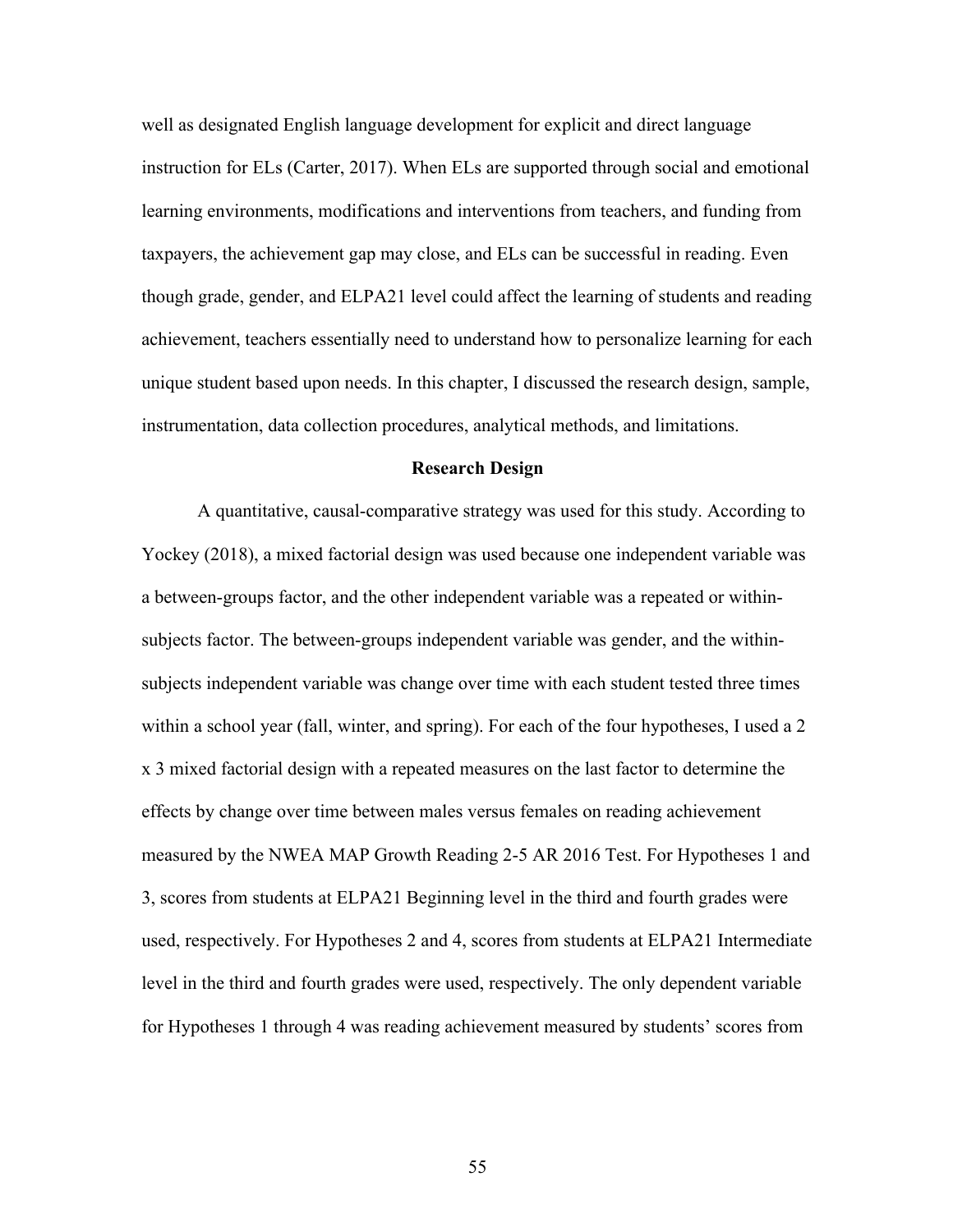the 2018-2019 school year on the NWEA MAP Growth Reading 2-5 AR 2016 Test administered in the fall, winter, and spring.

# **Sample**

The sample in this study included third- and fourth-grade EL students' scores from a school district in Northwest Arkansas. The population consisted of 389 students learning English as a non-native language. The students' scores were selected from two accessible populations, ELPA21 Beginning students and ELPA21 Intermediate students, and then stratified by grade level and gender. Regarding race, the school district had a student population that consisted of Hispanic, Marshallese, Pacific Islander, Asian, African American, and Caucasian students. Likewise, the primary races of the students in the sample population consisted of Hispanic, Marshallese, Pacific Islander, Asian, African American, and Caucasian students. The school district had grade-level configurations in the elementary schools consisting of kindergarten through fifth grade with comparable population sizes in each school. In each school within the school district, the teacher to student ratio was 1:14.

The selected sample of the ELPA21 Beginning group consisted of 189 scores from students: 100 (53%) were third-grade students, and 89 were fourth-grade students (47%). In the third-grade ELPA21 Beginning group of students, 50 of the 100 students were female (50%), and 50 were male (50%). In the fourth grade ELPA21 Beginning group of students, 44 of the 89 students were female (49%), and 45 were male (51%). The selected sample for the ELPA21 Intermediate group of students consisted of 200 scores from students: 100 (50%) were third-grade students, and 100 were fourth-grade students (50%). Within each grade level, approximately 50 of the 100 students were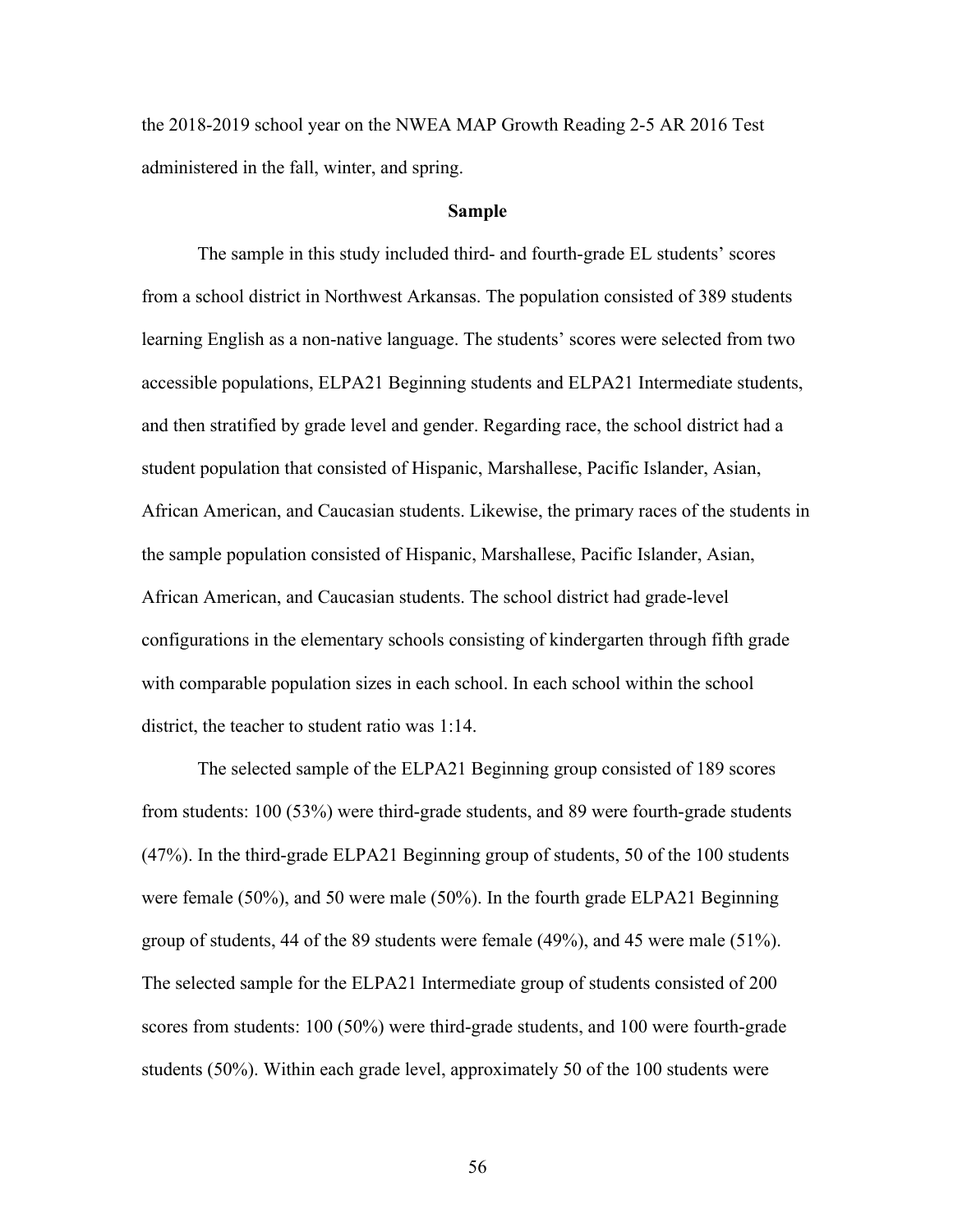female (50%), and 50 were male (50%). ELPA21 Beginning and Intermediate students received a daily English Language Development class according to students' ELPA21 Beginning or Intermediate levels in which trained teachers provided direct instruction for 30 to 45 minutes. The school district administrators also provided teachers with professional development on integrated language development strategies to use in classrooms across all content areas.

#### **Instrumentation**

The NWEA MAP Growth Reading 2-5 AR 2016 Test was the standardized assessment chosen for the research conducted. For the stratified sample, third- and fourthgrade ELs were categorized by the ELPA21 Reading Test level (ELPA21 Beginning or ELPA21 Intermediate) according to the 2018 test results. The third- and fourth-grade ELs completed all three interim tests of the NWEA MAP Growth Reading 2-5 AR 2016 Test in the fall, winter, and spring. Students' RIT scores from the NWEA MAP Growth Reading 2-5 AR 2016 Test fall, winter, and spring administrations of the 2018-2019 school year were used to determine reading achievement.

In the state of Arkansas, the ELPA21 is administered to students learning English. According to the Arkansas ELPA21 Scoring Interpretation Guide (2017), English Language Proficiency Standards were implemented in the 2012-2013 school year. The ELPA21 Test is an evidence-centered and designed summative assessment administered to ELs in kindergarten through 12th grades with a testing window from January-April. There are four domains, including listening, speaking, reading, and writing.

For the sampling of this study, the ELPA21 Reading Test was used to determine students' ELPA21 level (ELPA21 Beginning or ELPA21 Intermediate). The ELPA21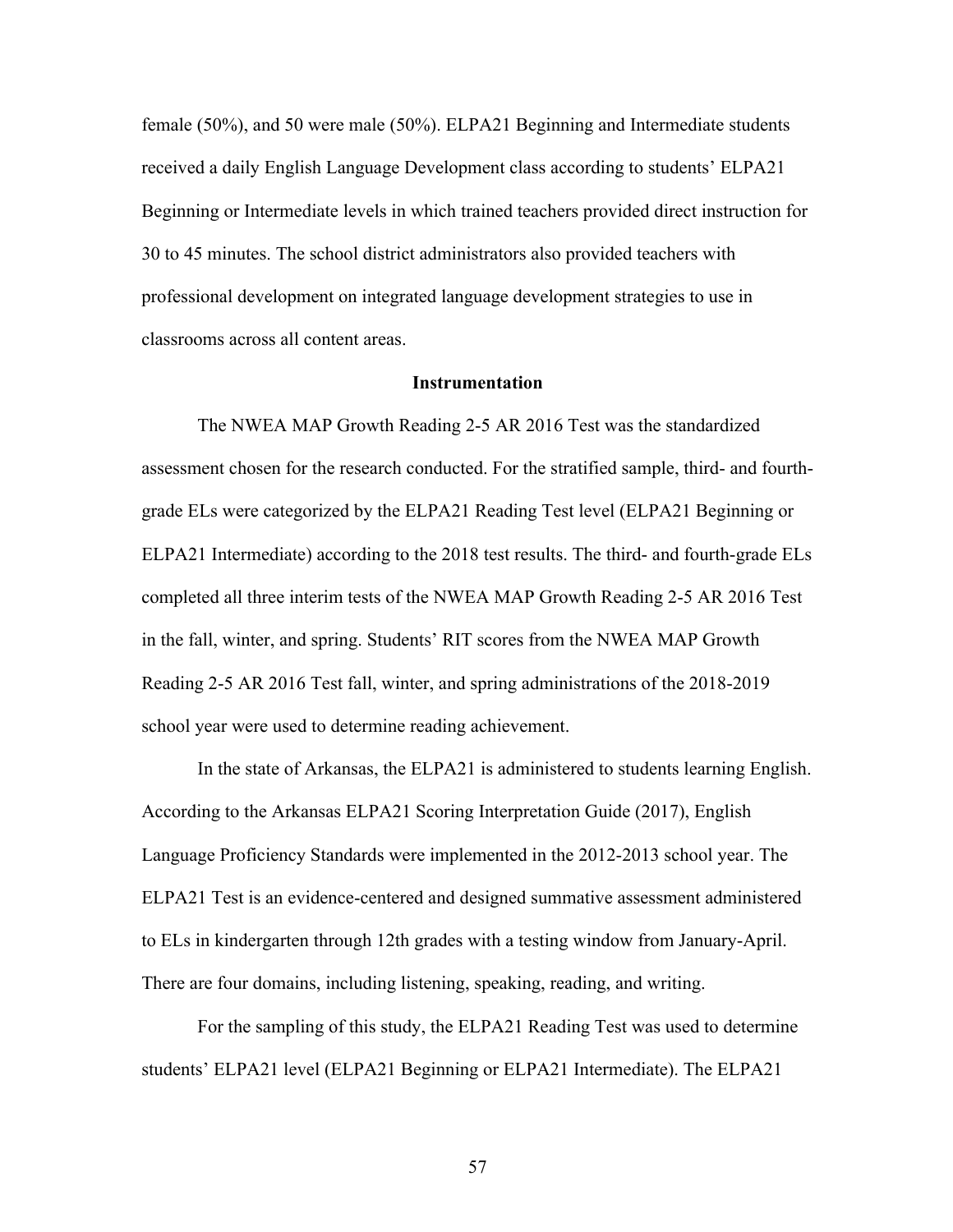Reading Test assesses students on the ability to read and comprehend written English in comparison to grade-level expectations. Questions are technology-enhanced, open response, and multiple-choice on informational and literary text sets, sentence structures, and vocabulary (Arkansas ELPA21 Scoring Interpretation Guide, 2017). Students learning English are administered this test yearly until exiting the program with proficiency in English according to grade-level expectations. Grade-level expectations may include instruction, communication, and activities for kindergarten through 12th grade for students learning English.

Students are first classified as ELs according to a home language survey given to every parent of a student in Arkansas public schools. If parents mark any answer other than English on home language surveys, students are further tested and identified as ELs. All identified ELs take the ELPA21 in the spring of every school year until reaching proficiency levels. Once students test out of EL status, they are monitored for 2 years and categorized as fluent in English. From the ELPA21 Reading Test, the scale score and a level are released and reported to teachers, administrators, and parents of ELs to measure student progress while determining EL program eligibility (Arkansas ELPA21 Scoring Interpretation Guide, 2017). By measuring progress, reclassifying students, and providing accountability, the ELPA21 Reading Test standardizes students' scores as a means of comparison. By understanding the scoring system, the ELPA21 Reading Test can be used to distinguish a frame of reference determining when students fluently learn English.

A standardized test used to measure reading achievement for all public school students in the state of Arkansas as well as nationwide is the NWEA MAP Growth Reading 2-5 AR 2016 Test. The purpose of the NWEA MAP Growth Reading 2-5 AR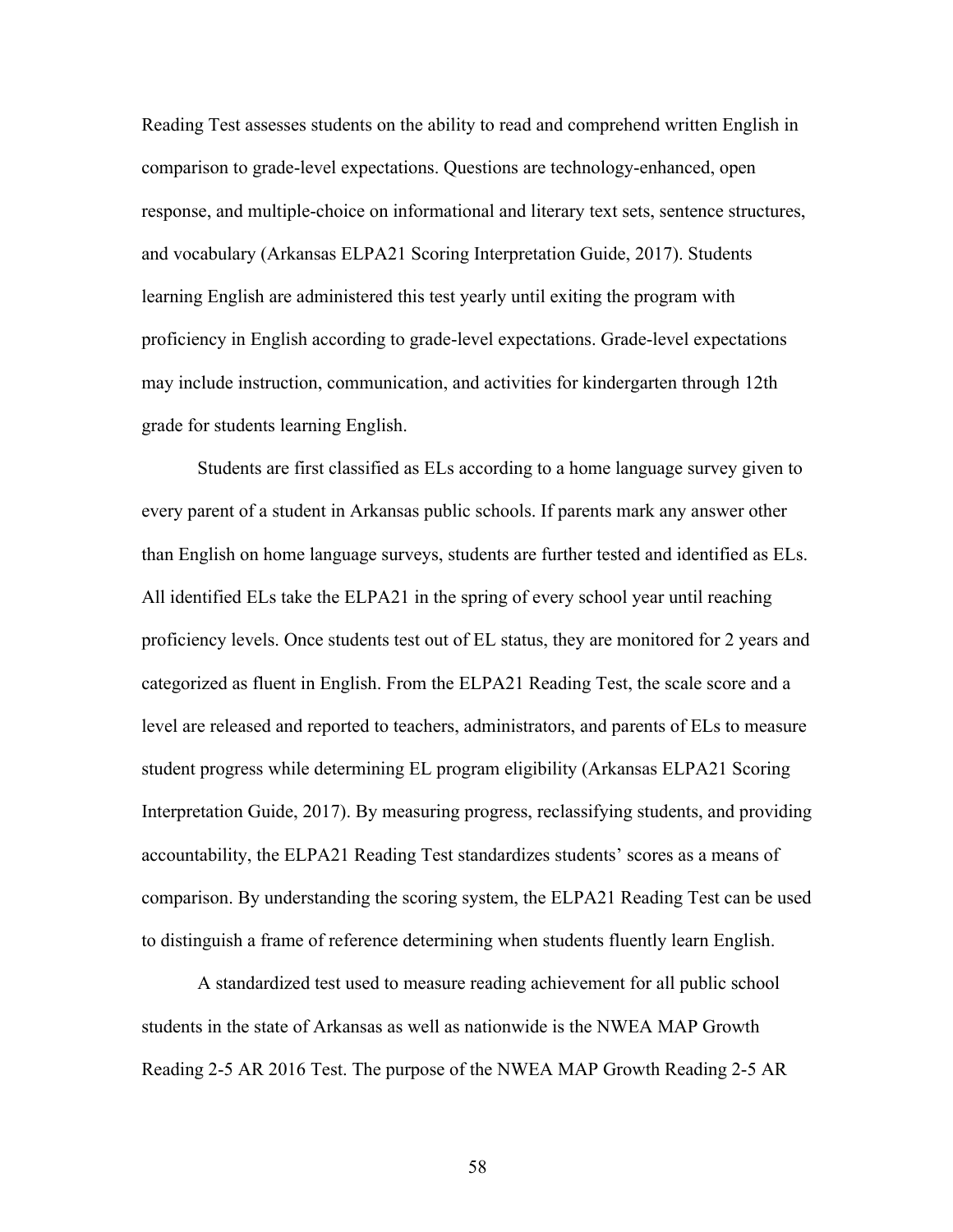2016 Test is to measure reading growth over time, according to scaled scores. NWEA (2019) stated that in the title of the test, "2-5" references test administration to Grades 2 through 5, and the "2016" was the last year that the test was modified. In Arkansas, the NWEA MAP Growth Reading 2-5 AR 2016 Test is administered to all 2nd- through 10th-grade students in public schools. Test questions on the norm-referenced NWEA MAP Growth Reading 2-5 AR 2016 Test range in difficulty and are all multiple choice. Each question is scored on the Rasch Unit (RIT) scale. The student's achievement level is measured by the level of difficulty on questions correctly answered. Samples of scores from kindergarten through 11th-grade students from school districts in all the United States are the basis for the NWEA MAP Growth Reading 2-5 AR 2016 Test normed studies. This norm-referenced assessment is widely recognized across the United States to measure reading achievement not only over months but also by tracking students' data over the years (NWEA, 2013, 2019). The main difference between the NWEA MAP Growth Reading 2-5 AR 2016 Test in comparison to the ELPA21 Reading Test is that the NWEA MAP Growth Reading 2-5 AR 2016 Test has all multiple-choice questions and is administered to all students in public schools in Grades 2 to 10. Also, the ELPA21 Reading Test is administered only to ELs, and the NWEA MAP Growth Reading 2-5 AR 2016 Test is administered to all students.

The two tests allow administrators to evaluate reading comprehension through different aspects. According to Cain and Oakhill (2006), to accurately monitor and compare students' growth scores, standardized assessments evaluating reading comprehension are necessary. Regardless, different types of assessments, such as multiple choice, true or false, open-ended, and cloze tests, have positive and negative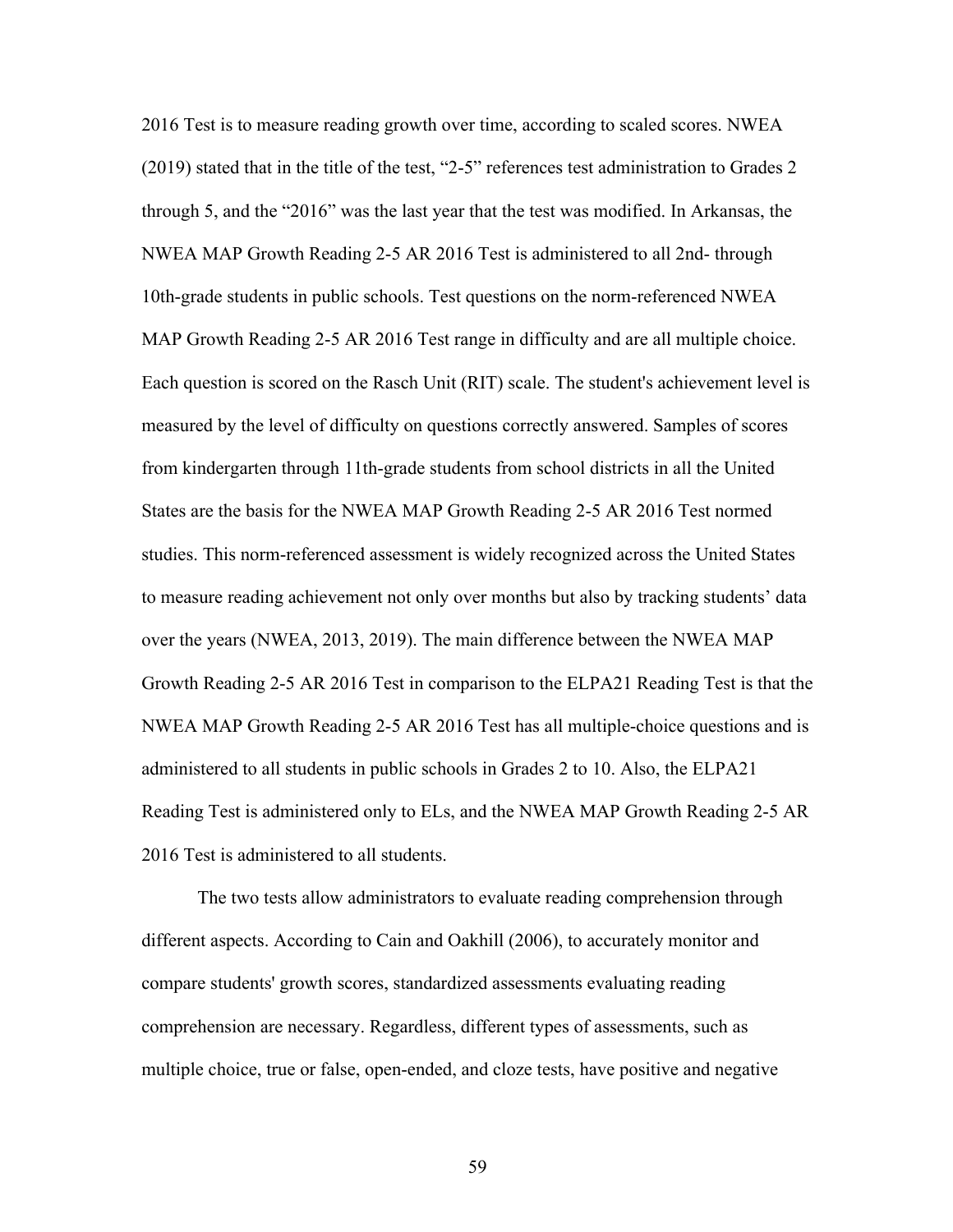aspects. While easily administered, multiple choice tests require only one correct answer from a group of choices. True or false tests can promote students to use inferencing skills to arrive at the correct answers. Open-ended questions are more difficult to score because of subjectivity and time; however, they provide insight into readers' comprehension of the questions (Cain & Oakhill, 2006). Educators and administrators can disaggregate data to track students' performance across various skills (Burch, 2010). While formative and summative assessments have a level of importance, educators must know how to interpret the data to provide the best responses for implementing instructional practices or interventions (Goren, 2010). For example, interim assessments may reveal analyzed data of students and their progress over time. Perie, Marion, and Gong (2009) agree that interim assessments can be used to evaluate students' knowledge and skills. The researchers elaborate to include that student scores might inform policymakers' decisions as well. Perie et al. indicated that summative assessments are administered once at the end of a semester or school year to evaluate students' growth or achievement of standards. By including the nationally-recognized, norm-referenced, multiple-choice assessment, another form of reading achievement data may be used to evaluate students' successes and growth. Educators can identify students' needs according to scores and results from assessment data.

All computerized NWEA MAP Growth Reading 2-5 AR 2016 Tests are nationally-recognized and norm-referenced, and subgroup populations' findings are reported. Buchsbaum (2013) and McCall, Hauser, Cronin, Kingsbury, and Houser (2006) investigated the rate of reading growth on the NWEA MAP Growth Reading 2-5 AR 2016 Test according to data of ethnic group and socioeconomic status. McCall et al.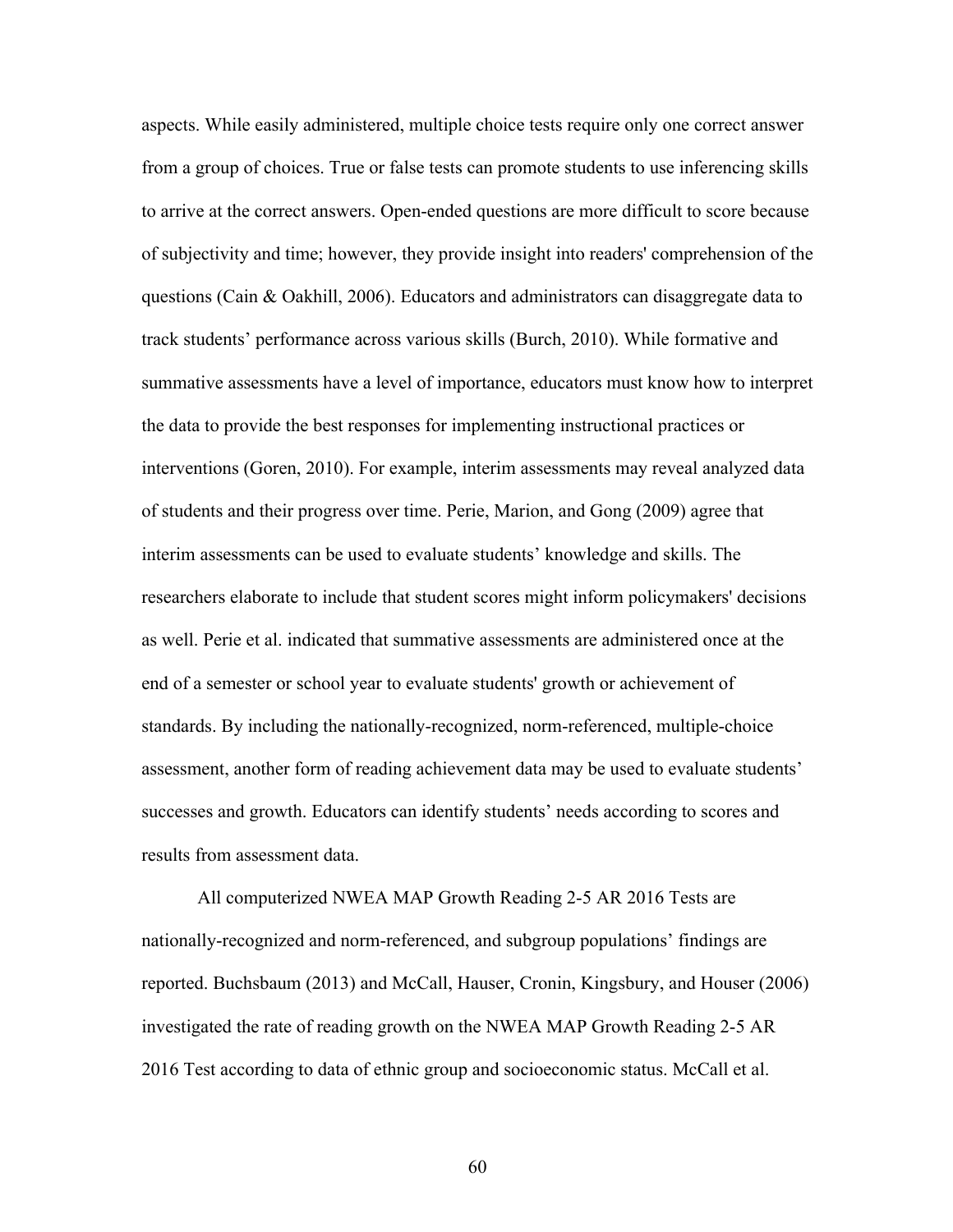(2006) also discovered achievement gaps that exist between ethnic groups, such as Hispanic students, in poverty with students losing growth over the summer.

Consequently, Buchsbaum (2013) urged administrators to study growth scores across atrisk populations such as identified special education students, student groups according to socioeconomic status, and ELs. Ethnicity and socioeconomic status are two dominant areas of demographics significantly affecting reading achievement. By studying subgroup populations, researchers and administrators can see growth scores over time for various demographics to target students' specific needs to enhance reading achievement.

#### **Data Collection Procedures**

After gaining approval from the Institutional Review Board, school district administrators from the chosen school district were contacted to obtain specific data. A formal written request for the necessary data was submitted to the Research Review Committee of the selected school district for review. Upon receiving approval from the Research Review Committee, the Director of Accountability and Assessment at the chosen school district was contacted to obtain the necessary data. In May of 2020, the Director of Accountability and Assessment provided an Excel spreadsheet with the requested data including students' identification numbers for confidentiality, grade level, primary ethnicity, primary language, gender, English Language Proficiency Assessment for the 21st Century reading level as of 2018, and NWEA MAP Growth Reading 2-5 AR 2016 Test scores for the fall, winter, and spring for the school year of 2018-2019. Confidentiality was maintained by not recording names. Once results were determined, the spreadsheet was deleted to maintain strict confidentiality.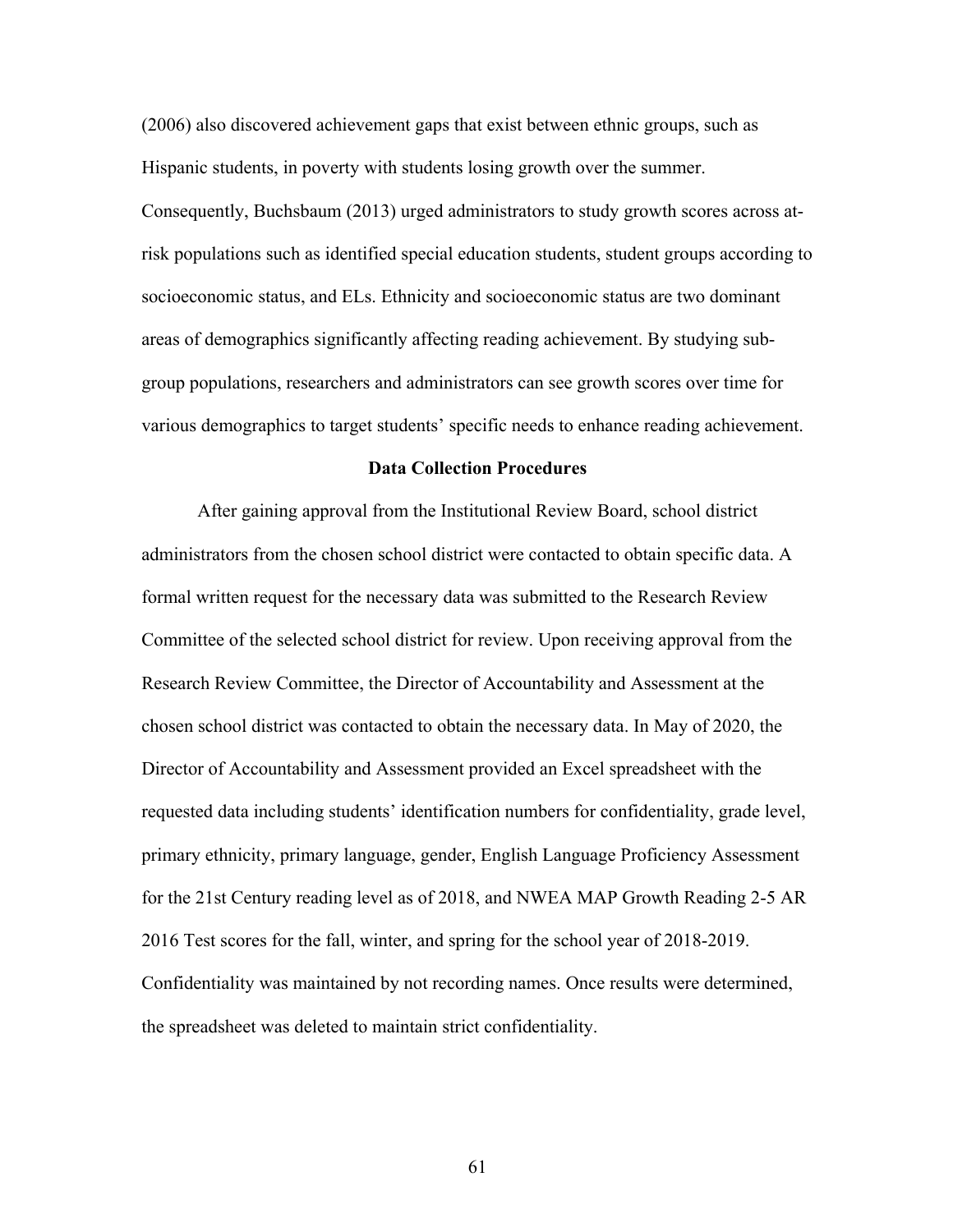#### **Analytical Methods**

Four factorial ANOVAs were analyzed statistically with the use of the *IBM Statistical Packages for the Social Sciences (SPSS) Version 26*. To address each of the four hypotheses, a 2 x 3 factorial ANOVA was conducted using gender (male versus female) as the between-groups independent variable and change over time (fall, winter, and spring) as the within-subjects independent variable according to NWEA MAP Growth Reading 2-5 AR 2016 Test administrations. Reading achievement was measured by scale growth scores on the NWEA MAP Growth Reading 2-5 AR 2016 Test as the only dependent variable. The NWEA MAP Growth Reading 2-5 AR 2016 Test evaluates student readiness in reading according to norm references. Administered to students in 3rd through 10th grade three times each school year in the fall, winter, and spring, the NWEA MAP Growth Reading 2-5 AR 2016 Test scores ranged from 134 to 232, with a low score of 134 and a high score of 232 (NWEA, 2016). Reading achievement scores were collected from the 2018-2019 school year and stratified by grade level, ELPA21 Beginning or ELPA21 Intermediate level, and gender. Each group was composed of 50 males and 50 females except for the fourth grade ELPA21 Beginning group of students which consisted of 45 males and 44 females. Only scores from students who took all three interim tests throughout the entire school year of 2018-2019 were used in the data set.

Data collected for the four hypotheses were coded according to grade level, gender, and ELPA21 level. The following codes were used for each group: grade level (Third = 3, Fourth = 4), gender (Male = 0, Female = 1), and ELPA21 level ( $0 = ELPA21$ Beginning level, 1 = ELPA21 Intermediate level). NWEA MAP Growth Reading 2-5 AR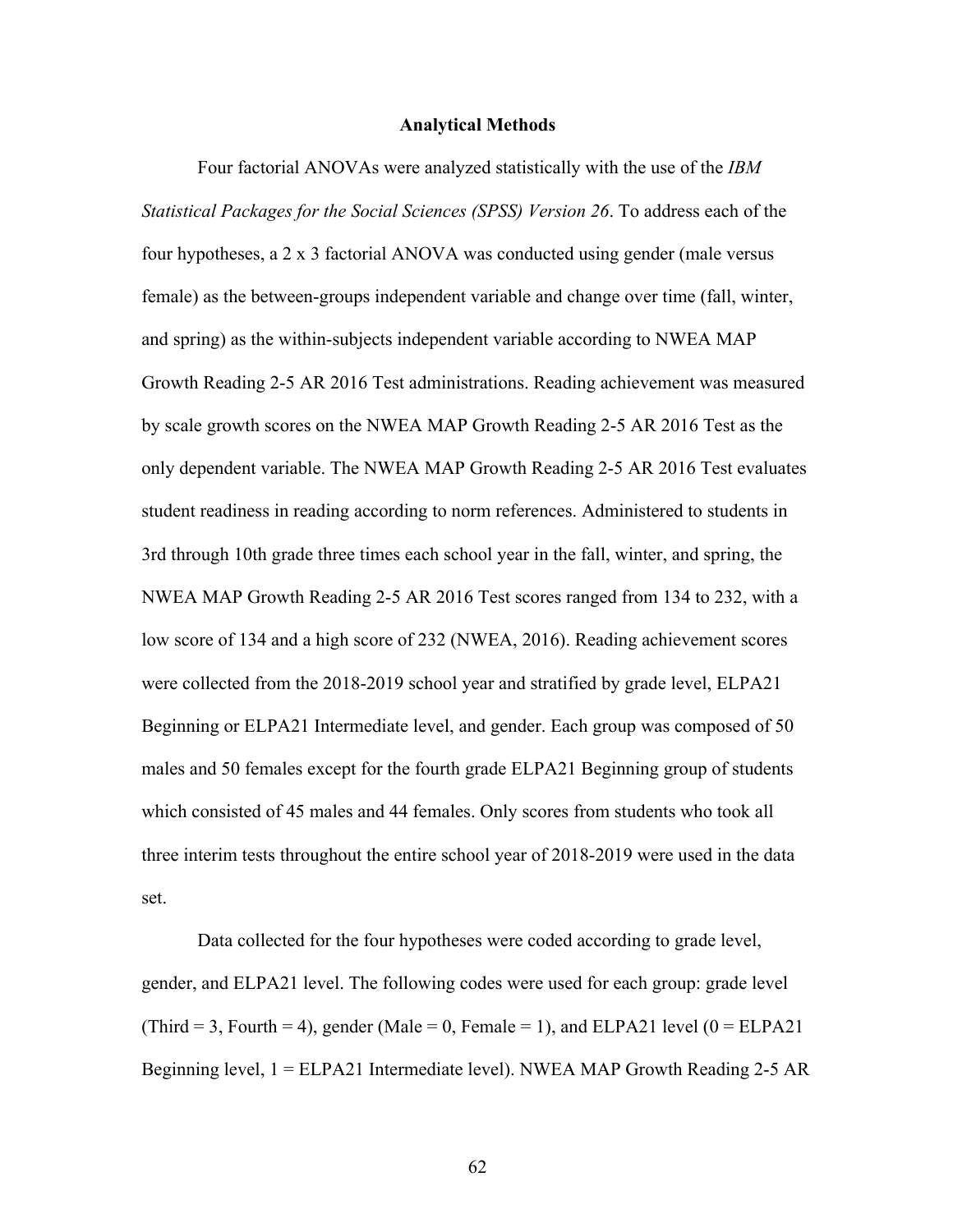2016 Test scores from fall, winter, and spring administrations of the test were used. The null hypotheses were tested using a two-tailed test with a .05 level of significance.

I used a 2 x 3 mixed factorial analysis of variance (ANOVA) with a repeated measures on the last factor to address each of the four hypotheses and to determine the effects by change over time between males versus females on reading achievement measured by the NWEA MAP Growth Reading 2-5 AR 2016 Test for ELPA21 levels (Beginning versus Intermediate) for students in two grade levels (third versus fourth grade) from a school district in Northwest Arkansas. Assumptions were checked, including independence of observations, outliers, and normal distributions, and homogeneity of variance (Leech, Barrett, & Morgan, 2015). I conducted Levene's test of equality of error variances for each of the four hypotheses to check for homogeneity. I investigated each factorial ANOVA for a statistically significant interaction between gender and change over time. If the interaction was not significant, then I individually evaluated the gender main effect and the change over time main effect.

# **Limitations**

Several limitations existed in this study. First, the independent variables could not be manipulated; therefore, a causal-comparative study was used due to pre-existing conditions of data. Second, a limited number of participants' scores existed in the school district. Only one school district in the state was studied, and only the third- and fourthgrade students' scores in the district were included. Third, the ELPA21 was a standardized nationwide test used for ELs and was administered between January and April in grade bands. While elementary ELs were tested in the same grade band at the same time in 2018, the scores from the assessment were used for the following school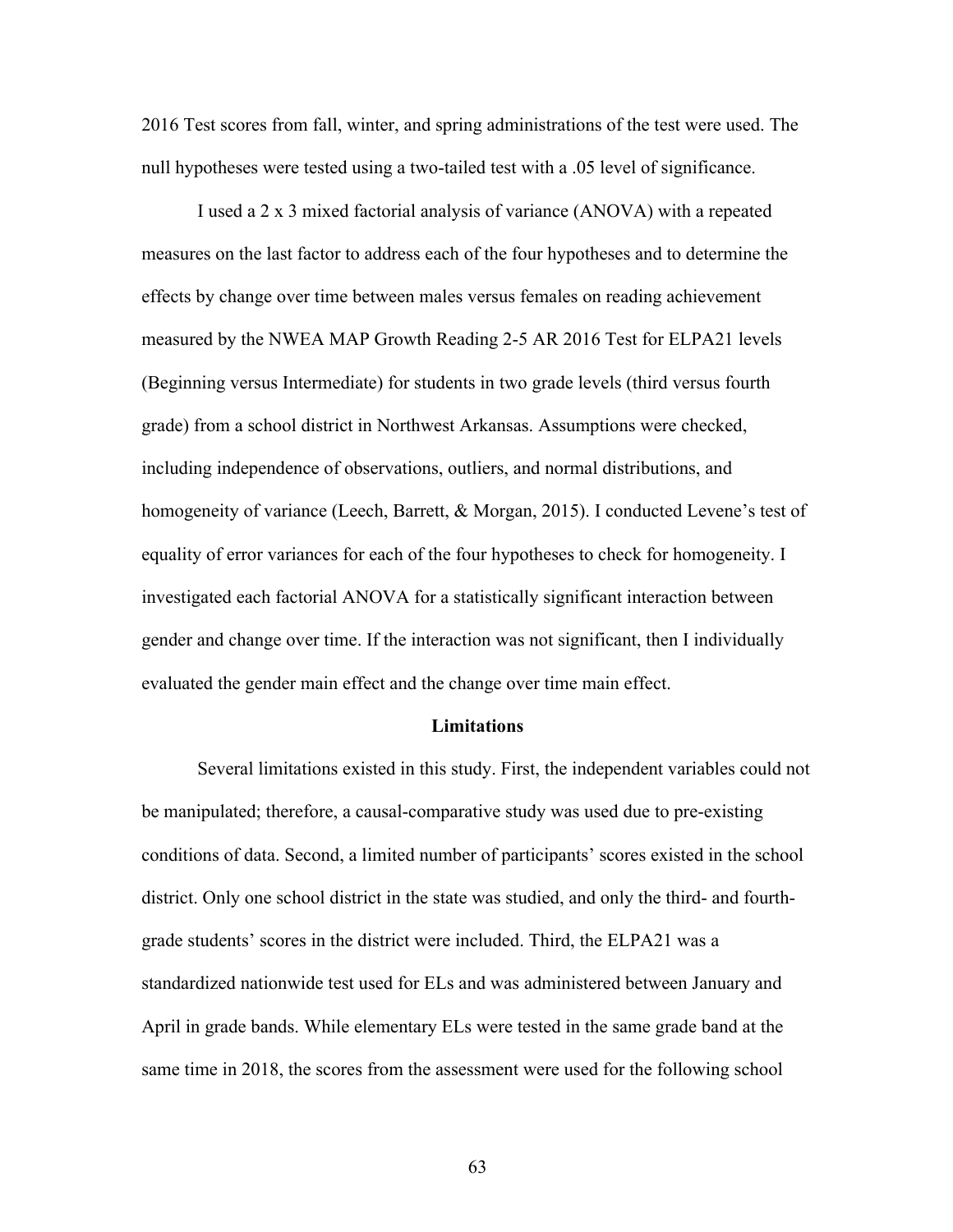year of 2018-2019. Therefore, students might have advanced in English development between the ELPA21 administration and the three administrations of the NWEA MAP Growth Reading 2-5 AR 2016 Test. Fourth, every student received English Language Development classes with direct instruction from trained teachers. However, the students were placed in different levels according to a multitude of assessments based on listening, speaking, reading, and writing skills. For this study, only reading achievement was reviewed; however, students might have been placed in beginning, intermediate, or advanced English Language Development classes based on overall success collectively from the four domains of the language. Therefore, students received 30-45 minutes of direct and explicit English instruction at various levels. Also, differences could have existed in the fidelity of how each school's teachers implemented the types of instruction.

#### **Summary**

I stratified the data by grade, gender, and ELPA21 level to determine the effects of gender and change over time on reading achievement for EL students from a school district in Northwest Arkansas. The data were provided by the school district's Director of Accountability and excluded students who did not complete all three administrations of the NWEA MAP Growth Reading 2-5 AR 2016 Test. A mixed factorial ANOVA with a repeated measures on the last factor was used to analyze the NWEA MAP Growth Reading 2-5 AR 2016 Test data. In Chapter IV, I discussed the results of each hypothesis.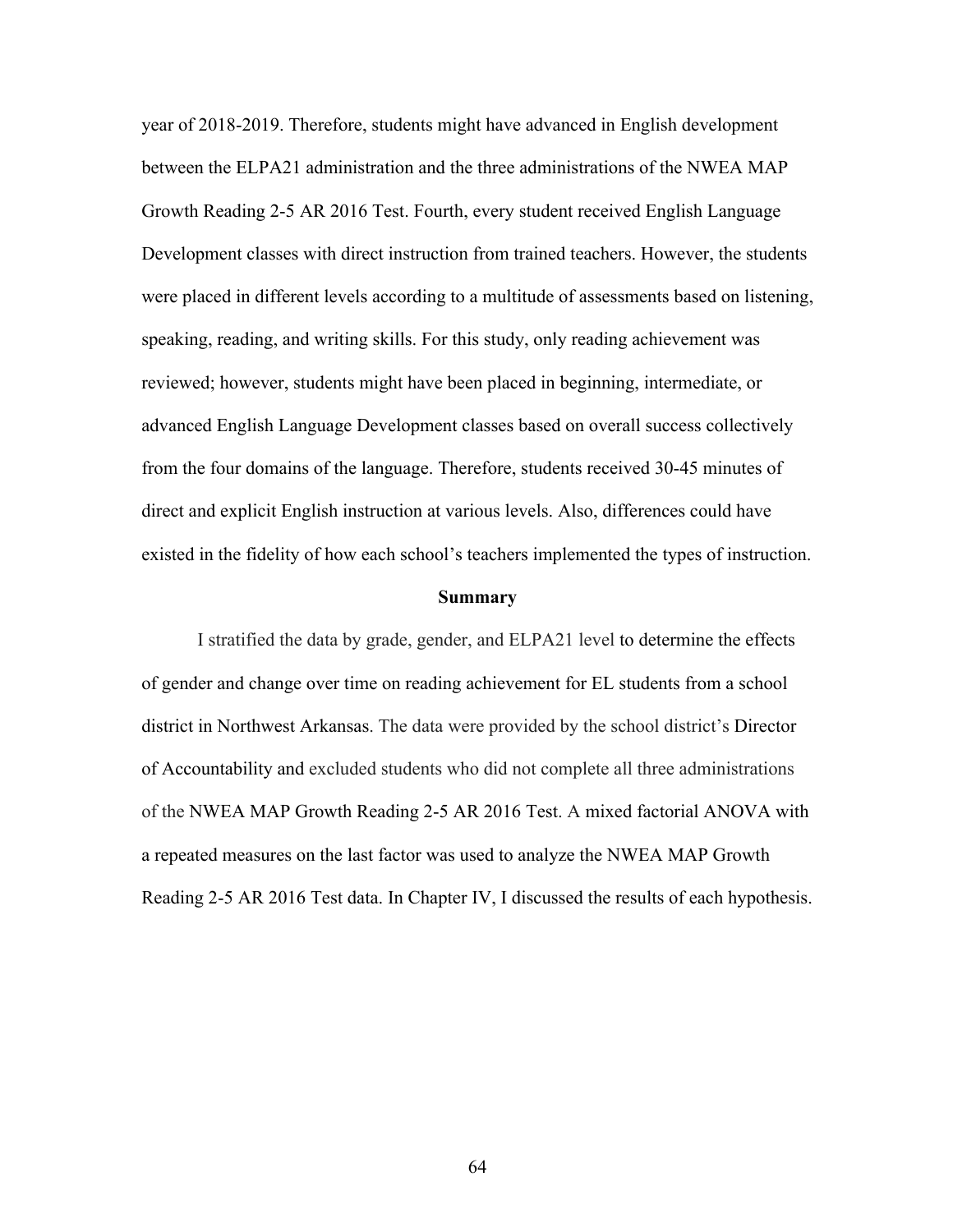#### **CHAPTER IV**

#### **RESULTS**

The purpose of this study was to determine the effects by change over time between males versus females on reading achievement measured by the Reading 2-5 AR 2016 Test for ELPA21 Beginning and Intermediate third-grade and fourth-grade students from a school district in Northwest Arkansas. To address all hypotheses, four 2 x 3 mixed factorial ANOVAs were conducted using gender (male versus female) as the betweensubjects factor and change over time (fall, winter, spring) as the within-subjects factor. Reading achievement was measured by scale growth points on the NWEA MAP Growth Reading 2-5 AR 2016 Test as the dependent variable. In this chapter, the results for all four hypotheses are presented and described.

## **Hypothesis 1**

Hypothesis 1 stated that no significant difference will exist by change over time between males versus females on reading achievement measured by the NWEA MAP Growth Reading 2-5 AR 2016 Test for ELPA21 Beginning third-grade students from a school district in Northwest Arkansas. To test this hypothesis, a mixed factorial ANOVA was conducted. Before conducting the ANOVA, the data were screened for outliers and examined for the assumptions of independence of observations, normality, and homogeneity of variances. Table 1 displays the group means and standard deviations for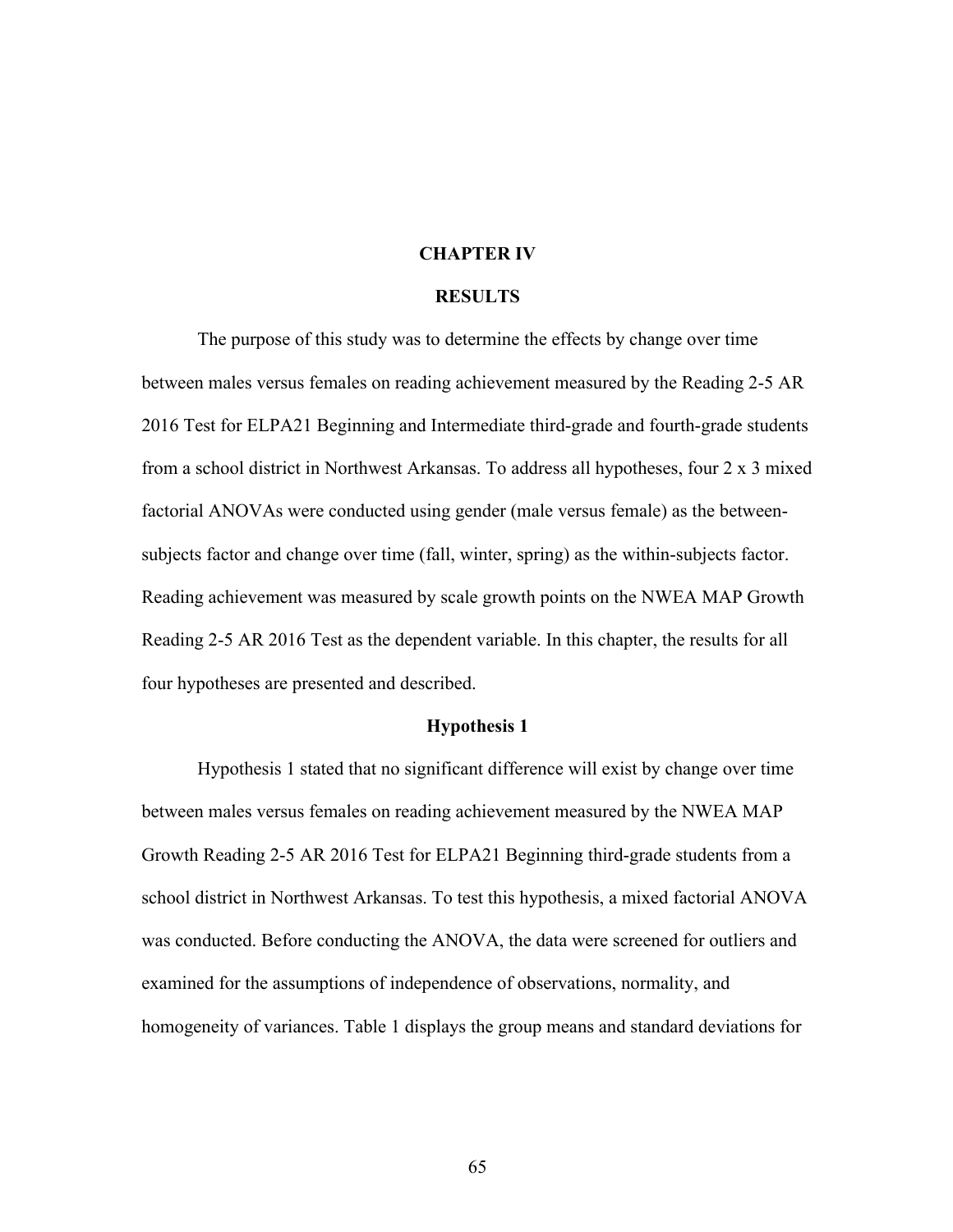the ELPA21 Beginning third-grade students' reading achievement on the NWEA MAP

Growth Reading 2-5 AR 2016 Test.

Table 1

*Means, Standard Deviations, and n for ELPA21 Beginning Third-Grade Students' Reading Achievement on the NWEA MAP Growth Reading 2-5 AR 2016 Test as a Function of Gender and Change over Time*

| Time   | Gender         | $M_{\rm}$ | SD(SE) | $\boldsymbol{N}$ |
|--------|----------------|-----------|--------|------------------|
| Fall   | M              | 154.40    | 6.35   | 50               |
|        | $\mathbf{F}$   | 156.84    | 6.06   | 50               |
|        | Total          | 155.62    | 6.30   | 100              |
| Winter | M              | 157.44    | 8.19   | 50               |
|        | $\overline{F}$ | 161.44    | 8.92   | 50               |
|        | Total          | 159.44    | 8.75   | 100              |
| Spring | M              | 160.44    | 8.95   | 50               |
|        | $\overline{F}$ | 165.78    | 11.32  | 50               |
|        | Total          | 163.11    | 10.50  | 100              |
| Total  | M              | 157.43    | (1.02) | 150              |
|        | $\overline{F}$ | 161.35    | (1.02) | 150              |

The design of the study was such that no subject contributed scores in more than one group. An examination of the box and whisker plots for each set of achievement scores revealed no extreme outliers within the samples. To test the assumption of normality, I examined histograms and Shapiro-Wilk statistics for each group across the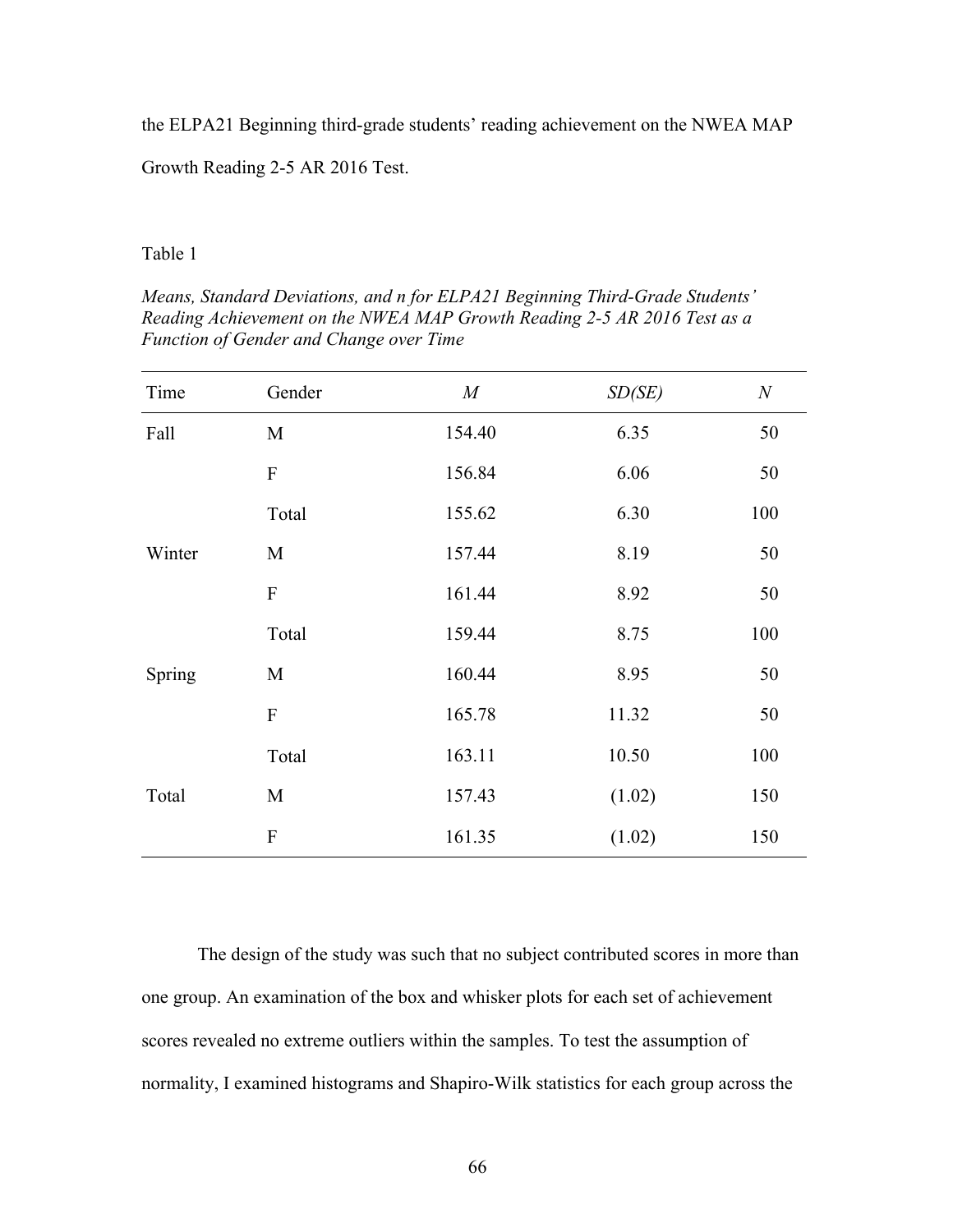set of scores. Results of these tests on the six groups indicated that the fall male group,  $W(50) = 0.96, p = .129$ , the winter female group,  $W(50) = 0.98, p = .370$ , and the spring female group,  $W(50) = 0.97$ ,  $p = .214$ , were not significant. However, the fall female group,  $W(50) = 0.89$ ,  $p < .001$ , the winter male group,  $W(50) = 0.94$ ,  $p = .014$ , and the spring male group,  $W(50) = 0.94$ ,  $p = .015$ , were significant and suggested possible violations of the assumption of normal distribution. Yet, due to the large sample size, histograms were used to provide a better test for normality. The histograms revealed significant positive skewness and kurtosis in the fall female group. Despite these violations of the assumption of normal distribution, analysis of data using ANOVA was deemed appropriate as ANOVA is considered robust to mild violations of the assumption (Leech et al., 2015). Additionally, the Box's *M* value of 3.36 was associated with a *p* value of .777, which was interpreted as not significant. Thus, the homogeneity of variances was not violated, and the assumption was met. Mauchly's test of sphericity was conducted to test for homogeneity of covariance,  $(\chi^2 = 8.11, p = .017)$ . The assumption of sphericity was not met. Because this assumption was violated and the epsilon value  $was \geq .75$ , the decision was made to use the Huynh-Felt correction for the interpretation of the results (Leech et al., 2015). The results of the mixed factorial ANOVA with a repeated measure on the last factor are displayed in Table 2.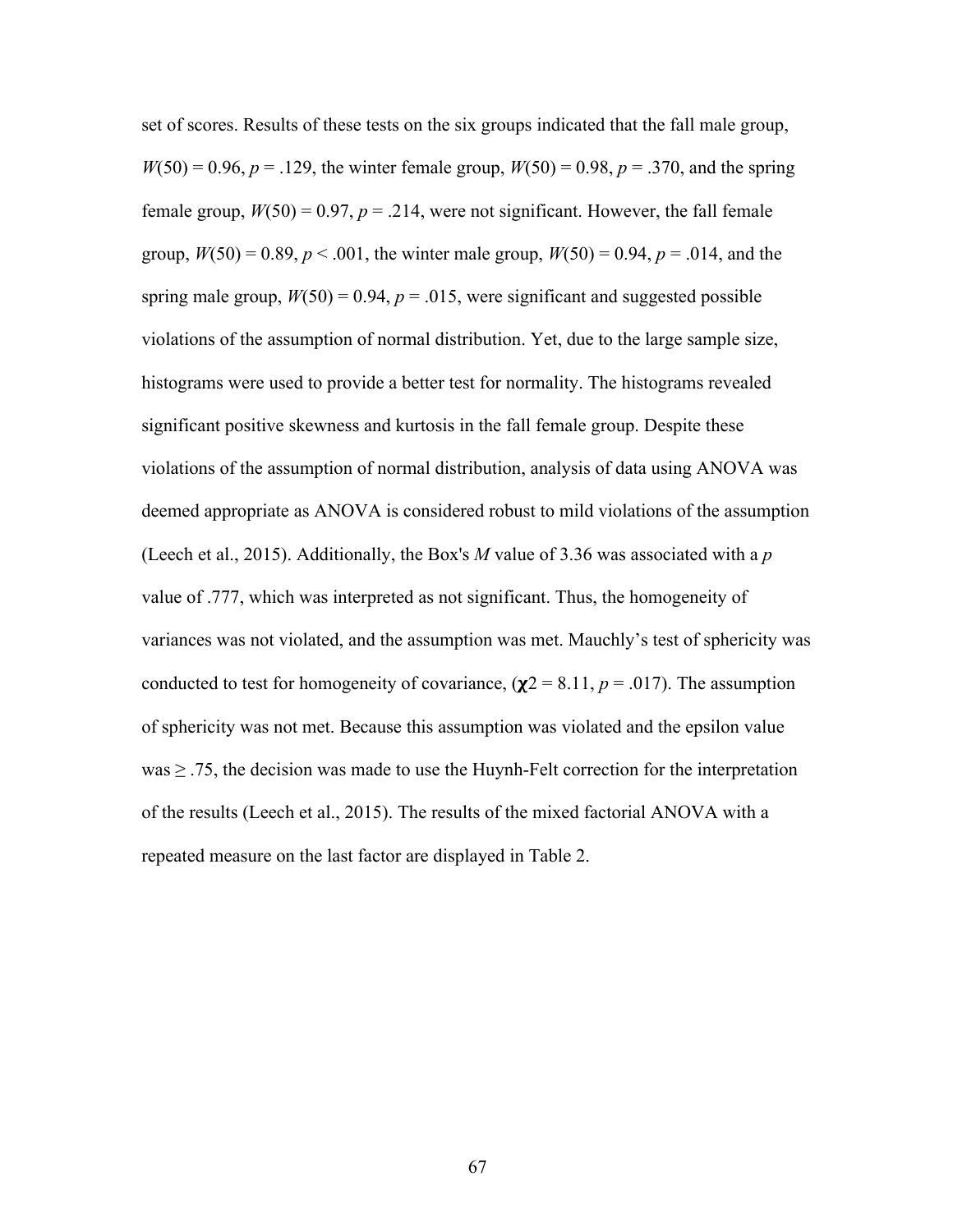#### Table 2

| Source                | SS      | df     | MS      | $\boldsymbol{F}$ | $\boldsymbol{p}$ | ES    |
|-----------------------|---------|--------|---------|------------------|------------------|-------|
| <b>Between Groups</b> |         |        |         |                  |                  |       |
| Gender                | 385.47  | 1      | 385.47  | 7.40             | .008             | 0.070 |
| Error                 | 5108.32 | 98     | 52.13   |                  |                  |       |
| Within Subjects       |         |        |         |                  |                  |       |
| Time                  | 2805.38 | 1.91   | 1472.74 | 47.00            | .000             | 0.324 |
| Gender*Time           | 105.33  | 1.91   | 55.29   | 1.77             | .176             | 0.018 |
| Error                 | 5849.29 | 186.68 | 31.33   |                  |                  |       |

*Mixed Factorial ANOVA Results for ELPA21 Beginning Third-Grade Students' Reading Achievement on the NWEA MAP Growth Reading 2-5 AR 2016 Test*

The results of the mixed factorial ANOVA revealed no significant interaction between gender and change over time, Huynh-Felt adjusted *F*(1.91, 55.29) = 1.77, *p* = .176, partial  $\eta^2$  = 0.018. According to Cohen (1998), the effect size for the interaction is considered small. As a result, the null hypothesis for the interaction could not be rejected. Given that the interaction was not significant, the main effects were examined separately. The between-groups main effect for gender was significant,  $F(1, 98) = 7.40$ ,  $p = .008$ , partial  $\eta^2$  = 0.070, which is considered a medium effect size. Because the analysis revealed a statistically significant effect, the null hypothesis was rejected. The results regarding the within-subjects main effect for change over time were also significant, *F*(1.91, 186.68) = 47.00,  $p < .001$ , partial  $p^2 = 0.324$ , which is considered a very large effect size. Therefore, this null hypothesis was also rejected. Figure 1 shows the means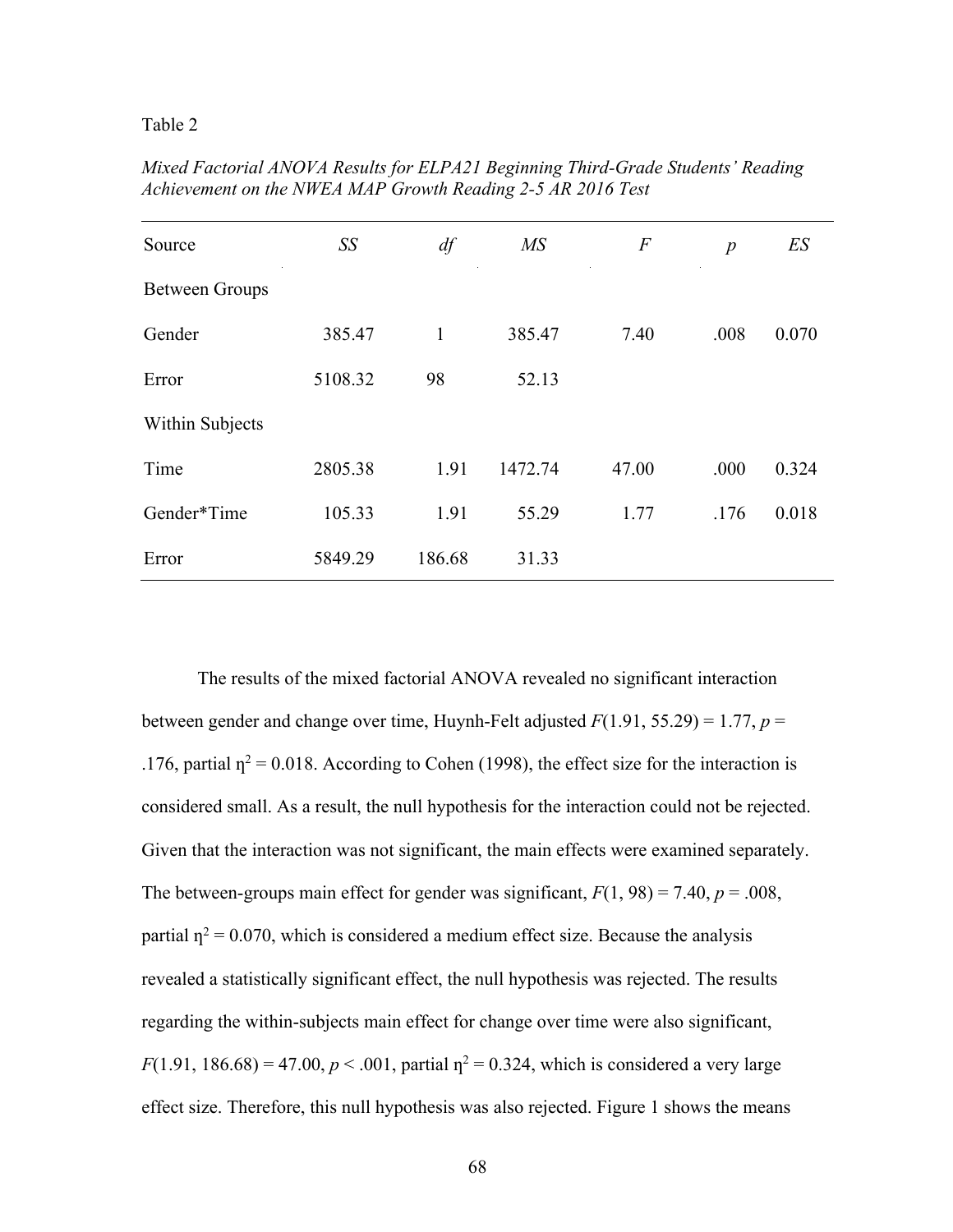for reading achievement as a function of gender and change over time.



*Figure 1.* Means with error bars for ELPA21 Beginning third-grade students' reading achievement as a function of gender and change over time.

Because change over time included three test administrations, within-subjects' contrasts were performed. A significant linear contrast existed between fall and winter (*p*   $< .001$ , partial  $\eta^2 = 0.230$ ) and between winter and spring ( $p < .001$ , partial  $\eta^2 = 0.207$ ), both with a large effect size. Figure 1 reflects the significant difference in reading achievement between the means of the males ( $M = 157.43$ ,  $SE = 1.02$ ) and females ( $M =$ 161.35, *SE* = 1.02), regardless of change over time. Figure 1 also indicates that, regardless of gender, the third-grade ELPA21 Beginning level students increased significantly over the three test administrations, fall  $(M = 155.62, SE = 0.62)$ , winter,  $(M$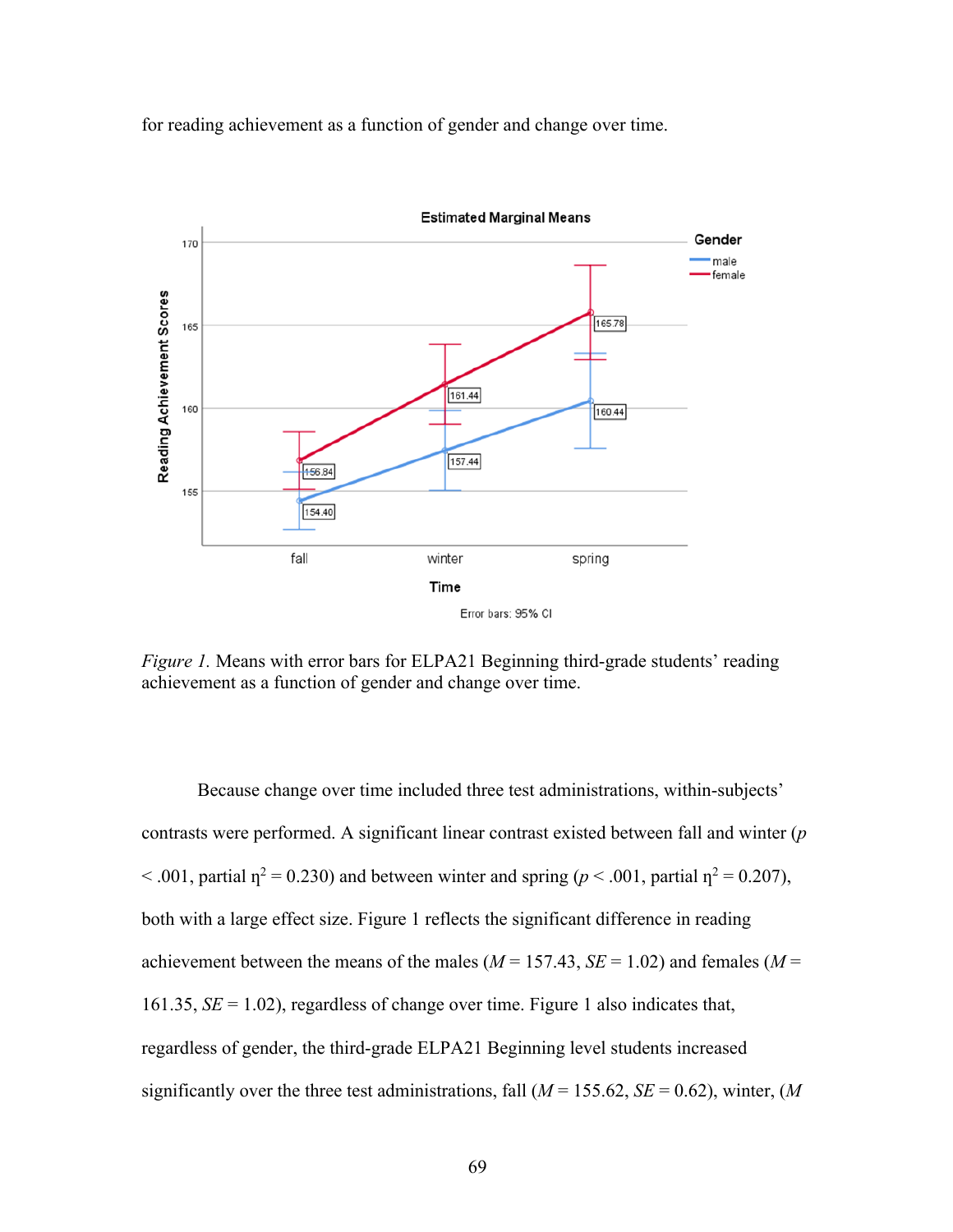$= 159.44$ , *SE* = 0.86), and spring (*M* = 163.11, *SE* = 1.02). However, although the mean differences between the females and the males increased over the three test administrations (fall = 2.44, winter = 4.00, spring = 5.34), the differences were not enough to establish a significant interaction effect.

#### **Hypothesis 2**

Hypothesis 2 stated that no significant difference will exist by change over time between males versus females on reading achievement measured by the NWEA MAP Growth Reading 2-5 AR 2016 Test for ELPA21 Intermediate third-grade students from a school district in Northwest Arkansas. To test this hypothesis, a mixed factorial ANOVA was conducted. Before conducting the ANOVA, the data were screened for outliers and examined for the assumptions of independence of observations, normality, and homogeneity of variances. Table 3 displays the group means and standard deviations for the ELPA21 Intermediate third-grade students' reading achievement on the NWEA MAP Growth Reading 2-5 AR 2016 Test.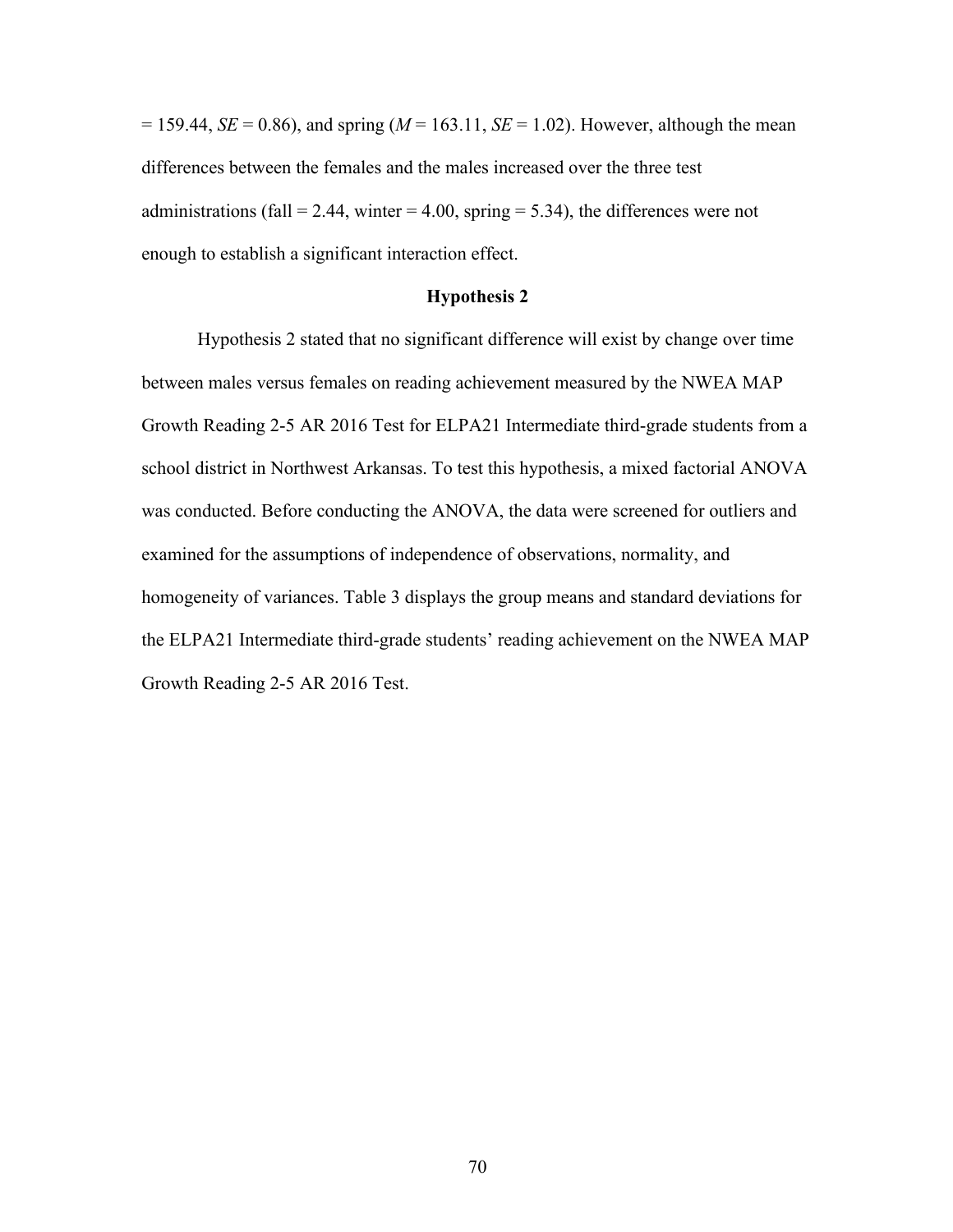#### Table 3

| Time   | Gender                    | M      | SD(SE) | $\boldsymbol{N}$ |
|--------|---------------------------|--------|--------|------------------|
| Fall   | $\mathbf M$               | 179.72 | 8.16   | 50               |
|        | $\boldsymbol{\mathrm{F}}$ | 176.62 | 8.84   | 50               |
|        | Total                     | 178.17 | 8.61   | 100              |
| Winter | M                         | 181.70 | 9.04   | 50               |
|        | ${\bf F}$                 | 184.30 | 7.86   | 50               |
|        | Total                     | 183.00 | 8.53   | 100              |
| Spring | M                         | 187.70 | 10.47  | 50               |
|        | ${\bf F}$                 | 186.76 | 7.04   | 50               |
|        | Total                     | 187.23 | 8.89   | 100              |
| Total  | M                         | 183.04 | (1.06) | 150              |
|        | ${\bf F}$                 | 182.56 | (1.06) | 150              |

*Means, Standard Deviations, and n for ELPA21 Intermediate Third-Grade Students' Reading Achievement on the NWEA MAP Growth Reading 2-5 AR 2016 Test as a Function of Gender and Change over Time*

The design of the study was such that no subject contributed scores in more than one group. An examination of the box and whisker plots for each set of achievement scores revealed no extreme outliers within the samples. To test the assumption of normality, I examined histograms and Shapiro-Wilk statistics for each group across the set of scores. Results of these tests on the six groups indicated that the fall male group,  $W(50) = 0.97, p = .283$ , the fall female group,  $W(50) = 0.98, p = .440$ , the winter male group,  $W(50) = 0.98$ ,  $p = .661$ , the winter female group,  $W(50) = 0.96$ ,  $p = .060$ , the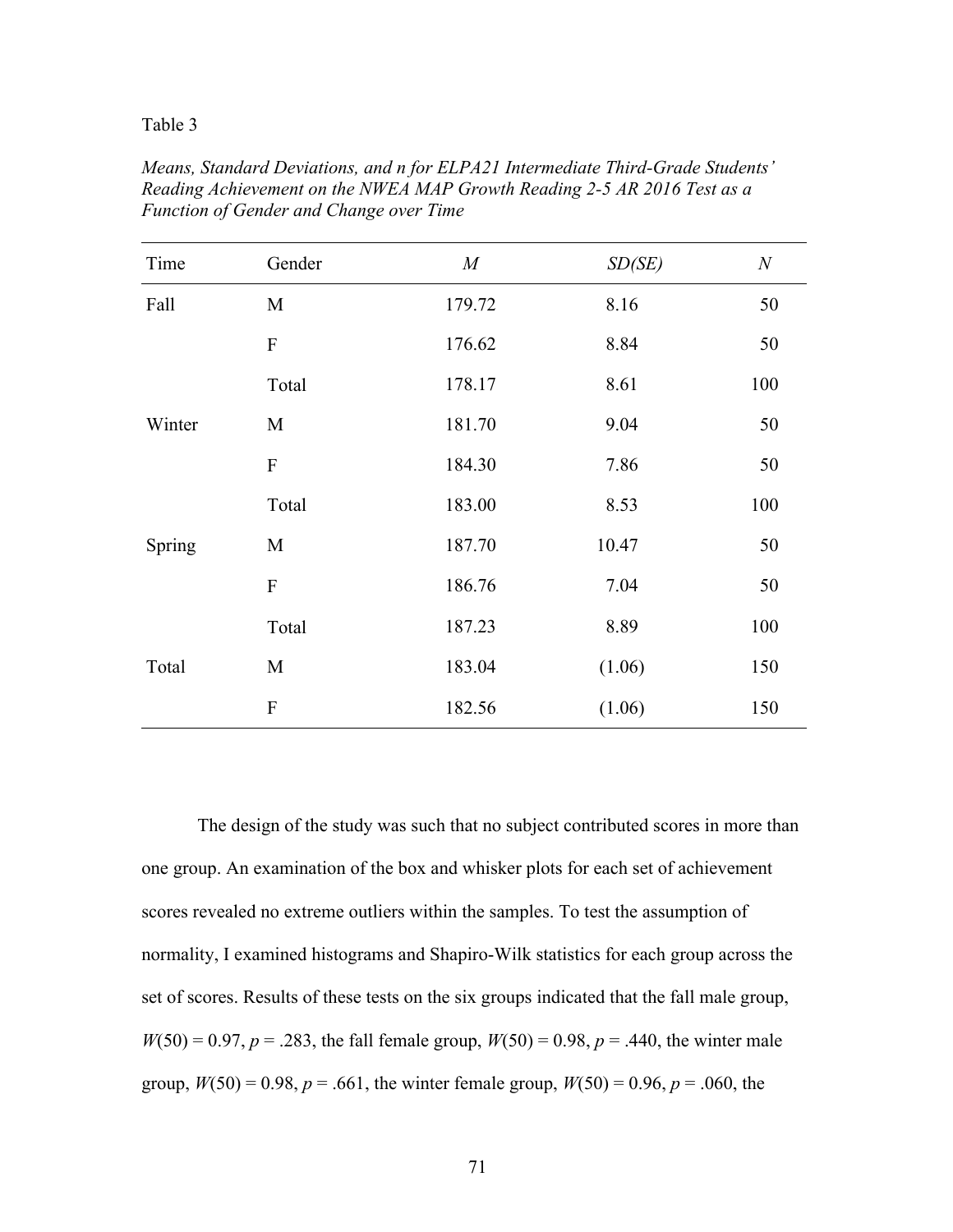spring male group,  $W(50) = 0.98$ ,  $p = .700$ , and the spring female group,  $W(50) = 0.98$ , *p* = .680, were not significant. Due to the large sample size, histograms were used to provide a better test for normality. The histograms revealed no significant skewness and no significant kurtosis for the third grade ELPA21 Intermediate level. Additionally, the Box's M value of 12.49 was associated with a *p* value of .060, which was interpreted as not significant. Thus, the homogeneity of variances was not violated, and the assumption was met. Mauchly's test of sphericity was conducted to test for homogeneity of covariance,  $(\chi^2 = 0.001, p = 1.000)$ . The assumption of sphericity was met. The results of the mixed factorial ANOVA with a repeated measure on the last factor are displayed in Table 4.

# Table 4

| Mixed Factorial ANOVA Results for ELPA21 Intermediate Third-Grade Students' |
|-----------------------------------------------------------------------------|
| Reading Achievement on the NWEA MAP Growth Reading 2-5 AR 2016 Test         |
|                                                                             |
|                                                                             |

| Source                   | SS       | df           | MS      | $\overline{F}$ | $\boldsymbol{p}$ | ES    |
|--------------------------|----------|--------------|---------|----------------|------------------|-------|
| <b>Between</b><br>Groups |          |              |         |                |                  |       |
| Gender                   | 17.28    | $\mathbf{1}$ | 17.28   | 0.10           | .750             | 0.001 |
| Error                    | 16540.05 | 98           | 168.78  |                |                  |       |
| Within Subjects          |          |              |         |                |                  |       |
| Time                     | 4110.18  | 2            | 2055.09 | 74.89          | .000             | 0.433 |
| Gender*Time              | 414.06   | 2            | 207.03  | 7.55           | .001             | 0.071 |
| Error                    | 5378.43  | 196          | 27.44   |                |                  |       |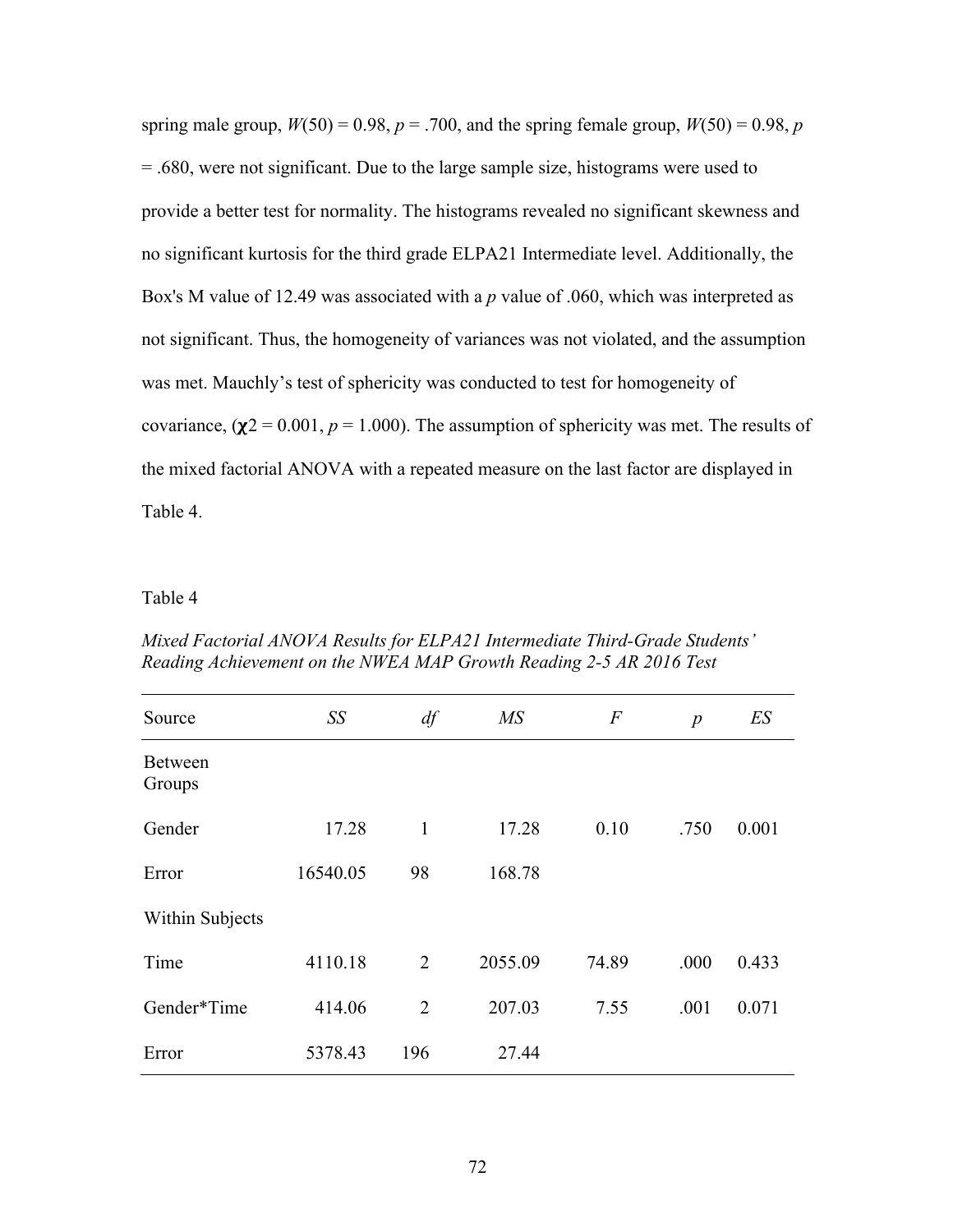The mixed factorial ANOVA revealed the following. The between-groups main effect for gender was not significant,  $F(1, 98) = 0.10$ ,  $p = .750$ , partial  $p^2 = 0.001$ , which is considered a very small effect size (Cohen, 1998). Because the analysis revealed no statistically significant main effect for gender, the null hypothesis was retained. The results regarding the within-subjects main effect for change over time were significant,  $F(2, 196) = 74.89$ ,  $p < .001$ , partial  $\eta^2 = 0.433$ , which is considered a very large effect size. Therefore, the null hypothesis for this main effect was rejected. However, the results of the within-subjects main effect needed to be interpreted by the significant interaction effect between gender and change over time,  $F(2, 196) = 7.55$ ,  $p = .001$ , partial  $\eta^2 =$ 0.071, which is considered a medium effect size. As a result, the null hypothesis for the interaction effect is rejected. Given that the interaction effect was significant, a simple main effects analysis was performed. Figure 2 shows the means for reading achievement as a function of gender and change over time.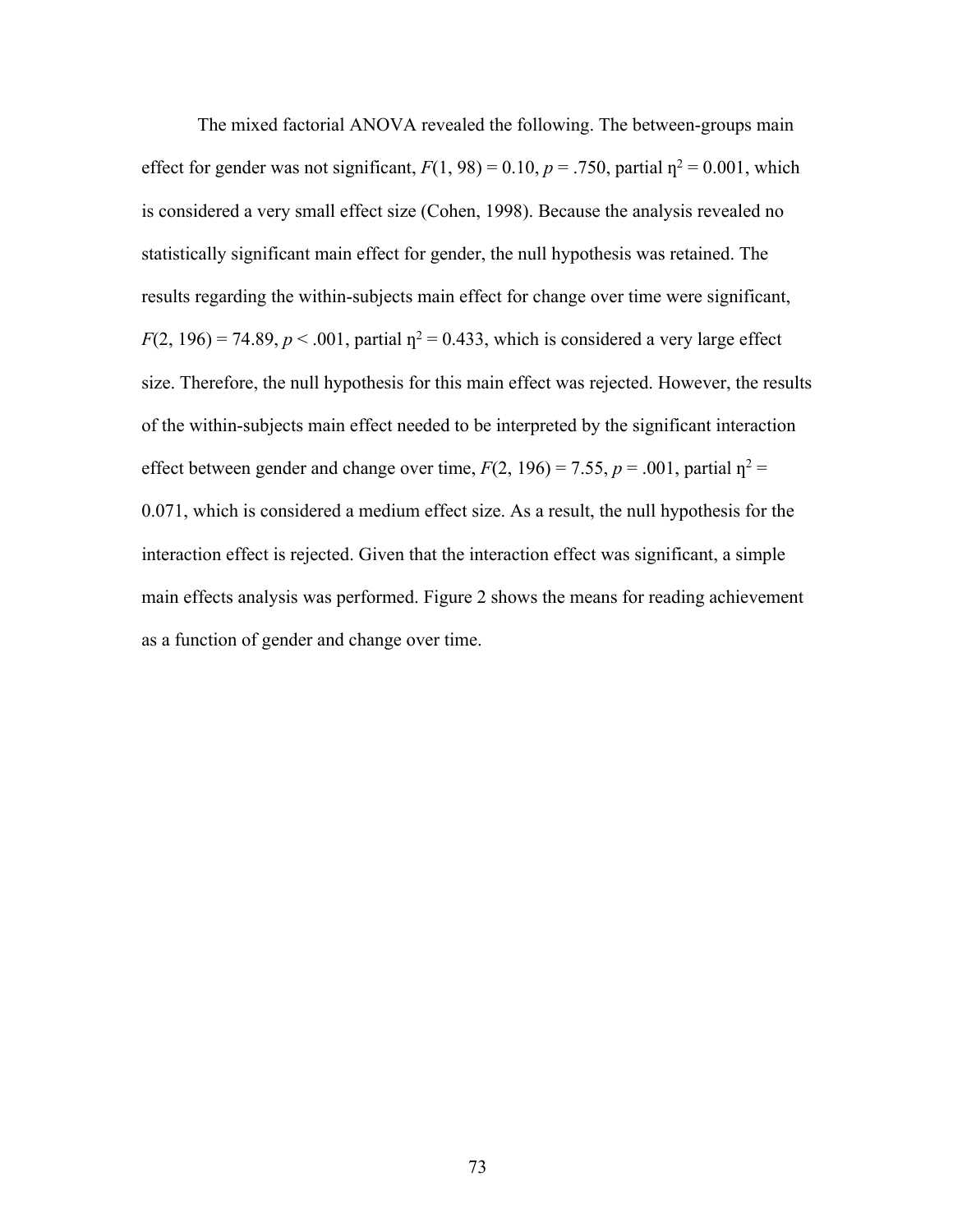

*Figure 2.* Means with error bars for ELPA21 Intermediate third-grade students' reading achievement as a function of gender and change over time.

Examining gender by each level of time revealed that no statistically significant result existed between the means of the males and females for the fall (*p* = .071), the winter ( $p = .128$ ), or the spring ( $p = .599$ ). However, as time progressed over the three periods, the mean differences between the males and females decreased (fall = 3.10, winter  $= 2.60$ , spring  $= 0.94$ ). In addition, an investigation was made for time by each level of gender. The plot graph indicates a significant quadratic contrast between the males and females,  $F(1, 98) = 12.94$ ,  $p = .001$ , partial  $p^2 = 0.117$ , which is a medium effect size. Therefore, the mean of the males was higher compared to females for the fall and spring but not for the winter. Moreover, for males, a significant difference existed from the winter to the spring,  $p < .001$ , from the fall to the spring,  $p < .001$ , but not from the fall to the winter,  $p = .062$ . For females, a significant difference existed between all periods: fall and winter ( $p < .001$ ), winter and spring ( $p = .021$ ), and fall and spring ( $p <$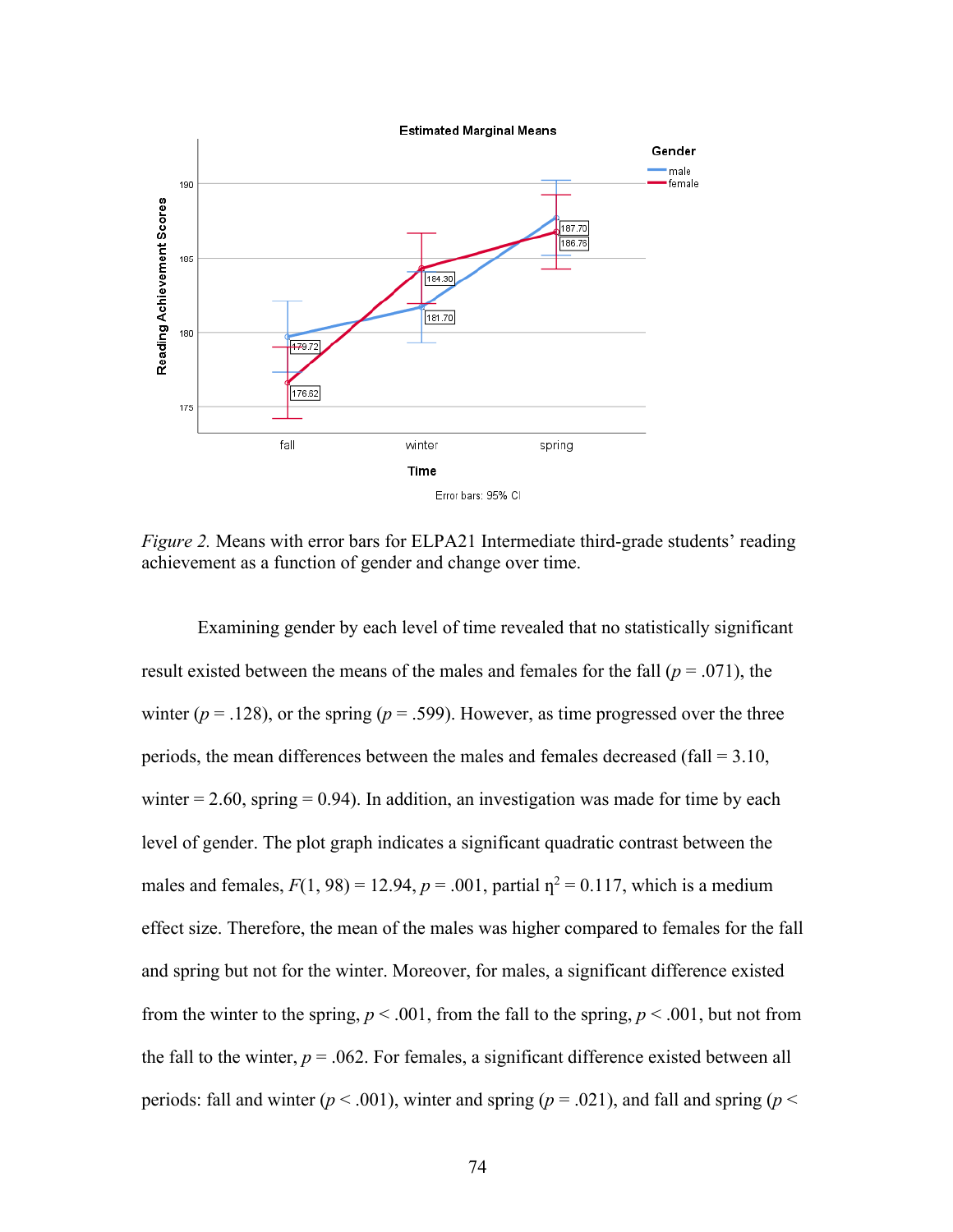.001). Finally, females made their greatest gains between the fall and the winter, and males made their greatest gains between the winter and the spring.

#### **Hypothesis 3**

Hypothesis 3 stated that no significant difference will exist by change over time between males versus females on reading achievement measured by the NWEA MAP Growth Reading 2-5 AR 2016 Test for ELPA21 Beginning fourth-grade students from a school district in Northwest Arkansas. A mixed factorial ANOVA was conducted to test this hypothesis. Data were screened for outliers and examined for the assumptions of independence of observations, normality, and homogeneity of variances before conducting the ANOVA. Group means and standard deviations for the ELPA21 Beginning fourth-grade students' reading achievement on the NWEA MAP Growth Reading 2-5 AR 2016 Test are displayed in Table 5.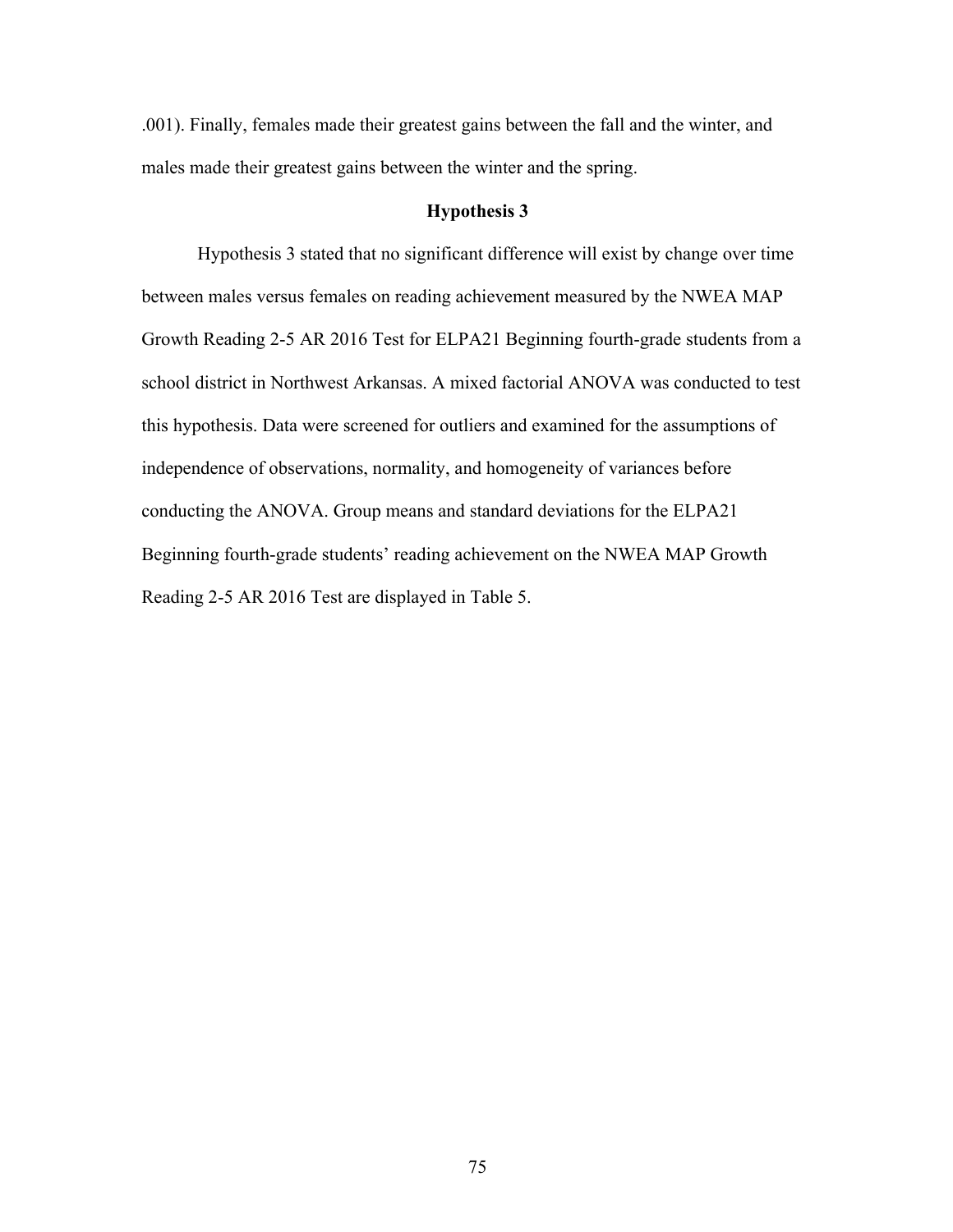#### Table 5

| Time   | Gender    | M      | SD(SE) | $\boldsymbol{N}$ |
|--------|-----------|--------|--------|------------------|
| Fall   | M         | 160.33 | 10.69  | 45               |
|        | ${\bf F}$ | 160.50 | 10.53  | 44               |
|        | Total     | 160.42 | 10.55  | 89               |
| Winter | M         | 164.47 | 11.82  | 45               |
|        | ${\bf F}$ | 166.55 | 12.49  | 44               |
|        | Total     | 165.49 | 12.13  | 89               |
| Spring | M         | 170.51 | 11.59  | 45               |
|        | ${\bf F}$ | 172.50 | 12.43  | 44               |
|        | Total     | 171.49 | 11.99  | 89               |
| Total  | M         | 165.10 | (1.58) | 135              |
|        | ${\bf F}$ | 166.52 | (1.60) | 132              |

*Means, Standard Deviations, and n for ELPA21 Beginning Fourth-Grade Students' Reading Achievement on the NWEA MAP Growth Reading 2-5 AR 2016 Test as a Function of Gender and Change over Time*

No subject contributed scores in more than one group in this design. After close examination of the box and whisker plots for each set of achievement scores, no extreme outliers within the samples were revealed. To test the assumption of normality, I examined histograms and Shapiro-Wilk statistics for each group across the set of scores. Results of these tests on the six groups indicated that the fall male group,  $W(45) = 0.96$ , *p*  $=$  .151, the fall female group,  $W(44) = 0.96$ ,  $p = .082$ , the winter female group,  $W(44) =$ 0.98,  $p = .792$ , the spring male group,  $W(45) = 0.97$ ,  $p = .323$ , and the spring female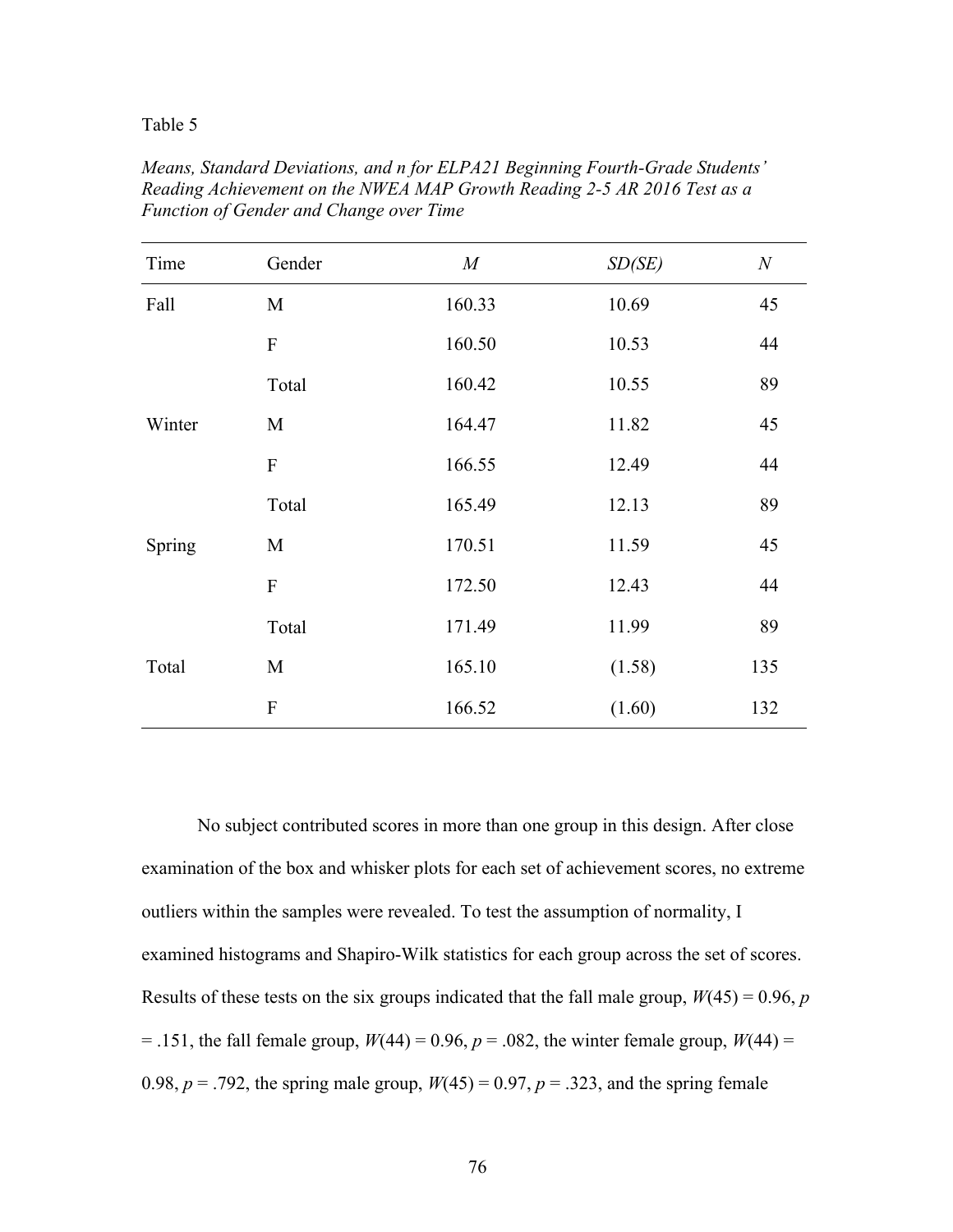group,  $W(44) = 0.98$ ,  $p = .613$ , were not significant. The winter male group,  $W(45) =$ 0.86,  $p < 0.001$  was statistically significant and suggested possible violations of the assumption of normal distribution. Due to the large sample size, histograms were used to provide a better test for normality. For the winter male group, the histograms revealed positive skewness and a significant kurtosis of 3.53. ANOVA is considered robust to mild violations of the assumption despite these violations of the assumption of normal distribution (Leech et al., 2015). Therefore, the analysis of data using ANOVA was deemed appropriate. Additionally, the Box's *M* value of 4.38 was associated with a *p* value of .647, which was interpreted as not significant. Thus, the homogeneity of variances was not violated, and the assumption was met. Mauchly's test of sphericity was conducted to test for homogeneity of covariance,  $(\chi^2 = 0.72, p = .697)$ , and the assumption of sphericity was met. The results of the mixed factorial ANOVA with a repeated measure on the last factor are displayed in Table 6.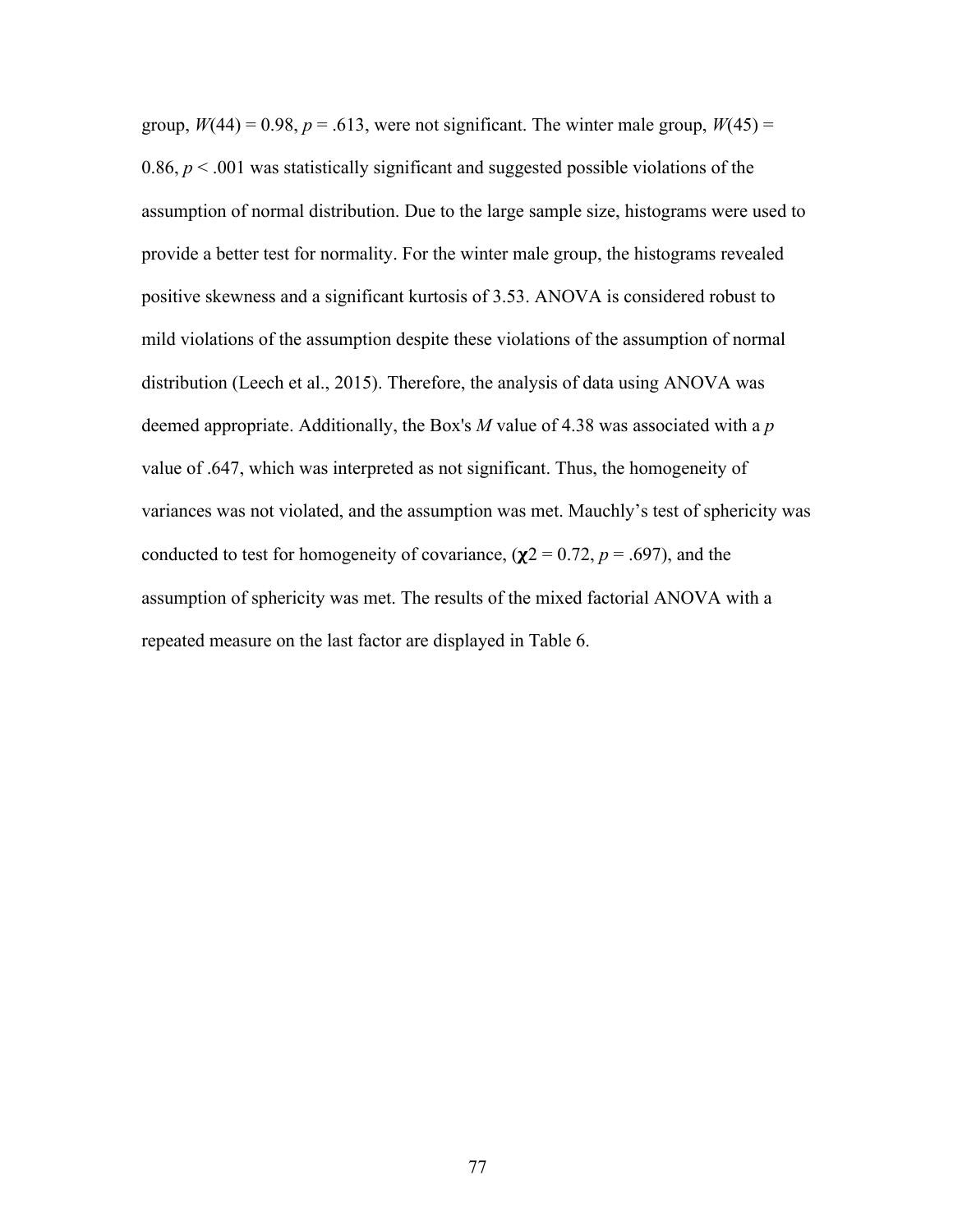### Table 6

*Mixed Factorial ANOVA Results for ELPA21 Beginning Fourth-Grade Students' Reading Achievement on the NWEA MAP Growth Reading 2-5 AR 2016 Test*

| Source          | SS       | df           | MS      | $\overline{F}$ | $\boldsymbol{p}$ | ES    |
|-----------------|----------|--------------|---------|----------------|------------------|-------|
| Between Groups  |          |              |         |                |                  |       |
| Gender          | 132.96   | $\mathbf{1}$ | 132.96  | 0.40           | .532             | 0.005 |
| Error           | 29318.19 | 87           | 336.99  |                |                  |       |
| Within Subjects |          |              |         |                |                  |       |
| Time            | 5483.47  | 2            | 2741.73 | 81.09          | .000             | 0.482 |
| Gender*Time     | 51.80    | 2            | 25.90   | 0.77           | .466             | 0.009 |
| Error           | 5883.17  | 174          | 33.81   |                |                  |       |

The results of the mixed factorial ANOVA revealed no significant interaction between gender and change over time,  $F(2, 174) = 0.77$ ,  $p = .466$ , partial  $p^2 = 0.009$ . According to Cohen (1998), the effect size for the interaction is considered small. As a result, the null hypothesis for the interaction could not be rejected. Given that the interaction was not significant, the main effects were examined separately. The betweengroups main effect for gender was not significant,  $F(1, 87) = 0.40$ ,  $p = .532$ , partial  $p^2 =$ 0.005, which is considered a small effect size. Because the analysis revealed no statistically significant main effect for gender, the null hypothesis was retained. The results regarding the within-subjects main effect for change over time were significant,  $F(2, 174) = 81.09, p < .001$ , partial  $p^2 = 0.482$ , which is considered a very large effect size. Therefore, the null hypothesis for this main effect was rejected. Figure 3 shows the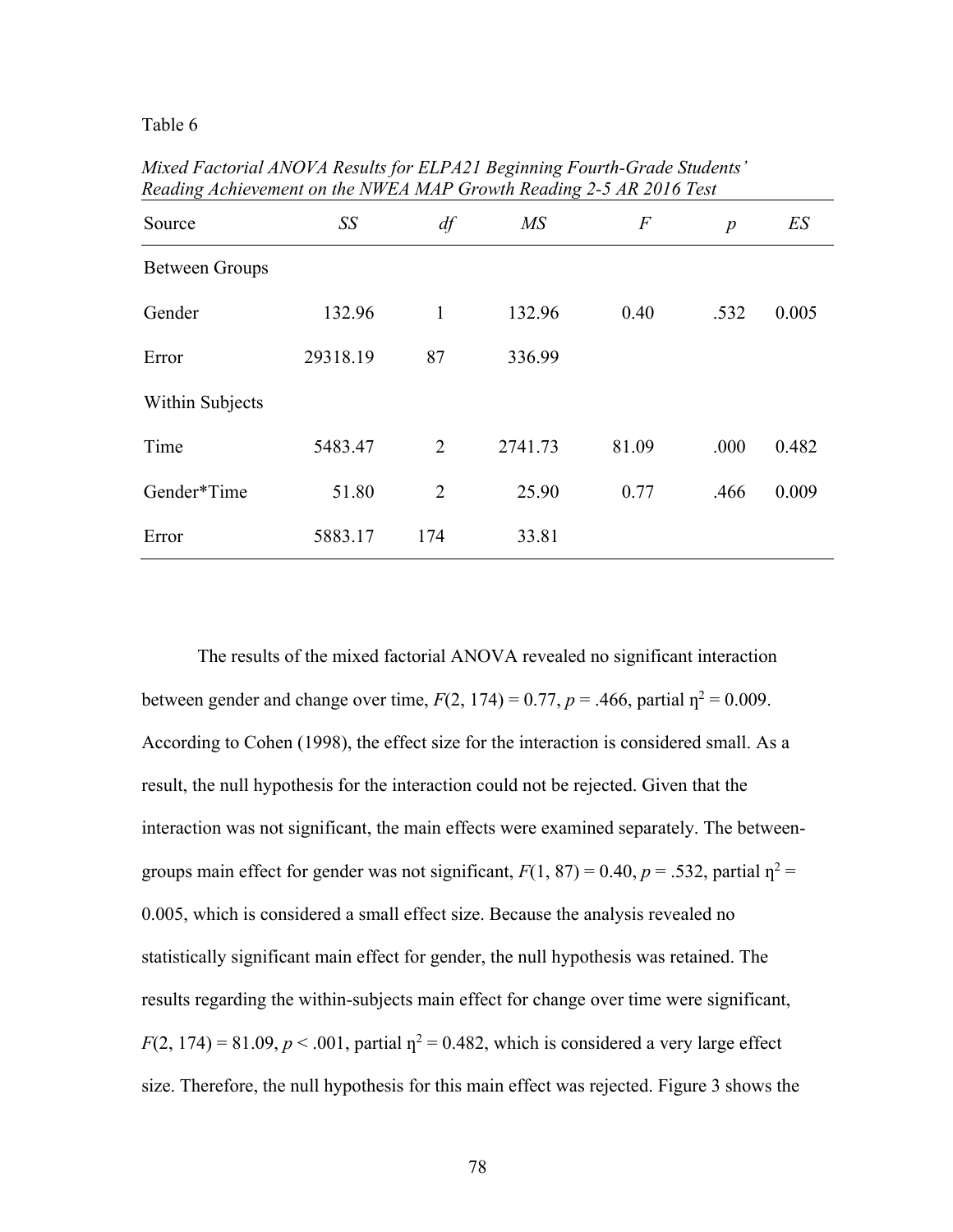means for reading achievement as a function of gender and change over time for fourthgrade ELPA21 Beginning students.



*Figure 3.* Means with error bars for ELPA21 Beginning fourth-grade students' reading achievement as a function of gender and change over time.

Because change over time included three test administrations, within-subjects' contrasts were performed. A significant linear contrast existed between fall and winter (*p*  $< .001$ , partial  $\eta^2 = 0.284$ ) and between winter and spring ( $p < .001$ , partial  $\eta^2 = 0.370$ ), both with a large effect size. Figure 3 indicates that, regardless of gender, the students increased significantly over the three test administrations, fall  $(M = 160.42, SE = 1.12)$ , winter,  $(M = 165.51, SE = 1.29)$ , and spring  $(M = 171.51, SE = 1.28)$ .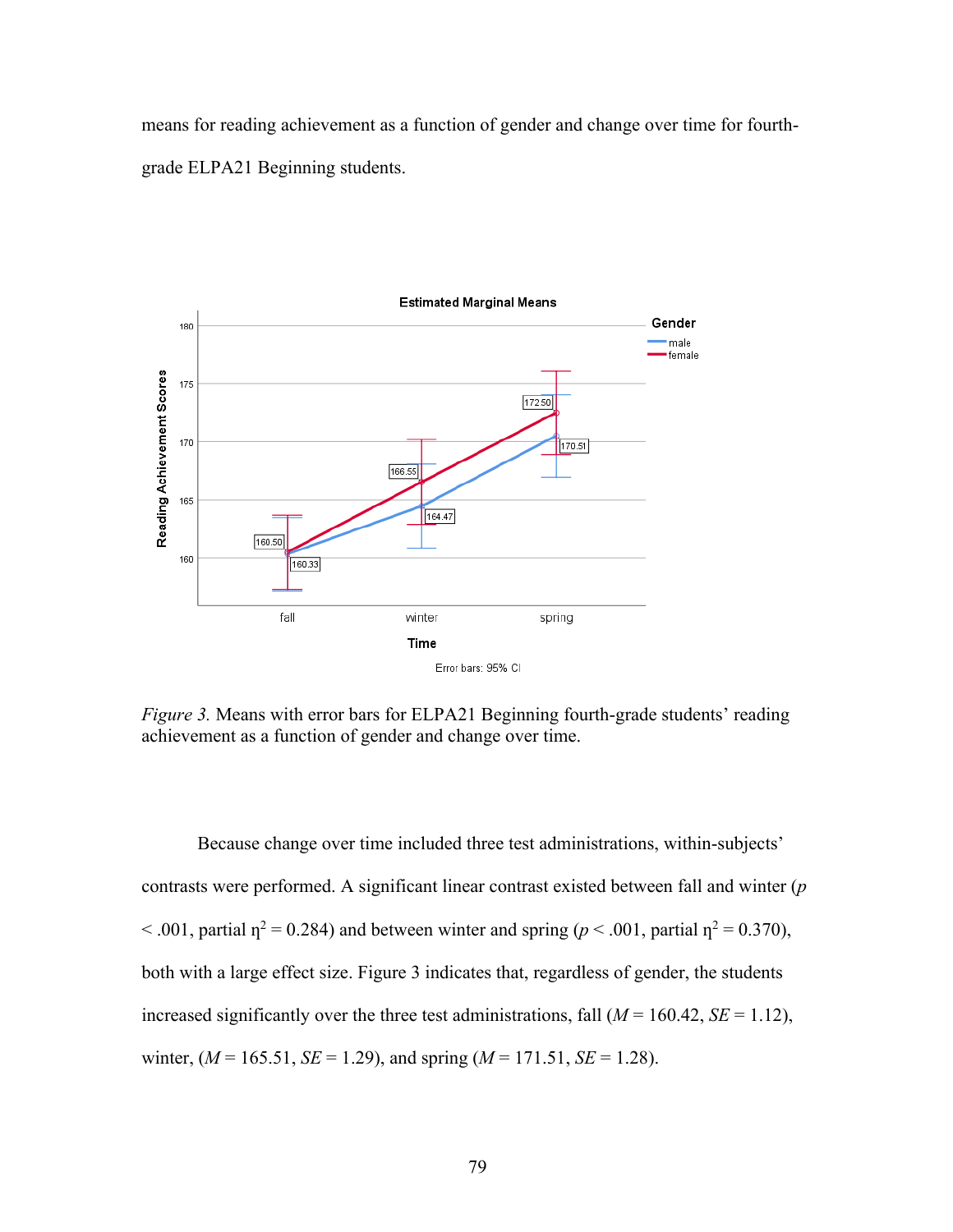# **Hypothesis 4**

Hypothesis 4 stated that no significant difference will exist by change over time between males versus females on reading achievement measured by the NWEA MAP Growth Reading 2-5 AR 2016 Test for ELPA21 Intermediate fourth-grade students from a school district in Northwest Arkansas. Before conducting the mixed factorial ANOVA to test this hypothesis, the data were screened for outliers and examined for the assumptions of independence of observations, normality, and homogeneity of variances. Table 7 displays the group means and standard deviations for the ELPA21 Intermediate fourth-grade students' reading achievement on the NWEA MAP Growth Reading 2-5 AR 2016 Test.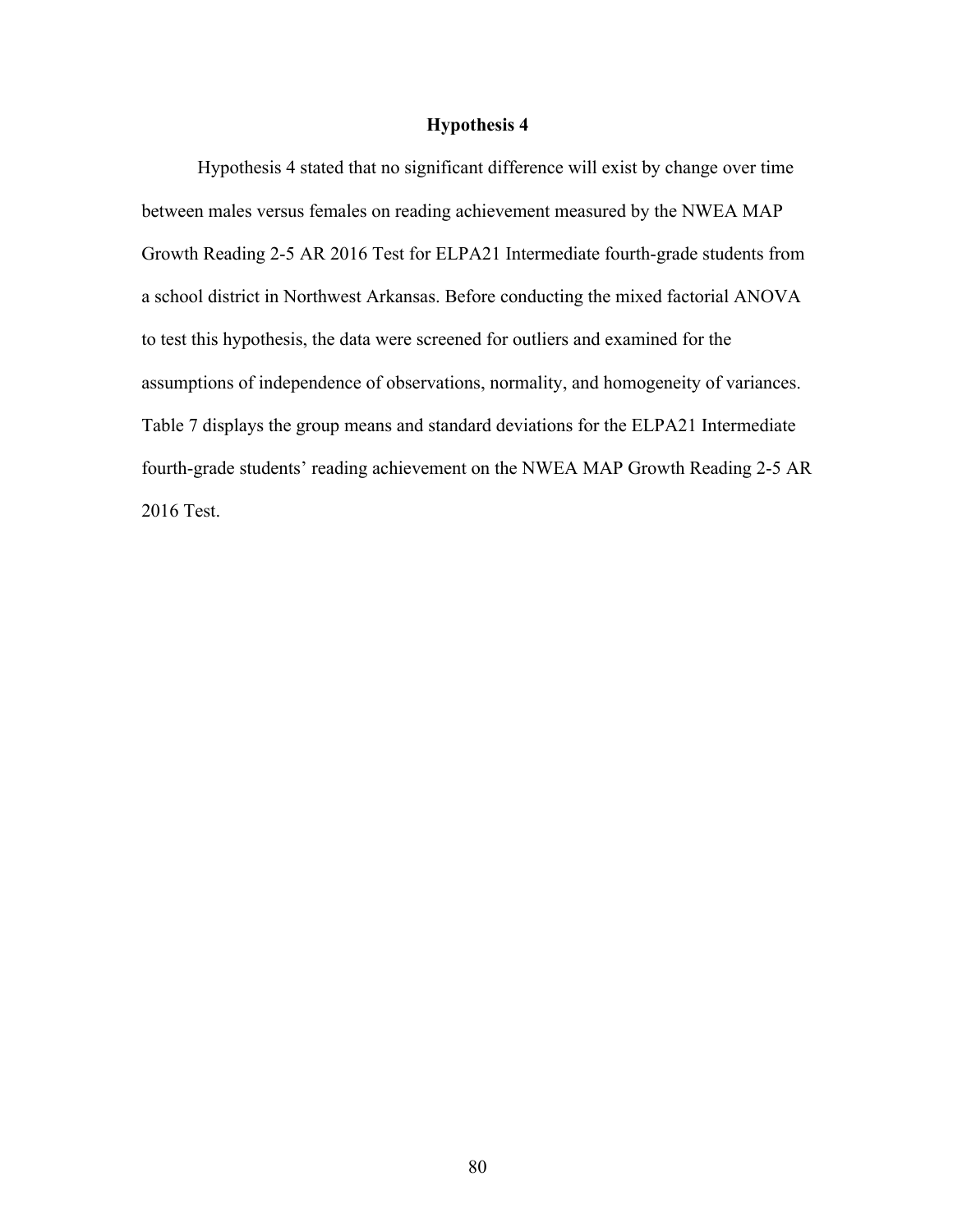Table 7

| Time   | Gender    | $\boldsymbol{M}$ | SD(SE) | $\boldsymbol{N}$ |
|--------|-----------|------------------|--------|------------------|
| Fall   | M         | 185.86           | 8.03   | 50               |
|        | ${\bf F}$ | 185.28           | 8.71   | 50               |
|        | Total     | 185.57           | 8.34   | 100              |
| Winter | M         | 191.56           | 8.66   | 50               |
|        | ${\bf F}$ | 190.64           | 7.67   | 50               |
|        | Total     | 191.10           | 8.15   | 100              |
| Spring | M         | 195.86           | 7.31   | 50               |
|        | ${\bf F}$ | 195.18           | 8.81   | 50               |
|        | Total     | 195.52           | 8.06   | 100              |
| Total  | M         | 191.09           | (0.91) | 150              |
|        | ${\bf F}$ | 190.37           | (0.91) | 150              |

*Means, Standard Deviations, and n for ELPA21 Intermediate Fourth-Grade Students' Reading Achievement on the NWEA MAP Growth Reading 2-5 AR 2016 Test as a Function of Gender and Change over Time*

No subject contributed scores in more than one group due to the design of this study. Box and whisker plot examinations for each set of achievement scores revealed no extreme outliers within the samples. I examined histograms and Shapiro-Wilk statistics for each group across the set of scores to test the assumption of normality. Results of these tests on the six groups indicated that the fall male group,  $W(50) = 0.99$ ,  $p = .783$ , the fall female group,  $W(50) = 0.98$ ,  $p = 0.386$ , the winter female group,  $W(50) = 0.97$ ,  $p = 0.97$ .345, the spring male group,  $W(50) = 0.96$ ,  $p = .132$ , and the spring female group,  $W(50)$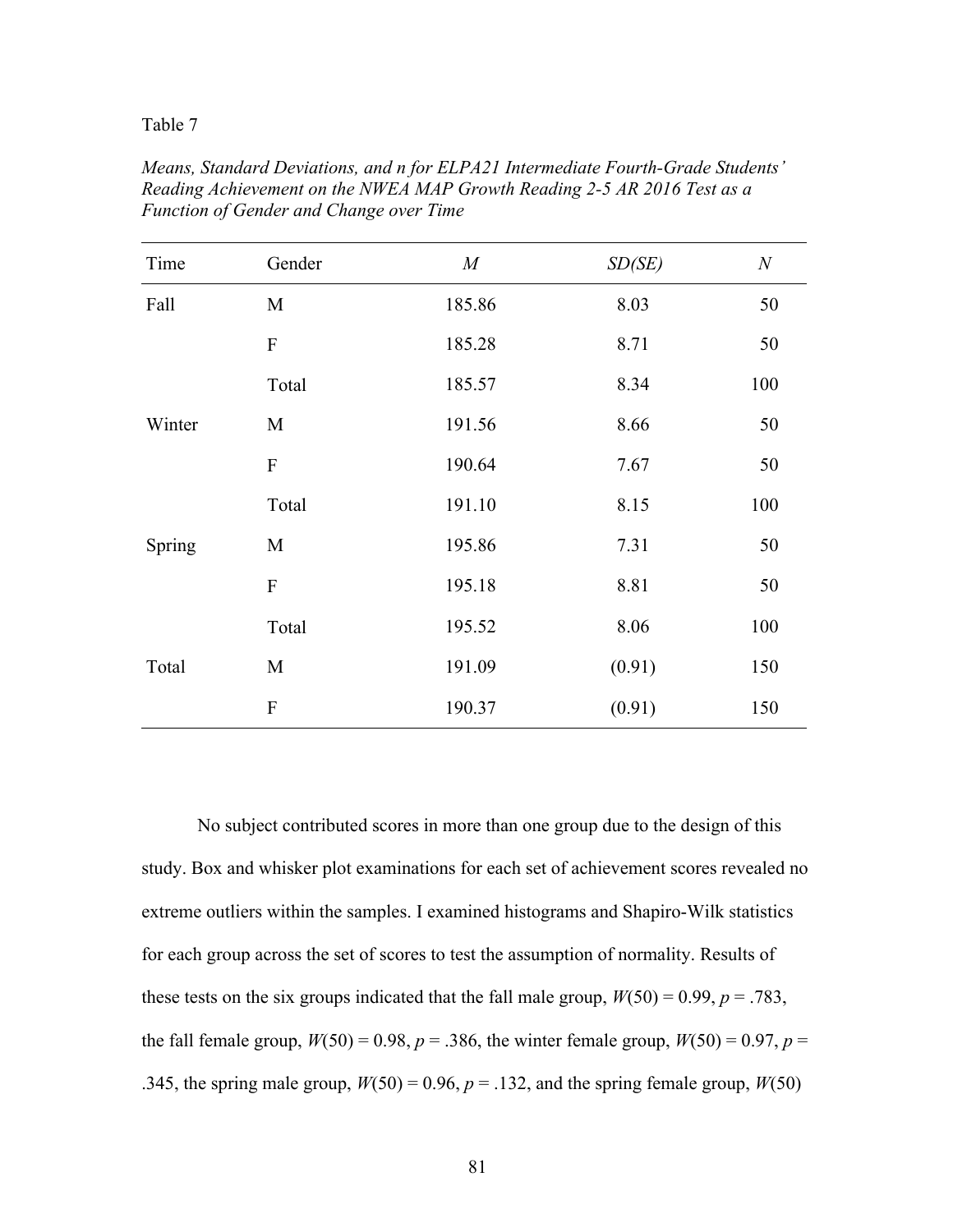$= 0.98$ ,  $p = .663$ , were not significant. However, the winter male group,  $W(50) = 0.95$ ,  $p =$ .034, was significant and suggested a possible violation of the assumption of normal distribution. Yet, due to the large sample size, histograms were used to provide a better test for normality. The histograms revealed a slight negative skewness and a significant positive kurtosis in the winter male group. Despite these violations of the assumption of normal distribution, analysis of data using ANOVA was deemed appropriate as ANOVA is considered robust to mild violations of the assumption (Leech et al., 2015). Additionally, the Box's *M* value of 10.16 was associated with a *p* value of .133, which was interpreted as not significant. Thus, the homogeneity of variances was not violated, and the assumption was met. Mauchly's test of sphericity was conducted to test for homogeneity of covariance,  $(\chi^2 = 2.51, p = .285)$ . The assumption of sphericity was met. The results of the mixed factorial ANOVA with a repeated measure on the last factor are displayed in Table 8.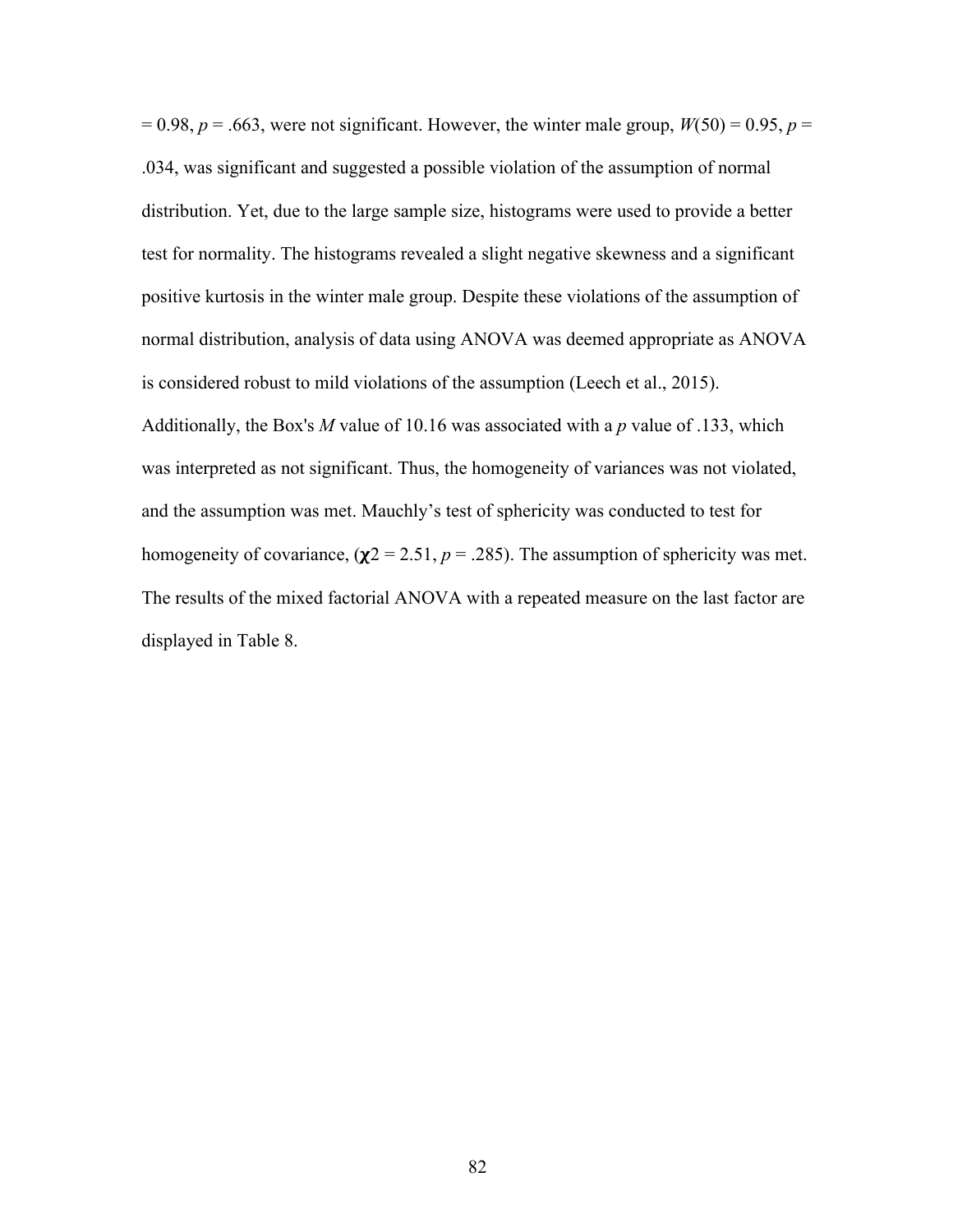#### Table 8

| Source                | SS       | df             | MS      | $\boldsymbol{F}$ | $\boldsymbol{p}$ | ES    |
|-----------------------|----------|----------------|---------|------------------|------------------|-------|
| <b>Between Groups</b> |          |                |         |                  |                  |       |
| Gender                | 39.60    | $\mathbf{1}$   | 39.60   | 0.32             | .573             | 0.003 |
| Error                 | 12108.19 | 98             | 123.55  |                  |                  |       |
| Within Subjects       |          |                |         |                  |                  |       |
| Time                  | 4970.66  | 2              | 2485.33 | 62.93            | .000             | 0.391 |
| Gender*Time           | 1.53     | $\overline{2}$ | 0.76    | 0.02             | .981             | 0.000 |
| Error                 | 7741.15  | 196            | 39.50   |                  |                  |       |

*Mixed Factorial ANOVA Results for ELPA21 Intermediate Fourth-Grade Students' Reading Achievement on the NWEA MAP Growth Reading 2-5 AR 2016 Test*

The results of the mixed factorial ANOVA revealed no significant interaction between gender and change over time,  $F(2, 196) = 0.02$ ,  $p = .981$ , partial  $n^2 = 0.000$ , which is considered a very small effect size (Cohen, 1998). As a result, the null hypothesis for the interaction effect was not rejected. Given that the interaction was not significant, the main effects were examined separately. The between-groups main effect for gender was not significant,  $F(1, 98) = 0.32$ ,  $p = .573$ , partial  $n^2 = 0.003$ , which is considered a very small effect size. The null hypothesis for the main effect for gender was retained. The results regarding the within-subjects main effect for change over time were significant,  $F(2, 196) = 62.93$ ,  $p < .001$ , partial  $\eta^2 = 0.391$ , which is considered a very large effect size. Therefore, the null hypothesis for the main effect of change over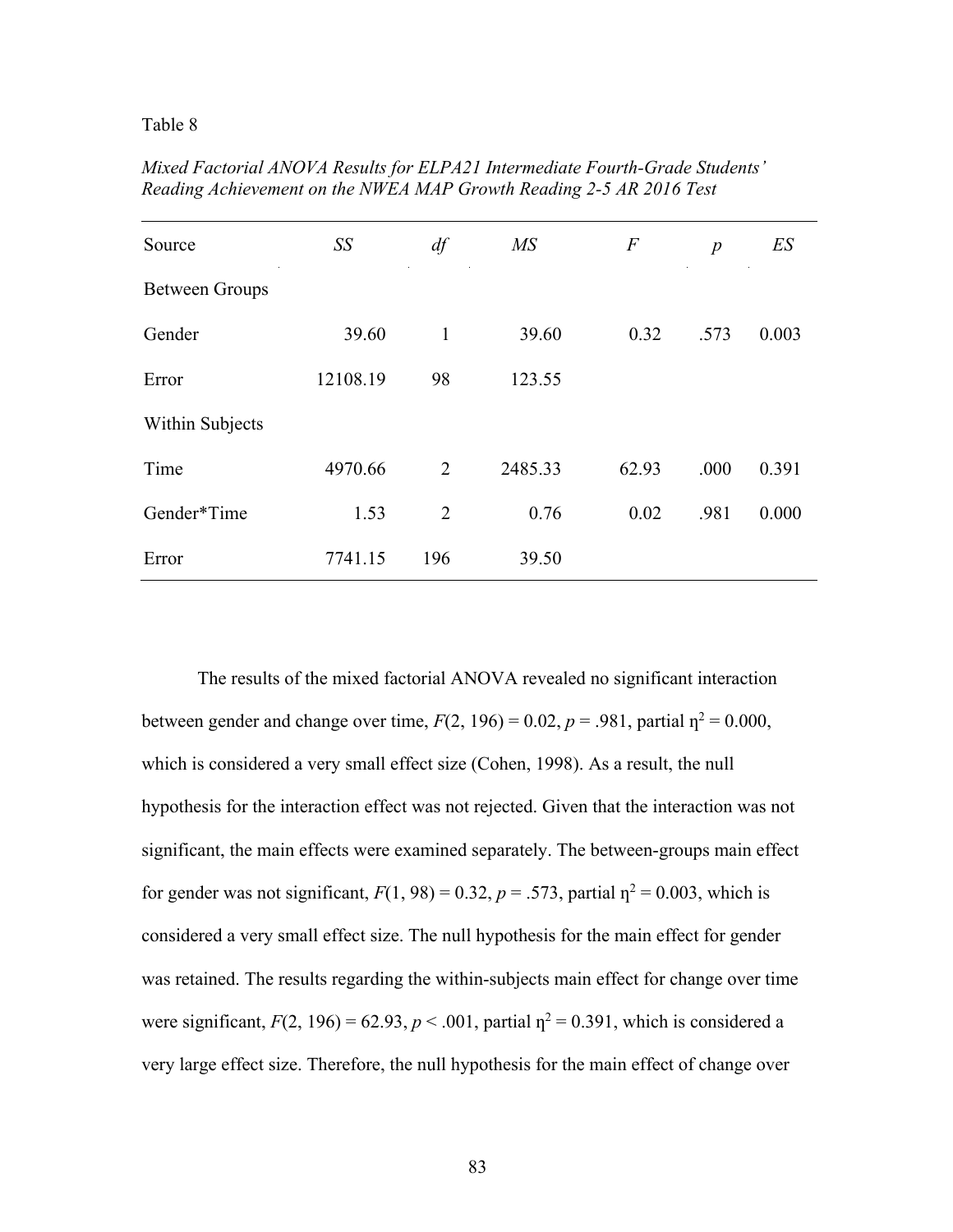time was rejected. Figure 4 shows the means for reading achievement as a function of gender and change over time.



*Figure 4.* Means with error bars for ELPA21 Intermediate fourth-grade students' reading achievement as a function of gender and change over time.

Within-subjects' contrasts were performed because change over time included three test administrations. A significant linear contrast existed between fall and winter (*p*  $< .001$ , partial  $\eta^2 = 0.287$ ) and between winter and spring ( $p < .001$ , partial  $\eta^2 = 0.225$ ), both with a large effect size. Figure 4 indicates that, regardless of gender, the students increased significantly over the three test administrations, fall  $(M = 185.57, SE = 0.84)$ , winter,  $(M = 191.10, \text{ SE} = 0.82)$ , and spring  $(M = 195.52, \text{ SE} = 0.81)$ .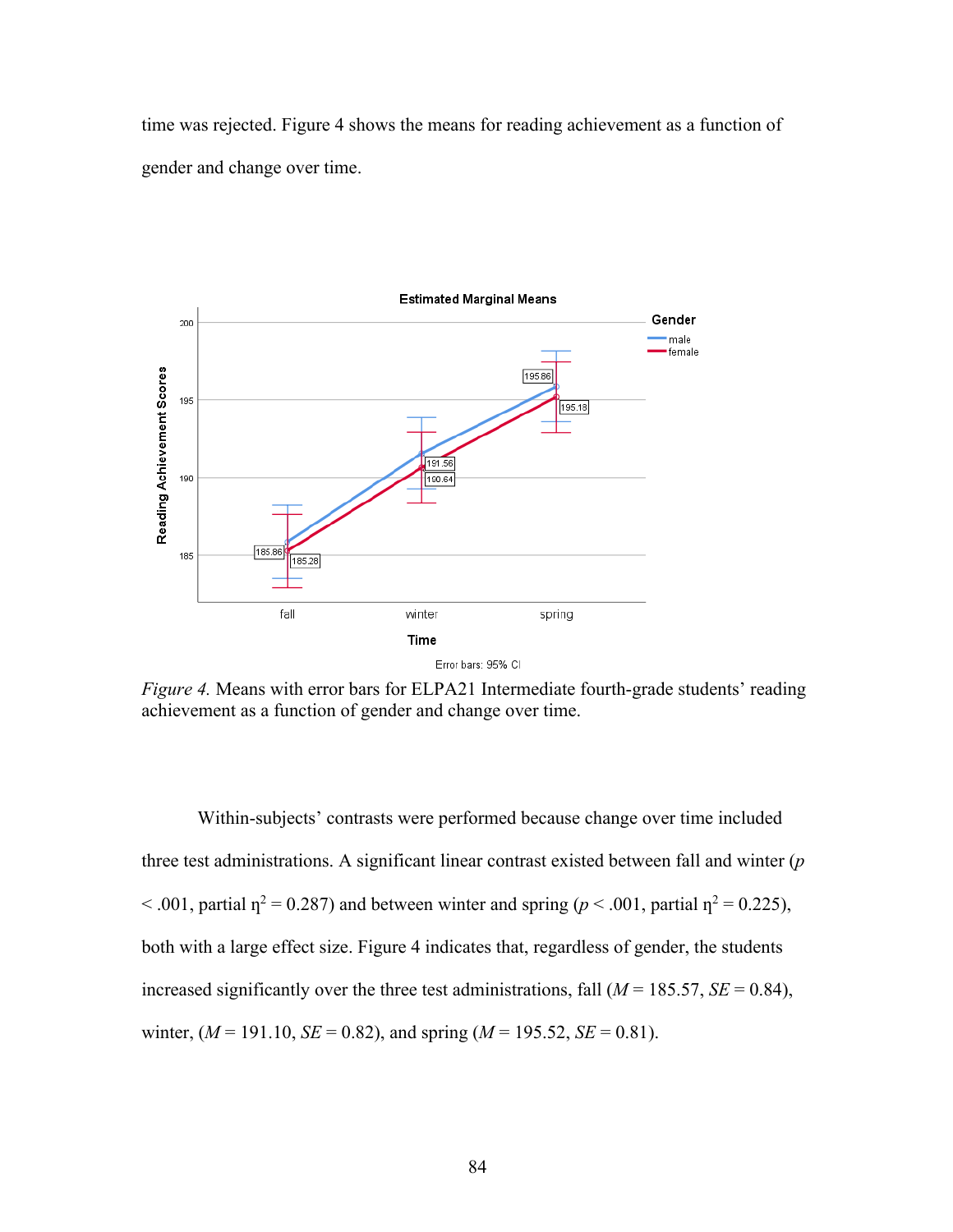#### **Summary**

The purpose of this study was to determine the effects of gender by change over time on reading achievement for ELPA21 Beginning and Intermediate third-grade and fourth-grade students in a school district in Northwest Arkansas. Four 2 x 3 mixed factorial ANOVAs were conducted using gender (male versus female) as the betweensubjects factor and change over time (fall, winter, spring) as the within-subjects factor with a repeated measures on the last factor. A summary of the findings for all four hypotheses is presented in Table 9.

#### Table 9

*Summary of Statistically Significant Results for Hypotheses 1-4*

| Variables by $H_0$ | H1   | H <sub>2</sub> | H <sub>3</sub> | H4   |
|--------------------|------|----------------|----------------|------|
| Gender             | .008 | .750           | .532           | .573 |
| Time               | .000 | .000           | .000           | .000 |
| Gender*Time        | .176 | .001           | .466           | .981 |

Hypothesis 1 had no significant interaction effect between gender and change over time but did have a significant main effect of gender and time. In general, females scored significantly higher than males. Also, the scores increased significantly over the three time periods, regardless of gender. Hypothesis 2 had no significant main effect for gender but did have a significant main effect of time. However, because a significant interaction effect existed, the results were interpreted considering this finding. A simple main effect analysis was conducted and indicated that the mean of the males was higher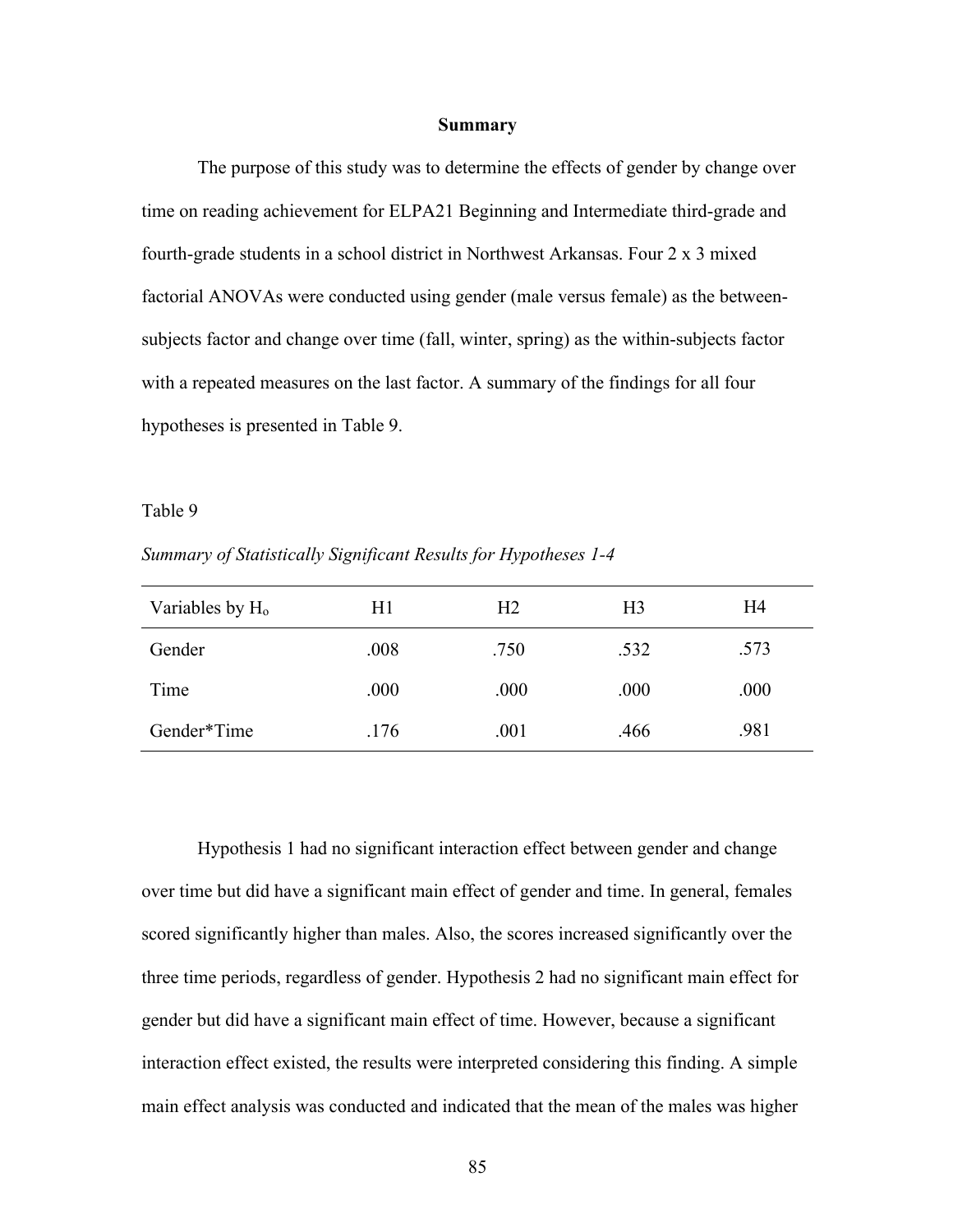compared to females for the fall and spring but not for the winter. Moreover, for males, a significant difference existed from the winter to the spring, from the fall to the spring, but not from the fall to the winter. For females, a significant difference existed between all periods: fall to winter, winter to spring, and fall to spring. Finally, females made their most significant gains between the fall and the winter, and males made their most significant gains between the winter and the spring. For Hypotheses 3 and 4, both presented no significant interaction between gender and change over time. In addition, the main effect for gender for both hypotheses revealed no significance. However, the main effect of time was significant for both hypotheses, indicating a significant linear increase from fall to winter, as well as winter to spring.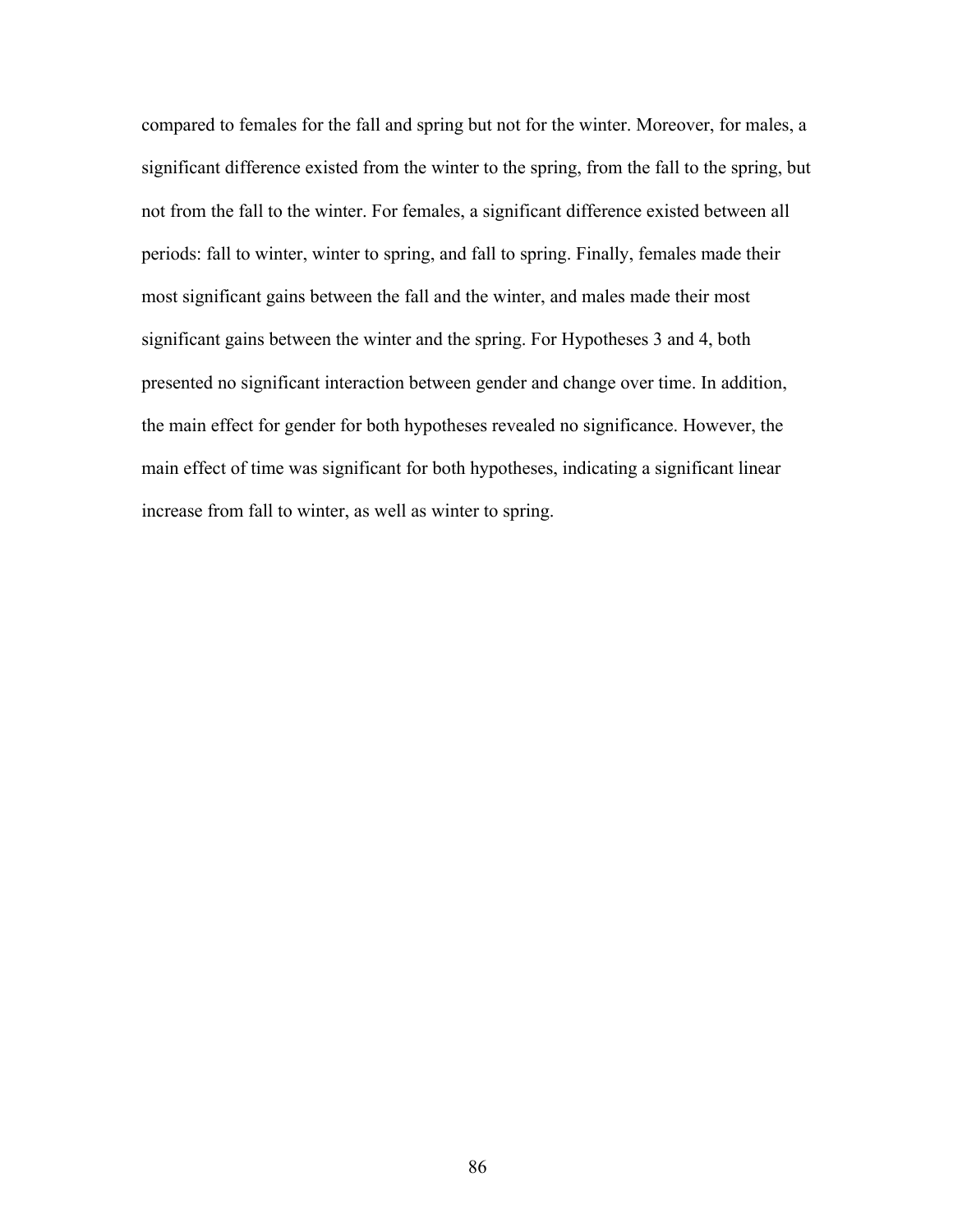#### **CHAPTER V**

### **DISCUSSION**

Educators continually seek to professionally develop instructional techniques to personalize learning according to students' individual needs. Different instructional strategies may be used to help ELs be successful throughout their academic schooling by increasing reading achievement scores and decreasing the achievement gap. By ensuring various instructional strategies are used for different types of learners, educators can prevent a potential gender bias while successfully helping students grow and develop reading skills.

The primary goal was to determine the effects of change over time between males versus females on reading achievement measured by the NWEA MAP Growth Reading 2-5 AR 2016 for ELPA21 Beginning and ELPA21 Intermediate third-grade and fourthgrade students from a school district in Northwest Arkansas. This study was aligned with Krashen's theory as the theory describes the reasoning and rationale the brain must undergo for second language acquisition to occur through five main hypotheses and subhypothesis (Krashen, 1981, 1982, 2002, 2018). The review of related literature demonstrated that females typically learn a new language and score higher in reading achievement in comparison to males. The goal of this research was to add to the existing body of literature by examining reading achievement scores by gender and change over time for students learning English in a Northwest Arkansas school district. In Chapter V, I discussed the findings and implications for the four hypotheses, gender, and change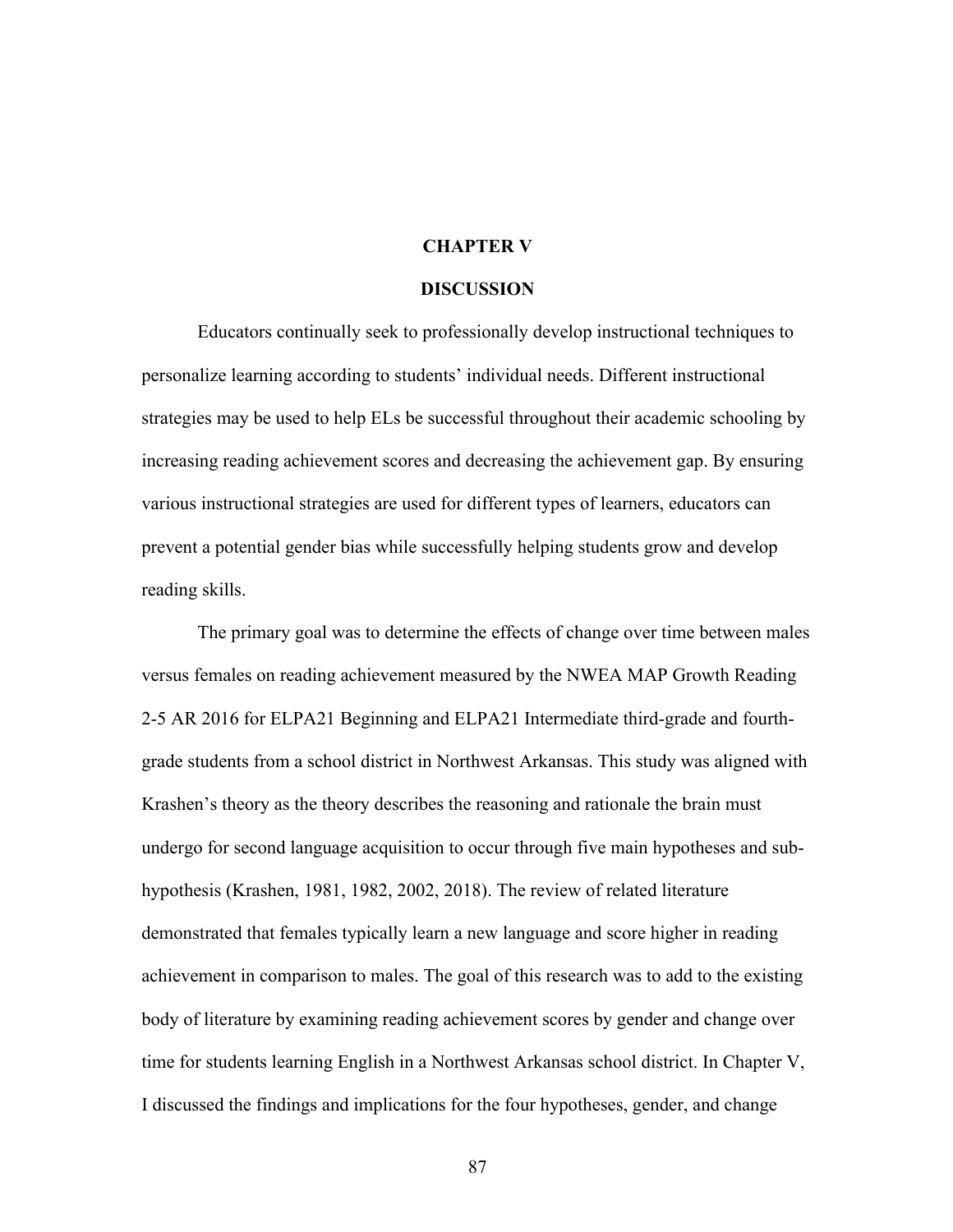over time. I included recommendations for practices and policies as well as future research considerations.

## **Findings and Implications**

#### **Hypothesis 1**

Hypothesis 1 stated that no significant difference will exist by change over time between males versus females on reading achievement measured by the NWEA MAP Growth Reading 2-5 AR 2016 Test for ELPA21 Beginning third-grade students from a school district in Northwest Arkansas. The results for the interaction indicated no statistical significance between gender and time. Females increased at a slightly faster rate than males in the third-grade ELPA21 Beginning level group of students, but even though the gap between the genders increased over time, the increase was not enough to create a significant interaction. Therefore, the null hypothesis was retained. However, the results of the main effect of gender revealed a significant difference between males and females with a medium effect size. Females scored significantly higher than males, and the null hypothesis for the gender main effect was rejected. As for the change over time main effect, a significant difference also existed with a very large effect size. The null hypothesis for the within-subjects main effect for change over time was also rejected. Regardless of gender, the mean of each successive testing significantly increased.

## **Hypothesis 2**

Hypothesis 2 stated that no significant difference will exist by change over time between males versus females on reading achievement measured by the NWEA MAP Growth Reading 2-5 AR 2016 Test for ELPA21 Intermediate third-grade students from a school district in Northwest Arkansas. The results of the interaction were significant, and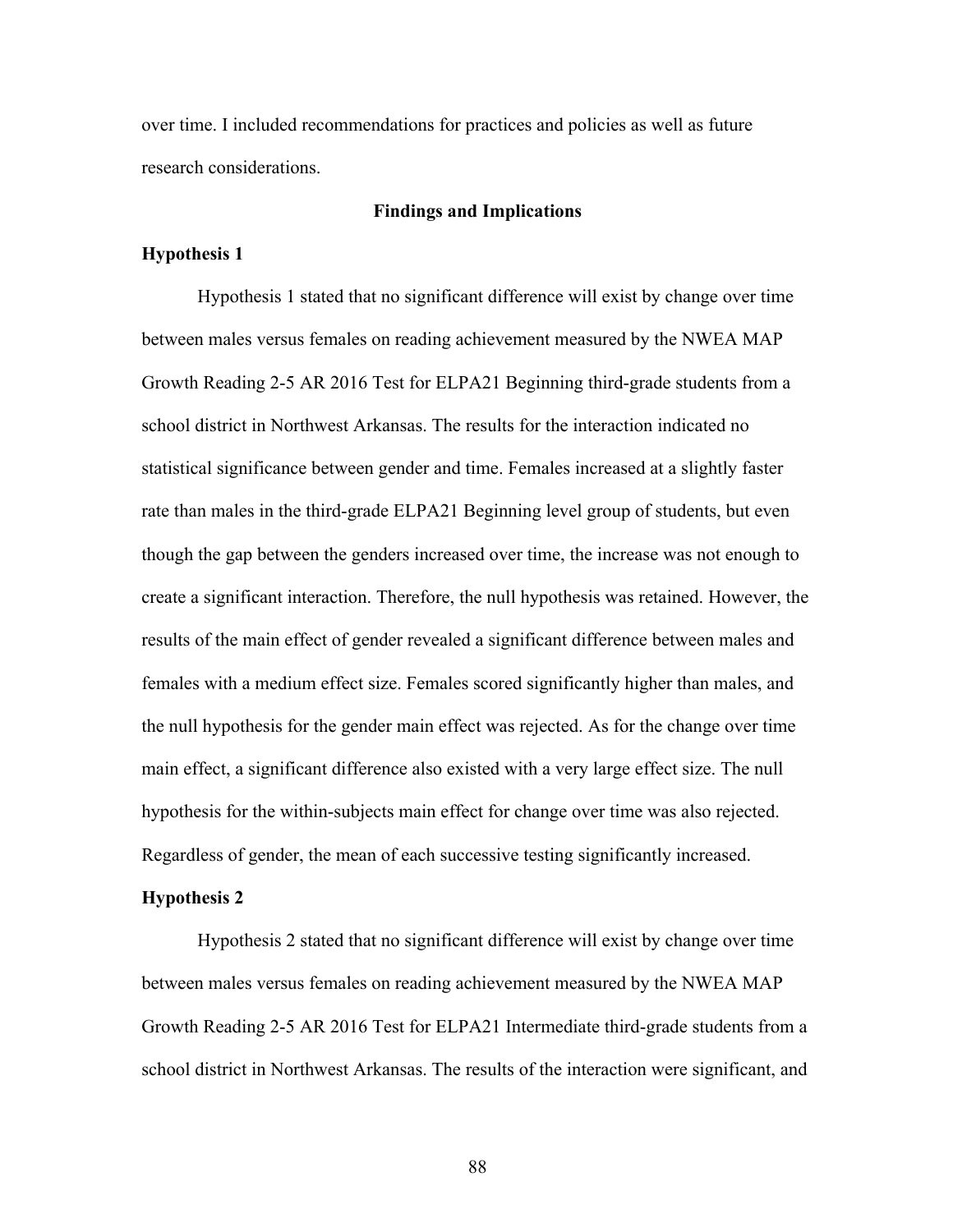the null hypothesis was rejected. Overall, males in the ELPA21 Intermediate third-grade group scored higher in the fall and spring, and females scored higher in the winter. Moreover, for males, a significant difference existed from the winter to the spring and from the fall to the spring. However, males did not have a significant different between scores from the fall to the winter. For females, a significant difference existed between all periods: fall and winter, winter and spring, and fall and spring. Finally, females made their most significant gains between the fall and the winter, and males made their most significant gains between the winter and the spring. In contrast, the results for the main effect of gender were not significant, and the null hypothesis was retained. The means for males and females, regardless of change over time, were only within a few points of each other; therefore, no significant difference existed between males and females. A statistical significance for change over time did exist as scores for males and females combined significantly increased with each test administration. Therefore, the null hypothesis for the main effect of time was rejected for the third-grade ELPA21 Intermediate group of students.

# **Hypothesis 3**

Hypothesis 3 stated that no significant difference will exist by change over time between males versus females on reading achievement measured by the NWEA MAP Growth Reading 2-5 AR 2016 Test for ELPA21 Beginning fourth-grade students from a school district in Northwest Arkansas. The results for the interaction revealed no statistical significance. Similarly, the results for the main effect of gender were also not significant. Both null hypotheses were retained. However, the only significant difference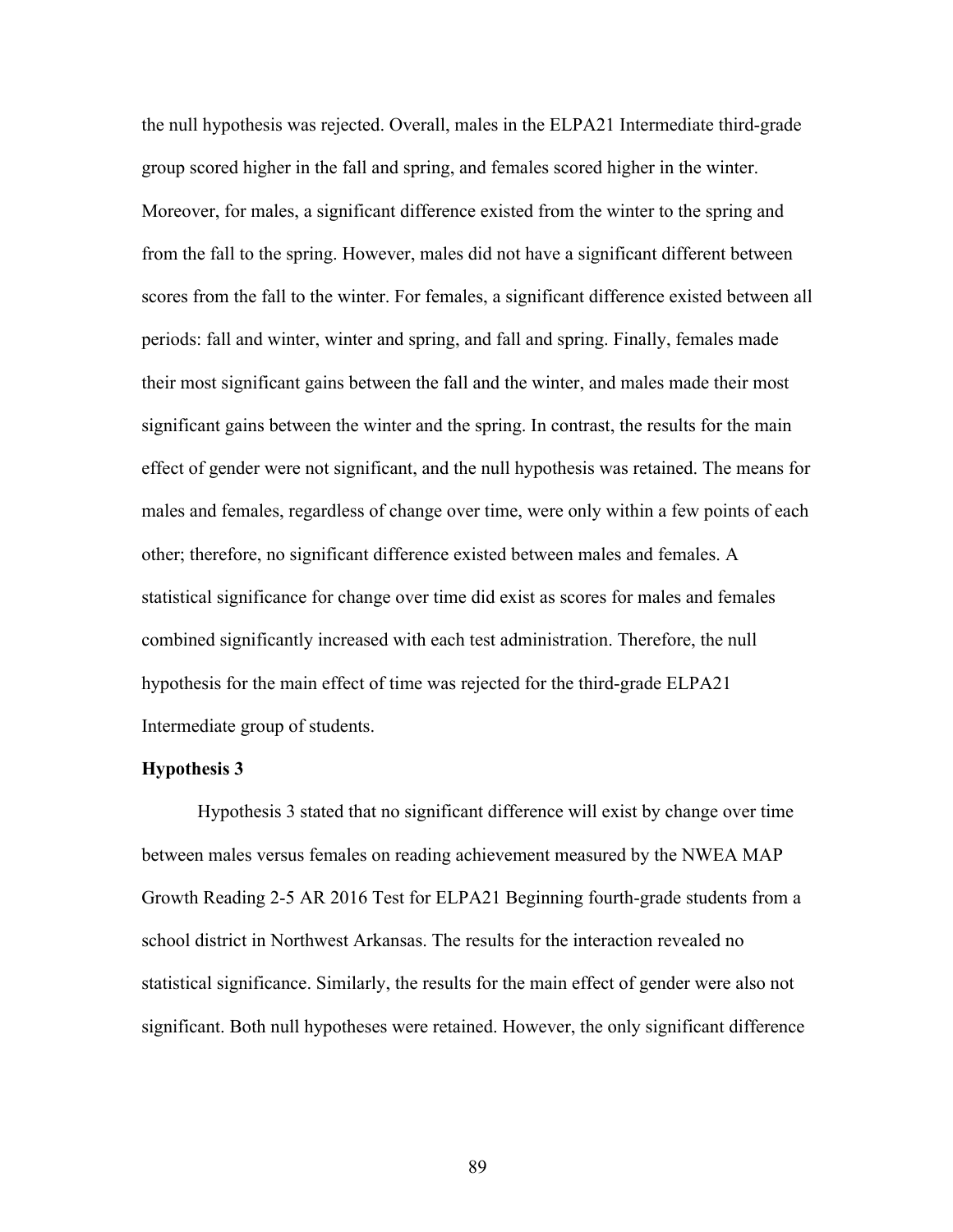was for the main effect of change over time. Regardless of gender, the groups significantly increased with each testing. Thus, the null hypothesis was rejected.

## **Hypothesis 4**

Hypothesis 4 stated that no significant difference will exist by change over time between males versus females on reading achievement measured by the NWEA MAP Growth Reading 2-5 AR 2016 Test for ELPA21 Intermediate fourth-grade students from a school district in Northwest Arkansas. The results indicated no significant interaction between the interaction of gender and change over time, and the null hypothesis was retained. When examining the main effect of gender, no significant difference existed, even though males scored slightly higher than females overall. Therefore, the null hypothesis was also retained. However, the results indicated a statistical significance for the main effect of time; therefore, the null hypothesis was rejected. The scores of both groups combined significantly increased over the testing periods.

### **Grade Level and English Learners**

Elementary years provide students with an essential foundation for acquiring reading skills. Students in kindergarten through second grade work closely with phonics and learning how to read (Egan, 2014). However, educators have witnessed a transformation that occurs in third-grade and fourth-grade students between learning to read and reading to learn (Chall & Jacobs, 2003; Hernandez, 2011; Musen, 2010; National School Boards Association, 2015; Sibanda & Baxen, 2018). Students in third and fourth grades need intensive reading instruction to obtain, maintain, and strengthen reading proficiency levels and foundational skills. Reading performance can also be complicated by other factors such as poverty and learning English as a second language,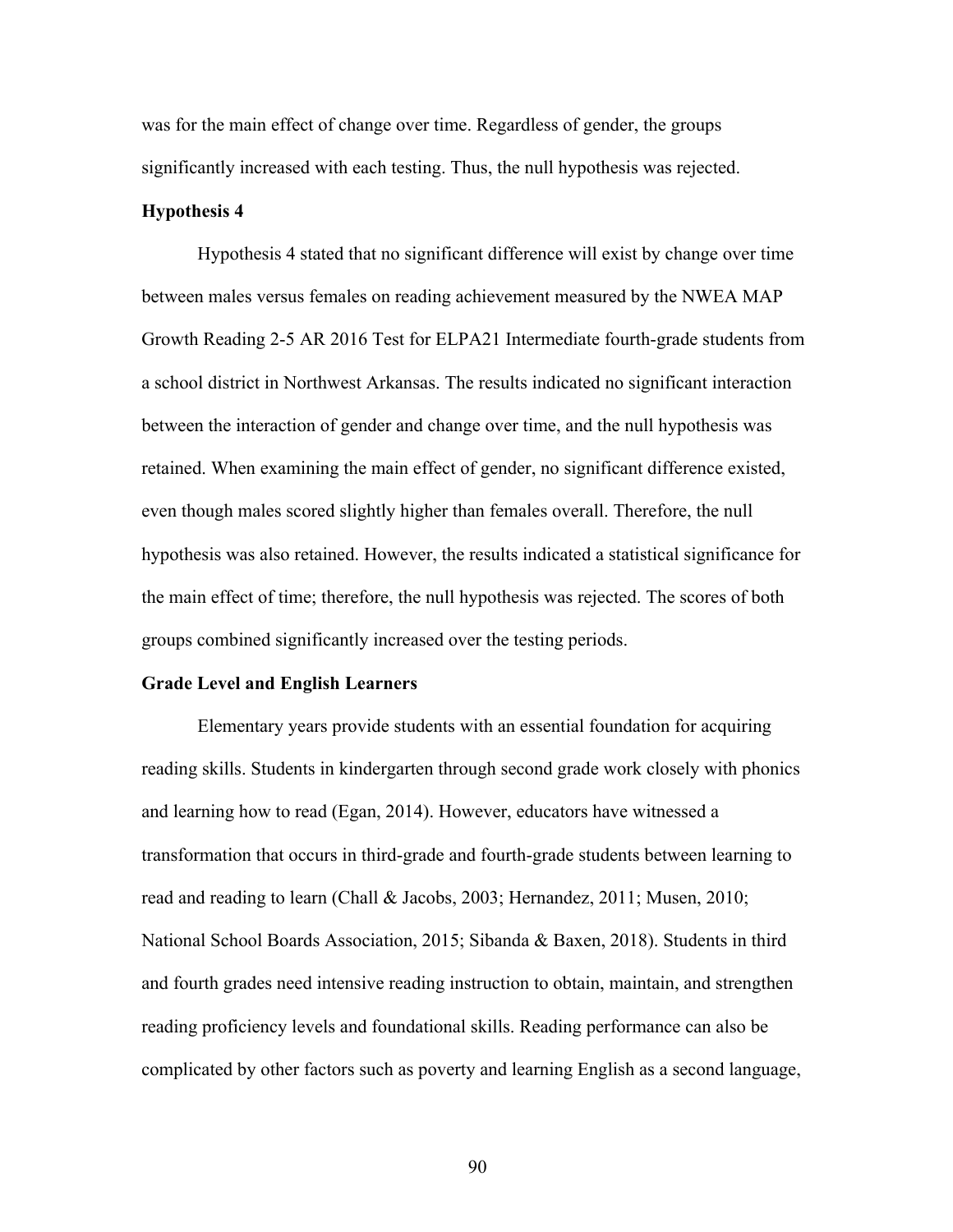which makes students appear more susceptible to being low in reading achievement (University of Arkansas-Office for Education Policy, 2018). In addition, because low reading proficiency in the third and fourth grades is highly correlated with negative longterm consequences such as low graduation rates, teachers must be able to identify struggling readers in early elementary grades to serve students and guide them toward success (Hernandez, 2011; Snow et al., 1998). In contrast, King (2017) noted that students experience more academic success later in education when they are reading on grade level by the end of third grade. To reach most students, teachers need to use best teaching practices, implement productive professional development training and strategies, and include effective learning resources. Because reading is an essential skill for academic and career success, teachers should engage learners and encourage students to be successful in academic achievements.

Educators also need to know what techniques work for native and non-native English speakers to learn English effectively. Likewise, teachers need to know how all students are progressing through the process of learning. Krashen (2002, 2018) described the process of learning a new language in five main hypotheses of Krashen's theory, which include acquisition-learning, monitor, natural order, input, affective filter, and the sub-hypothesis of reading. Krashen's theory can be combined with best practices and professional development training. Then, educators can accommodate the needs of ELs through various instructional techniques and strategies.

Krashen's theory has five meaningful hypotheses and a sub-hypothesis that educators can apply in any order when teaching ELs. The acquisition-learning hypothesis combines the engagement of meaningful interactions and communication with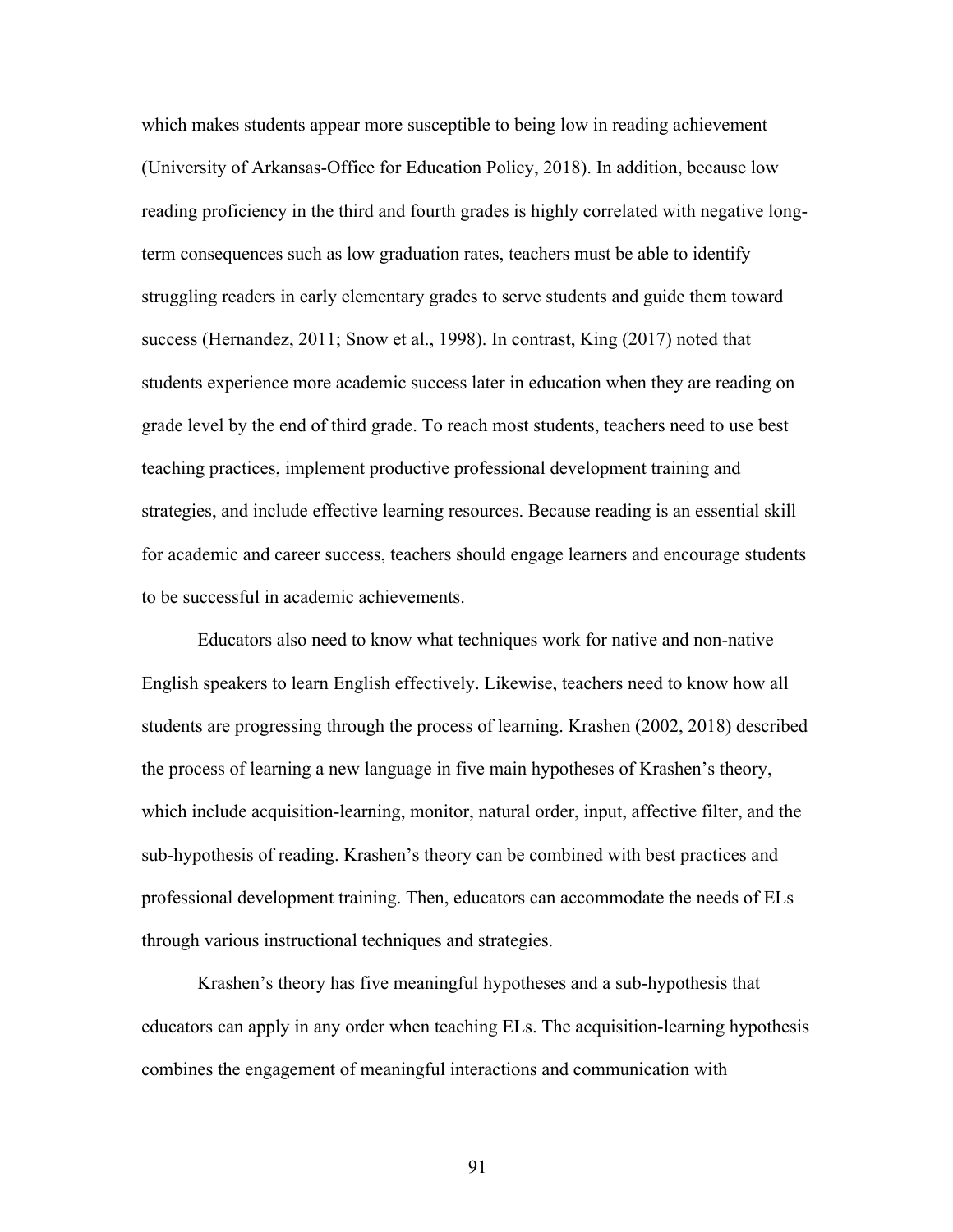knowledge of the mechanics of formal language (Krashen, 2002, 2018). Educators influence learning by planning, editing, and correcting the language of students, which is known as the monitor hypothesis. According to the natural order hypothesis, all ELs acquire a new language through a natural and predictable order. Because ELs usually learn English in the same predictable way, educators can focus on specific steps to help students. The input hypothesis represents the entirety of Krashen's theory because the hypothesis describes how learners acquire a second language. By reaching one step beyond the learner's current linguistic capability, complex messages can be received, understood, and comprehended. Then, the learner can fully demonstrate language acquisition by speaking in a comprehensible manner. Variables such as motivation, selfconfidence, and anxiety play a role in either preventing or allowing comprehensible language acquisition according to the affective filter hypothesis. The reading hypothesis focuses on reading because students obtain higher vocabularies as they read more often (Krashen, 2002, 2018). The higher levels of academic vocabulary lead to academic language proficiency. Through reading, ELs gain vocabulary with comprehensible input (Bilash, 2009; Krashen, 1981, 1982, 2002). Therefore, teachers can involve reading opportunities in the classroom, use direct and explicit instruction, and create positive learning environments. Because reading is a foundational skill in all subjects, all educators can implement and teach reading using best practices for ELs.

## **Change Over Time**

Change over time was an independent variable in this study and was used to examine the third- and fourth-grade students' progress at the ELPA21 Beginning and ELPA21 Intermediate levels, regardless of their gender. The NWEA MAP Growth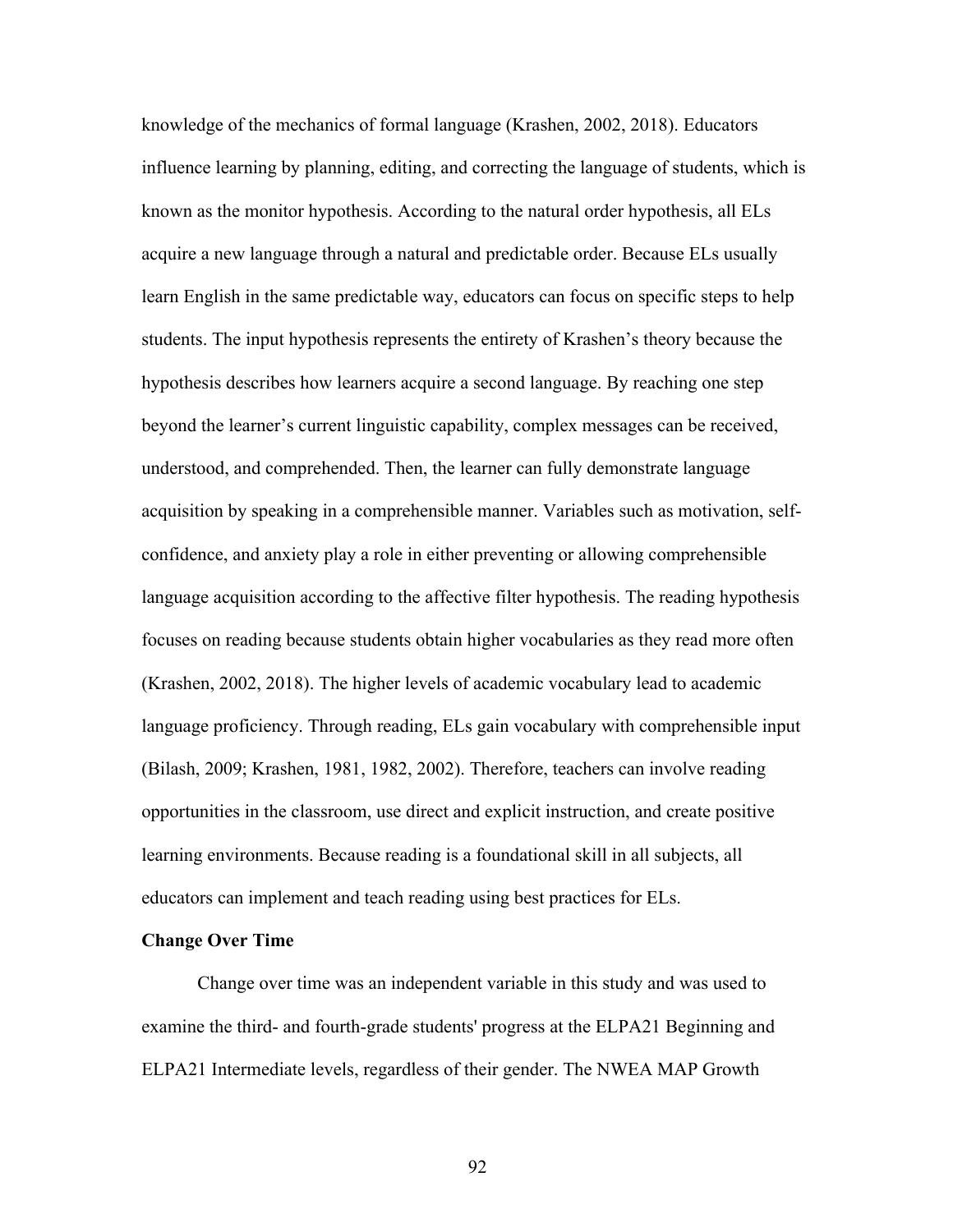Reading 2-5 AR 2016 Test was administered to each group of ELs three times during one academic school year in the fall, winter, and spring. The three administrations of the test allowed another way for educators to implement the monitor hypothesis of Krashen's theory to diagnose areas of need to provide feedback to students (Krashen, 1981, 1982, 2002). In all four groups, students' reading scores, regardless of gender, increased significantly over the three testing periods as Krashen suggested because of the natural order of acquiring a new language (Krashen, 1981, 1982, 2002). Because students' scores increased significantly over the academic school year, the instruction they received was shown to serve both genders equally for the third- and fourth-grade EL students. Students responded to the instruction positively and made significant progress in their reading achievement over the year.

Students were exposed to integrated and designated English language development throughout the school year. Designated English language supported ELs through direct and explicit instruction on the students' EL levels. The curriculum was paced using a natural learning order, like the natural order hypothesis, and students practiced the language with each other, as defined in the acquisition-learning hypothesis (Krashen, 1981, 1982, 2002). Integrated English language development supported comprehension and provided meaningful interactions with native English speakers. Both types of instruction provided meaningful communication with others, which support the acquisition-learning hypothesis of Krashen's theory (Krashen, 1981, 1982, 2002). Ardasheva (2010), Egan (2014), Goldenberg (2008), King (2017), and Loney (2016) conducted studies on implementing best practices and instructional techniques to determine how to teach reading strategies to ELs. Designated English language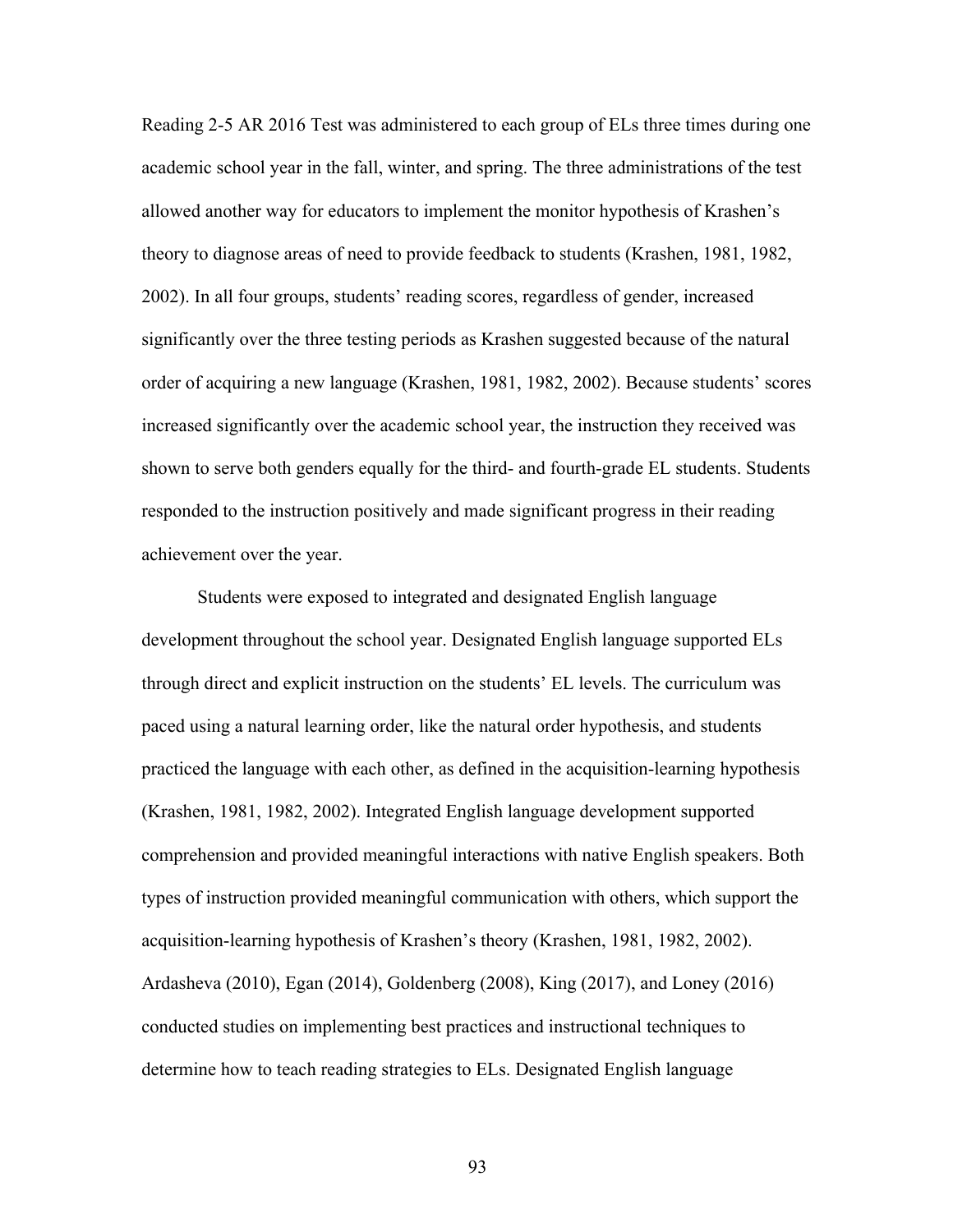development supported reading instruction through direct and explicit teaching of listening, speaking, reading, and writing and most likely led to significantly higher reading achievement levels, according to King (2017). Even though Hernandez (2011) warned that interventions were not as effective after the third grade, the fourth-grade EL students in this study responded positively with significant improvement in scores throughout the school year. In this study, ELs were involved in integrated and designated English language development provided by teachers throughout the entire school district. The modifications and interventions helped increase reading achievement significantly for ELs over the school year.

One main contribution to the success of students includes professional development for teachers. Loney (2016) agreed that by targeting professional development for teachers of ELs in reading, reading achievement would increase. According to King (2017), teachers should be trained to provide quality instruction in reading as students' academic successes have been linked to reading achievement and grade-level proficiency primarily because reading is a foundational skill for learning. When teachers can use best practices effectively to teach ELs metacognitive strategies, along with promoting motivation to read, reading achievement increases as suggested by the affective filter hypothesis in Krashen's theory (Krashen, 1981, 1982, 2002). Ardasheva (2010) suggested that best instructional practices and motivation are two positive contributors linked to higher reading proficiency. Without professionally developed and trained teachers, students would not likely be as successful. The statistically significant increase in reading scores can be attributed to well-trained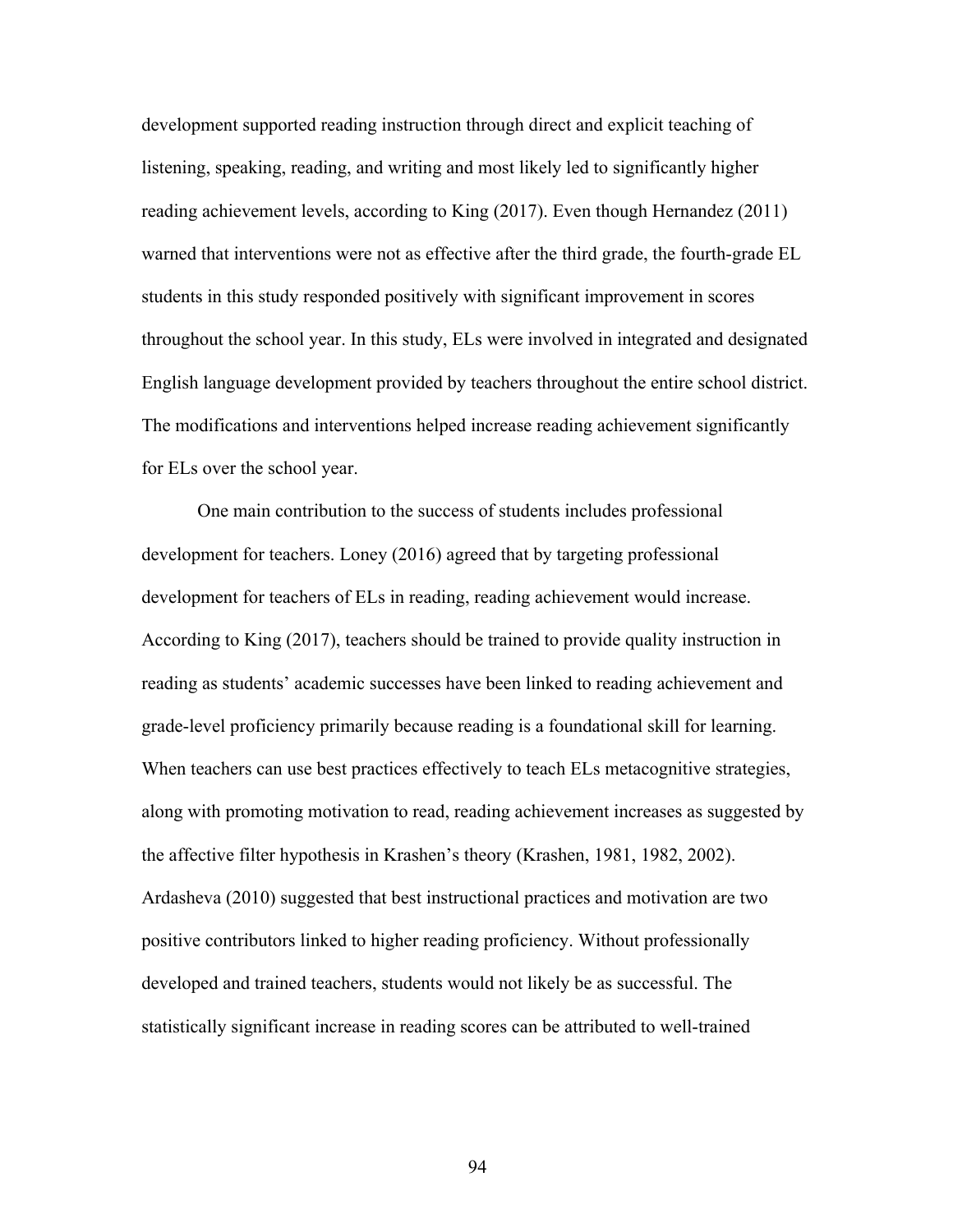teachers using best practices and instructional methods to teach ELs how to be successful readers and learners.

## **Gender**

A potential difference between reading achievement scores was explored in this study between male and female ELs. The study examined the idea that an interaction between gender and change over time might exist. Bembenutty (2006), Callan et al. (2016), and Tang and Neber (2008) found that EL females were more likely to use learning strategies in comparison to EL males, suggesting that females would outperform males in reading achievement scores of ELs. Thus, the results from the literature review indicated that as male and female ELs progressed throughout the school year, the gap between the genders would increase (Schleeter, 2017). However, Hypothesis 1 resulted in the only significant difference between males and females, regardless of change over time. In accordance with the literature review, females did outperform males on reading achievement but only in the ELPA21 Beginning third-grade group of students. Catalán (2003) noted that females used a significantly higher amount of vocabulary strategies, which contributed to reading achievement. Additionally, females tended to increase genre selections as they matured, exposing them to more literature and academic vocabulary (Dutro, 2003; Gambrell & Hunter, 2000). Hypothesis 2 resulted in the only significant interaction between gender and change over time as males scored higher in the fall and spring, and females scored higher during winter testing in the ELPA21 Intermediate third-grade group of students, which contrasted with the literature review. Hypotheses 3 and 4 revealed no significant interaction or main effect of gender. Interestingly, although not a significant difference, ELPA21 Beginning fourth-grade females scored, on average,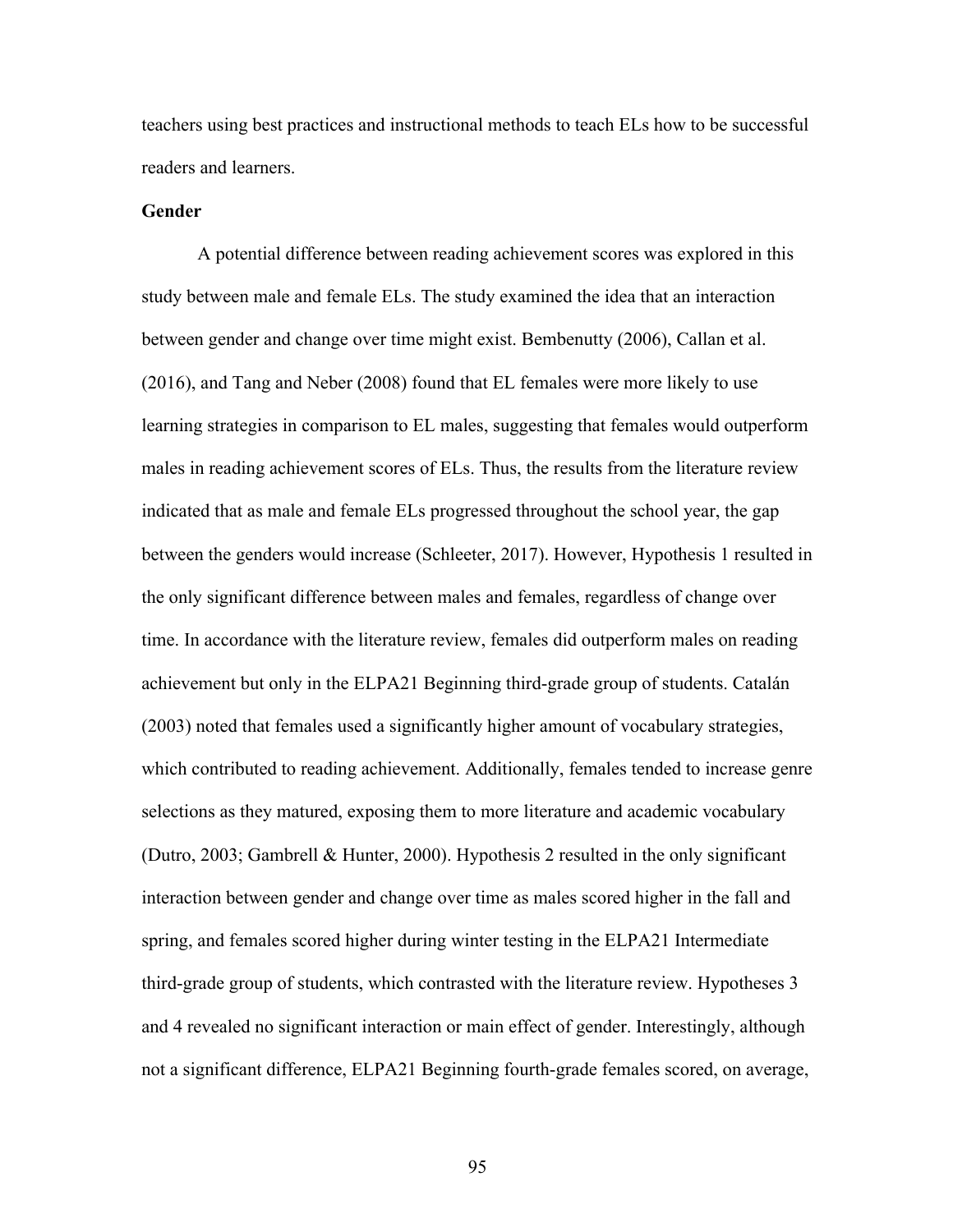slightly higher compared to the males in Hypothesis 3. Although a significant difference did not exist, ELPA21 Intermediate fourth-grade males scored, on average, slightly higher compared to the females in Hypothesis 4.

Integrated and designated English language development instruction helps ELs learn English at a proficiency level according to students' grade levels. Because males and females perceive information differently, according to Catalán (2003), a variety of instructional strategies could be helpful when effectively teaching both genders. Because females tend to use higher levels of vocabulary, males could benefit from vocabulary words taught using the direct instruction of designated English language development approach and from visual supports of vocabulary words when learning new academic language across all subjects in integrated English language instruction (Catalán, 2003). As in the reading hypothesis of Krashen's theory, obtaining and understanding higher levels of academic vocabulary promoted higher levels of reading achievement (Krashen, 2002, 2018). Females are attracted to a wider variety of genres and prefer to engage in conversation (Dutro, 2003; Gambrell & Hunter, 2000). Therefore, educators could provide a variety of genres of books in classroom libraries. Also, educators could provide sentence frames or sentence starters to engage in meaningful and purposeful academic conversations, which could be used during integrated and designated English language development. Instructional strategies work for supporting learning; however, educators must determine which strategies work best for each student, making learning personalized for all.

In general, one of the most significant discoveries in this study was that both grade levels and both ELPA21 levels significantly increased reading achievement scores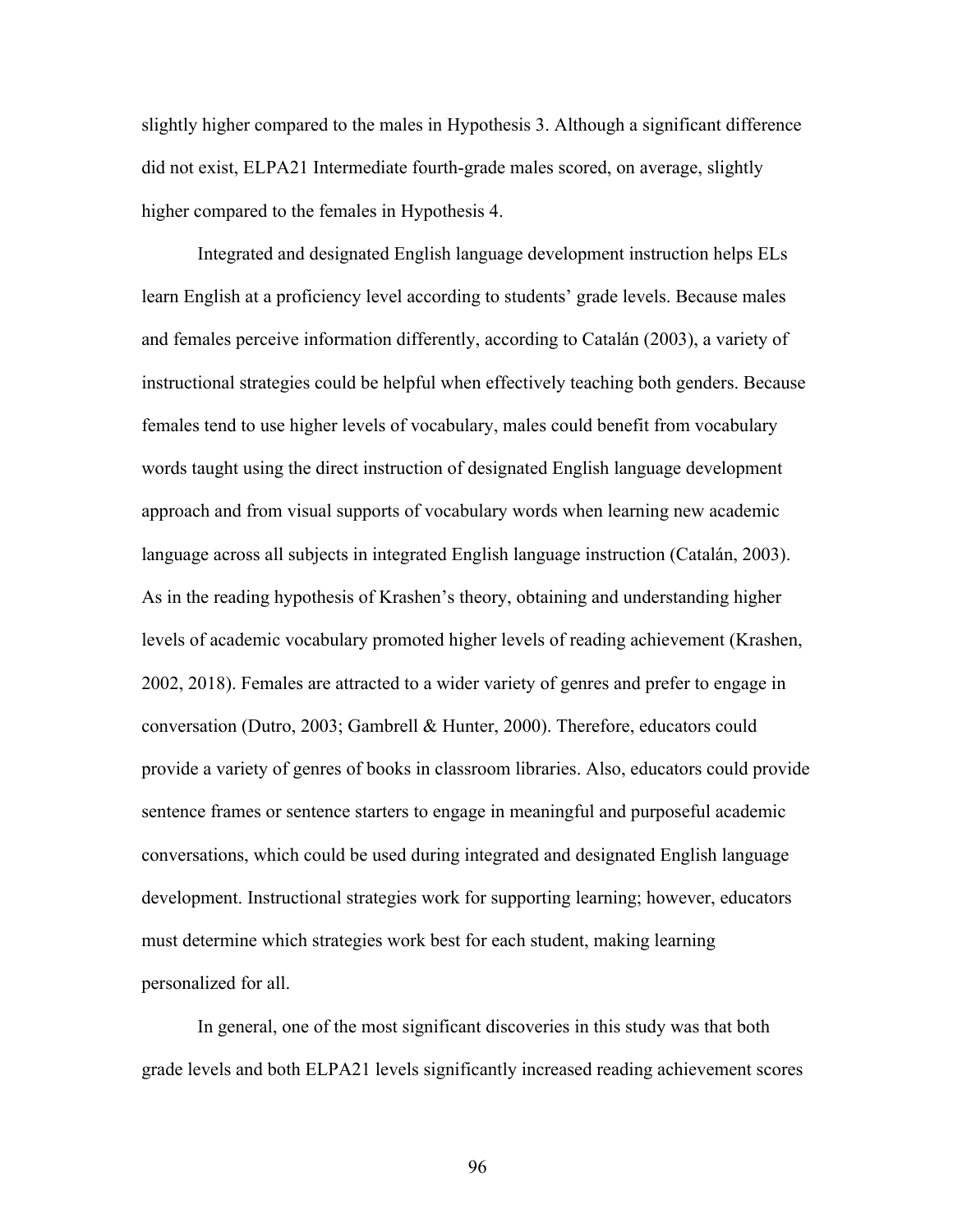over the school year. The significant increase in reading indicated that students were reaching one step beyond their current linguistic capability to receive, understand, and comprehend messages to demonstrate language acquisition, which aligned with the input hypothesis of Krashen's Theory (Krashen, 1981, 1982, 2002). Another significant discovery was that all students, regardless of gender and ELPA21 level, significantly grew in reading achievement. Also, on average, males and females progressed at approximately the same rates. The significant increase in scores was a positive finding and indicated that the instruction was supporting the students in transitioning from learning to read to reading to learn. For the present study, students experienced the integrated and designated English language development models and experienced several instructional strategies that were beneficial for male and female ELs. Students positively responded to the instruction and overall learned at the same rate, which ultimately helped to close a potential achievement gap between males and females in reading achievement, as found in the review of literature (Schleeter, 2017). Most native students learn phonics and how to read early in their educational experience. However, for non-native English speakers, learning phonics and reading English begins the year they enroll in school. The significant increase in reading scores across all hypotheses was noteworthy because ELs were learning, growing, and achieving in reading, regardless of grade level, gender, or ELPA21 level.

# **Recommendations**

# **Potential for Practice/Policy**

The purpose of this study was to determine the effects by change over time between males versus females on reading achievement measured by the NWEA MAP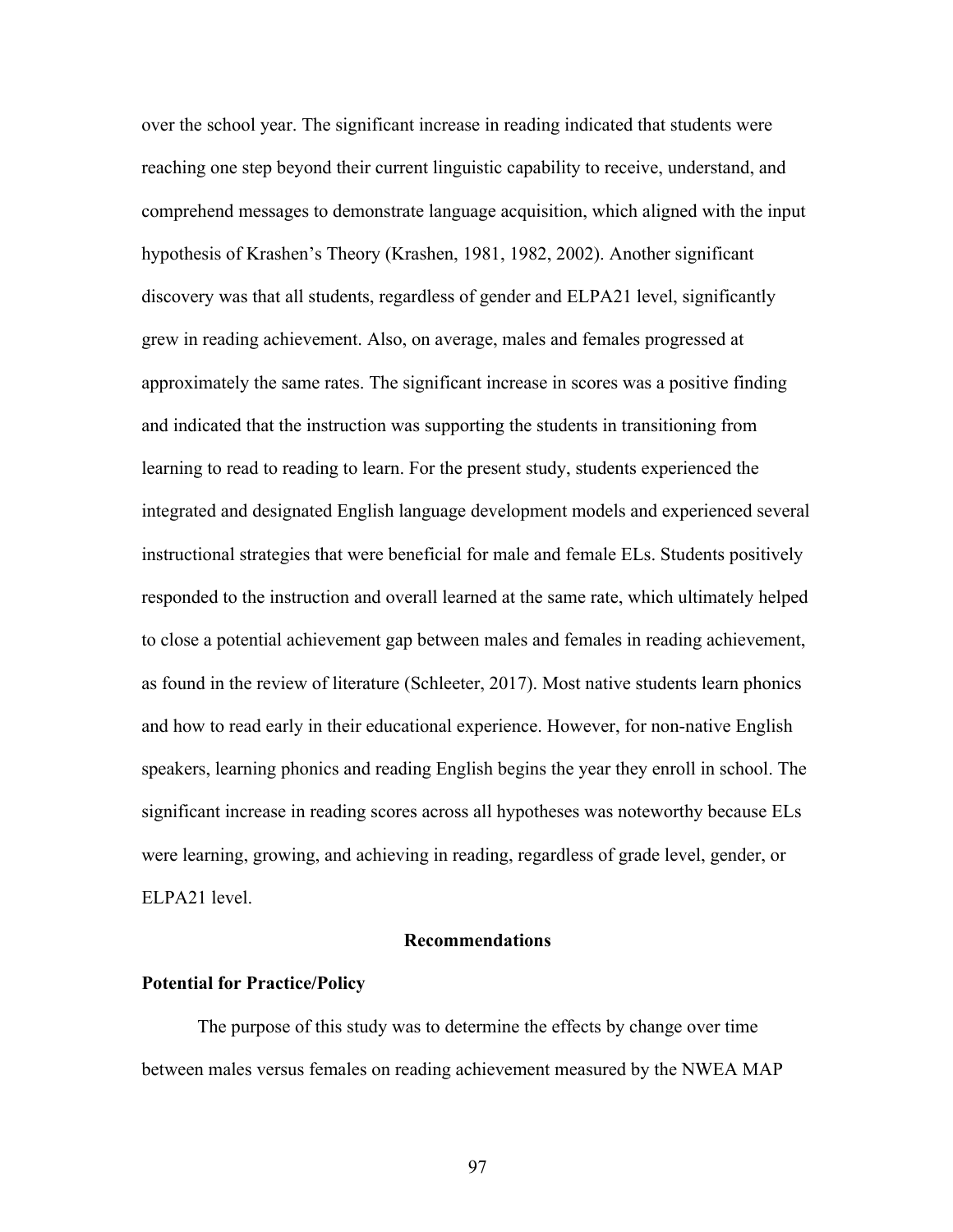Growth Reading 2-5 AR 2016 for ELPA21 Beginning and ELPA21 Intermediate thirdgrade and fourth-grade students from a school district in Northwest Arkansas. The results could have a direct influence on practices for schools with ELs in the state of Arkansas as well as nationwide. First, school districts need to implement or continue the use of integrated and designated English language development instructional methods to reach all students. The use of both methods helps close the achievement gap between ELs and native speakers as well as the potential achievement gap between genders (Schleeter, 2017). Although the focus of this study was on third- and fourth-grade students, schools with students learning English at any grade level could implement instructional strategies including integrated and designated English language development to support ELs. Second, educators could expand the use of these instructional strategies to more grade levels, even reaching into the middle and high school environments. By expanding instructional strategies to all grade levels, teachers ensure that all students are developing and learning at average or above average rates with educational supports in place. Third, school districts should focus their professional development offerings for teachers by emphasizing both integrated and designated English language development instructional strategies. By providing focused professional development opportunities, educators can provide equitable academic achievement for all learners.

Further, the results could have a direct influence on policies for schools with ELs. Policymakers should develop and implement policies to include the mandated use of English language development instructional methods to be used in classrooms with ELs across the state and nation to serve and support students. These policies should include funding and training for teachers to use English language development instructional

98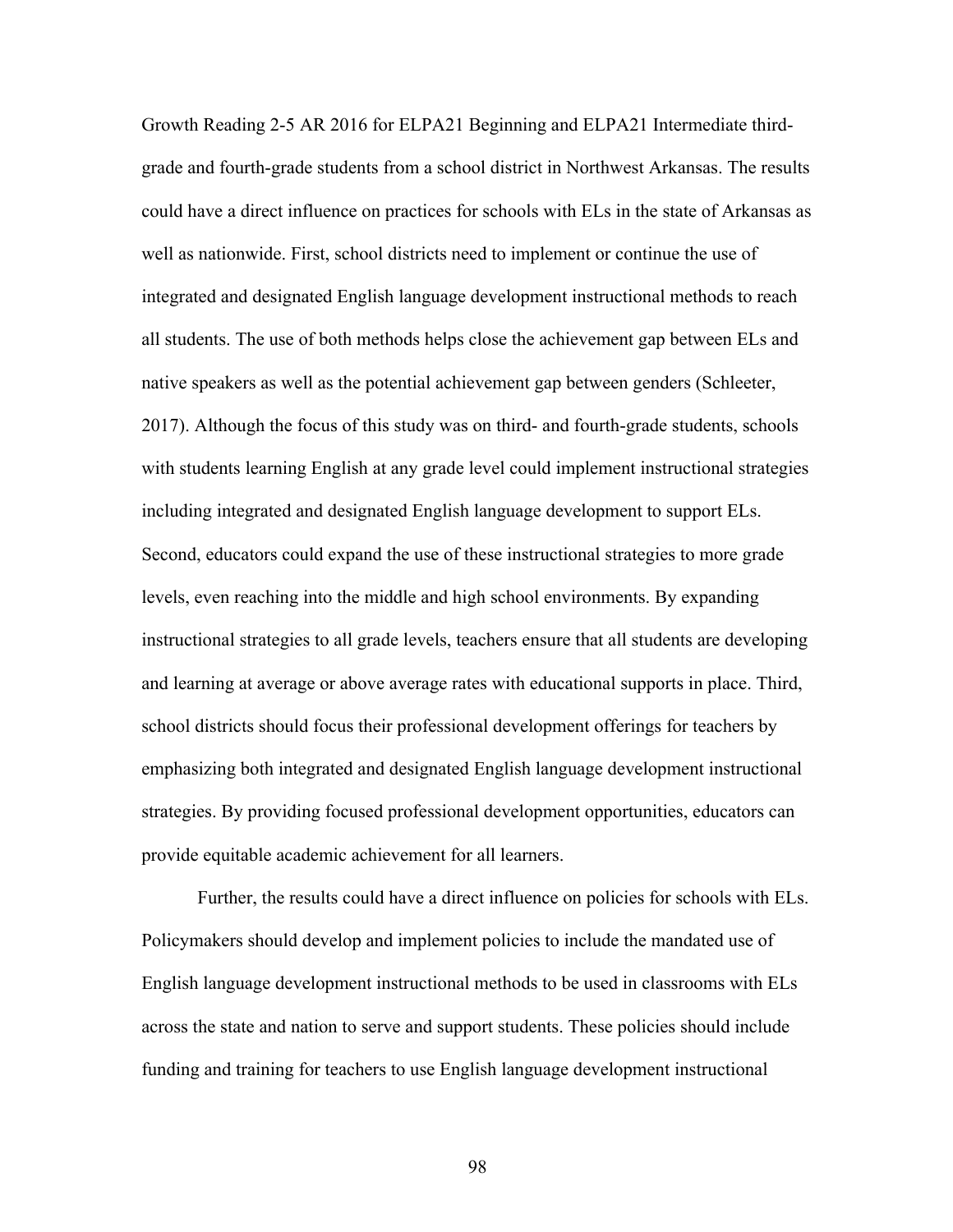methods in classroom environments. Additionally, the policies would further support standards-based learning for ELs. When policymakers support educators to be trained in understanding and using integrated and designated English language development instructional methods, the achievement gap can begin to close, and students can be even more successful.

## **Future Research Considerations**

For this study, the following areas for future research considerations were made.

- 1. The current study focused on only one academic year of data. Third and fourth grades were chosen because third grade is the year when students transition from learning to read to reading to learn (Chall & Jacobs, 2003; Hernandez, 2011; Musen, 2010; National School Boards Association, 2015; Sibanda & Baxen, 2018). A study over multiple school years on the same group of students could determine a significant difference between the main effects of gender and change over time or on the interaction of the two variables.
- 2. A future study could attempt to determine if and how ELs at different grade levels develop and respond differently to various instructional strategies. Future researchers could test other grade levels to identify any potential differences between gender and change over time.
- 3. More research needs to be completed on the role gender plays in different cultures when responding to education and to different instructional strategies.
- 4. Future researchers might consider why third grade is the year when students transition from learning to read to reading to learn. Researchers could also examine if the third grade is as pivotal for all cultures.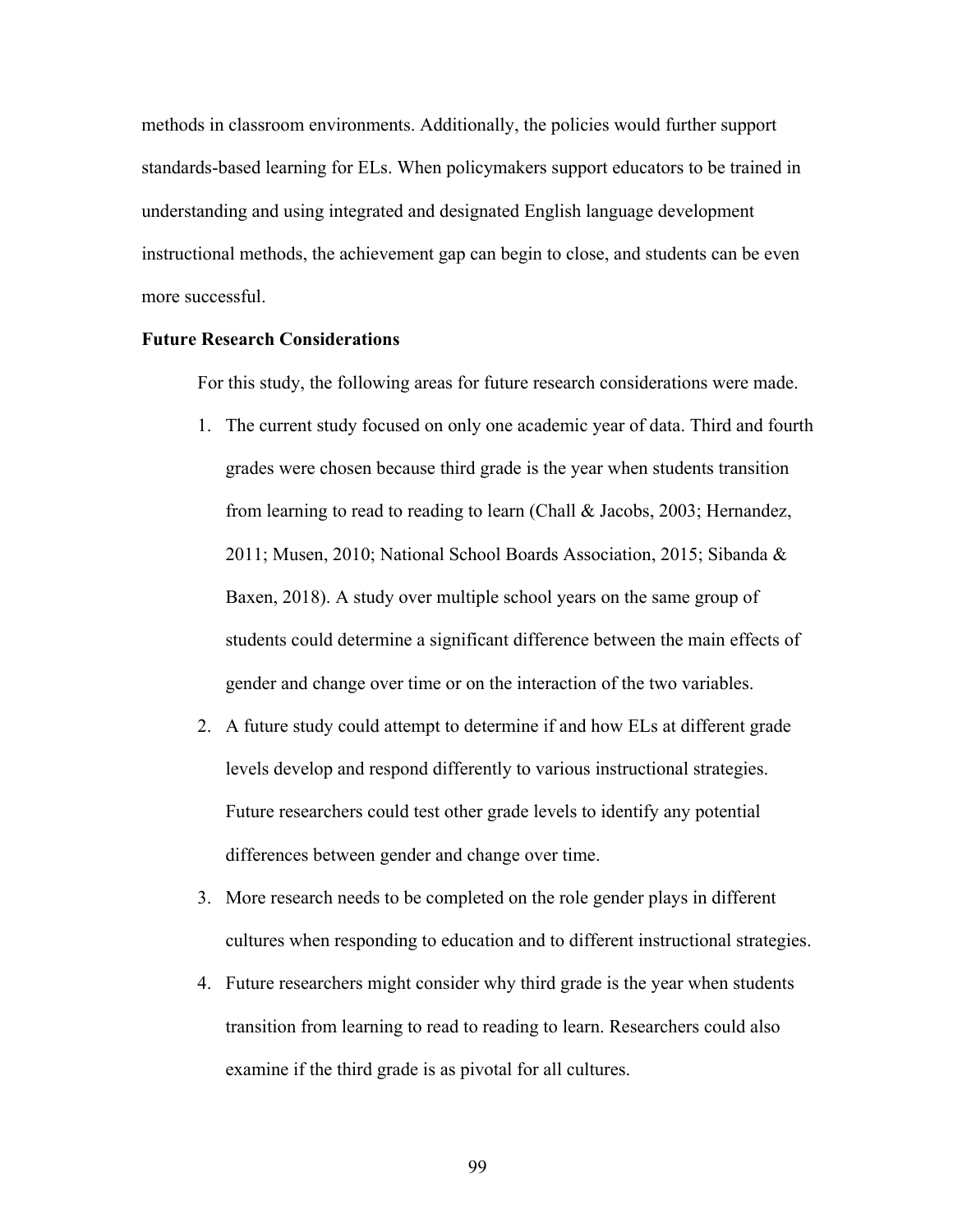- 5. Socioeconomic status and other variables could be investigated to determine the effects of different EL students at different grade levels.
- 6. Researchers could determine if designated and integrated English language development instructional strategies affect achievement in other subject areas beyond reading, such as mathematics, science, and social studies.
- 7. The present research was limited to a school district in Northwest Arkansas. Future researchers might consider testing students in other school districts for significant differences. School districts without designated and integrated English language development might have different results.
- 8. Researchers could examine districts that use other instructional models and compare their findings to districts using the designated and integrated English language development instructional strategies.
- 9. The instrumentation used for this study was the NWEA MAP Growth Reading 2-5 AR 2016 Test. Future researchers might consider a different assessment including but not limited to the ACT Aspire or the English Language Proficiency Assessment for the 21st Century.

## **Conclusion**

The purpose of this study was to determine the effects by change over time between males versus females on reading achievement measured by the Reading 2-5 AR 2016 Test for ELPA21 Beginning and Intermediate third- and fourth-grade students from a school district in Northwest Arkansas. I conducted four 2 x 3 mixed factorial ANOVAs with a repeated measures on the last factor. My findings indicated that change over time was significant for all hypotheses, indicating that despite grade level, ELPA21 level, or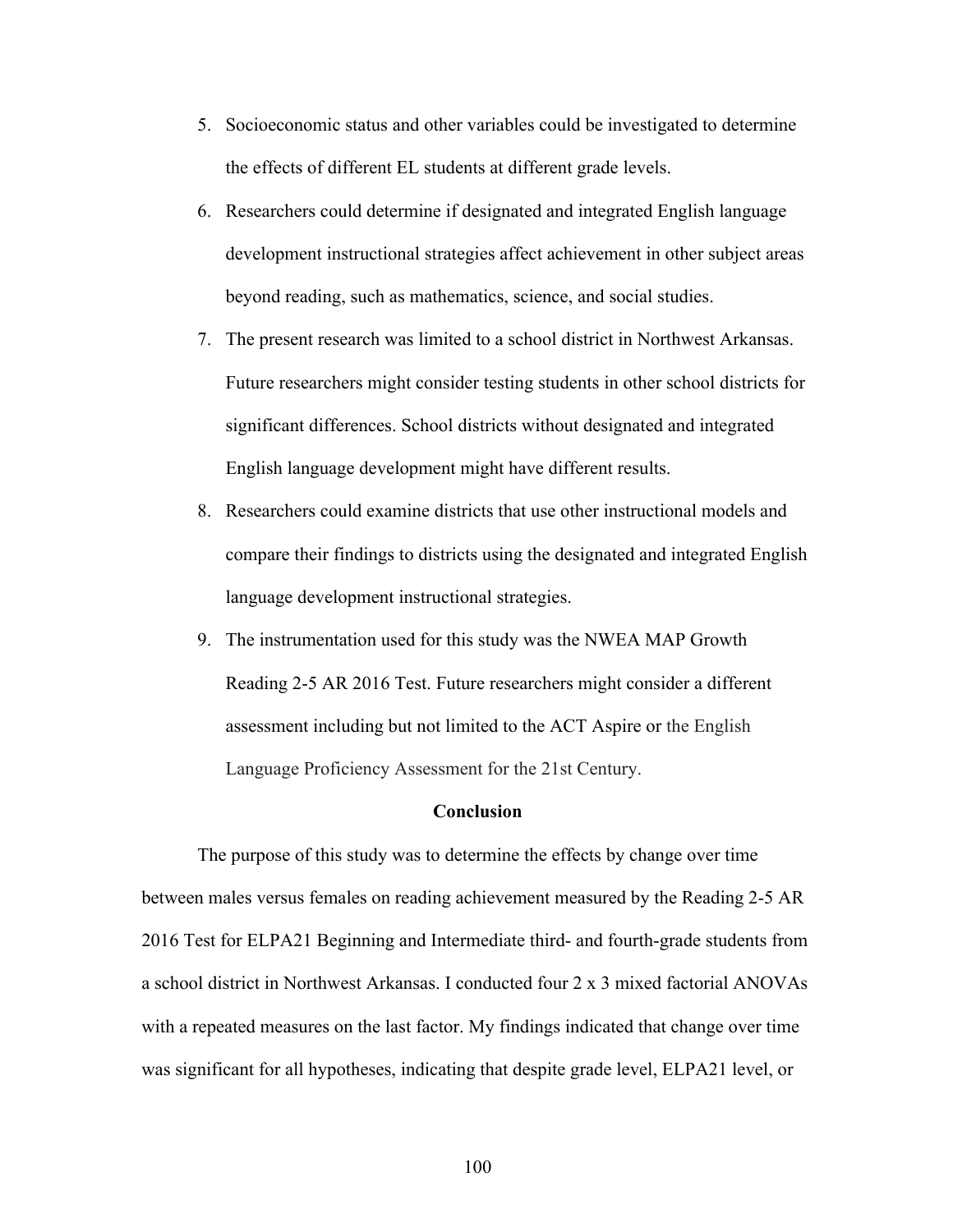gender, all groups of students tested significantly increased reading achievement scores. Overall, the results aligned with evidence from the literature review for third-grade ELPA21 Beginning students because EL females, on average, scored significantly higher than EL males. However, the results of the other hypotheses for students in ELPA21 Intermediate levels or fourth grade did not support the results from the literature review. Further, the instructional strategies used within the school district studied supported learning for both male and female ELs and did not favor one gender over the other, with only one exception in the ELPA21 Beginning third-grade group of students. Even though most of the literature from other researchers supported the notion that females outperformed males in reading achievement scores, results from three of the four hypotheses indicated that both integrated and designated English language development instructional strategies seemed to close the achievement gap between EL males and females. The results of this study are meaningful to educators and administrators who are concerned about proper supports and instructional strategies for ELs. The EL student population is growing nationwide; therefore, educators and policymakers need to be informed of the benefits that instructional methods and professional development provide to serve ELs best.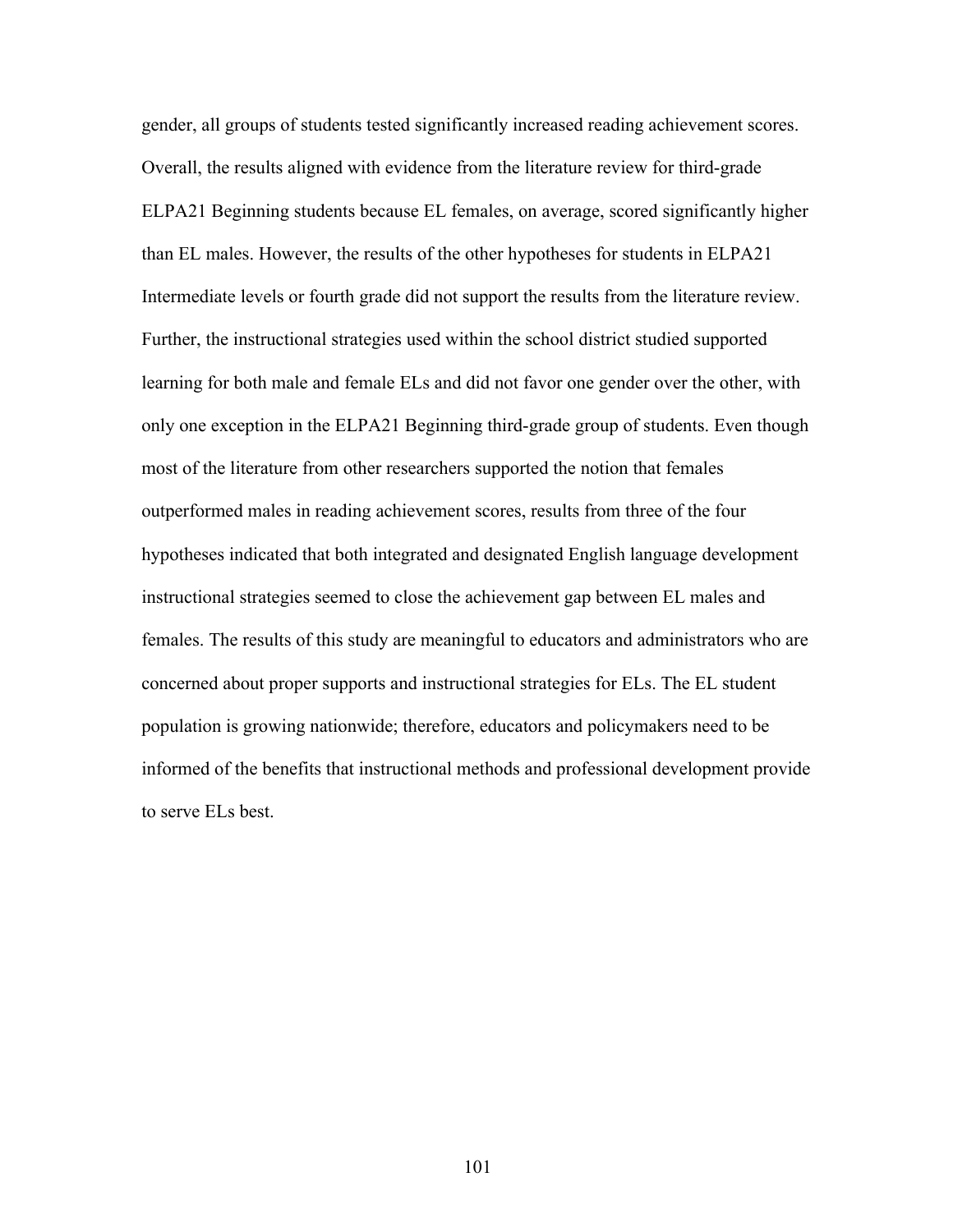## **REFERENCES**

Ansell, S. (2011). *Achievement gap*. Retrieved from http://www.edweek.org/ew/issues/ achievement-gap/

Ardasheva, Y. (2010). *English language learners in focus: Predictors of English proficiency and academic achievement* (Doctoral dissertation). doi:10.18297/etd/45

Arkansas Department of Education. (2017). *Every Student Succeeds Act: Arkansas state plan*. Retrieved from ERIC database. (ED593324)

Arkansas Department of Education. (2018). *A new chapter for Arkansas students.* Retrieved from http://dese.ade.arkansas.gov/public/userfiles/Learning\_Services/ RISE/RISE\_Arkansas/RISE\_Arkansas\_2018\_Report\_REV2.pdfArkansas

Arkansas ELPA21 Scoring Interpretation Guide. (2017). *English language proficiency assessment for the 21st century*. Retrieved from http://dese.ade.arkansas.gov /public/userfiles/Learning\_Services/English%20Language%20Learners/ELPA21/ 2019/ELPA21\_Score\_\_Interpretation\_Guide.pdf

Bast, J., & Reitsma, P. (1998). Analyzing the development of individual differences in terms of Matthew effects in reading: results from a Dutch Longitudinal study. *Developmental Psychology*, *34*(6), 1373.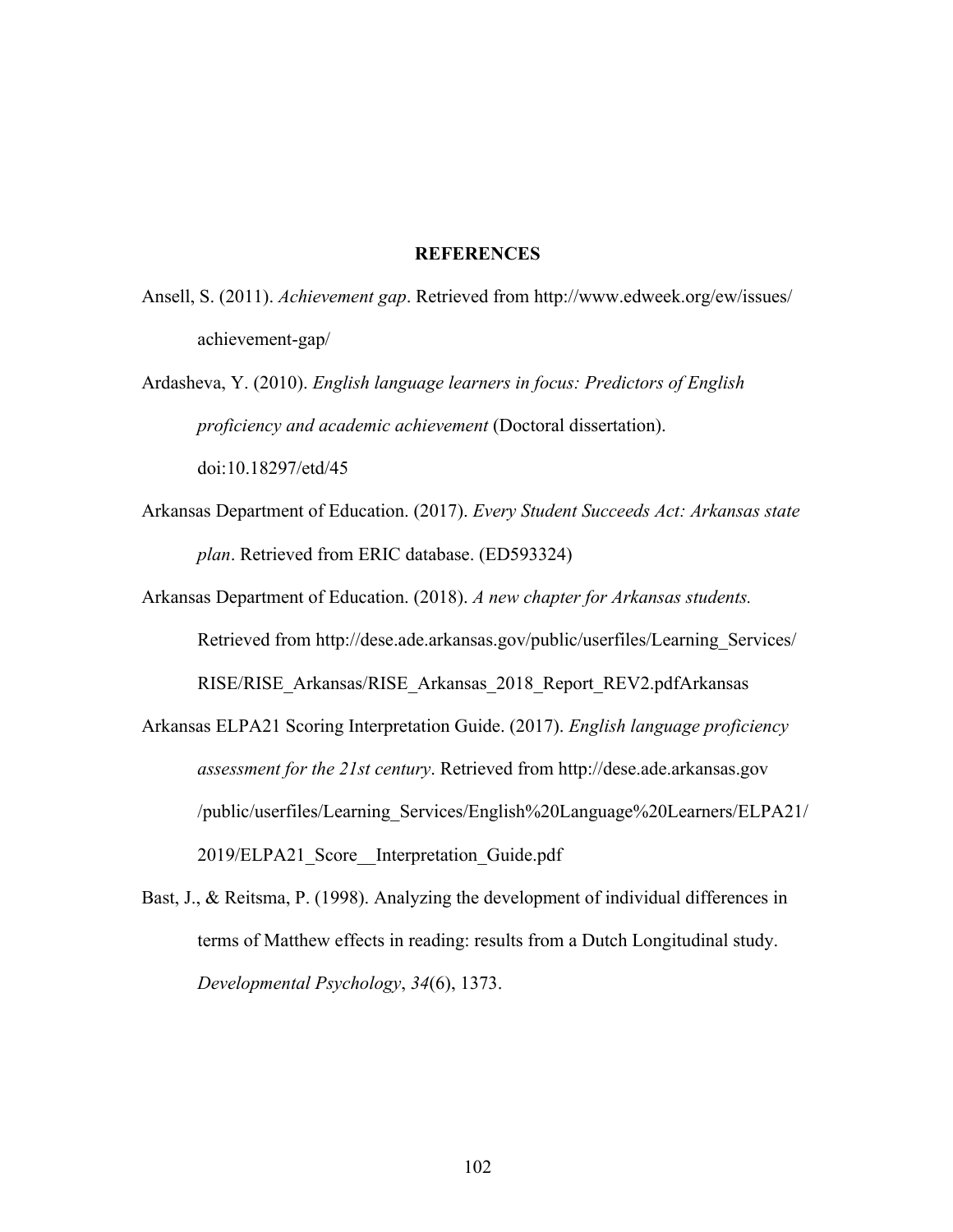Bembenutty, H. (2007). Self-regulation of learning and academic delay of gratification: Gender and ethnic differences among college students. *Journal of Advanced Academics, 18*(4), 586–616. doi:10.4219/jaa-2007-553

Best, C., & Strange, W. (1992). Effects of phonological and phonetic factors on crosslanguage perception of approximants. *Journal of Phonetics, 20*(3), 305-330. Retrieved from https://pdfs.semanticscholar.org/a385/ca29c782326475ddf 77de113236d26707da2.pdf

- Best, C., & Tyler, M. (2007). Non-native and second-language speech perception: Commonalities and complementarities. *Second language speech learning: The role of language experience in speech perception and production*. Retrieved from https://pdfs.semanticscholar.org/d952/272d14c57d27f6e56f2eb417dc196e4a945e. pdf
- Bilash, O. (2009). *Krashen's 6 hypotheses*. Retrieved from https://sites.educ.ualberta.ca /staff/olenka.bilash/Best%20of%20Bilash/krashen.html
- Bon, S. (2019). *Lau vs. Nichols*. Retrieved from https://usedulaw.com /362 -lau-vnichols.html
- Buchsbaum, M. (2013). *Longitudinal growth of academic achievement among subgroups using NWEA's MAP* (Doctoral dissertation). Retrieved from ProQuest database. (UMI 3562114)
- Burch, P. (2010). The bigger picture: Institutional perspectives on interim assessment technologies. *Peabody Journal of Education, 85*(2), 147-162. doi:10.1080/01619561003685288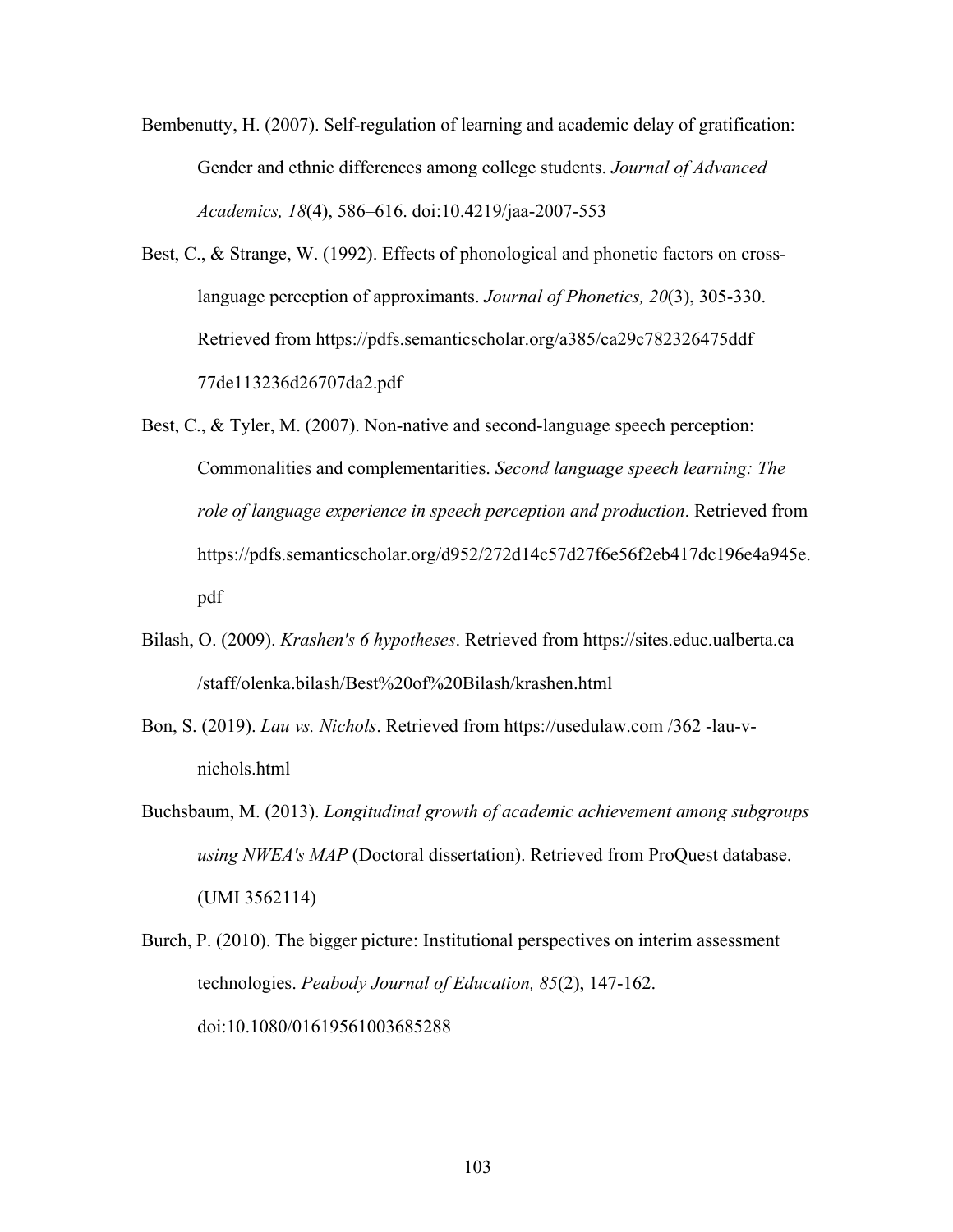Burgess, S. R. (2011). Home literacy environments (HLEs) provided to very young children. *Early Child Development and Care, 181*(4), 445-462. doi:10.1080/03004430903450384

- Cain, K., & Oakhill, J. (2006). Assessment matters: Issues in the measurement of reading comprehension. *British Journal of Educational Psychology, 76(*4), 697-708. doi:10.1348/000709905X69807
- Callan, G., Marchant, G., Finch, W., & German, R. (2016). Metacognition, strategies, achievement, and demographics: Relationships across countries. *Educational Sciences: Theory & Practice*, *16*(5), 1485-1502. Retrieved from ERIC database. (EJ1115048)
- Cardenas, J. (1976). *Lau remedies outlined* (Doctoral Dissertation). Retrieved from ERIC database. (ED125148)
- Carter, A. (2017). *Designated ELD instruction and language acquisition* (Unpublished master's thesis). Retrieved from https://csusm-dspace.calstate.edu/bitstream/ handle/10211.3/198853/CarterAmanda Fall2017.pdf?sequence=3
- Catalán, R. M. J. (2003). Sex differences in L2 vocabulary learning strategies. *International Journal of Applied Linguistics, 13*(1), 54–77. Retrieved from ERIC database. (EJ669789)
- Chall, J. S., & Jacobs, V. A. (2003). Poor children's fourth-grade slump. *American Educator,27*(1), 14. Retrieved from https://www.aft.org/periodical/americaneducator/spring-2003/classic-study-poor-childrens-fourth-grade-slump
- Cheung, A., & Slavin, R. E. (2005). Effective reading programs for English language learners and other language-minority students. *Bilingual Research Journal*, *29*(2),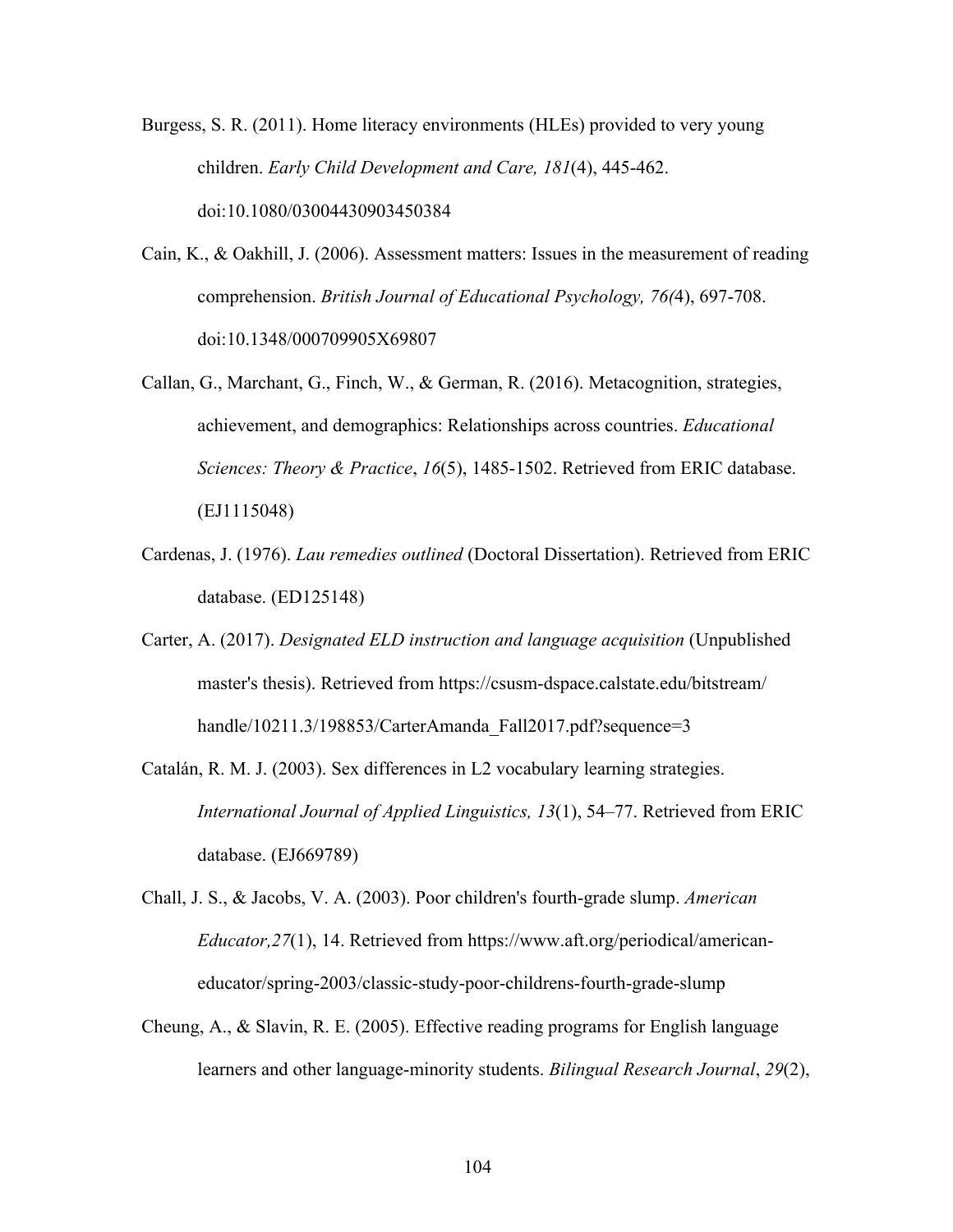241-267. Retrieved from http://www.successforall.org/wpcontent/uploads/2016 /02/ELL\_fullreport-1.pdf

- Cheung, A., & Slavin, R. E. (2012). *Effective reading programs for Spanish dominant English language learners (ELLs) in the elementary grades: A synthesis of research*. Baltimore, MD: Johns Hopkins University, Center for Research and Reform in Education. Retrieved from ERIC database. (ED539718)
- Cohen, J. (1988). *Statistical power analysis for the behavioral sciences* (2nd ed.). Hillsdale, NJ: Lawrence Erlbaum.
- Coley, J. (2003). *Growth in school revisited: Achievement gains from the fourth to the eighth grade*. Princeton, NJ: Educational Testing Service. Retrieved from https://www.ets.org/Media /Research/pdf/PICGROWTH2.pdf
- Colorin Colorado. (2019). *Every Student Succeeds Act and English language learners*. Retrieved from https://www.colorincolorado.org/ell-basics/ell-policy-research/elllaws-regulations/essa-ells
- D'Angiulli, A., Siegel, L. S., & Maggi, S. (2004). Literacy instruction, SES and word reading achievement in English-language learners and children with English as a first language: A longitudinal study. *Learning Disabilities Research and Practice, 19*(4), 202-213. doi:10.1111 /j.1540-5826.2004.00106.x
- Dee, T., Jacob, B., Hoxby, C., & Ladd, H. (2010). *The impact of no child left behind on students, teachers, and schools*. *Brookings Papers on Economic Activity, 149-207* (Doctoral Dissertation). Retrieved from ProQuest database.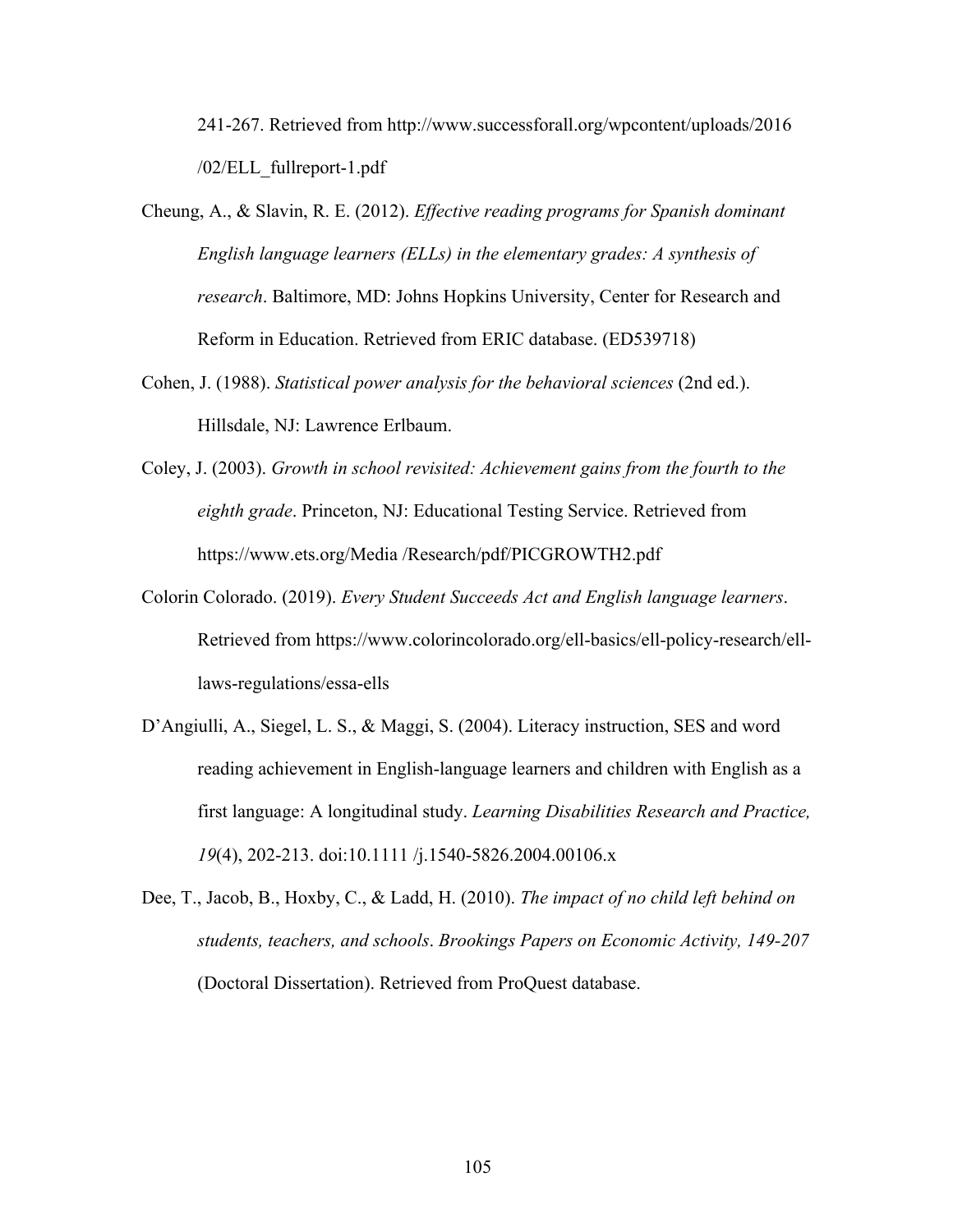- Dickinson, D. K., Golinkoff, R. M., & Hirsh-Pasek, K. (2010). Speaking out for language: Why language is central to reading development. *Educational Researcher, 39*(4), 305-310. doi:10.3102/0013189X10370204
- Division of Elementary and Secondary Education. (2019). *About DESE.* Retrieved from http://dese.ade.arkansas.gov/about-ade

Dutro, E. (2003). "Us boys like to read football and boy stuff": Reading masculinities, performing boyhood. *Journal of Literary Research. 34*(4), 465-500. doi:10.1207/s15548430jlr3404\_4

Dutro, S., & Helman, L. (2009). Explicit language instruction: A key to constructing meaning. In L. Helman (Ed.), *Literacy development with English Learners: Research-based instruction in grades K-6* (pp. 43-77). New York, NY: Guilford Publications. Retrieved from http://www.elachieve.org/research-base/languagelearning.html

- Egan, E. (2014). *Interventions for English language learners: Effects of Reading Recovery on reading achievement* (Doctoral dissertation). Retrieved from https://repository.library.northeastern.edu/files/neu:349616/fulltext.pdf
- E.L. Achieve. (2014). *Systematic ELD units: 3-6 materials analysis*. Retrieved from http://www.elachieve.org/syseld-home.html
- E.L. Achieve. (2019). *E.L. Achieve: Systematic ELD and constructing meaning*. Retrieved from http://www.elachieve.org/
- Ellet, R. (2014). *The use of Dynamic Indicators of Basic Early Language Skills (DIBELS) and Measures of Academic Progress (MAP) to compare reading proficiency in native English speakers and English language learners.* (Doctoral dissertation).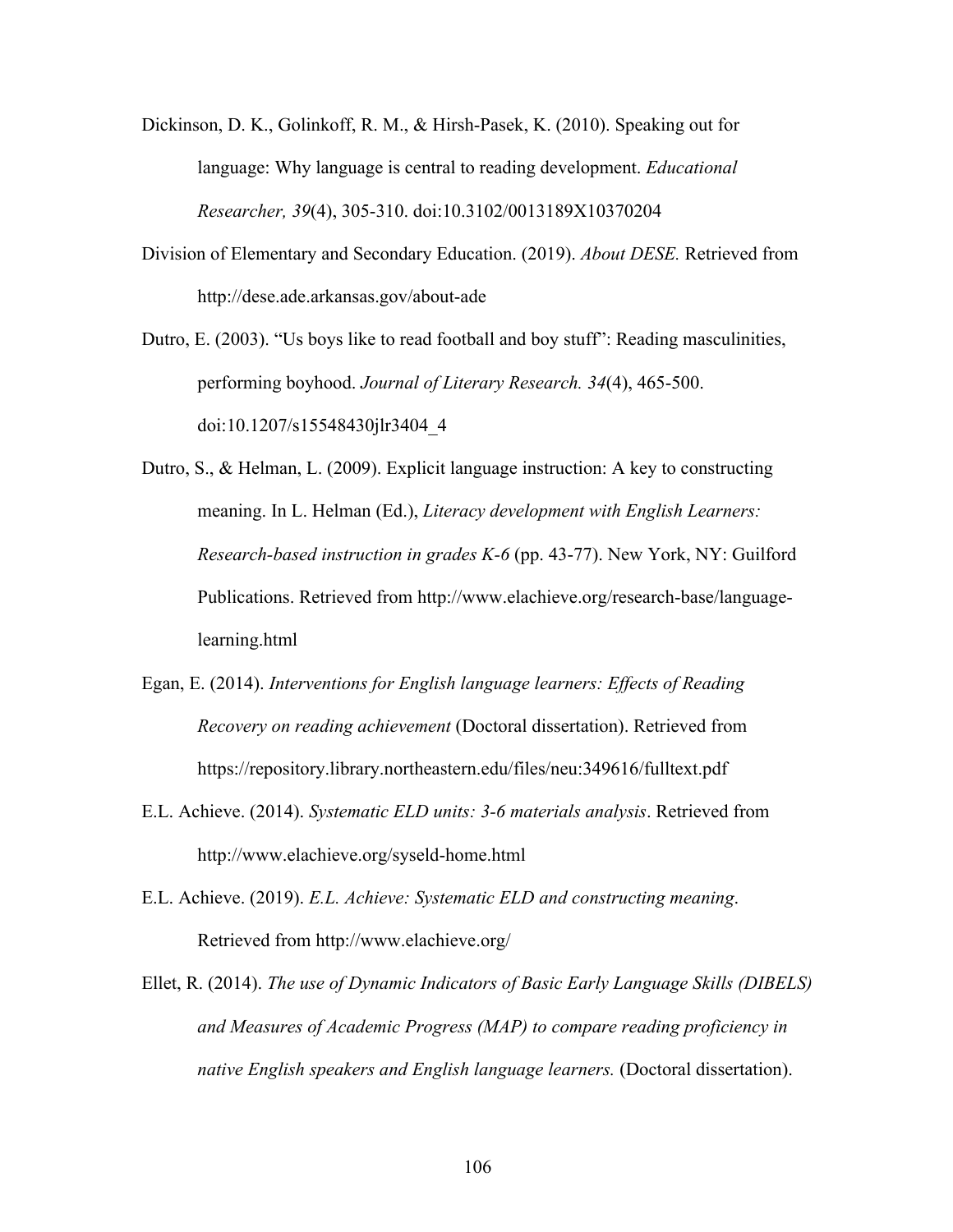Retrieved from https://kuscholarworks.ku.edu/bitstream/handle/1808/15148 /Ellett ku 0099D 13449 DATA 1.pdf; sequence=1

- Foster, W. A., & Miller, M. (2007). Development of the literacy achievement gap: A longitudinal study of kindergarten through third grade. *Language, Speech, and Hearing Services in Schools*, *38*(3), 173-181. doi:10.1044/0161- 1461%282007/018%29
- Gambrell, T., & Hunter, D. (2000). Surveying gender differences in Canadian school literacy. *Journal of Curriculum Studies*, *32*(5), 689-719. doi:10.1080/00220270050116941
- Gilbert, D. (2011). *Effects of differentiated instruction on student achievement in reading* (Doctoral dissertation). Retrieved from ProQuest Dissertations and Theses database. (UMI No. 3489353)
- Goldenberg, C. (2008). Teaching English language learners: What the research does and does not say. *American Educator, 2008*, 8-44*.* Retrieved from https://www.aft.org /sites/default/files/periodicals/goldenberg.pdf
- Goren, P. (2010). Interim assessments as a strategy for improvement: Easier said than done. *Peabody Journal of Education, 85*(2), 125-129. doi:10.1080 /01619561003673938
- Hakuta, K. (2015). *Freedom to talk* [Video file]. Retrieved from https://vimeo.com /133969433
- Hernandez, D. J. (2011). *Double jeopardy: How third-grade reading skills and poverty influence high school graduation*. Retrieved from ERIC database. (ED518818)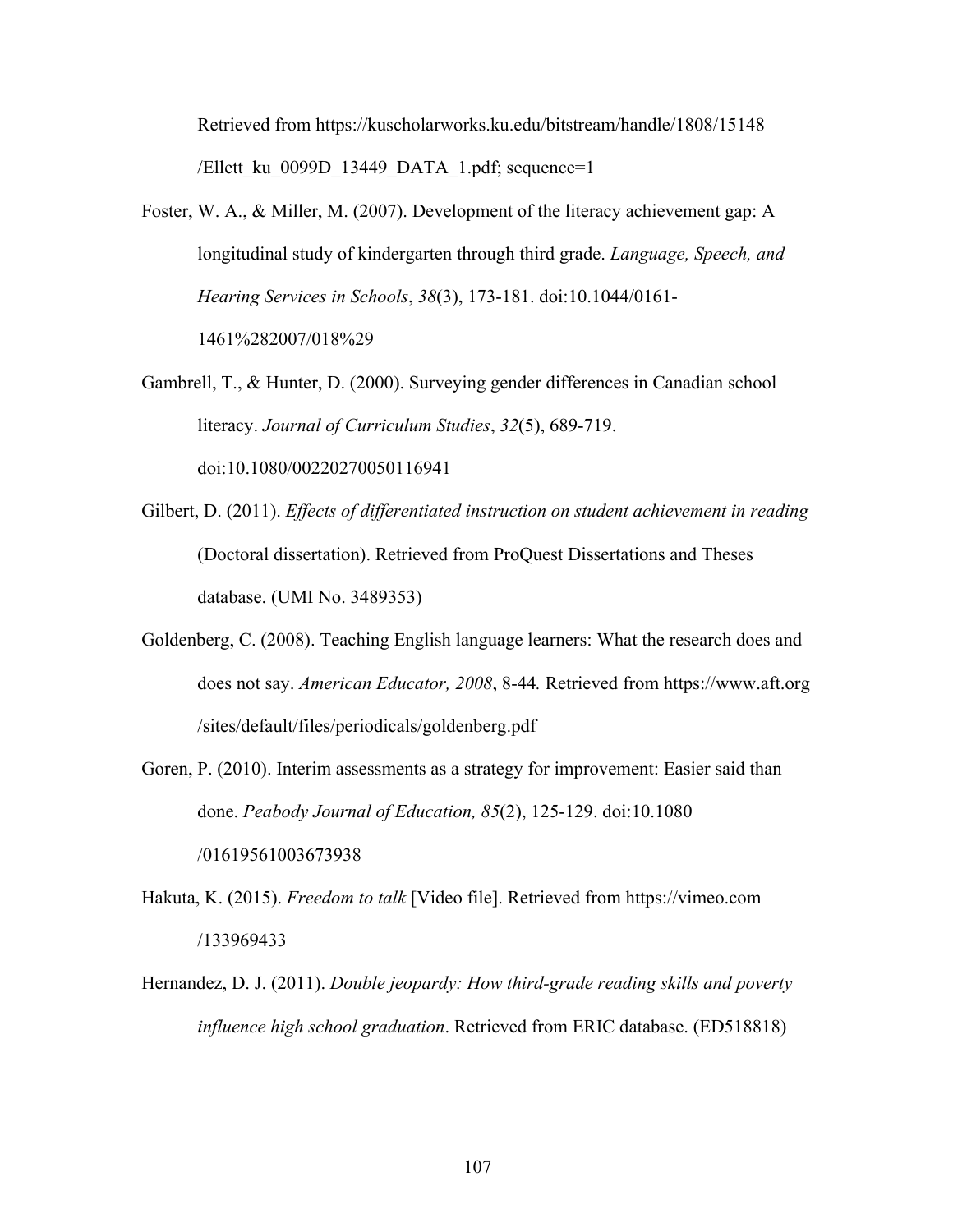- Herrera, S. G., Perez, D. R., & Escamilla, K. (2010). *Teaching reading to English language learners: Differentiated literacies*. Retrieved from https://commons .mtholyoke.edu/wp-content/uploads/sites/227/2016/06/Reading-and-Literacy-Development-Herrera-Perez-Escamilla-2010-Chp.-1-2.pdf
- Hirsch, E. D., Jr. (2003). Reading comprehension requires knowledge--of words and the world. *American Educator*, *27*(1), 10–13. Retrieved from ERIC database. (EJ672462)
- Johnson, L.B. (1966). *Public papers of the Presidents of the United States*. Washington DC: Government Printing Office. Retrieved from https://quod.lib.umich.edu/p/ppotpus/4730960.1965.001/362?rgn=full+text;view= image
- Jost, K. (2009). Bilingual education vs. English immersion. *CQ Press, 19*(43). Retrieved from https://library.cqpress.com/cqresearcher/document.php?id=cqresrre 2009121103
- Keller-Margulis, M., Clemens, H., Im, M., Kwok, O., & Booth, C. (2012). Curriculumbased measurement yearly growth rates: An examination of English language learners and native English speakers. *Learning and Individual Differences, 22*, 799–805. doi:10.1016/j.lindif.2012.07.005

King, J. (2017). *A study of the impact of English learner students' service status on third grade reading achievement* (Doctoral dissertation). Retrieved from ERIC database. (ED575495)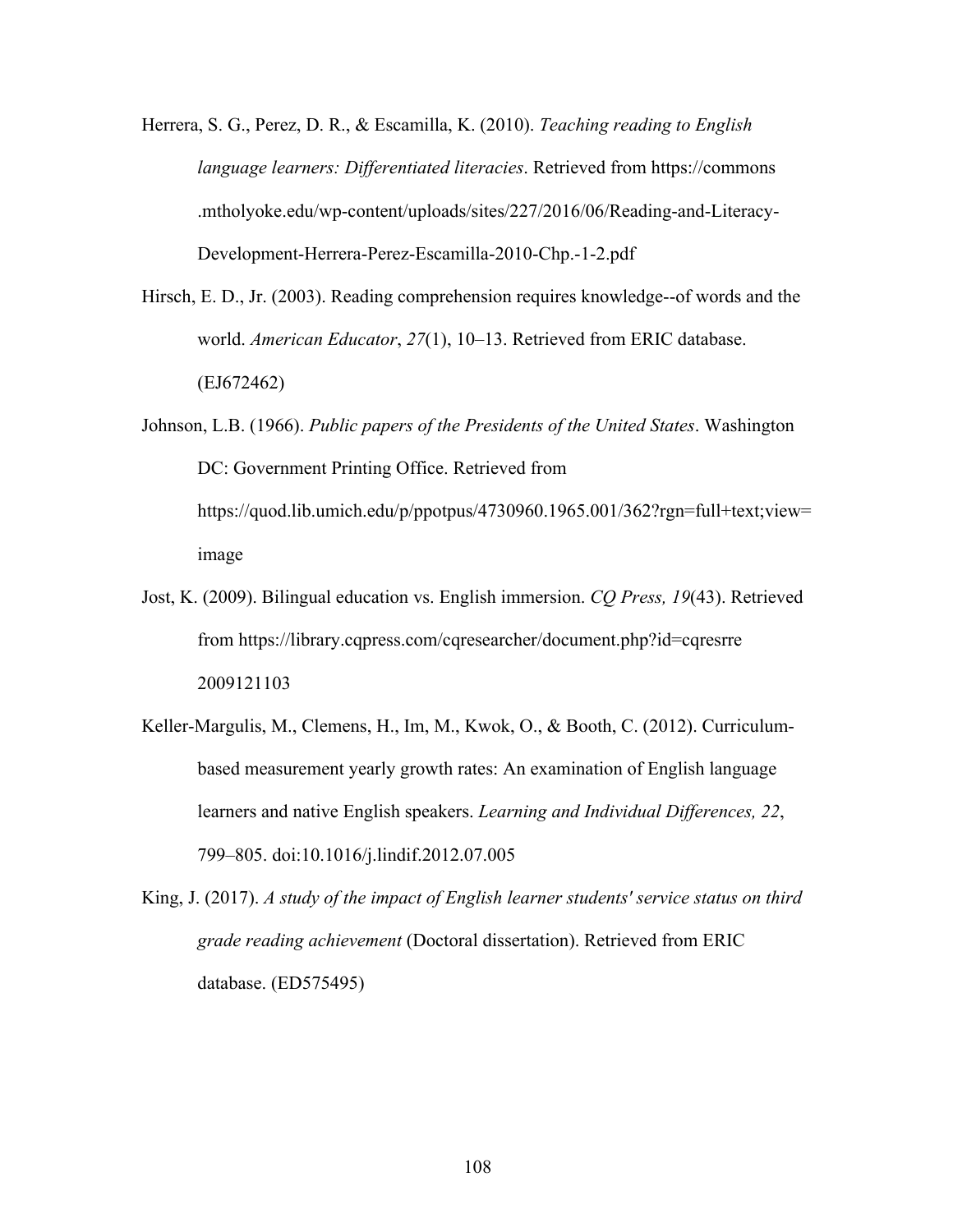- Krashen, S. (1981). *Second language acquisition and second language learning*. Retrieved from http://www.sdkrashen.com/content /books/sl \_acquisition \_and\_learning.pdf
- Krashen, S. (1982). *Principles and practice in second language acquisition*. Retrieved from http://www.sdkrashen.com/content/books/principles \_and\_practice.pdf
- Krashen, S. (2002). *Second language acquisition and second language learning*. Retrieved from http://www.sdkrashen.com/content/books/sl\_acquisition\_and \_learning.pdf
- Krashen, S. (2018). The Conduit Hypothesis: How reading leads to academic language competence. *Language Magazine.* Retrieved from http://www.sdkrashen.com /content/articles/2018\_the\_conduit\_hypothesis.pdf
- Kuehl, R. (2012). The rhetorical presidency and "accountability" in education reform: Comparing the presidential rhetoric of Ronald Reagan and George W. Bush. *Southern Communication Journal, 77*(4), 329-348. doi:10.1080/1041794X.2012. 678926
- Kuhl, P. (2004). Early language acquisition: Cracking the speech code. *Nature Reviews Neuroscience, 5,* 831–843. doi:10.1038/nrn1533
- Lau v. Nichols, 414 U.S. 563 (1974).
- Leech, N. L., Barrett, K. C., & Morgan, G. A. (2015). *IBM SPSS for intermediate statistics: Uses and interpretations* (5th ed.). New York, NY: Routledge.
- Lennox, S. (2013). Interactive read-alouds-an avenue for enhancing children's language for thinking and understanding: A review of recent research. *Early Childhood Education Journal, 41*, 381-389. doi:10.1007/s10643-013-0578-5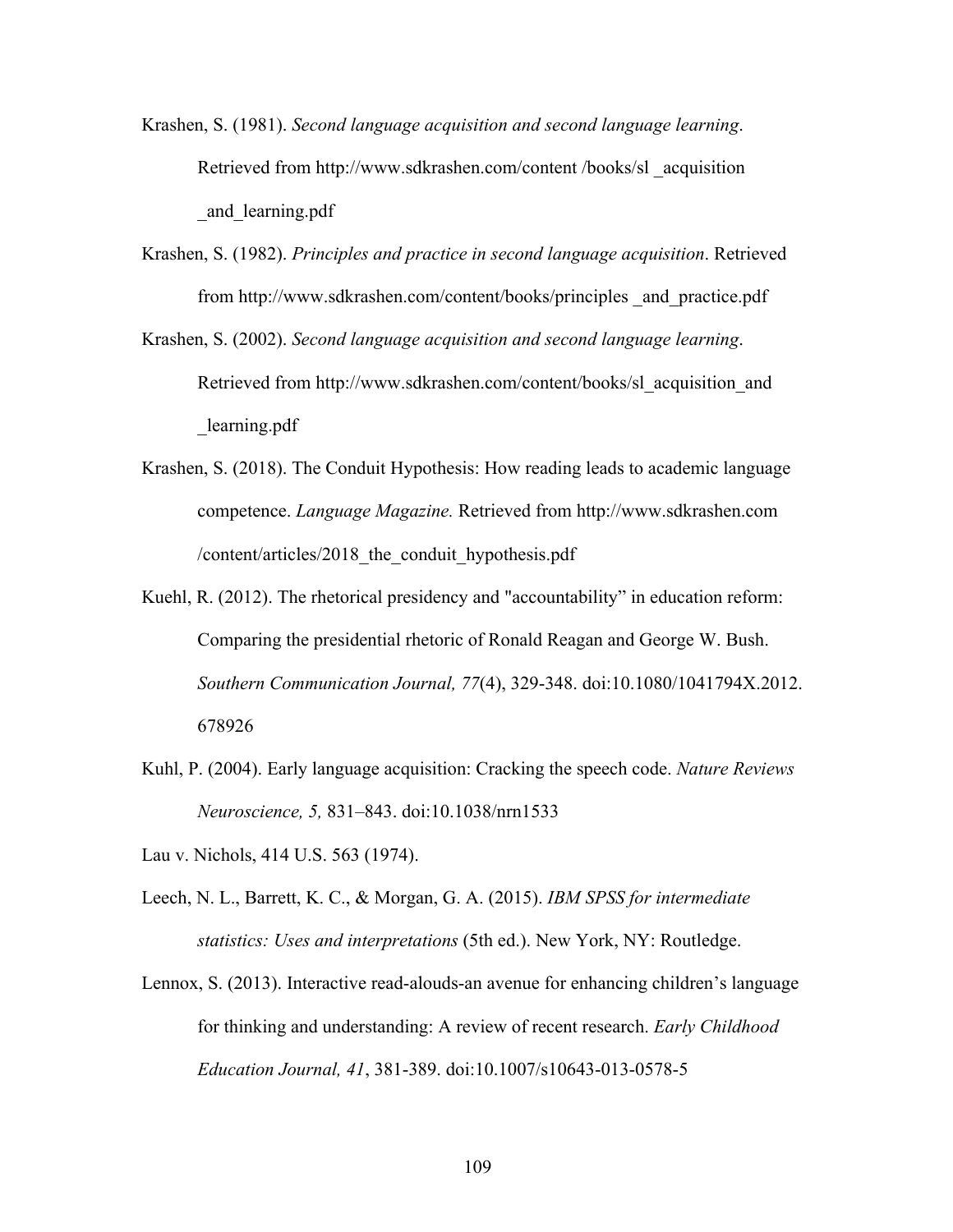- Li, Y., Marion, S., Perie, M., & Gong, B. (2010). An approach for evaluating the technical quality of interim assessments. *Peabody Journal of Education, 85*(2), 163–185. Retrieved from ERIC database. (EJ883187)
- Loney, S. (2016). *Stakeholders' perceptions of English Language Learners meeting adequate yearly progress in reading* (Doctoral dissertation). Retrieved from ProQuest database. (1808898928)
- Lonigan, C., Burgess, S., & Anthony, J. (2000). Development of emergent literacy and early reading skills in preschool children: Evidence from a latent-variable longitudinal study. *Developmental Psychology, 36*(5), 596-613. doi:10.1037//0012-1649.36.5.596
- McCall, M. S., Hauser, C., Cronin, J., Kingsbury, G. G., & Houser, R. (2006). *Achievement gaps: An examination of differences in student achievement and growth*. Retrieved from ERIC database. (ED498429)
- McKeachie, W. (1995). Learning styles can become learning strategies. *The National Teaching and Learning Forum, 4*(6). doi:10.1.1.173.6800&rep=rep1&type=pdf
- McLanahan, S. (Ed.). (2017). Social and emotional learning [Special issue]. *The Future of Children*, *21*(1). Retrieved from https://futureofchildren.princeton.edu/

Musen, L. (2010). *Early reading proficiency*. Retrieved from ERIC database. (ED533115)

- National School Boards Association. (2015). *Learning to read. Reading to learn*. Retrieved from https://learningfirst.org/learning-read-reading-learn
- National Reading Panel. (2000). *Report of the national reading panel: Teaching children to read: An evidence-based assessment of the scientific research literature on*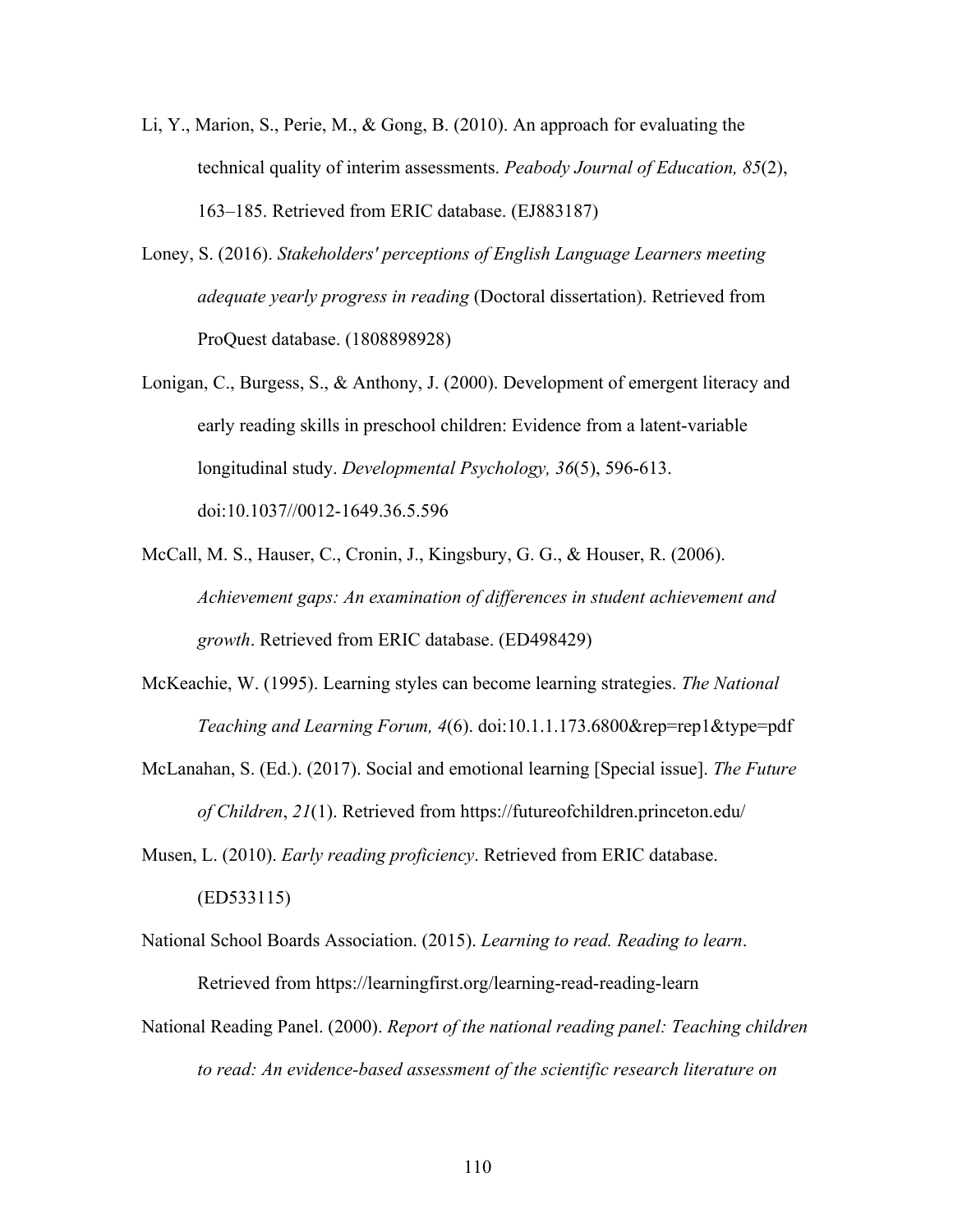*reading and its implications for reading instruction: Reports of the subgroups*. Retrieved from https://www.nichd.nih.gov/sites/default/files/publications /pubs/nrp/Documents/report.pdf

- NWEA. (2004). *Reliability and validity estimates.* Retrieved from http://images.pcmac .org/Uploads/Jacksonville117 /Jacksonville117/Sites/DocumentsCategories /Documents/Reliability\_and \_Validity\_Estimates.pdf
- NWEA. (2011). *Technical manual for measures of academic progress and measures of academic progress for primary grades.* Retrieved from https://www.richland2.org /RichlandDistrict/media/Richland-District/AdvancED/Standard%205/5.1/5-1- NWEA-Technical-Manual-for-MAP-and-MPG.pdf
- NWEA. (2013). *RIT stability through the transition to common core-aligned MAP tests*. Retrieved from ERIC database. (ED558753)
- NWEA. (2016). *Linking the ACT ASPIRE assessments to NWEA MAP assessments*. Retrieved from ERIC database. (ED568215)
- NWEA. (2018). *Test descriptions: Summary.* Retrieved from https://teach.mapnwea.org /assist/help\_map/Content /AboutMAP/Summary \_TestTypes.htm
- NWEA. (2019). *MAP help center*. Retrieved from https://sdaleadmin.mapnwea.org/ assist/help \_map/Content/MAPHelpCenter.htm
- Peregoy, S., & Boyle, O. (2008). *Reading, writing, and learning in ESL: A resource book for K–12 teachers* (5th ed.). New York, NY: Addison-Wesley.
- Perie, M., Marion, S., & Gong, B. (2009). Moving toward a comprehensive assessment system: A framework for considering interim assessments. *Educational*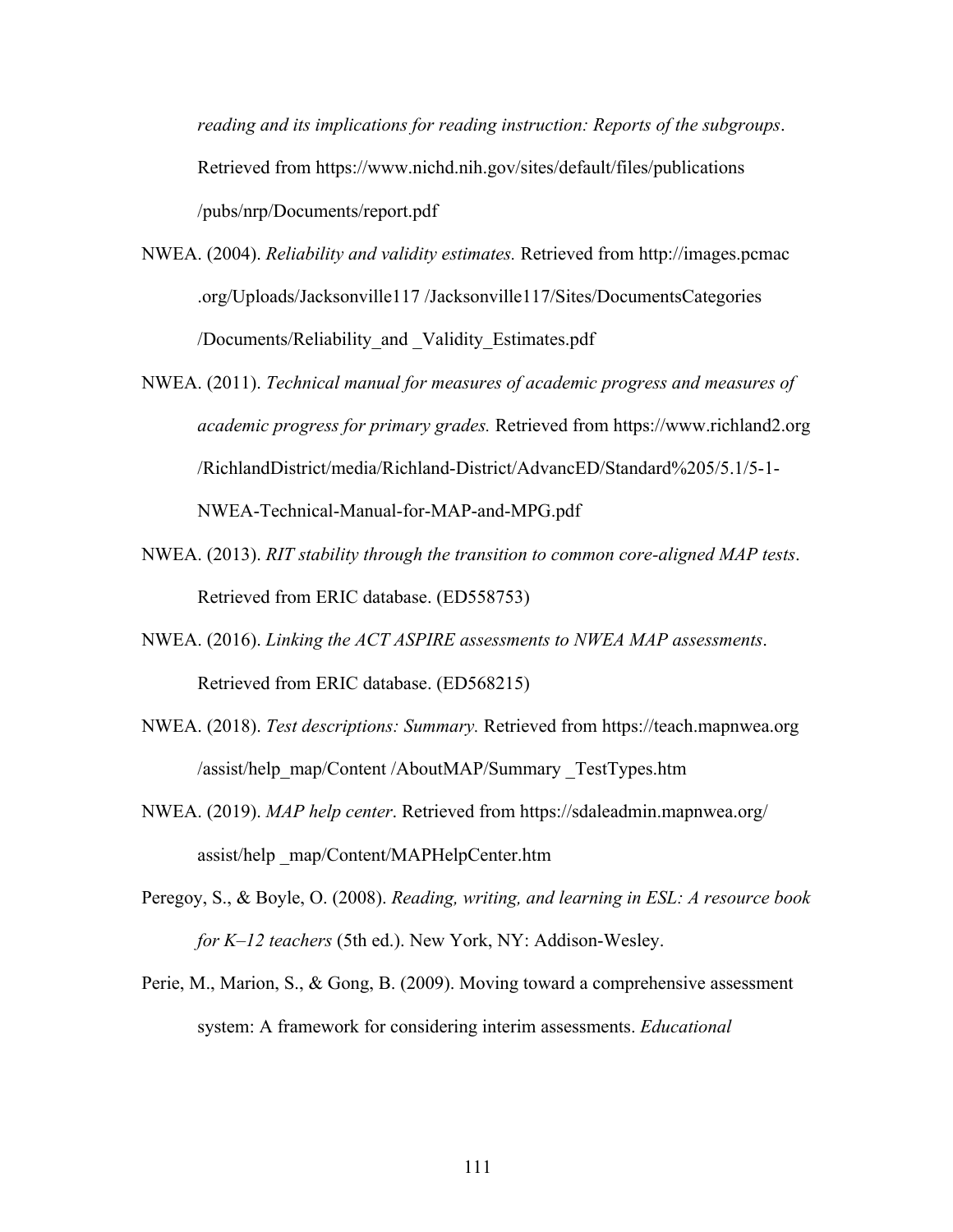*Measurement: Issues and Practice, 28*(3), 5-13. doi:10.1111/j.1745- 3992.2009.00149.x

- Pikulski, J. J., & Chard, D. J. (2005). Fluency: Bridge between decoding and reading comprehension. *The Reading Teacher, 58*(6), 510-519. doi:10.1598/RT.58.6.2
- Pinto, G., Bigozzi, L., Vezzani, C., & Tarchi, C. (2016). Emergent literacy and reading acquisition: A longitudinal study from kindergarten to primary school. *European Journal of Psychology of Education.* doi:10.1007/s10212-016-0314-9

Popham, J. (1999). Why standardized tests don't measure educational quality. *Educational Leadership, 56*(6). Retrieved from http://www.ascd.org/publication s/educational-leadership/mar99/vol56/num06/Why-Standardized-Tests-Don%27t-Measure-Educational-Quality.aspx

- Puranik, C. S., Lonigan, C. J., & Kim, Y. S. (2011). Contributions of emergent literacy skills to name writing, letter writing, and spelling in preschool children. *Early Childhood Research Quarterly*, *26*(4), 465-474. doi:10.1016/j.ecresq.2011.03.002
- Robb, L. (2011). *The myth of learn to read/read to learn*. Retrieved from http://www.scholastic.com/teachers/article/myth-learn-readread-learn
- Robinson, J. (2018). Evaluation of teaching methods to improve reading performance of English language learners. *Journal for the Advancement of Educational Research International*, *12*(1), 25-33. Retrieved from ERIC database. (EJ1209451)
- Rosewater, A., & Meyers, J. (2016). *Connecting social and emotional health and literacy: Critical for early school success. IMPACT: Child Health and Development Institute of Connecticut*. Retrieved from https://www.chdi.org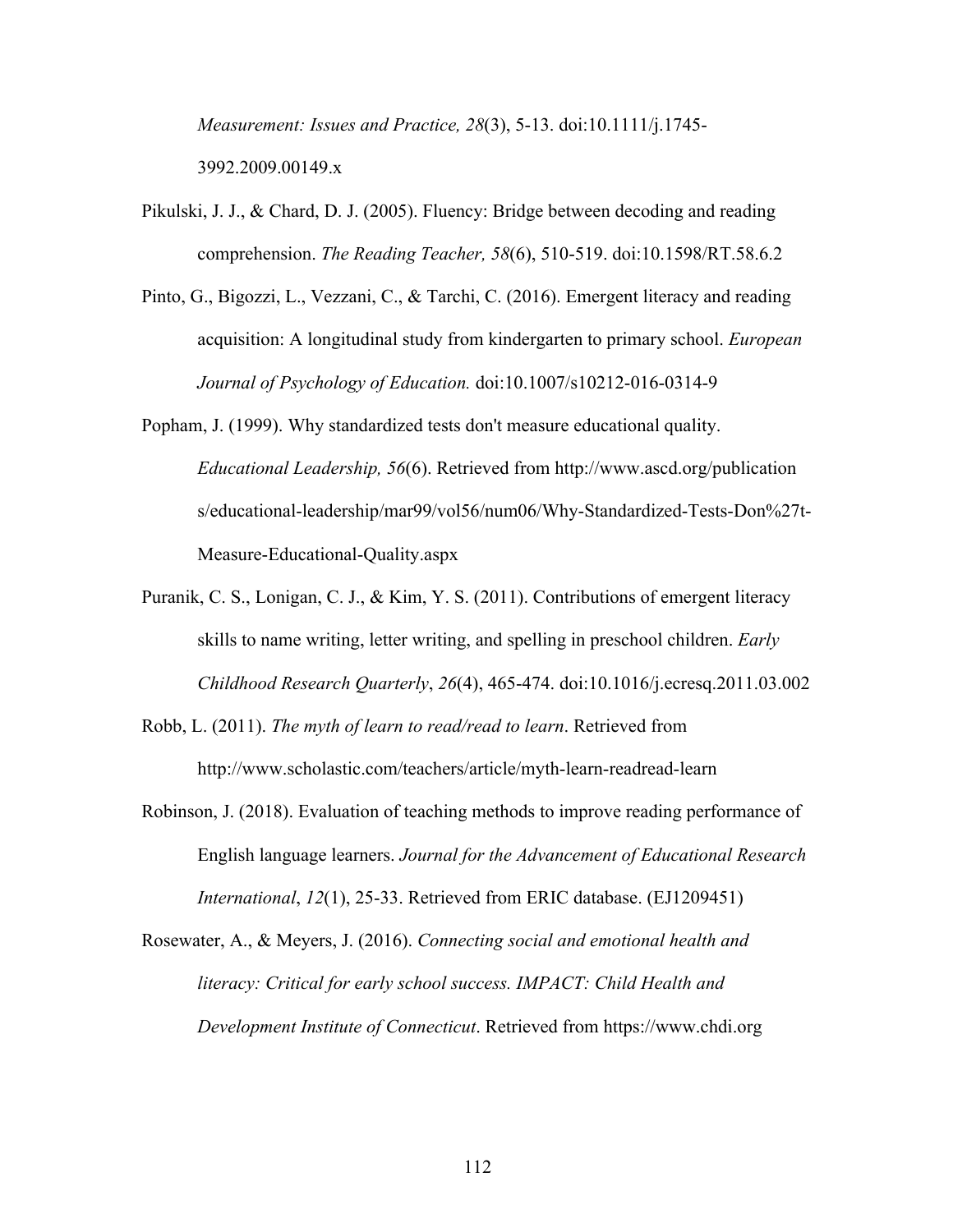/index.php /publications/reports/impact-reports/connecting-social-and-emotionalhealth-and-literacy-critical-early-school-success

Schemo, D. (2006, August 9). *It takes more than schools to close the achievement gap*. Retrieved from https://www.nytimes.com/2006/08/09/education/09education.html

Schleeter, G. (2017). *Differences in the reading achievement of Texas grade 3 English language learners as a function of their economic status, ethnicity/race, and gender: a multiyear statewide study* (Doctoral dissertation). Retrieved from https://shsu-ir.tdl.org/bitstream/handle/20.500.11875/55/MCGOWN-DISSERTATION-2016.pdf?sequence=1&isAllowed=y

- Sénéchal, M., LeFevre, J., Smith-Chant, B. L., & Colton, K. V. (2001). On refining theoretical models of emergent literacy the role of empirical evidence. *Journal of School Psychology,39*(5), 439-460. doi:10.1016/S0022-4405(01)00081-4
- Sibanda, J., & Baxen, J. (2018). Third-Grade English second language teachers' vocabulary development practices. *South African Journal of Childhood Education*, *8*(1). Retrieved from ERIC database. (EJ1197046)
- Slavin, R., & Cheung, A. (2004). *A synthesis of research on language of reading instruction for English language learners*. Washington, DC: Institute of Education Sciences, U.S. Department of Education. doi:10.1.1.630.8242&rep=rep1&type=pdf
- Snow, C. E., Burns, M. S., Griffin, P. (1998). *Preventing Reading Difficulties in Young Children*. Retrieved from ERIC database. (ED416465)
- Stahl, K. (2011). Applying new visions of reading development in today's classrooms. *The Reading Teacher*, *65*(1), 52–56. doi:10.1598/RT.65.1.7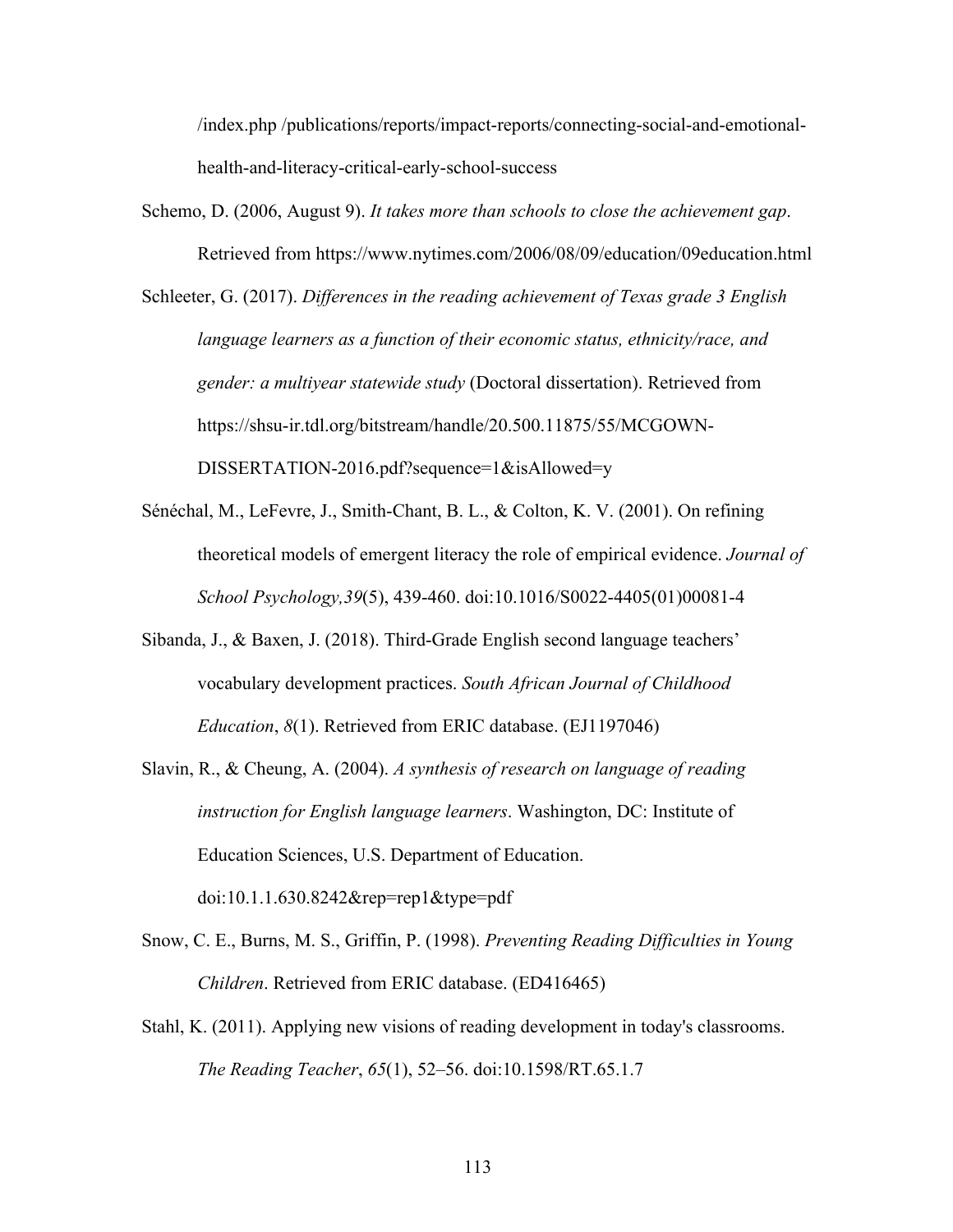- Steffan, S. (2018). *Chronological age and its influence on foundational literacy skills and long-term reading achievement* (Doctoral dissertation). Retrieved from ERIC database. (ED591469)
- Stevens, J. (2009). *Washington state diagnostic assessment guide*. Retrieved from http://www.k12.wa.us/RTI/AssessmentGuide/WashingtonDiagnosticAssessment Guide.pdf
- Storch, S. A., & Whitehurst, G. J. (2002). Oral language and code-related precursors to reading: Evidence from a longitudinal structural model. *Developmental Psychology, 38*(6), 934-947. doi:10.1037//0012-1649.38.6.934
- Tang, M., & Neber, H. (2008). Motivation and self-regulated science learning in highachieving students: Differences related to nation, gender, and grade-level. *High Ability Studies, 19*(2), 103–116. doi:10.1080/13598130802503959
- Thomas, W. P., & Collier, V. (1997). *School effectiveness for language minority students*. *NCBE Resource Collection Series, No. 9.* Retrieved from ERIC database. (ED436087)
- Tomlinson, C. (1999). *The differentiated classroom: Responding to the needs of all learners*. Alexandria, VA: Association for Supervision & Curriculum Development. Retrieved from http://www.ascd.org/ASCD/pdf/siteASCD /publications/books/differentiated-classroom2nd-sample-chapters.pdf

Tomlinson, C. (2005). Traveling the road to differentiation in staff development. *Journal of National Staff Development Council, 26*(4), 8-10. Retrieved from http://differentiationworkshop.pbworks.com/f/Traveling+the+Road.pdf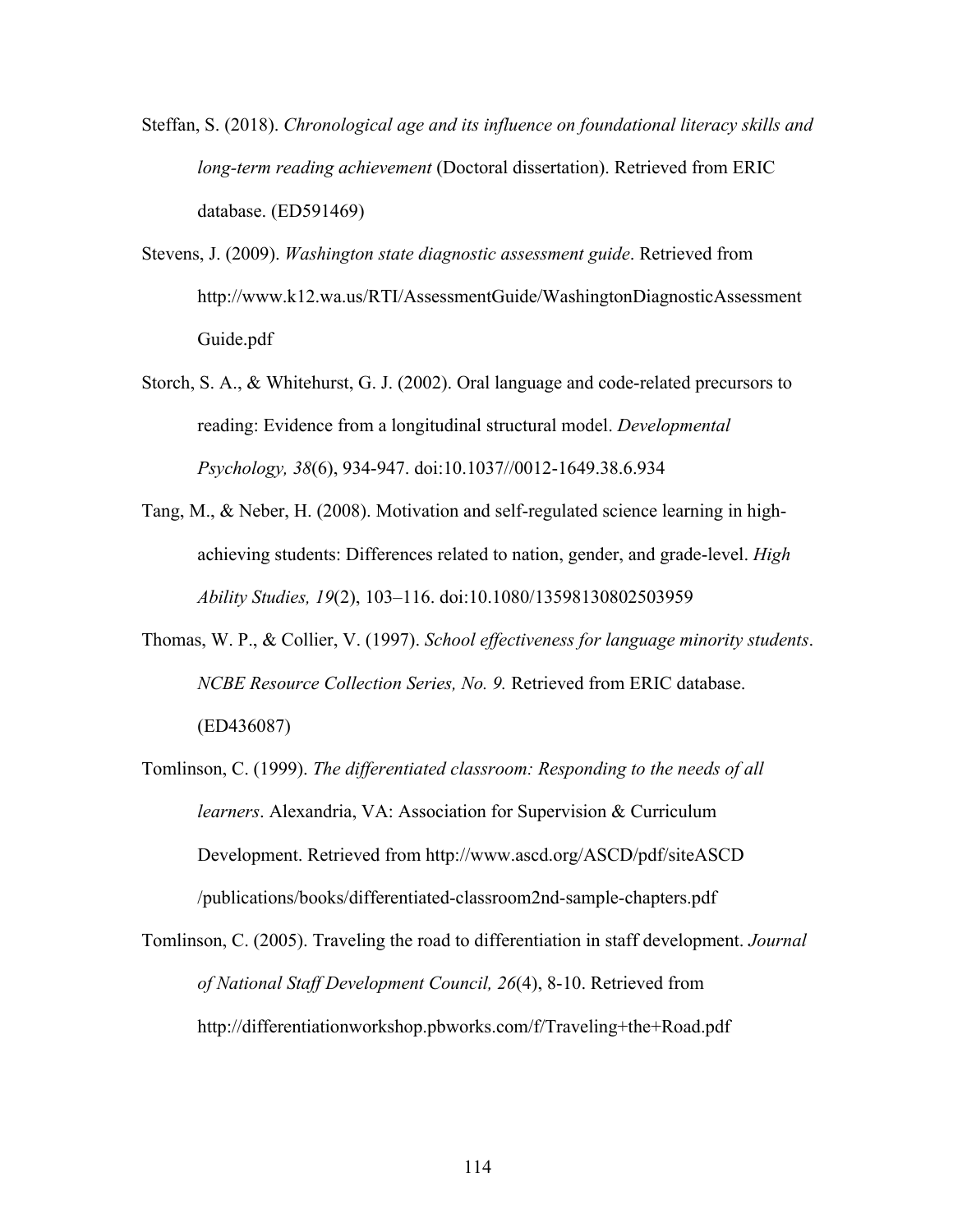Tomlinson, C., & Dockterman, D. (2002). Different learners, different lessons. *Instructor, 112(2), 21. Retrieved from ERIC database. (EJ787917)* 

- Turkan, S., Bicknell, J., & Croft, A. (2012). *Effective practices for developing the literacy skills of English language learners in the English language arts classroom* (ETS Research Report Series). Retrieved from ERIC database. (EJ1109828)
- Turner, C. (2015). *President Obama signs education law leaving 'No Child' behind*. Retrieved from https://www.npr.org/sections/thetwo-way/2015/12/10/459219774 /president-obama-signs-education-law-leaving-no-child-behind

United States Department of Education. (2016). *Non-regulatory guidance: English learners and Title III of the Elementary and Secondary Education Act (ESEA), as amended by the Every Student Succeeds Act (ESSA)*. Retrieved from https:/ /www2.ed.gov/policy/elsec/leg/essa/essatitleiiiguidenglishlearners92016.pdf

United States Department of Education. (2017). *Our nation's language learner.* 

Retrieved from https://www2.ed.gov/datastory/el-characteristics/index.html

United States Department of Education. (2019). *FY 2018 annual performance report and FY 2020 annual performance plan.* Washington, DC: U.S. Department of Education. Retrieved from https://www2.ed.gov/about/reports/annual/2020plan /fy18apr-fy20app.pdf

United States Department of Justice. (2018). *Title VI of the Civil Rights Act of 1964.*  Retrieved from https://www.justice.gov/crt/fcs/TitleVI

University of Arkansas-Office for Education Policy. (2018). *Long-term outcomes of low achieving third grade reader*s. Retrieved from http://www.officeforeducation policy.org/downloads /2018/10/third-grade-reading-policy-brief.pdf